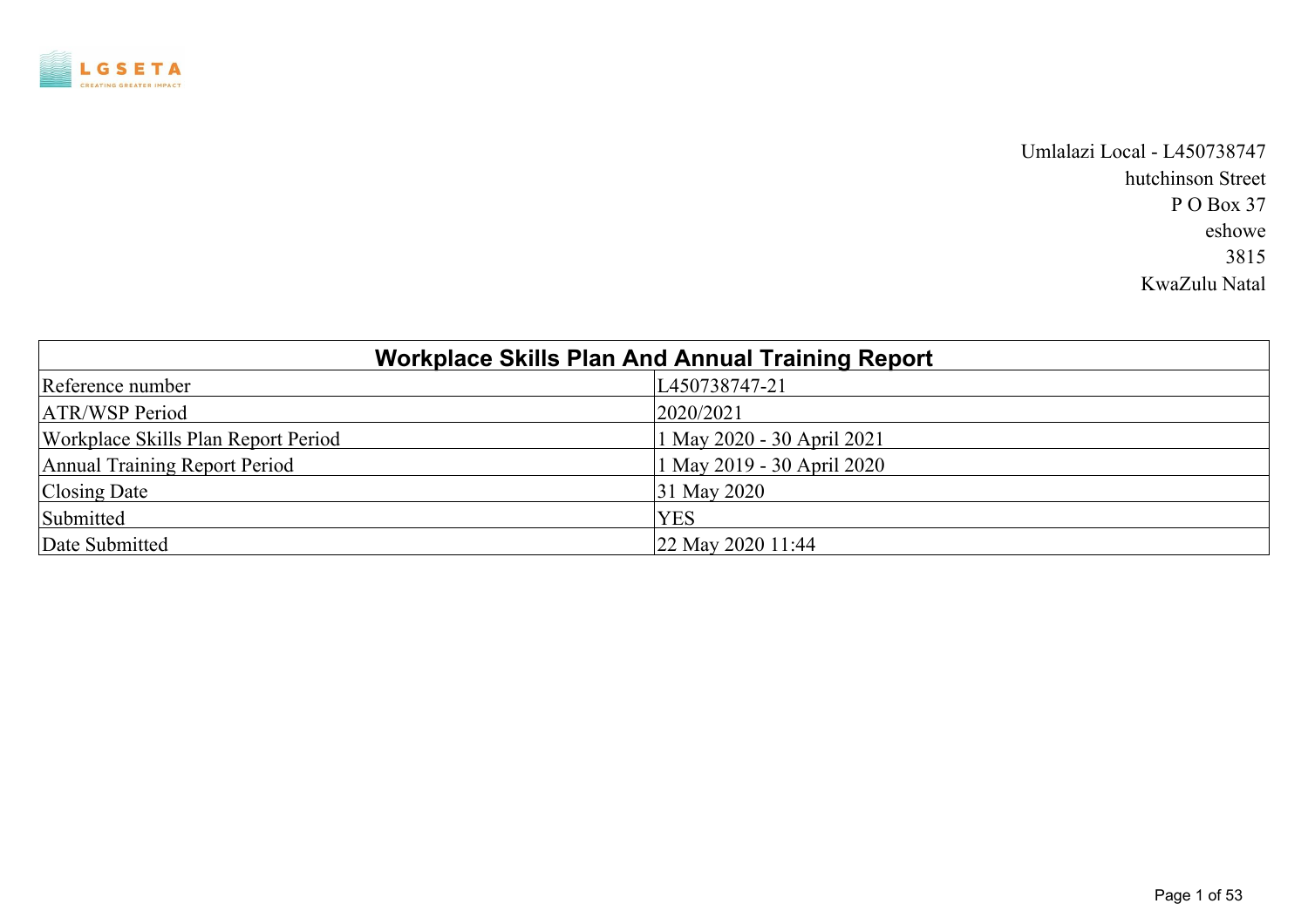#### **Administrative Details**

| <b>Organisation Details</b>      |                                                            |  |
|----------------------------------|------------------------------------------------------------|--|
| Name of Municipality/Entity      | Umlalazi Local                                             |  |
| Skills Development Levy (SDL) No | L450738747                                                 |  |
| Demarcation Code                 | <b>KZN284</b>                                              |  |
| Municipal Type                   | Local Municipality                                         |  |
| Sic Code                         | 91202                                                      |  |
| Contact Person                   | Jabu Ndlovu                                                |  |
| Telephone                        | 035 4733300                                                |  |
| Fax                              | 035 474 4733                                               |  |
| Physical Address                 | hutchinson Street<br>$P$ O Box 37<br>leshowe<br>3815       |  |
| Postal Address                   | <b>Hutchinson Street</b><br>$P$ O Box 37<br>eshowe<br>3815 |  |
| Province                         | KwaZulu Natal                                              |  |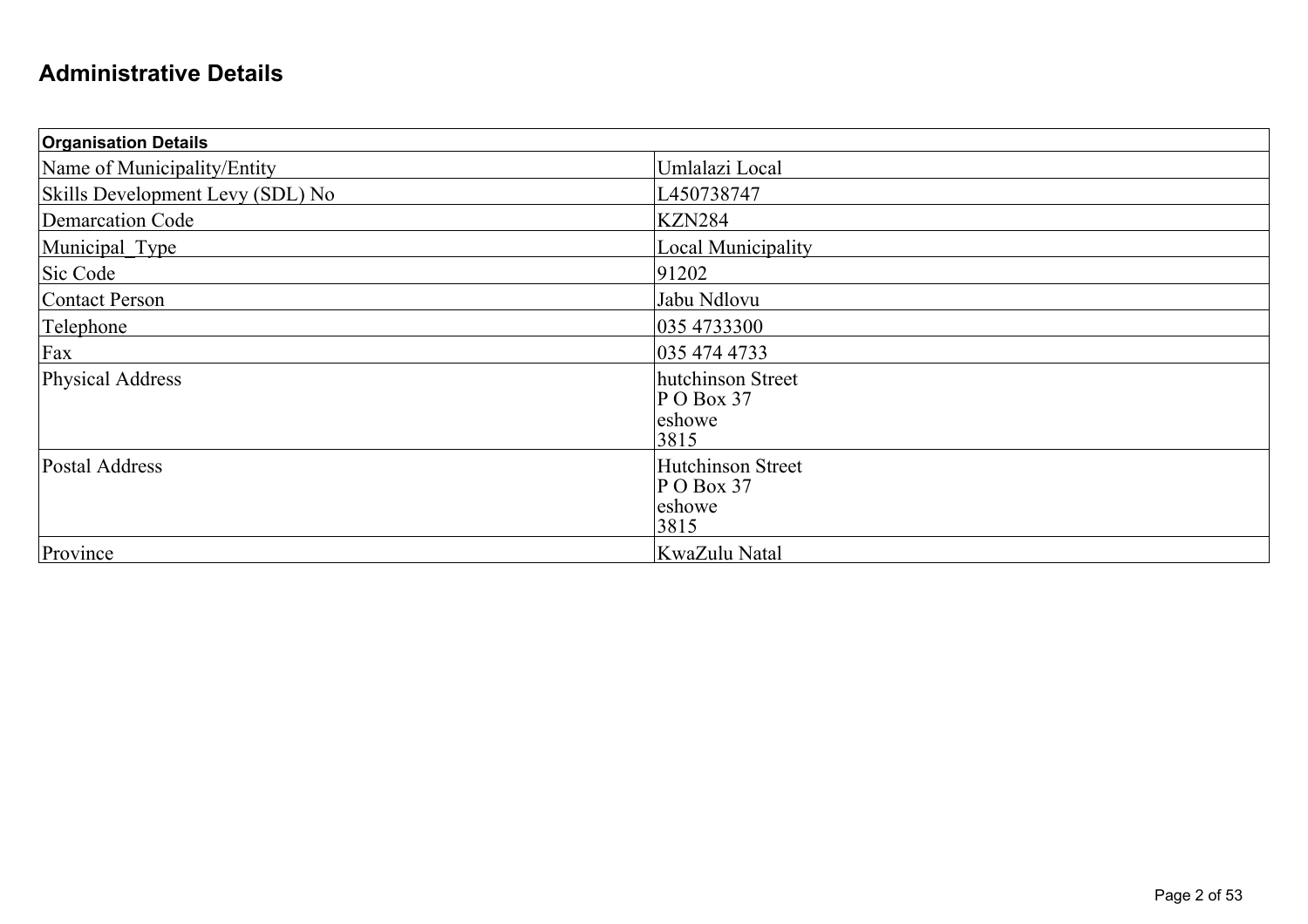# **B1. Employee Summary**

|                                  |                                | Total Number of Councillors/Employees Per Occupational Category, Population Group, Disability Status, And Age Group |                         |              |              |                |                |           |                      |                |              |              |    |              |              |              |              |                |          |              |                         |
|----------------------------------|--------------------------------|---------------------------------------------------------------------------------------------------------------------|-------------------------|--------------|--------------|----------------|----------------|-----------|----------------------|----------------|--------------|--------------|----|--------------|--------------|--------------|--------------|----------------|----------|--------------|-------------------------|
| <b>Occupation</b><br>Category    | Ofo Code                       | <b>Occupation</b>                                                                                                   | <b>FA</b>               | <b>FC</b>    | <b>FI</b>    | <b>FW</b>      | <b>MA</b>      | <b>MC</b> | MI                   | <b>MW</b>      | <b>Total</b> | DA           | DC | <b>DI</b>    | <b>DW</b>    | <b>Total</b> | < 35         | $35 - 55$ 55 > |          | <b>Total</b> | <b>Non</b><br><b>SA</b> |
| <b>LEGISLATOR</b><br>s           |                                | 2017-111101-2 Speaker (Local or Provincial<br>Government)                                                           | ١o                      | $\mathbf{0}$ | $\mathbf{0}$ | 0              |                | ۱O        | n.                   | $\mathbf{0}$   |              | 0            | ١o | 0            | 0            | $\mathbf{0}$ | 0            |                | 0        |              | $\mathbf{0}$            |
| <b>LEGISLATOR</b>                | 2017-111101-8 Councillor       |                                                                                                                     | 14                      |              |              | $\mathbf{2}$   | 30             | n.        |                      | $\overline{2}$ | 51           |              | ١o | $\mathbf{0}$ | U            |              | 0            | 28             | 23       | 51           | $\mathbf{0}$            |
|                                  | LEGISLATOR 2017-111101-9 Mayor |                                                                                                                     | $\Omega$                | Û            | $\mathbf{0}$ | $\Omega$       |                | l n       | l n                  | $\mathbf{0}$   |              | $\mathbf{0}$ | ١o | $\mathbf{0}$ | n            | n            | 0            |                | n        |              | $\mathbf{0}$            |
| <b>LEGISLATOR</b>                | 2017-111102-3 Chief Whip       |                                                                                                                     | $\mathbf{0}$            | $\bf{0}$     | $\mathbf{0}$ | $\mathbf{0}$   |                | ۱O        | <b>O</b>             | 0              |              | 0            | ١o | $\mathbf{0}$ | 0            | n            | $\mathbf{0}$ | $\mathbf 0$    |          |              | $\mathbf{0}$            |
| <b>LEGISLATORS Totals</b>        |                                |                                                                                                                     | 14                      |              |              | $\overline{2}$ | 33             | 0         | $\blacktriangleleft$ | $\overline{2}$ | 54           |              | ١o | $\mathbf{0}$ | n.           |              | $\mathbf{0}$ | 30             | 24       | 54           | $\mathbf{0}$            |
| <b>MANAGERS</b>                  |                                | 2017-111203-5 Municipal Manager                                                                                     | $\mathbf{0}$            | 0            | 0            | 0              |                | 0         | 0                    | $\mathbf{0}$   |              | 0            | ١o | 0            | U            | $\mathbf{0}$ | 0            | 0              |          |              | $\mathbf{0}$            |
| <b>MANAGERS</b>                  | 2017-121101                    | <b>Finance Manager</b>                                                                                              | $\mathbf{0}$            | O            | $\mathbf{0}$ | $\Omega$       | 3              | 0         | $\overline{0}$       | $\mathbf{0}$   | 13           | 0            | ١o | 0            | n            | n            | <sup>0</sup> | 3              | O        |              | 0                       |
| <b>MANAGERS</b>                  |                                | 2017-121101-7 Budgeting Manager                                                                                     | ۱o                      | $\bf{0}$     | $\mathbf{0}$ | $\Omega$       |                | O         | <b>O</b>             | $\mathbf{0}$   |              | 0            | ١o | 0            | Λ            | n            | <sup>0</sup> | $\mathbf{0}$   |          |              | $\mathbf{0}$            |
| <b>MANAGERS</b>                  |                                | 2017-121101-8 Chief Financial Officer (CFO)                                                                         | ١o                      | $\bf{0}$     | $\mathbf{0}$ | O.             |                | O         | $\overline{0}$       | 0              |              | 0            | ١o | 0            | U            | n            | 0            |                | O        |              | $\mathbf{0}$            |
| <b>MANAGERS</b>                  | 2017-121104                    | <b>Internal Audit Manager</b>                                                                                       | ١o                      | $\mathbf{0}$ | $\mathbf{0}$ | O.             |                | O         | 0                    | 0              |              | 0            | ١o | 0            | 0            | $\Omega$     |              | 0              | 0        |              | $\mathbf{0}$            |
| <b>MANAGERS</b>                  | 2017-121201                    | Human Resource Manager                                                                                              | ١o                      | $\bf{0}$     | $\mathbf{0}$ | O.             |                | O         | O                    | O              |              | 0            | ١o | $\mathbf{0}$ | <sup>0</sup> | $\Omega$     | $\mathbf{0}$ | 1              | 0        |              | $\mathbf{0}$            |
| <b>MANAGERS</b>                  | 2017-121301                    | Policy and Planning Manager 0                                                                                       |                         | $\bf{0}$     | $\mathbf{0}$ | $\mathbf{0}$   |                | ۱o        | $\mathbf{0}$         | $\mathbf 0$    |              | 0            | ١o | $\mathbf{0}$ | U            | n            |              | 0              | $\Omega$ |              | $\mathbf{0}$            |
| <b>MANAGERS</b>                  | 2017-121902                    | <b>Corporate Services Manager</b>                                                                                   |                         | $\bf{0}$     | $\mathbf{0}$ | $\mathbf{0}$   |                | ۱O        | <b>O</b>             | $\mathbf{0}$   |              | 0            | ١o | $\mathbf{0}$ | n            | n            | 0            | $\overline{2}$ | $\Omega$ |              | $\mathbf{0}$            |
| <b>MANAGERS</b>                  |                                | 2017-122101-2 Business Development<br><b>Manager</b>                                                                |                         | $\mathbf{0}$ | $\mathbf{0}$ | $\mathbf{0}$   | $\Omega$       | n.        | n.                   | $\mathbf{0}$   |              | $\mathbf{0}$ | ١o | 0            | n            | $\mathbf{0}$ | 0            |                | ŋ        |              | $\mathbf{0}$            |
| <b>MANAGERS</b>                  | 2017-122201                    | <b>Advertising and Public</b><br><b>Relations Manager</b>                                                           | ۱o                      | $\Omega$     | $\mathbf{0}$ | $\mathbf{0}$   |                | ۱O        | <b>O</b>             | $\mathbf{0}$   |              | $\mathbf{0}$ | ١o | O.           | U            | $\mathbf{0}$ |              | 0              | O        |              | $\mathbf{0}$            |
| <b>MANAGERS</b>                  | 2017-132104                    | <b>Engineering Manager</b>                                                                                          | $\pmb{0}$               | Û            | 0            | 0              | $\overline{2}$ | 0         | 0                    |                | 13           | 0            | ١o | 0            | n            | n            |              |                |          |              | 0                       |
| <b>MANAGERS</b>                  | 2017-132401-<br>12             | <b>Supply Chain Manager</b>                                                                                         | ۱o                      | $\Omega$     | $\mathbf{0}$ | $\Omega$       |                | n.        | l n                  | <sup>0</sup>   |              | $\mathbf{0}$ | ١o | $\mathbf{0}$ | U            | $\Omega$     | <sup>0</sup> | 0              |          |              | $\bf{0}$                |
| <b>MANAGERS</b>                  |                                | 2017-133101-3 ICT / IT Manager                                                                                      | 1                       | $\Omega$     | $\mathbf{0}$ | $\mathbf{0}$   | $\Omega$       | O         | <b>O</b>             | $\mathbf{0}$   |              | 0            | ١o | 0            | n            | n            | 0            |                | O        |              | 0                       |
| <b>MANAGERS</b>                  | 2017-134401                    | <b>Social Services Manager</b>                                                                                      | $\mathbf{0}$            | $\bf{0}$     | $\mathbf{0}$ | $\mathbf{0}$   |                | ۱O        | <b>O</b>             | $\mathbf{0}$   |              | 0            | ١o | O.           | U            | $\mathbf{0}$ | 0            |                | ŋ        |              | $\mathbf{0}$            |
| <b>MANAGERS</b>                  | 2017-134402                    | <b>Community Development</b><br>Manager                                                                             | $\overline{\mathbf{2}}$ | $\Omega$     | $\mathbf{0}$ | n.             | $\Omega$       | O         | l n                  | $\mathbf{0}$   | 12           | 0            | I۵ | $\Omega$     | 0            | $\mathbf{0}$ | 0            |                |          |              | $\mathbf{0}$            |
| <b>MANAGERS</b>                  | 2017-134901                    | <b>Environmental Manager</b>                                                                                        | 1                       | $\bf{0}$     | $\mathbf{0}$ | O.             |                | O         | <b>O</b>             | 0              | 0            | 0            | ١o | $\mathbf{0}$ | <sup>0</sup> | n            | 0            | $\overline{2}$ | 0        |              | 0                       |
| <b>MANAGERS</b>                  | 2017-134904                    | <b>Office Manager</b>                                                                                               | $\mathbf{0}$            | $\bf{0}$     | $\mathbf{0}$ | $\mathbf{0}$   | 3              | O         | <b>O</b>             | $\mathbf{0}$   | 13           | 0            | ١o | 0            | U            | $\mathbf{0}$ | 0            | $\overline{2}$ |          |              | $\mathbf{0}$            |
| <b>MANAGERS</b>                  | 2017-134912                    | <b>Commissioned Fire and</b><br><b>Rescue Officer</b>                                                               | $\mathbf{0}$            | $\Omega$     | $\mathbf{0}$ | n.             |                | l n       | l n                  | $\mathbf{0}$   |              | $\mathbf{0}$ | I۵ | $\Omega$     | O.           | $\mathbf{0}$ | 0            |                | n.       |              | $\bf{0}$                |
| <b>MANAGERS</b><br><b>Totals</b> |                                |                                                                                                                     | 6                       | $\Omega$     | $\bullet$    | 0              | 20             | lo.       | $\mathbf{0}$         | 1              | 27           | ١o           | ١o | $\mathbf{0}$ | n            | $\mathbf{0}$ |              | 17             | 6        | 27           | $\mathbf{0}$            |
| <b>PROFESSION</b><br><b>ALS</b>  | 2017-216401-1                  | <b>Town Planner</b>                                                                                                 | $\mathbf{0}$            | ١o           | $\mathbf{0}$ | O.             |                | ۱O        | <sup>0</sup>         | $\mathbf{0}$   |              | 0            | ١o | $\mathbf{0}$ | U            | $\mathbf{0}$ | 0            |                | O        |              | $\mathbf{0}$            |
| <b>PROFESSION</b><br><b>ALS</b>  |                                | 2017-226301-3 Waste Management<br><b>Practitioner</b>                                                               |                         | $\bf{0}$     | $\mathbf{0}$ | $\Omega$       | $\Omega$       | O         | ۱n                   | $\mathbf{0}$   |              | 0            | ١o | <sup>0</sup> | U            | $\Omega$     | <sup>0</sup> |                |          |              | $\mathbf{0}$            |
| <b>PROFESSION</b><br><b>ALS</b>  | 2017-226302-<br>11             | Health and Safety Officer /<br>Coordinator / Professional                                                           |                         | $\mathbf{0}$ | $\mathbf{0}$ | $\mathbf{0}$   | $\Omega$       | n.        | n.                   | $\mathbf{0}$   |              | 0            | ١o | U            | U            | n            |              | $\Omega$       |          |              | $\mathbf{0}$            |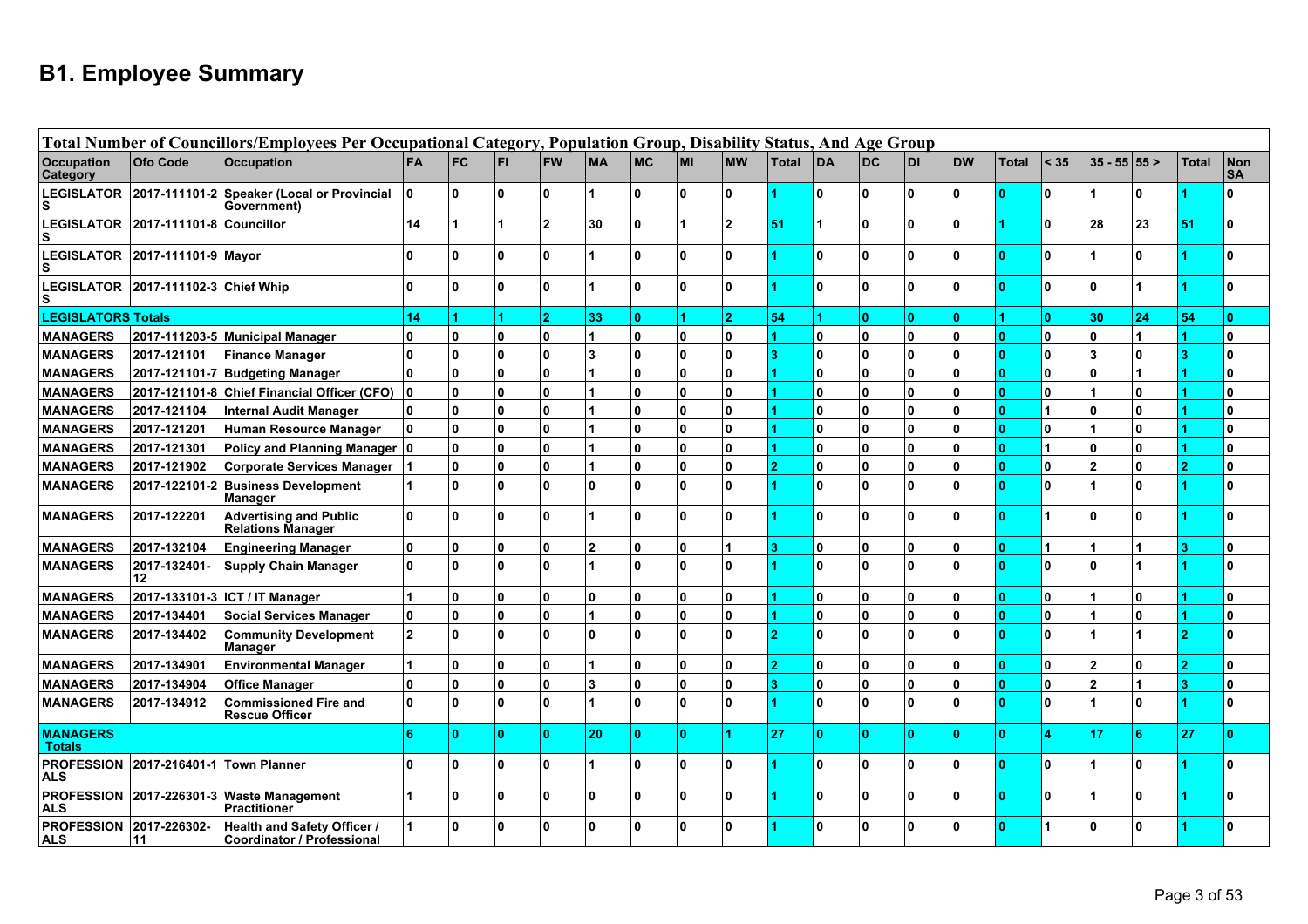| <b>PROFESSION 2017-241101</b><br><b>ALS</b>                                                         |                          | <b>General Accountant</b>                                                            | 1              | 10 | l 0 | ۱٥  | 0              | 0            | 0            | 0            |                | 0        | 0            | 0            | 0  | $\mathbf{0}$ | 0              | 1                    | 10 |    | 10 |
|-----------------------------------------------------------------------------------------------------|--------------------------|--------------------------------------------------------------------------------------|----------------|----|-----|-----|----------------|--------------|--------------|--------------|----------------|----------|--------------|--------------|----|--------------|----------------|----------------------|----|----|----|
| <b>ALS</b>                                                                                          |                          | PROFESSION 2017-241102-3 Budget Accountant                                           | 1              | 10 | 10  | ۱٥  | $\mathbf{0}$   | 0            | 0            | 0            |                | 0        | 0            | $\mathbf{0}$ | 0  | $\bf{0}$     | $\overline{1}$ | $\mathbf{0}$         | ١o |    | 10 |
| <b>ALS</b>                                                                                          |                          | PROFESSION 2017-241104-2 Project Auditor                                             | 1              | ١o | 10  | ١o  | $\Omega$       | $\mathbf{0}$ | $\mathbf{0}$ | $\bf{0}$     |                | 0        | $\mathbf{0}$ | 0            | ۱o | $\mathbf{0}$ | $\overline{1}$ | $\mathbf{0}$         | ۱o |    | I٥ |
| <b>PROFESSION 2017-241107</b><br><b>ALS</b>                                                         |                          | <b>Financial Accountant</b>                                                          | ۱o             | ١o | 1   | 0 ا | <sup>0</sup>   | 0            | 0            | $\bf{0}$     |                | 0        | $\mathbf{0}$ | 0            | 0  | $\bf{0}$     | 0              | 1                    | ١o |    | ١o |
| <b>ALS</b>                                                                                          |                          | PROFESSION 2017-242102-1 Organisational Performance<br><b>Manager / Practitioner</b> |                | 10 | 1   | 0 ا | $\Omega$       | 0            | 0            | 0            | $\overline{2}$ | 0        | 0            | $\mathbf{0}$ | 0  | $\bf{0}$     | $\overline{1}$ | $\mathbf{1}$         | ١o | 2  | 10 |
| <b>ALS</b>                                                                                          |                          | PROFESSION 2017-242202-7 Strategic Advisor                                           | 0              | ١o | 10  | ١o  |                | $\mathbf{0}$ | $\mathbf{0}$ | $\bf{0}$     |                | 0        | $\mathbf{0}$ | 0            | ۱o | $\mathbf{0}$ | $\overline{1}$ | $\mathbf{0}$         | ۱O |    | I٥ |
| <b>ALS</b>                                                                                          |                          | PROFESSION 2017-242208-6 Organisational Risk Officer                                 | 0              | ١o | 10  | 0 ا |                | 0            | 0            | $\bf{0}$     |                | 0        | $\mathbf{0}$ | 0            | ۱o | $\bf{0}$     | 0              | 1                    | ١o |    | ١o |
| <b>PROFESSION 2017-242211</b><br><b>ALS</b>                                                         |                          | <b>Internal Auditor</b>                                                              | $\overline{2}$ | 10 | 10  | ۱٥  | $\Omega$       | 0            | 0            | 0            | $\overline{2}$ | 0        | 0            | $\mathbf 0$  | 0  | ١o           | $\overline{1}$ | $\mathbf 1$          | ١o | 12 | 10 |
| <b>ALS</b>                                                                                          |                          | PROFESSION 2017-242211-2 Internal auditor                                            | ۱o             | ١o | 10  | ١o  |                | $\mathbf{0}$ | $\mathbf{0}$ | $\mathbf{0}$ |                | 0        | $\mathbf{0}$ | 0            | ۱o | $\mathbf{0}$ | O              | $\blacktriangleleft$ | ۱o |    | I٥ |
| <b>PROFESSION 2017-242302</b><br><b>ALS</b>                                                         |                          | <b>Skills Development</b><br><b>Practitioner</b>                                     | 1              | ١o | 10  | 0 ا | 0              | 0            | 0            | $\bf{0}$     |                | 0        | 0            | 0            | 0  | $\bf{0}$     | 0              | $\blacktriangleleft$ | ١o |    | 10 |
| PROFESSION 2017-242303-<br><b>ALS</b>                                                               | 10                       | <b>Hr Officer</b>                                                                    | 1              | ١o | 10  | ۱٥  | $\Omega$       | 0            | 0            | 0            |                | 0        | 0            | 0            | 0  | $\bf{0}$     | $\overline{1}$ | $\mathbf{0}$         | ١o |    | 10 |
| <b>ALS</b>                                                                                          | PROFESSION 2017-242304-1 | Industrial Relations Officer                                                         | 0              | ١o | 10  | ١o  |                | $\mathbf{0}$ | $\mathbf{0}$ | $\bf{0}$     |                | 0        | $\mathbf{0}$ | 0            | ۱o | $\mathbf{0}$ | 0              | 1                    | ۱o |    | I٥ |
| <b>ALS</b>                                                                                          |                          | PROFESSION 2017-243103-3 Tourism Officer                                             | 0              | ١o | 10  | 11  | 0              | 0            | 0            | $\bf{0}$     |                | 0        | $\mathbf{0}$ | 0            | 0  | $\bf{0}$     | O              | 0                    | 1  |    | ١o |
| <b>PROFESSION 2017-243105</b><br><b>ALS</b>                                                         |                          | <b>Business Development</b><br><b>Officer</b>                                        | 0              | 10 | 10  | ۱٥  | $\overline{2}$ | 0            | 0            | 0            | $\overline{2}$ | 0        | $\mathbf 0$  | $\mathbf{0}$ | 0  | $\mathbf{0}$ | 0              | $\overline{2}$       | ١o | 2  | 10 |
| <b>ALS</b>                                                                                          |                          | PROFESSION 2017-262101-8 Archives Officer                                            | 1              | ١o | 10  | ١o  | $\Omega$       | $\mathbf{0}$ | 0            | $\bf{0}$     |                | 0        | $\mathbf{0}$ | 0            | ۱o | $\mathbf{0}$ | O              | 1                    | ١o |    | I٥ |
| <b>PROFESSION 2017-262102</b><br><b>ALS</b>                                                         |                          | <b>Gallery or Museum Curator</b>                                                     | 0              | ١o | 10  | ١o  | 0              | 0            | 0            |              |                | 0        | $\mathbf 0$  | 0            | 0  | $\bf{0}$     | O              | 1                    | ١o |    | ١o |
| <b>PROFESSION 2017-262201</b><br><b>ALS</b>                                                         |                          | Librarian                                                                            | 4              | 10 | 1   | 0 ا |                | 0            | $\mathbf{0}$ | $\mathbf{0}$ | 6              | 0        | $\mathbf{0}$ | $\mathbf{0}$ | ۱o | $\bf{0}$     | 3              | $\overline{2}$       | 1  | 16 | I٥ |
| <b>ALS</b>                                                                                          | PROFESSION 2017-263510-1 | <b>Employee Assistance</b><br><b>Practitioner</b>                                    | 1              | ١o | 10  | ٥١  | $\Omega$       | $\mathbf{0}$ | $\mathbf{0}$ | $\mathbf{0}$ |                | 0        | $\mathbf{0}$ | 0            | ۱o | $\mathbf{0}$ | $\overline{1}$ | 0                    | ۱o |    | I٥ |
| <b>PROFESSION 2017-263512</b><br><b>ALS</b>                                                         |                          | <b>Community Development</b><br><b>Practitioner</b>                                  | 1              | ١o | 10  | 0   | <sup>0</sup>   | 0            | 0            | $\mathbf{0}$ |                | 0        | $\mathbf{0}$ | 0            | 0  | $\bf{0}$     | 0              | 1                    | ١o |    | ١o |
| <b>PROFESSIONALS</b><br><b>Totals</b>                                                               |                          |                                                                                      | 17             | 10 | 3   |     | 8              | $\mathbf{0}$ | $\mathbf{0}$ |              | 30             | 10.      | $\bullet$    | $\mathbf{0}$ | 0  | $\mathbf{0}$ | 11             | 17                   | 2  | 30 | ١o |
| <b>TECHNICIANS 2017-311201</b><br><b>AND</b><br><b>ASSOCIATE</b><br><b>PROFESSION</b><br><b>ALS</b> |                          | <b>Civil Engineering Technician</b>                                                  | $ 2\rangle$    | ١o | 0   | ١o  | $\overline{2}$ | 0            | $\mathbf{0}$ | $\mathbf{0}$ |                | $\bf{0}$ | $\mathbf{0}$ | 0            | ۱o | $\Omega$     | $\overline{2}$ | $\overline{2}$       | ١n |    | ١o |
| AND<br><b>ASSOCIATE</b><br><b>PROFESSION</b><br><b>ALS</b>                                          |                          | TECHNICIANS 2017-311201-9 Civil Engineering Assistant                                | 10             | 10 | 10  | 10  |                | 0            | 0            | 10           |                | 10       | 10           | 10           | 0  | 10.          |                | 0                    | 10 |    | 10 |
| <b>TECHNICIANS 2017-311501</b><br>AND<br><b>ASSOCIATE</b><br><b>PROFESSION</b><br><b>ALS</b>        |                          | Mechanical Engineering<br>Technician                                                 | ۱o             | ١o | ١o  | ۱o  |                | O.           | $\mathbf{0}$ | O.           |                | ١o       | $\mathbf{0}$ | ١o           | ۱o | ١o           | <b>O</b>       | $\mathbf{1}$         | ۱o |    | I٥ |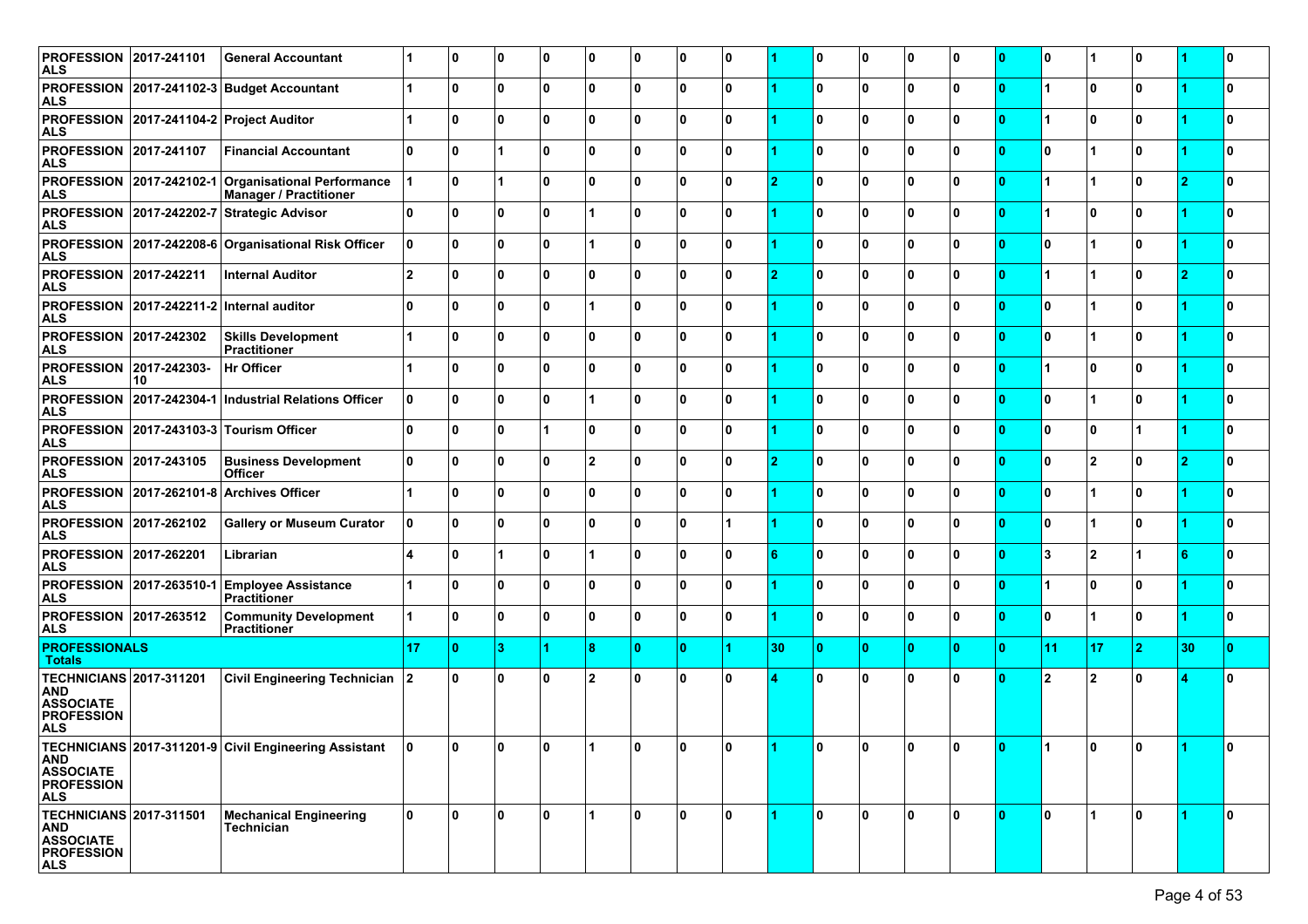| AND<br><b>ASSOCIATE</b><br><b>PROFESSION</b><br><b>ALS</b>                                   |                                         | TECHNICIANS 2017-312103-1 Electrical Foreman                                                                    | 0  | 0  | 10 | 0 ا |    | ۱٥ | 0            | 0        |   | 10  | 10 | 0            | 0  | 10  | ١o       |                         | ۱0  |   |              |
|----------------------------------------------------------------------------------------------|-----------------------------------------|-----------------------------------------------------------------------------------------------------------------|----|----|----|-----|----|----|--------------|----------|---|-----|----|--------------|----|-----|----------|-------------------------|-----|---|--------------|
| AND<br><b>ASSOCIATE</b><br><b>PROFESSION</b><br>ALS                                          |                                         | TECHNICIANS 2017-331201-1 Credit Controller                                                                     | 0  | ۱O | 10 | l 0 |    | ١o | 0            | 0        |   | 10  | 0  | 0            | n  | 10  | ١o       | 1                       | 0 ا |   | 0            |
| <b>AND</b><br><b>ASSOCIATE</b><br><b>PROFESSION</b><br>ALS                                   |                                         | TECHNICIANS 2017-332302-2 Procurement Administrator / 2<br>Coordinator / Officer                                |    | O  | ١o | 0 ا | 12 | ١o | 0            | $\bf{0}$ |   | ١o  | 0  | 0            | n  | 10  | <b>2</b> | $\mathbf{2}$            | 10  |   |              |
| <b>TECHNICIANS 2017-333905</b><br>AND<br><b>ASSOCIATE</b><br><b>PROFESSION</b><br><b>ALS</b> |                                         | <b>Supply Chain Practitioner</b>                                                                                |    | ١o | ١o | 0 ا | ۱٥ | ١o | $\mathbf{0}$ | O.       |   | ١o  | 0  | $\mathbf{0}$ | n  | ۱O  | ١o       |                         | 0 ا |   | 0            |
| <b>TECHNICIANS 2017-333911</b><br>AND<br><b>ASSOCIATE</b><br><b>PROFESSION</b><br>ALS        |                                         | <b>Physical Asset Practitioner</b>                                                                              | 11 | ١o | ١o | l 0 | 1  | ١o | 0            | 0        | 2 | 0   | 0  | 0            | O  | 10  | ١o       | $\overline{2}$          | 0 ا | 2 | 0            |
| <b>TECHNICIANS 2017-335401</b><br>AND<br><b>ASSOCIATE</b><br><b>PROFESSION</b><br>ALS        |                                         | <b>Motor Vehicle Licence</b><br><b>Examiner</b>                                                                 | 0  | O  | ١o | 0 ا | 12 | ١o |              | 1        |   | ١o  | 0  | 0            | n  | 10  | ١o       | $\overline{\mathbf{A}}$ | ۱0  |   |              |
| <b>TECHNICIANS 2017-335906</b><br>AND<br><b>ASSOCIATE</b><br><b>PROFESSION</b><br><b>ALS</b> |                                         | <b>Environmental Practices</b><br>Inspector                                                                     |    | ۱O | ١o | l 0 |    | ١o | 0            | 0        | ຳ | ١o  | 0  | $\mathbf{0}$ | n  | 10  | ١o       | $\overline{\mathbf{2}}$ | ۱0  |   | 0            |
| <b>TECHNICIANS 2017-335913</b><br>AND<br><b>ASSOCIATE</b><br><b>PROFESSION</b><br><b>ALS</b> |                                         | <b>Building Inspector</b>                                                                                       | 3  | ۱n | 10 | 0 ا | ١O | ١o | 0            | 0        | з | 0   | 0  | 0            | n  | 10  | 1        |                         | ا 1 |   | 0            |
| <b>AND</b><br><b>ASSOCIATE</b><br><b>PROFESSION</b><br>ALS                                   | TECHNICIANS 2017-341110-6 Legal Advisor |                                                                                                                 | O  | ۱O | ١o | 0 ا |    | ١o | 0            | 0        |   | 0   | 0  | 0            | n  | ۱O  | ١o       | $\mathbf{0}$            |     |   | n            |
| <b>TECHNICIANS 2017-342201</b><br>AND<br><b>ASSOCIATE</b><br><b>PROFESSION</b><br>ALS        |                                         | <b>Sports Development Officer</b>                                                                               |    | ۱O | ١o | 0 ا | ۱٥ | ١o | 0            | 0        |   | 0   | 0  | 0            | n  | 10  | 1        | l 0                     | ۱0  |   | 0            |
| <b>AND</b><br><b>ASSOCIATE</b><br><b>PROFESSION</b><br><b>ALS</b>                            |                                         | TECHNICIANS 2017-351301 Computer Network<br>Technician                                                          |    | 0  | ١o | ۱n  | ۱3 | ١n | $\Omega$     | n.       |   | l٥. | n. | n.           | n. | ln. | l 3      | ۱n                      | ا 1 |   |              |
| <b>AND</b><br><b>ASSOCIATE</b><br><b>PROFESSION</b><br><b>ALS</b>                            |                                         | TECHNICIANS 2017-351302-4 GIS Assistant / Consultant /<br>Officer /Operator / Specialist /<br><b>Technician</b> |    | ١o | ١o | l 0 | ١o | ١n | $\mathbf{0}$ | O        |   | l0. | ١o | ۱o           | ١o | l O | l 1      | ۱o                      | ۱o  |   | $\mathbf{0}$ |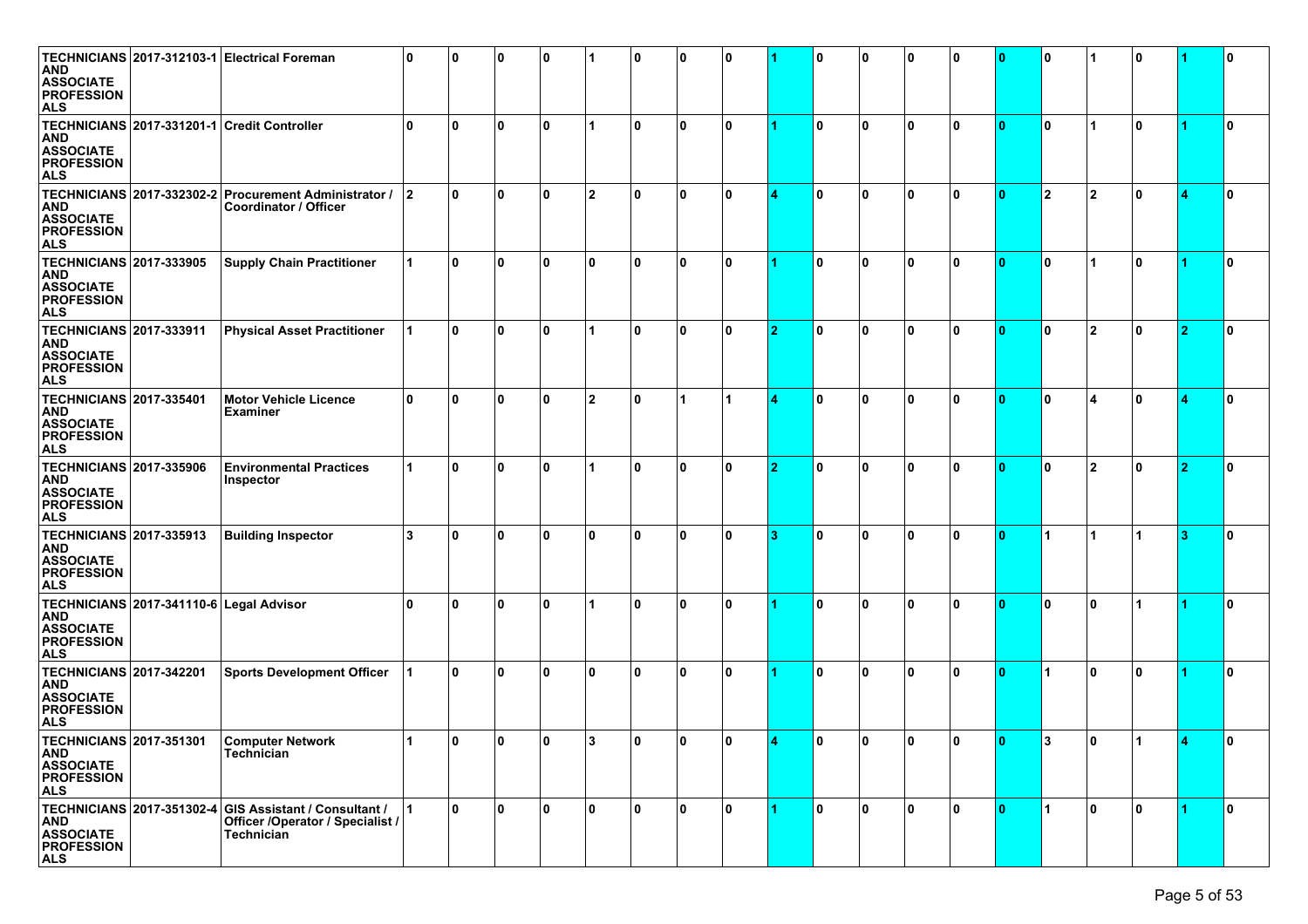| <b>Totals</b>                                       |                             | <b>TECHNICIANS AND ASSOCIATE PROFESSIONALS</b>            | 13 | 10       | $\bullet$      | n        | 16             |              |              |              | 31 | ١O       | $\bullet$    | 0            | $\bf{0}$    | $\bf{0}$     | 11                      | 17                   | 3  | 31 | ١o |
|-----------------------------------------------------|-----------------------------|-----------------------------------------------------------|----|----------|----------------|----------|----------------|--------------|--------------|--------------|----|----------|--------------|--------------|-------------|--------------|-------------------------|----------------------|----|----|----|
| <b>CLERICAL</b><br><b>SUPPORT</b><br><b>WORKERS</b> | 2017-411101                 | <b>General Clerk</b>                                      | 6  | ١o       |                |          | $\Omega$       | <sup>0</sup> | 0            | $\mathbf{0}$ | 8  | O        | $\mathbf 0$  | 0            | ١o          | n            | 3                       | Δ                    |    | 8  | ١o |
| <b>CLERICAL</b><br><b>SUPPORT</b><br><b>WORKERS</b> |                             | 2017-411101-9 Administration Clerk / Officer 6            |    | ١o       | ١o             | ١o       | $\overline{2}$ | Û            | $\mathbf{0}$ | $\mathbf{0}$ |    | 0        | 0            | $\mathbf{0}$ | ۱o          |              | $\overline{2}$          | 6                    | ١o | 8  | ١o |
| <b>CLERICAL</b><br><b>SUPPORT</b><br><b>WORKERS</b> | 2017-412101                 | Secretary (General)                                       | 8  | ١o       |                | 1        |                | 0            | $\mathbf{0}$ | $\mathbf{0}$ | 11 | O.       | $\mathbf{0}$ | 0            | ۱o          | n            | ⊿                       | 5                    | 2  | 11 | ١o |
| <b>CLERICAL</b><br><b>SUPPORT</b><br><b>WORKERS</b> | 2017-413201                 | <b>Data Entry Operator</b>                                | 1  | ١o       | 0              | 0 ا      | $\Omega$       | 0            | 0            | $\bf{0}$     |    | 10       | $\mathbf{0}$ | 0            | ١o          | $\bf{0}$     | $\blacksquare$          | 0                    | ١o |    | ١o |
| <b>CLERICAL</b><br><b>SUPPORT</b><br><b>WORKERS</b> | 2017-413201-8 Data Capturer |                                                           |    | ١o       | 12             | ١o       |                | Û            | $\mathbf{0}$ | $\mathbf{0}$ |    | O        | $\mathbf{0}$ | $\mathbf{0}$ | ۱o          |              | 0                       | 3                    |    |    | ١o |
| <b>CLERICAL</b><br><b>SUPPORT</b><br><b>WORKERS</b> | 2017-422206                 | <b>Call or Contact Centre Agent</b>                       | 12 | ١o       | 0              | l O      | 2              | 0            | 0            | $\bf{0}$     |    | 0        | $\mathbf{0}$ | 0            | ۱o          | $\Omega$     | $\blacktriangleleft$    | 3                    | ۱O |    | ١o |
| <b>CLERICAL</b><br><b>SUPPORT</b><br><b>WORKERS</b> |                             | 2017-422501-4 Enquiry Officer                             | 0  | ١o       | ١o             | 0 ا      | $\overline{2}$ | 0            | 0            | 0            | o. | 10       | $\mathbf{0}$ | 0            | ١o          | $\mathbf{0}$ | $\overline{2}$          | 0                    | ١o | 2  | ١o |
| <b>CLERICAL</b><br><b>SUPPORT</b><br><b>WORKERS</b> | 2017-422601                 | Receptionist (General)                                    |    | ١o       |                | ٥١       | ŋ              | Û            | $\mathbf{0}$ | $\mathbf{0}$ |    | 0        | $\mathbf{0}$ | $\mathbf{0}$ | ۱o          |              | 0                       | $\overline{2}$       | ۱o |    | ١o |
| <b>CLERICAL</b><br><b>SUPPORT</b><br><b>WORKERS</b> | 2017-431101                 | <b>Accounts Clerk</b>                                     |    | ١o       | 0              | $\Omega$ | Û              | 0            | $\mathbf{0}$ | $\mathbf{0}$ |    | $\Omega$ | $\mathbf{0}$ | l O          | ۱o          | $\Omega$     | $\overline{A}$          | l O                  | ۱O |    | ١o |
| <b>CLERICAL</b><br><b>SUPPORT</b><br><b>WORKERS</b> |                             | 2017-431101-7 Account Coordinator /<br><b>Controller</b>  | 0  | ١o       | $\overline{2}$ | 0 ا      | $\Omega$       | 0            |              | $\mathbf{0}$ | 2  | 0        | $\mathbf{0}$ | 0            | ۱o          | $\mathbf{0}$ | l n                     | 3                    | ۱o | 3  | ١o |
| <b>CLERICAL</b><br><b>SUPPORT</b><br><b>WORKERS</b> |                             | 2017-431301-3 Payroll Coordinator                         | ١o | ١o       | l O            | 12       | O              | n            | 0            | $\mathbf{0}$ |    | 0        | 0            | $\mathbf{0}$ | ۱o          |              | ۱n                      | $\overline{2}$       | ١n |    | ١o |
| <b>CLERICAL</b><br><b>SUPPORT</b><br><b>WORKERS</b> | 2017-432101                 | <b>Stock Clerk / Officer</b>                              | 0  | ١o       | 0              | $\Omega$ |                | 0            | $\mathbf{0}$ | $\mathbf{0}$ |    | $\Omega$ | $\mathbf{0}$ | l O          | ١n          | n            | 0                       | 1                    | ۱O |    | ١o |
| <b>CLERICAL</b><br><b>SUPPORT</b><br><b>WORKERS</b> |                             | 2017-432301-9 Fleet Maintainer / Supply<br><b>Officer</b> | 0  | ١o       | 0              | ٥١       | $\overline{2}$ | 0            | 0            | $\mathbf{0}$ |    | 10       | $\mathbf{0}$ | 0            | ۱o          | $\mathbf{0}$ | $\blacksquare$          | 1                    | ۱o | 2  | ١o |
| <b>CLERICAL</b><br><b>SUPPORT</b><br><b>WORKERS</b> | 2017-441101                 | <b>Library Assistant</b>                                  | 5  |          |                |          |                | n            | 0            | $\mathbf{0}$ | ۰  | 0        | 0            | $\mathbf{0}$ | ۱o          |              | 17                      | $\overline{2}$       | ۱o |    | ١o |
| <b>CLERICAL</b><br><b>SUPPORT</b><br><b>WORKERS</b> | 2017-441101-<br>18          | Records Coordinator / Officer   0                         |    | I٥       | 0              | ٥١       |                | 0            | $\mathbf{0}$ | $\mathbf{0}$ |    | O.       | $\mathbf{0}$ | $\mathbf{0}$ | ۱o          | $\Omega$     | 0                       | 1                    | ۱o |    | ١o |
| <b>CLERICAL</b><br><b>SUPPORT</b><br><b>WORKERS</b> | 2017-441401                 | Scribe                                                    | 0  | ۱η<br>ιu |                | 0        | o              | Λ            | $\mathbf{0}$ | $\mathbf{r}$ |    | 0        | $\mathbf{0}$ | 0            | $\mathbf 0$ |              | $\overline{\mathbf{2}}$ |                      | 0  |    | v  |
| <b>CLERICAL</b><br><b>SUPPORT</b><br><b>WORKERS</b> |                             | 2017-441501-8 Records Clerk / Coordinator                 |    | 10       | 10             | ۱٥       | $\mathbf{0}$   | 0            | 0            | 0            |    | ١o       | 0            | 10           | 0           | $\mathbf{0}$ | $\overline{1}$          | 0                    | 0  |    | ١o |
| <b>CLERICAL</b><br><b>SUPPORT</b><br><b>WORKERS</b> | 2017-441601                 | Human Resources Clerk                                     | 3  | ١o       | ١o             | ١o       | $\Omega$       | $\mathbf{0}$ | $\mathbf{0}$ | O.           | я  | ١o       | $\mathbf{0}$ | 0            | ١o          | $\mathbf{0}$ | 2                       | $\blacktriangleleft$ | ١o | 13 | 0  |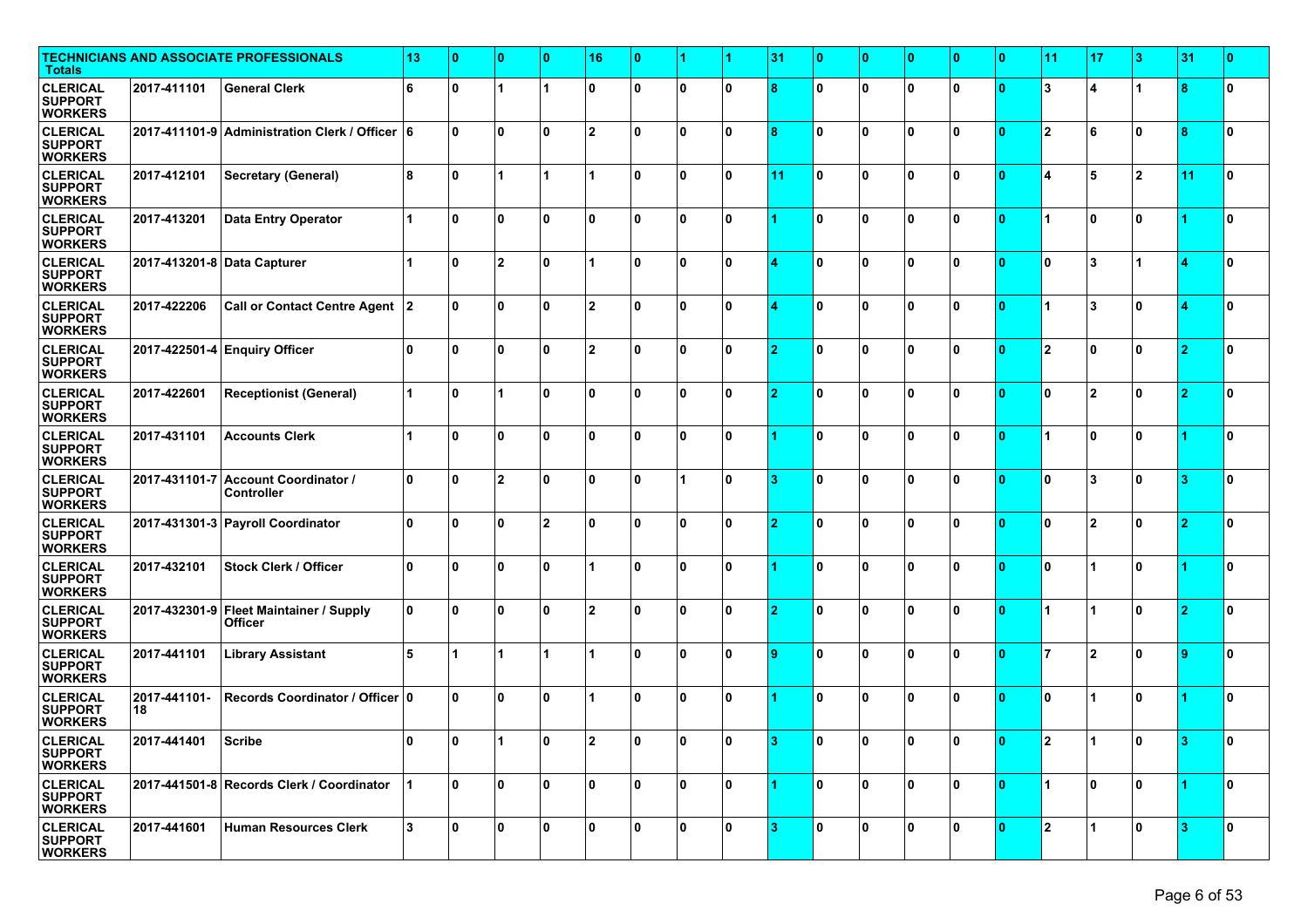| <b>CLERICAL</b><br><b>SUPPORT</b><br><b>WORKERS</b>  | 2017-441902                      | <b>Contract Administrator</b>                    | 1                    | ١o                   | ١o             | 0 ا | ١o             | ١o           | 0            | <sup>0</sup> |    | n            | $\mathbf{0}$ | 0            | ۱o | n            |                         | l O                  | ١o                   |          | ١o |
|------------------------------------------------------|----------------------------------|--------------------------------------------------|----------------------|----------------------|----------------|-----|----------------|--------------|--------------|--------------|----|--------------|--------------|--------------|----|--------------|-------------------------|----------------------|----------------------|----------|----|
| <b>CLERICAL</b><br><b>SUPPORT</b><br><b>WORKERS</b>  | 2017-441903                      | Program or Project<br><b>Administrators</b>      | $\blacktriangleleft$ | ١o                   | $\mathbf{0}$   | Ι٥  |                | I۵           | $\mathbf{0}$ | $\mathbf{0}$ | 2  | $\Omega$     | $\mathbf{0}$ | l O          | ۱o | $\Omega$     | $\blacktriangleleft$    | n.                   | $\blacktriangleleft$ | -2       | ١o |
| <b>CLERICAL</b><br><b>SUPPORT</b><br><b>WORKERS</b>  |                                  | 2017-441903-1 Administration Officer             | 8                    | ١o                   | $\overline{2}$ | ۱o  | 3              | $\Omega$     | 0            | <sup>0</sup> | 13 | <sup>0</sup> | $\mathbf{0}$ | l O          | ۱o | n            | $\overline{\mathbf{4}}$ | 9                    | ۱o                   | 13       | ١o |
| <b>CLERICAL</b><br><b>SUPPORT</b><br><b>WORKERS</b>  |                                  | 2017-441903-2 Programme / Project<br>Coordinator | 2                    | ١o                   | $\mathbf{0}$   | 0 ا | $\overline{2}$ | $\mathbf{u}$ | $\mathbf{0}$ | <sup>0</sup> |    | 0            | $\mathbf{0}$ | l O          | ١o | $\Omega$     | $\overline{\mathbf{3}}$ | 1                    | ۱o                   |          | I٥ |
| <b>CLERICAL</b><br><b>SUPPORT</b><br><b>WORKERS</b>  | 2017-441903-7 Administrator      |                                                  | $\blacktriangleleft$ | ١o                   | $\mathbf{0}$   | ۱o  | $\mathbf{0}$   | $\Omega$     | $\mathbf{0}$ | $\mathbf{0}$ |    | $\mathbf{0}$ | $\mathbf{0}$ | l O          | 0  | $\Omega$     | $\bf{0}$                | $\blacktriangleleft$ | ۱o                   |          | ١o |
| <b>Totals</b>                                        | <b>CLERICAL SUPPORT WORKERS</b>  |                                                  | 48                   | $\blacktriangleleft$ | 11             | 15  | 21             | n            |              | n            | 87 | ١o           | $\mathbf{0}$ | $\mathbf{0}$ | ۱O | $\Omega$     | 36                      | 46                   | 5                    | 87       | ۱o |
| <b>SERVICE</b><br><b>AND SALES</b><br><b>WORKERS</b> | 2017-515301                      | Caretaker                                        | ١n                   | ١o                   | $\mathbf{0}$   | ه ا |                | ١o           |              | $\mathbf{0}$ | o  | $\Omega$     | $\mathbf{0}$ | l O          | ۱o | $\Omega$     | $\bf{0}$                |                      | $\blacktriangleleft$ | <b>D</b> | ١o |
| <b>SERVICE</b><br><b>AND SALES</b><br><b>WORKERS</b> | 2017-523102-2 Cashier            |                                                  | 2                    | ١o                   | $\mathbf{0}$   | 0 ا |                | I۵           | $\mathbf{0}$ | $\mathbf{0}$ | з  |              | $\mathbf{0}$ | n.           | ۱o |              | 2                       |                      | ۱o                   | з        | ١o |
| <b>SERVICE</b><br><b>AND SALES</b><br><b>WORKERS</b> | 2017-541101                      | <b>Fire Fighter</b>                              | و ا                  | ١o                   | $\mathbf{0}$   | ۱o  | 16             | $\Omega$     | 0            | <sup>0</sup> | 25 | <sup>0</sup> | $\mathbf{0}$ | l O          | ١o | n            | 15                      | 9                    | 1                    | 25       | ١o |
| <b>SERVICE</b><br><b>AND SALES</b><br><b>WORKERS</b> | 2017-541201                      | <b>Traffic Officer</b>                           | 3                    |                      | $\mathbf{0}$   | ۱o  | 5              | $\mathbf{u}$ | $\mathbf{0}$ | 1            | 10 | $\mathbf{0}$ | $\mathbf{0}$ | l O          | ۱o | $\mathbf{a}$ | $\bf{0}$                | $\mathbf{q}$         | 1                    | 10       | ١o |
| <b>SERVICE</b><br><b>AND SALES</b><br><b>WORKERS</b> |                                  | 2017-541201-4 Traffic Warden                     | ١o                   | ١o                   | $\mathbf{0}$   | 0 ا | 6              | $\Omega$     | $\mathbf{0}$ | $\mathbf{0}$ | 6  | $\mathbf{0}$ | $\mathbf{0}$ | l O          | ١o | $\Omega$     | $\bf{0}$                | $\overline{2}$       | 4                    | 6        | I٥ |
| <b>SERVICE</b><br><b>AND SALES</b><br><b>WORKERS</b> |                                  | 2017-541201-5 Driver Testing Officer             | ۱o                   | ١o                   | $\mathbf{0}$   | 0 ا | 3              | $\Omega$     | $\mathbf{0}$ | <sup>0</sup> | з  | <sup>0</sup> | $\mathbf{0}$ | l O          | ۱o | $\Omega$     | $\mathbf{0}$            | $\overline{3}$       | ۱o                   | 3        | ١o |
| <b>SERVICE</b><br><b>AND SALES</b><br><b>WORKERS</b> | 2017-541202-<br>12               | <b>Law enforcement officer</b>                   | $\blacktriangleleft$ | ١o                   | $\mathbf{0}$   | 0 ا | 10             | ١o           | $\mathbf{0}$ | <sup>0</sup> | 11 | $\mathbf{0}$ | $\mathbf{0}$ | $\mathbf{0}$ | ۱o | $\Omega$     | $\overline{2}$          | 7                    | 12                   | -11      | ١o |
| <b>SERVICE</b><br><b>AND SALES</b><br><b>WORKERS</b> | 2017-541401                      | <b>Security Officer</b>                          | $\blacktriangleleft$ | ١o                   | $\mathbf{0}$   | ۱o  | 10             | I۵           | $\Omega$     | <sup>0</sup> | 11 | $\mathbf{0}$ | $\mathbf{0}$ | l O          | ۱o | n            | $\blacktriangleleft$    | 3                    | 17                   | 11       | ١o |
| <b>SERVICE</b><br><b>AND SALES</b><br><b>WORKERS</b> | 2017-541907                      | Disaster Management Officer 0                    |                      | ١o                   | $\mathbf{0}$   | 0 ا |                | ١o           | $\mathbf{0}$ | $\mathbf{0}$ |    | 0            | $\mathbf{0}$ | 0            | ١o | ١O           | $\mathbf{0}$            | 1                    | ۱o                   |          | ١o |
| <b>SERVICE</b><br><b>AND SALES</b><br><b>WORKERS</b> | 2017-542203-6                    | Team Leader (Tm Ldr)                             | ۱o                   | ١o                   | $\mathbf{0}$   | 0 ا | 5              | ١o           | $\mathbf{0}$ | $\mathbf{0}$ | 5  | $\bf{0}$     | $\mathbf 0$  | $\mathbf{0}$ | ١o | $\Omega$     | $\mathbf{0}$            | Δ                    |                      |          | ١o |
| <b>Totals</b>                                        | <b>SERVICE AND SALES WORKERS</b> |                                                  | 16                   | 4                    | l 0            | ۱٥  | 58             | $\Omega$     | 4            |              | 77 |              | $\mathbf{0}$ | $\mathbf{0}$ | ۱O |              | 20                      | 40                   | 17                   | 77       | ١o |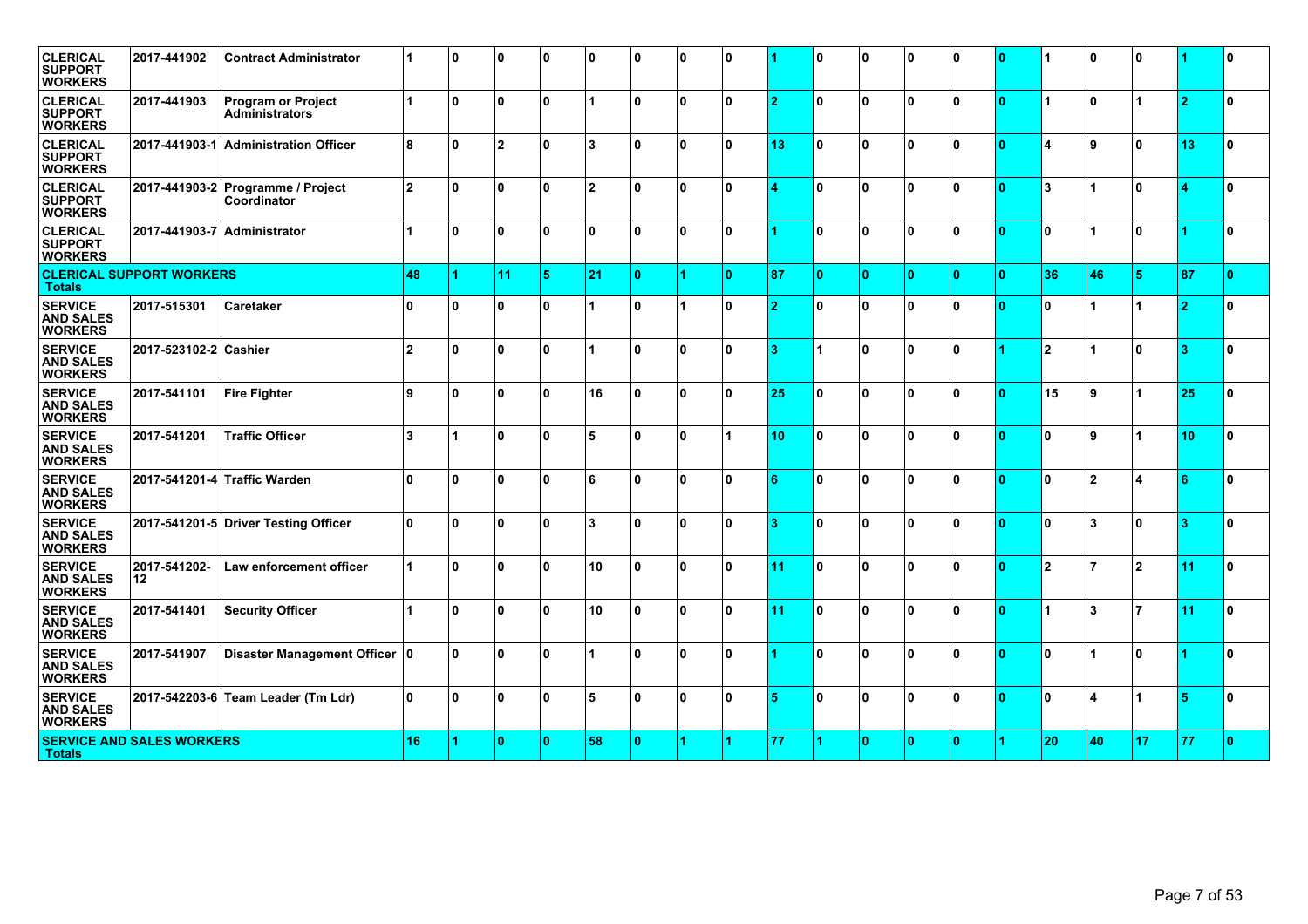| <b>SKILLED</b><br><b>AGRICULTUR</b><br>AL.<br>FORESTRY,<br>FISHERY,<br><b>CRAFT AND</b><br><b>RELATED</b><br><b>TRADES</b><br><b>WORKERS</b> | 2017-642601                       | Plumber                                        | 10  | 0 ا | 10  | 10  |                | 0            | 0            | 0            |                 | 10           | 10 | 0            | 10 | 0                       | 0 ا          |              | l 0          |    | 0   |
|----------------------------------------------------------------------------------------------------------------------------------------------|-----------------------------------|------------------------------------------------|-----|-----|-----|-----|----------------|--------------|--------------|--------------|-----------------|--------------|----|--------------|----|-------------------------|--------------|--------------|--------------|----|-----|
| <b>SKILLED</b><br><b>AGRICULTUR</b><br>AL.<br>FORESTRY,<br>FISHERY,<br><b>CRAFT AND</b><br><b>RELATED</b><br><b>TRADES</b><br><b>WORKERS</b> | 2017-671101                       | Electrician                                    | ١o  | 10  | ١o  | 0 ا | $\overline{2}$ | 0            | $\mathbf{0}$ | 0            | 12              | ١o           | 0  | 0            | 0  | $\overline{\mathbf{0}}$ | l 1          | $\mathbf{0}$ | 1            |    | 0   |
| <b>Totals</b>                                                                                                                                | <b>AND RELATED TRADES WORKERS</b> | SKILLED AGRICULTURAL, FORESTRY, FISHERY, CRAFT | ١o  | 10  | l 0 | 10  | 3              | $\mathbf{0}$ | $\mathbf{0}$ | 10.          | $\vert 3 \vert$ | ١o           | ١o | $\mathbf{0}$ | ۱O | 10.                     |              | 1            |              | 3  | 10. |
| <b>PLANT AND</b><br><b>MACHINE</b><br><b>OPERATORS</b><br>AND<br><b>ASSEMBLER</b><br>S                                                       | 2017-711201-<br>37                | <b>Plant Operator</b>                          | 1   | 10  | l 0 | ۱0  | 13             | 0            | 0            | 1.           | 15              | 10           | ١o | 0            | 10 | Ю.                      | l3           | 11           |              | 15 | 0   |
| <b>PLANT AND</b><br><b>MACHINE</b><br><b>OPERATORS</b><br>AND<br><b>ASSEMBLER</b><br>S                                                       | 2017-711301-<br>15                | Mechanical Foreman                             | ١o  | ١o  | ١o  | 0 ا | 0              | 0            | 1            | $\mathbf{0}$ |                 | ١o           | ١o | 0            | ١o | $\overline{0}$          | $\mathbf{0}$ | 0            | 1            |    | 0   |
| <b>PLANT AND</b><br><b>MACHINE</b><br><b>OPERATORS</b><br>AND<br><b>ASSEMBLER</b><br>s                                                       |                                   | 2017-732101-7 Driver-messenger                 | 11  | 0 ا | 10  | ۱٥  | 7              | 0            | $\mathbf{0}$ | $\mathbf{0}$ | 8               | 10           | ١o | 0            | 10 | 0                       | l 1          | 7            | 0            | 8  | 10  |
| <b>PLANT AND</b><br><b>MACHINE</b><br><b>OPERATORS</b><br>AND<br><b>ASSEMBLER</b><br>S                                                       | 2017-734101-8 Tractor Driver      |                                                | ١o  | 10  | 10  | ۱0  |                | 0            | 0            | 0            |                 | 10           | 0  | 0            | 10 | 0                       | 10           | 0            | 1            |    | 10  |
| <b>PLANT AND</b><br><b>MACHINE</b><br><b>OPERATORS</b><br>AND<br><b>ASSEMBLER</b><br>s                                                       | 2017-734214                       | Dump Truck Operator                            | 0   | 10  | l 0 | ۱٥  |                | <sup>0</sup> | $\mathbf{0}$ | 0            |                 | 10           | 0  | 0            | 10 | ю.                      | 0            |              | <sup>0</sup> |    | 10  |
| <b>PLANT AND</b><br><b>MACHINE</b><br><b>OPERATORS</b><br>AND<br><b>ASSEMBLER</b><br>lS.                                                     |                                   | 2017-734214-3 Dump Truck Driver/ Operator   0  |     | 10  | ١o  | ۱0  | 10             | 0            | ١o           | 0            | 10              | 10           | ١o | 0            | 10 | 0                       | 10           | 6            | 4            | 10 | 10  |
| <b>Totals</b>                                                                                                                                |                                   | PLANT AND MACHINE OPERATORS AND ASSEMBLERS     | 12. | 10  | l 0 | ۱O  | 32             | n            |              |              | 36              | $\mathbf{0}$ | 0  | $\mathbf{0}$ | 0  | 10                      |              | 25           |              | 36 | 10  |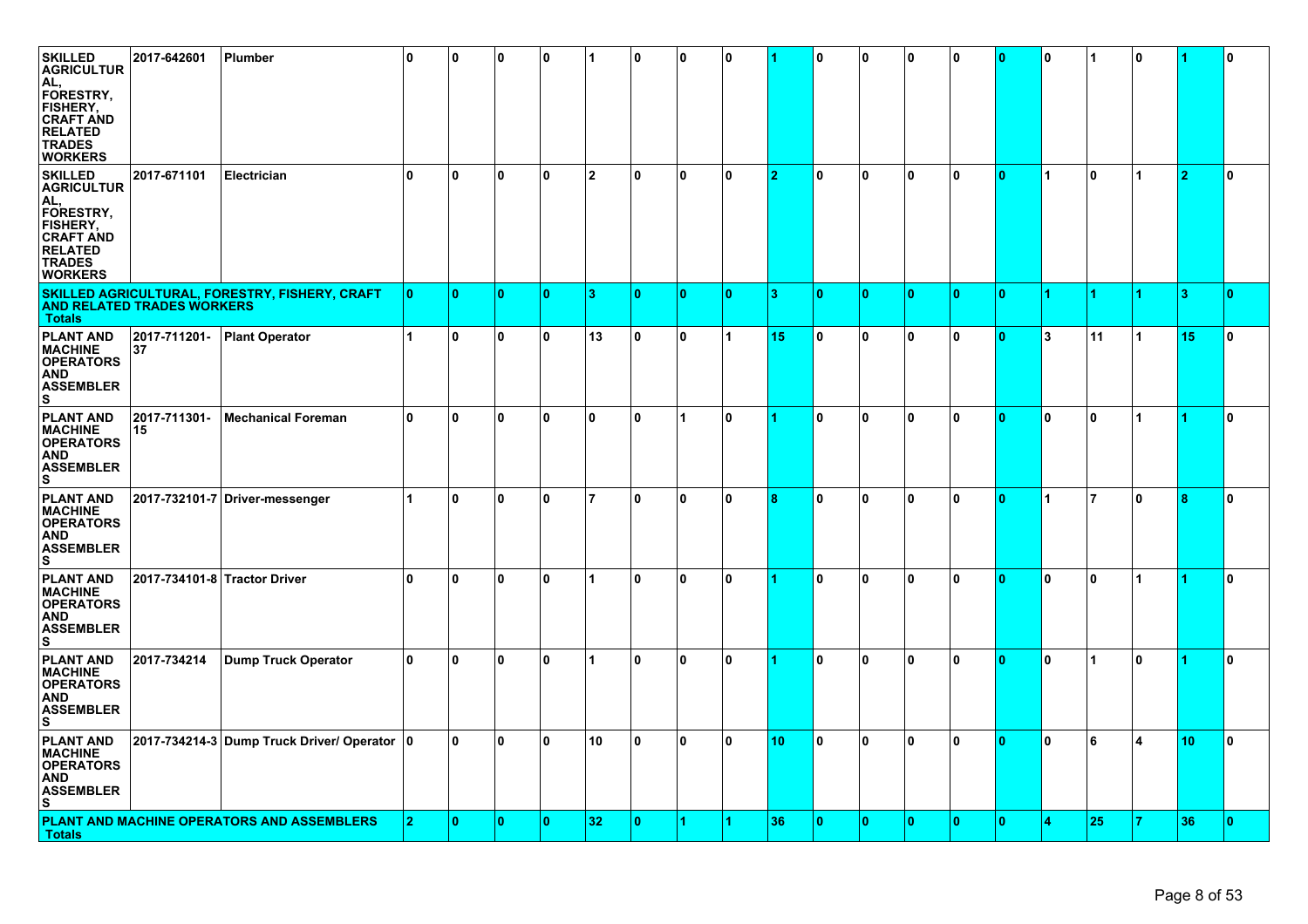| <b>ELEMENTAR</b><br><b>OCCUPATION</b><br>s  | 2017-811204                   | Caretaker / cleaner                   | 41           |                      | <b>2</b>    | 0 ا | 40           |              | 0              | $\bf{0}$       | 85              | 3   | 0         | 0            | n   |    | 13             | 50                   | 22  | 85  | n   |
|---------------------------------------------|-------------------------------|---------------------------------------|--------------|----------------------|-------------|-----|--------------|--------------|----------------|----------------|-----------------|-----|-----------|--------------|-----|----|----------------|----------------------|-----|-----|-----|
| <b>ELEMENTAR</b><br><b>OCCUPATION</b><br>s  |                               | 2017-821301-2 Garden Services Worker  | ۱o           | ١o                   | ١o          | ۱o  |              | 0            | 0              | $\mathbf{0}$   |                 | I٥  | ١o        | 0            | ۱o  | 0  | ۱o             | $\mathbf{1}$         | 0 ا |     | I٥  |
| <b>ELEMENTAR</b><br><b>OCCUPATION</b><br>s  | 2017-821401                   | <b>Garden Workers</b>                 | $\mathbf{1}$ | ١o                   | 10          | ۱0  | 6            | 0            | 0              | 0              |                 | 10  | 0         | 0            | ۱O  | ۱O | $\overline{1}$ | $\overline{4}$       | 12  |     | 0 ا |
| <b>ELEMENTAR</b><br><b>OCCUPATION</b><br>S. |                               | 2017-831101-2 Pit Crew Support Worker | 0            | ١o                   | l 0         | 0 ا |              | 0            | $\mathbf 0$    | 10             |                 | 0   | ١o        | 0            | 0   | 0  | $\overline{1}$ | 10                   | 0   |     | I٥  |
| <b>ELEMENTAR</b><br><b>OCCUPATION</b>       | 2017-831303-2 Grave Digger    |                                       | 0            | ١o                   | l 0         | 0 ا |              | 0            | 0              | 0              |                 | 0   | 0         | 0            | ۱o  | ۱O | I٥             | 1                    | 0 ا |     | 0 ا |
| <b>ELEMENTAR</b><br><b>OCCUPATION</b><br>s  | 2017-833402                   | <b>Store Person</b>                   | 1            | ١o                   | l 0         | ١o  | $\mathbf{0}$ | 0            | $\mathbf{0}$   | 0              |                 | I٥  | 0         | $\mathbf{0}$ | 0   | ۱O | 0              | $\overline{1}$       | 0 ا |     | I٥  |
| <b>ELEMENTAR</b><br><b>OCCUPATION</b><br>S. |                               | 2017-833402-2 Stores Assistant        | ١o           | ١o                   | ۱o          | ١o  |              | 0            | 0              | ١o             |                 | 10  | ١o        | $\mathbf{0}$ | ۱o  | 10 | ۱o             | $\mathbf{1}$         | ١o  |     | 0 ا |
| <b>ELEMENTAR</b><br><b>OCCUPATION</b>       |                               | 2017-861101-3 Refuse Collector        | 19           | 0 ا                  | ١o          | ١o  | 11           | 0            | 0              | $\mathbf{0}$   | 30              | 0   | 0         | 0            | ۱o  | 0  | <u> 2</u>      | 16                   | 12  | 30  | 10  |
| <b>ELEMENTAR</b><br><b>OCCUPATION</b>       | 2017-862202-2 Handy Man       |                                       | 1            | 0                    | ١o          | 0 ا | 11           | 0            | $\mathbf{0}$   | 0              | 12 <sub>2</sub> | 0   | 0         | 0            | n   | 10 | 4              | 4                    | 14  | 12  | 0 ا |
| <b>ELEMENTAR</b><br><b>OCCUPATION</b><br>S. | 2017-862301                   | <b>Meter Reader</b>                   | l 0          | ١o                   | 10          | ۱٥  |              | 0            | 0              | $\mathbf{0}$   |                 | 0   | ١o        | 0            | 0   | ۱O | I٥             | $\blacktriangleleft$ | 0 ا |     | 0   |
| <b>ELEMENTAR</b><br><b>OCCUPATION</b>       | 2017-862918-<br>13            | <b>Electrical Helper</b>              | ۱o           | ۱o                   | ١o          | ۱o  | 13           | $\mathbf{0}$ | 1              | ١o             | 14              | I٥  | ١o        | $\mathbf{0}$ | ۱o  | ۱O | $\overline{1}$ | 11                   | 2   | 14  | ۱o  |
| <b>ELEMENTAR</b><br><b>OCCUPATION</b>       |                               | 2017-862918-2 Electrician Assistant   | ۱o           | ١o                   | 10          | ۱0  |              | 0            | 0              | $\bf{0}$       |                 | 10  | 0         | 0            | l 0 | 10 | I٥             | 1                    | 10  |     | 10  |
| <b>ELEMENTAR</b><br><b>OCCUPATION</b><br>S. |                               | 2017-862919-1 Mechanic Assistant      | 0            | ١o                   | l 0         | 0 ا | $\mathbf{2}$ | $\mathbf{0}$ | 1              | O.             | 3               | 0   | ١o        | 0            | ۱O  | 0  | $\overline{1}$ | $\overline{1}$       | 1   | з   | I٥  |
| <b>Sub Totals</b>                           | <b>ELEMENTARY OCCUPATIONS</b> |                                       | 63           | $\blacktriangleleft$ | $ 2\rangle$ | ١o  | 89           |              | $\overline{2}$ | $\mathbf{0}$   | 158             | 13. | $\bullet$ | $\bullet$    | ۱O  | 3  | 23             | 92                   | 43  | 158 | ١o  |
| <b>Totals</b>                               |                               |                                       | 179          | 14                   | 17          | 8   | 280          |              |                | $\overline{7}$ | 503             | 5   | $\pmb{0}$ | $\bf{0}$     | 0   | 5  | 110            | 285                  | 108 | 503 | ١o  |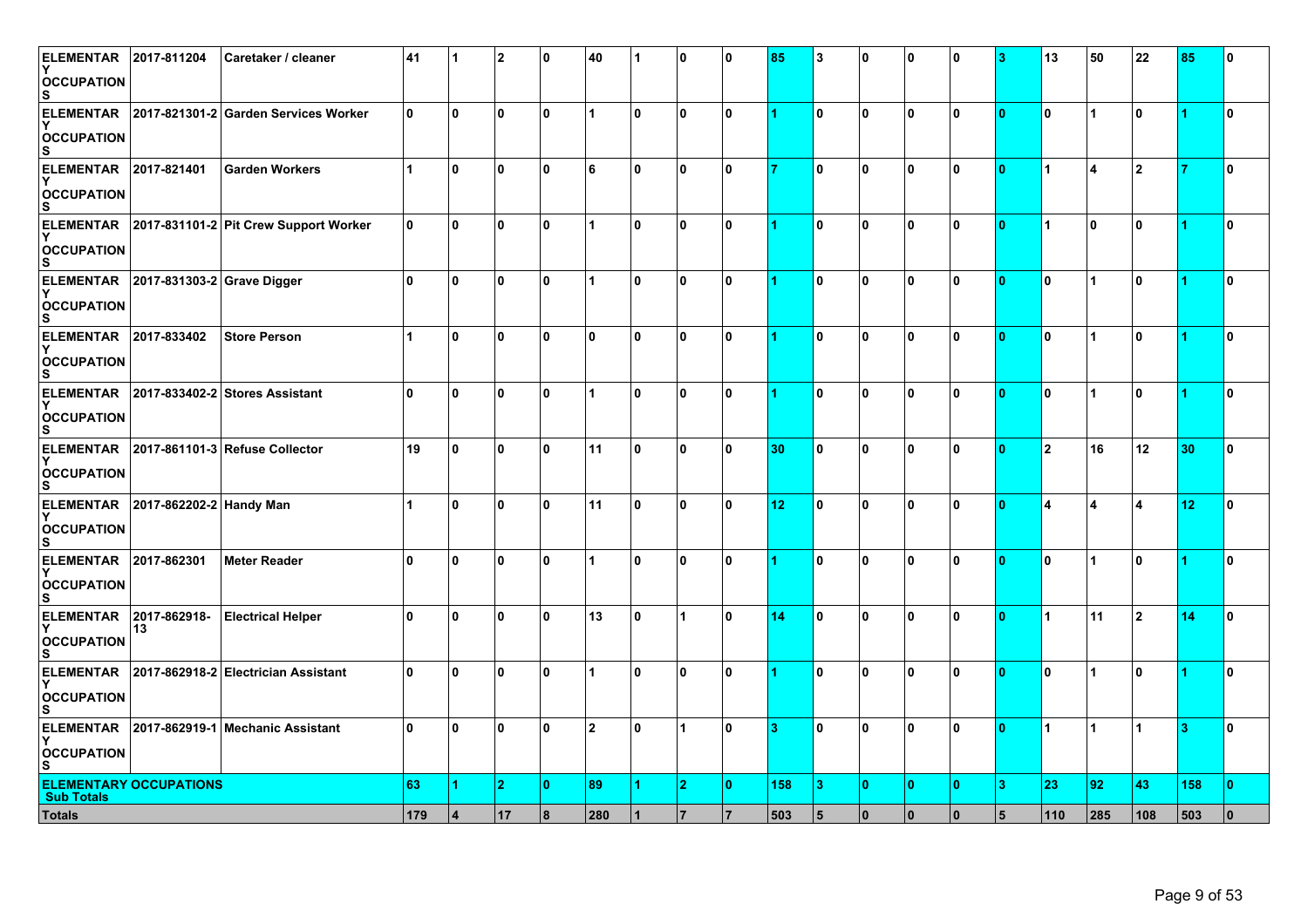# **B2. Interns Funded By Others Summary**

|                                                                                                                                                            |                                   | Number of Interns Funded by other given structured work experience as at 2020/2021 by Occupational Category, Population Group, Disability status, and Age Group |            |            |           |           |                |    |              |            |              |    |           |      |           |              |                |               |    |              |                             |
|------------------------------------------------------------------------------------------------------------------------------------------------------------|-----------------------------------|-----------------------------------------------------------------------------------------------------------------------------------------------------------------|------------|------------|-----------|-----------|----------------|----|--------------|------------|--------------|----|-----------|------|-----------|--------------|----------------|---------------|----|--------------|-----------------------------|
| <b>Occupation</b><br><b>Category</b>                                                                                                                       | <b>Ofo Code</b>                   | <b>Occupation</b>                                                                                                                                               | <b>IFA</b> | <b>IFC</b> | <b>FI</b> | <b>FW</b> | <b>IMA</b>     | MC | l MI         | <b>IMW</b> | <b>Total</b> | DA | <b>DC</b> | IDI. | <b>DW</b> | <b>Total</b> | $\vert$ < 35   | $ 35 - 55 55$ |    | <b>Total</b> | $\blacksquare$<br><b>SA</b> |
| <b>PROFESSION 2017-242103</b><br><b>ALS</b>                                                                                                                |                                   | <b>Business Development</b><br><b>Officer</b>                                                                                                                   |            | ın         |           |           |                |    | 0            | n          |              |    |           |      |           |              |                | ۱0            |    |              |                             |
| <b>PROFESSIONALS</b><br><b>Totals</b>                                                                                                                      |                                   |                                                                                                                                                                 |            |            |           |           |                |    | n            | ۱٥         |              |    |           |      |           |              |                | $\Omega$      |    |              |                             |
| <b>AND</b><br><b>ASSOCIATE</b><br><b>PROFESSION</b><br><b>ALS</b>                                                                                          |                                   | TECHNICIANS 2017-311201-9 Civil Engineering Assistant                                                                                                           |            | 10         |           |           | 2              | ۱n | 0            | l 0        | 13.          | 10 |           |      |           | 10           | 3              | l 0           |    |              |                             |
| <b>Totals</b>                                                                                                                                              |                                   | <b>TECHNICIANS AND ASSOCIATE PROFESSIONALS</b>                                                                                                                  |            |            |           |           |                |    | n            |            |              |    |           |      |           |              | з              |               |    |              |                             |
| <b>CLERICAL</b><br><b>SUPPORT</b><br><b>WORKERS</b>                                                                                                        | 2017-441601                       | Human Resources Clerk                                                                                                                                           |            | ١O         | 0         |           |                |    | $\mathbf{0}$ | 10         |              | 10 |           |      |           | 10           |                | 10            |    |              |                             |
| <b>Totals</b>                                                                                                                                              | <b>CLERICAL SUPPORT WORKERS</b>   |                                                                                                                                                                 |            |            |           |           |                |    | n            | ۱۵         |              |    |           |      |           |              |                | $\Omega$      |    |              |                             |
| <b>SKILLED</b><br><b>AGRICULTUR</b><br>AL,<br><b>FORESTRY,</b><br><b>FISHERY,</b><br><b>CRAFT AND</b><br><b>RELATED</b><br><b>TRADES</b><br><b>WORKERS</b> | 2017-671101                       | Electrician                                                                                                                                                     |            | ١o         | ۱n        | n         |                | ١n | 0            | 10         |              | ۱n |           |      |           | 10           | $\overline{2}$ | l 0           |    |              |                             |
| <b>Totals</b>                                                                                                                                              | <b>AND RELATED TRADES WORKERS</b> | SKILLED AGRICULTURAL, FORESTRY, FISHERY, CRAFT                                                                                                                  |            |            |           |           |                |    | n            |            |              |    |           |      |           |              | ം              | O             |    |              |                             |
| <b>Totals</b>                                                                                                                                              |                                   |                                                                                                                                                                 |            | 10         | 10        | 10.       | $\overline{3}$ | 10 | 10           | 10         |              | 10 | 10        | l 0  | 0         | 10           |                | l 0           | 10 |              |                             |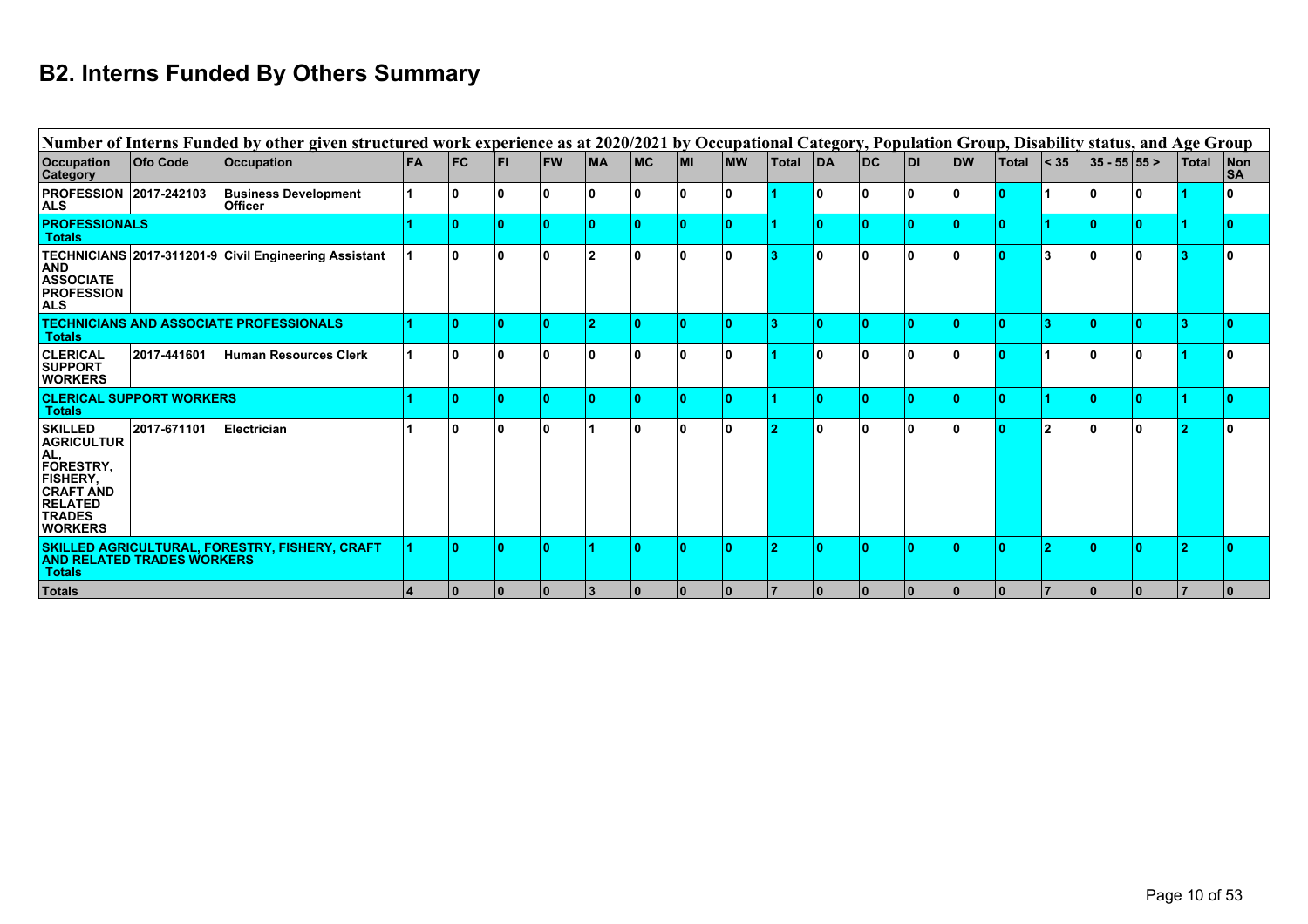## **B3. LGSETA Funded Interns Summary**

| 'Number of.                   | - Interns give  | ven structured work-<br>k experience as at l |       |      | 2020/2021 | . nv | Occupational C |   | <b>Lategory</b> | Population |            | Troun.     |           |            | . Disability status, and |              | Age Group |       |              |                   |
|-------------------------------|-----------------|----------------------------------------------|-------|------|-----------|------|----------------|---|-----------------|------------|------------|------------|-----------|------------|--------------------------|--------------|-----------|-------|--------------|-------------------|
| <b>Occupation</b><br>Category | <b>Ofo Code</b> | <b>Occupation</b>                            | l F A | l FC |           |      | <b>MA</b>      | R |                 |            | <b>IDA</b> | <b>IDC</b> | <b>DI</b> | <b>IDW</b> | 'Tota.                   | $\vert$ < 35 | $35 -$    | 55 55 | <b>Total</b> | <b>INo</b><br>IS/ |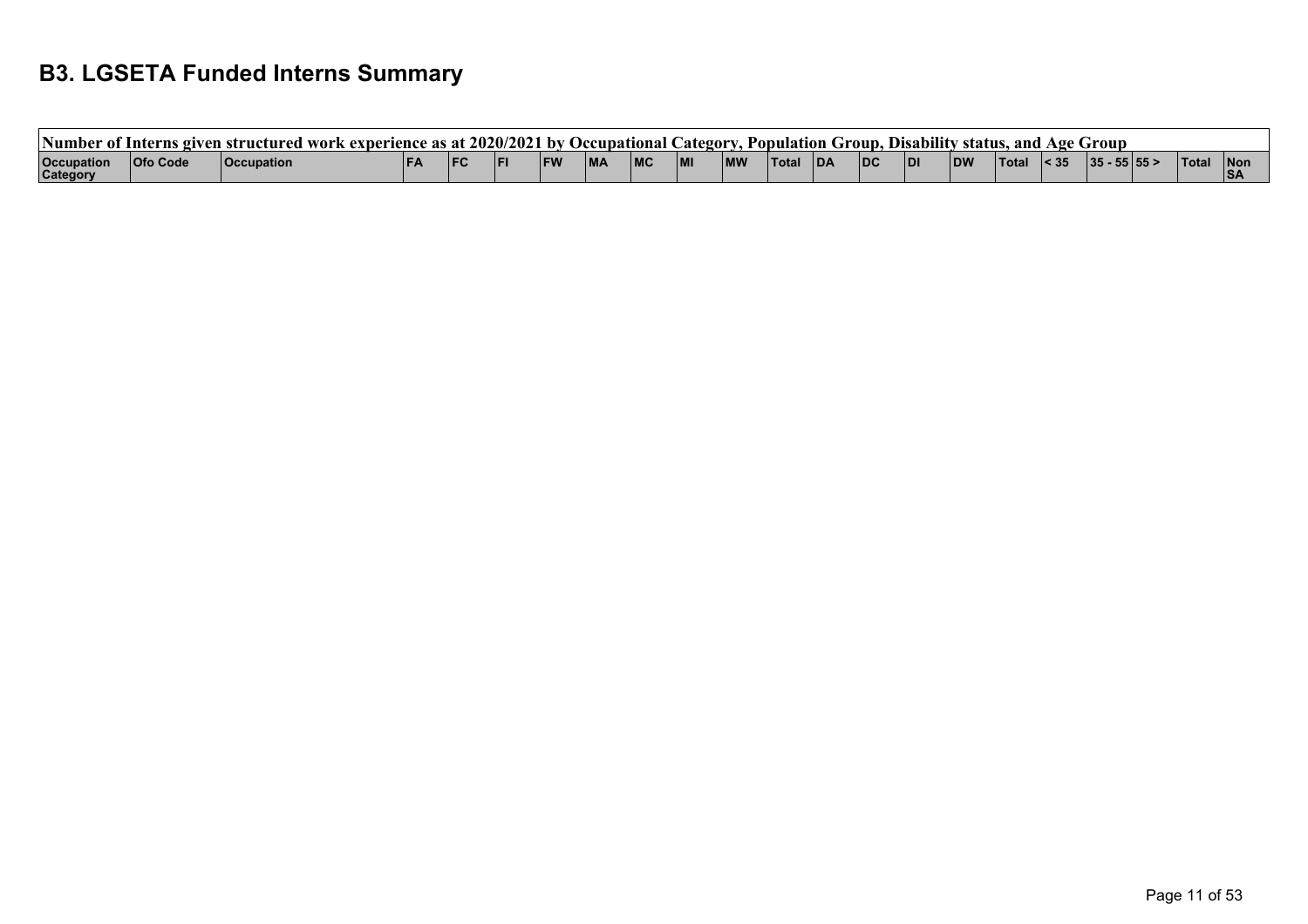#### **B4. WIL Funded Interns Summary**

|                                                     |                                 | Number of Interns given structured work experience as at 2020/2021 by Occupational Category, Population Group, Disability status, and Age Group |     |            |      |            |            |     |            |            |       |            |    |      |            |        |              |               |       |                    |
|-----------------------------------------------------|---------------------------------|-------------------------------------------------------------------------------------------------------------------------------------------------|-----|------------|------|------------|------------|-----|------------|------------|-------|------------|----|------|------------|--------|--------------|---------------|-------|--------------------|
| <b>Occupation</b><br><b>Category</b>                | <b>Ofo Code</b>                 | <b>Occupation</b>                                                                                                                               | IFA | <b>IFC</b> | l FI | <b>IFW</b> | <b>IMA</b> | IMC | <b>IMI</b> | <b>IMW</b> | Total | <b>IDA</b> | DC | IDI. | <b>IDW</b> | ∣Total | $\vert$ < 35 | $ 35 - 55 55$ | Total | Non<br>$\nabla$ SA |
| <b>CLERICAL</b><br><b>SUPPORT</b><br><b>WORKERS</b> |                                 | 2017-441501-8 Records Clerk / Coordinator   0                                                                                                   |     |            |      |            |            | 10  |            |            |       |            |    | 0    | ۱n         |        |              |               |       |                    |
| <b>Totals</b>                                       | <b>CLERICAL SUPPORT WORKERS</b> |                                                                                                                                                 |     |            |      |            |            |     |            |            |       |            |    |      |            |        |              |               |       |                    |
| <b>Totals</b>                                       |                                 |                                                                                                                                                 |     |            |      |            |            |     |            |            |       |            |    |      |            |        |              |               |       |                    |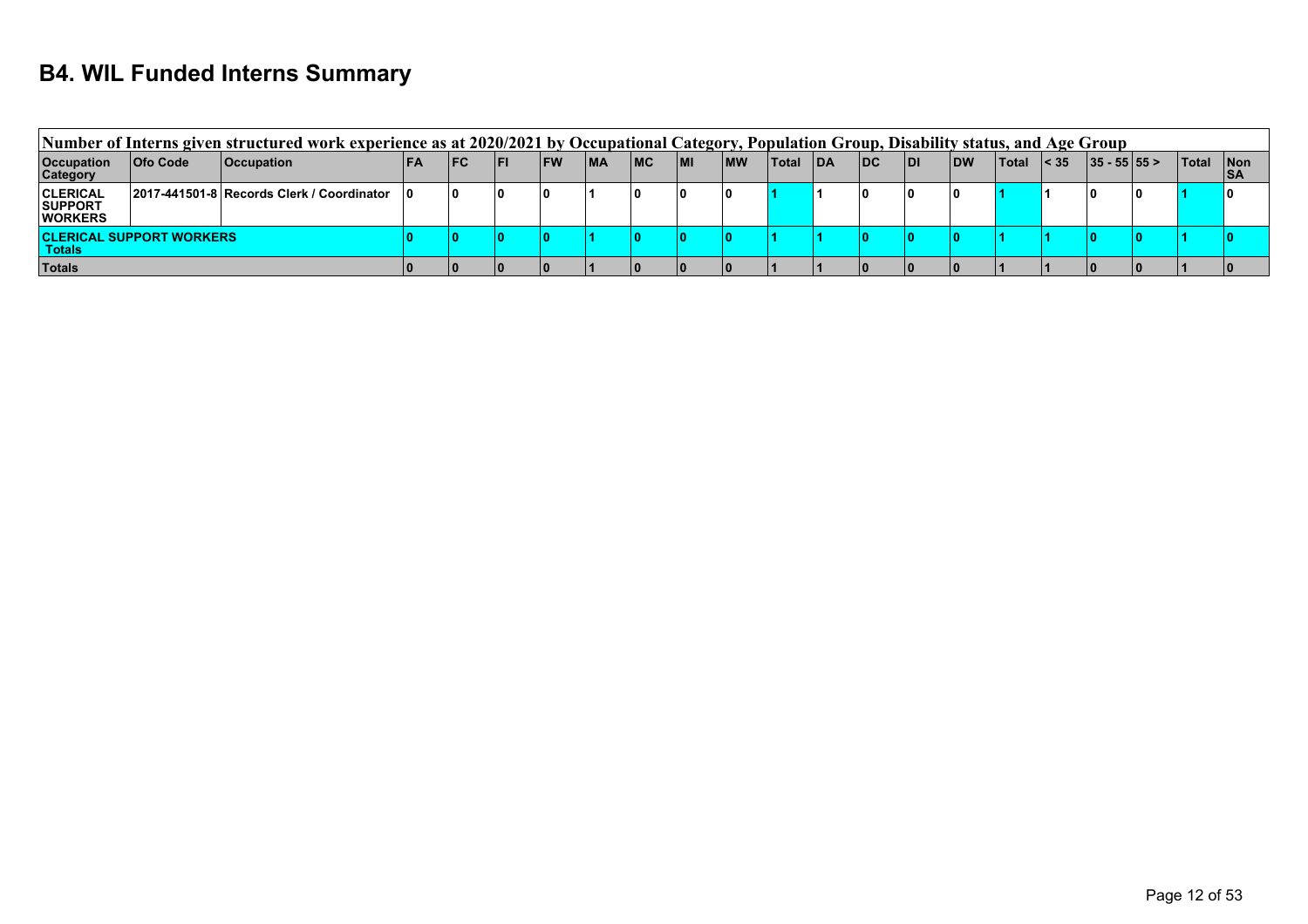#### **C1. Qualification Profile**

| <b>Qualification Profile</b>     |                 |                                                                  |                                     |                       |                       |                       |                       |                       |                       |                       |                       |                       |                        |              |       |
|----------------------------------|-----------------|------------------------------------------------------------------|-------------------------------------|-----------------------|-----------------------|-----------------------|-----------------------|-----------------------|-----------------------|-----------------------|-----------------------|-----------------------|------------------------|--------------|-------|
| Occupation<br>Category           | <b>Ofo Code</b> | <b>Occupation</b>                                                | <b>Below</b><br><b>NQF</b><br>Level | <b>NQF</b><br>Level 1 | <b>NQF</b><br>Level 2 | <b>NQF</b><br>Level 3 | <b>NQF</b><br>Level 4 | <b>NQF</b><br>Level 5 | <b>NQF</b><br>Level 6 | <b>NQF</b><br>Level 7 | <b>NQF</b><br>Level 8 | <b>NQF</b><br>Level 9 | <b>NQF</b><br>Level 10 | <b>Other</b> | Total |
| <b>LEGISLATORS</b>               | 2017-111101-2   | <b>Speaker (Local or Provincial</b><br>Government)               | U                                   | <sup>n</sup>          | $\Omega$              |                       | ۱O.                   | U                     | 0                     | $\Omega$              | n.                    | l٥                    | O.                     | <sup>n</sup> |       |
| <b>LEGISLATORS</b>               | 2017-111101-8   | <b>Councillor</b>                                                | $\mathbf{0}$                        | $\bf{0}$              |                       | 10                    | 27                    | $\overline{2}$        | 8                     | $\overline{2}$        |                       | ١o                    | $\mathbf{0}$           | $\mathbf{0}$ | 51    |
| <b>LEGISLATORS</b>               | 2017-111101-9   | Mayor                                                            | U                                   | $\mathbf{0}$          | $\bf{0}$              | <b>O</b>              | $\overline{0}$        | $\mathbf{0}$          | $\mathbf{0}$          |                       | $\mathbf{0}$          | ١o                    | $\mathbf{0}$           | $\mathbf{0}$ |       |
| <b>LEGISLATORS</b>               | 2017-111102-3   | <b>Chief Whip</b>                                                | $\mathbf{0}$                        | $\mathbf{0}$          | $\bf{0}$              | $\mathbf{0}$          |                       | 0                     | $\mathbf{0}$          | $\bf{0}$              | 0                     | ۱o                    | $\mathbf{0}$           | $\Omega$     |       |
| <b>LEGISLATORS Totals</b>        |                 |                                                                  | $\Omega$                            | ١o                    |                       | 11                    | 28                    | $\overline{2}$        | 8                     | $\mathbf{a}$          | 4                     | ١o                    | $\mathbf{0}$           | $\mathbf{0}$ | 54    |
| <b>MANAGERS</b>                  | 2017-111203-5   | <b>Municipal Manager</b>                                         | $\Omega$                            | $\mathbf{0}$          | $\mathbf{0}$          | 0                     | ۱o.                   | 0                     | $\mathbf{0}$          | $\bf{0}$              |                       | ۱o                    | $\mathbf{0}$           | $\mathbf{0}$ |       |
| <b>MANAGERS</b>                  | 2017-121101     | <b>Finance Manager</b>                                           | U                                   | $\mathbf{0}$          | $\bf{0}$              | <b>O</b>              | 0                     | $\mathbf{0}$          | 0                     | $\overline{2}$        |                       | ١o                    | $\mathbf{0}$           | $\mathbf{0}$ |       |
| <b>MANAGERS</b>                  | 2017-121101-7   | <b>Budgeting Manager</b>                                         | $\mathbf{0}$                        | $\mathbf{0}$          | $\mathbf{0}$          | $\mathbf{0}$          |                       | 0                     | 0                     | $\bf{0}$              | 0                     | ۱o                    | $\mathbf{0}$           | $\mathbf{0}$ |       |
| <b>MANAGERS</b>                  | 2017-121101-8   | <b>Chief Financial Officer (CFO)</b>                             | $\mathbf{0}$                        | $\mathbf{0}$          | $\mathbf{0}$          | $\mathbf{0}$          | I٥                    | 0                     | $\mathbf{0}$          | ١o                    | $\mathbf{0}$          |                       | ۱O.                    | $\mathbf{0}$ |       |
| <b>MANAGERS</b>                  | 2017-121104     | <b>Internal Audit Manager</b>                                    | $\mathbf{0}$                        | $\mathbf{0}$          | $\mathbf{0}$          | 0                     | I٥                    | 0                     | 0                     |                       | l n                   | ١o                    | ۱O.                    | $\mathbf{0}$ |       |
| <b>MANAGERS</b>                  | 2017-121201     | Human Resource Manager                                           | <sup>0</sup>                        | $\mathbf{0}$          | $\mathbf{0}$          | $\mathbf{0}$          | 0                     | 0                     | 0                     | ۱o                    |                       | ١o                    | $\mathbf{0}$           | $\mathbf{0}$ |       |
| <b>MANAGERS</b>                  | 2017-121301     | <b>Policy and Planning Manager</b>                               | $\mathbf{0}$                        | O                     | $\mathbf{0}$          | $\mathbf{0}$          | ۱O.                   | 0                     | <sup>0</sup>          |                       | 0                     | ١o                    | $\Omega$               | $\Omega$     |       |
| <b>MANAGERS</b>                  | 2017-121902     | <b>Corporate Services Manager</b>                                | $\mathbf{0}$                        | $\Omega$              | $\bf{0}$              | $\mathbf{0}$          | ۱O.                   | O                     | <sup>0</sup>          | $\Omega$              |                       |                       | $\mathbf{0}$           | $\Omega$     |       |
| <b>MANAGERS</b>                  | 2017-122101-2   | <b>Business Development Manager</b>                              | $\mathbf{0}$                        | $\mathbf{0}$          | $\bf{0}$              | $\mathbf{0}$          | ۱O.                   | $\Omega$              |                       | $\Omega$              | n                     | ١o                    | $\mathbf{0}$           | $\mathbf{0}$ |       |
| <b>MANAGERS</b>                  | 2017-122201     | <b>Advertising and Public Relations</b><br>Manager               | $\mathbf{0}$                        | $\Omega$              | $\Omega$              | l n                   | ۱O.                   | <sup>0</sup>          |                       | $\Omega$              |                       | ۱o                    | O.                     | $\mathbf{0}$ |       |
| <b>MANAGERS</b>                  | 2017-132104     | <b>Engineering Manager</b>                                       | $\mathbf{0}$                        | $\bf{0}$              | $\bf{0}$              | $\mathbf{0}$          | ١o                    | $\Omega$              |                       |                       | n                     |                       | $\mathbf{0}$           | $\mathbf{0}$ |       |
| <b>MANAGERS</b>                  | 2017-132401-12  | <b>Supply Chain Manager</b>                                      | U                                   | $\mathbf{0}$          | $\bf{0}$              | $\Omega$              | ۱O.                   |                       | <sup>0</sup>          | $\Omega$              | l n                   | ١o                    | 0                      | $\Omega$     |       |
| <b>MANAGERS</b>                  | 2017-133101-3   | <b>ICT / IT Manager</b>                                          | U                                   | $\Omega$              | $\bf{0}$              | $\mathbf{0}$          | ۱O.                   | 0                     |                       | $\Omega$              | n                     | ١o                    | <sup>0</sup>           | $\mathbf{0}$ |       |
| <b>MANAGERS</b>                  | 2017-134401     | <b>Social Services Manager</b>                                   | $\mathbf{0}$                        | $\mathbf{0}$          | $\bf{0}$              | $\mathbf{0}$          | ۱O.                   | $\mathbf{0}$          | 0                     |                       | l N                   | ١o                    | 0                      | $\mathbf{0}$ |       |
| <b>MANAGERS</b>                  | 2017-134402     | <b>Community Development Manager</b>                             | U                                   | $\mathbf{0}$          | $\bf{0}$              | $\mathbf{0}$          | ۱O.                   | $\mathbf{0}$          |                       |                       | l N                   | ١o                    | $\mathbf{0}$           | $\mathbf{0}$ |       |
| <b>MANAGERS</b>                  | 2017-134901     | <b>Environmental Manager</b>                                     | U                                   | $\mathbf{0}$          | $\Omega$              | $\Omega$              | ۱o.                   | $\Omega$              |                       |                       | l N                   | ١o                    | $\mathbf{0}$           | $\mathbf{0}$ |       |
| <b>MANAGERS</b>                  | 2017-134904     | <b>Office Manager</b>                                            | U                                   | $\mathbf{0}$          | $\Omega$              | $\mathbf 0$           | $\mathbf{0}$          | 0                     | 0                     | 3                     | $\mathbf{0}$          | ١o                    | $\mathbf{0}$           | $\Omega$     |       |
| <b>MANAGERS</b>                  | 2017-134912     | <b>Commissioned Fire and Rescue</b><br><b>Officer</b>            | $\mathbf{0}$                        | $\Omega$              | Û                     | $\Omega$              | ۱O.                   | U                     |                       | $\Omega$              |                       | ١o                    | $\Omega$               | $\mathbf{0}$ |       |
| <b>MANAGERS</b><br><b>Totals</b> |                 |                                                                  |                                     | $\Omega$              | $\Omega$              | $\mathbf{0}$          |                       |                       |                       | 11                    |                       | 3                     | n                      | n            | 27    |
| <b>PROFESSIONALS</b>             | 2017-216401-1   | <b>Town Planner</b>                                              | <sup>0</sup>                        | $\mathbf{0}$          | $\mathbf{0}$          | 0                     | 0                     | 0                     | $\mathbf{0}$          | ۱o                    | $\overline{0}$        |                       | 0                      | $\mathbf{0}$ |       |
| <b>PROFESSIONALS</b>             | 2017-226301-3   | <b>Waste Management Practitioner</b>                             | U                                   | $\mathbf{0}$          | $\bf{0}$              | $\mathbf{0}$          |                       | $\mathbf{0}$          | 0                     | $\bf{0}$              | $\mathbf{0}$          | ١o                    | 0                      | $\mathbf{0}$ |       |
| <b>PROFESSIONALS</b>             | 2017-226302-11  | Health and Safety Officer /<br><b>Coordinator / Professional</b> | U                                   | n                     | $\Omega$              | $\Omega$              | ۱O.                   | U                     | <sup>0</sup>          |                       | n                     | ١o                    | <sup>0</sup>           | $\Omega$     |       |
| <b>PROFESSIONALS</b>             | 2017-241101     | <b>General Accountant</b>                                        | U                                   | $\mathbf{0}$          | $\bf{0}$              | $\mathbf{0}$          | I٥                    | $\mathbf{0}$          | 0                     |                       | $\mathbf{0}$          | ١o                    | $\mathbf{0}$           | $\mathbf{0}$ |       |
| <b>PROFESSIONALS</b>             | 2017-241102-3   | <b>Budget Accountant</b>                                         | U                                   | $\mathbf{0}$          | $\bf{0}$              | 0                     | ۱o.                   | 0                     |                       | $\mathbf 0$           | 0                     | ١o                    | $\mathbf{0}$           | $\Omega$     |       |
| <b>PROFESSIONALS</b>             | 2017-241104-2   | <b>Project Auditor</b>                                           | $\mathbf{0}$                        | $\mathbf{0}$          | $\bf{0}$              | $\Omega$              | 0                     | 0                     |                       | $\mathbf 0$           | n                     | ١o                    | $\mathbf{0}$           | $\mathbf{0}$ |       |
| <b>PROFESSIONALS</b>             | 2017-241107     | <b>Financial Accountant</b>                                      | Û                                   | $\mathbf{0}$          | $\mathbf{0}$          | 0                     | 0                     | 0                     | $\mathbf{0}$          |                       | n                     | ١o                    | 0                      | $\mathbf{0}$ |       |
| <b>PROFESSIONALS</b>             | 2017-242102-1   | Organisational Performance Manager / 0<br><b>Practitioner</b>    |                                     | $\mathbf{0}$          | $\mathbf{u}$          | $\Omega$              |                       | $\mathbf{0}$          |                       | $\Omega$              |                       | ١o                    | n                      | <sup>n</sup> |       |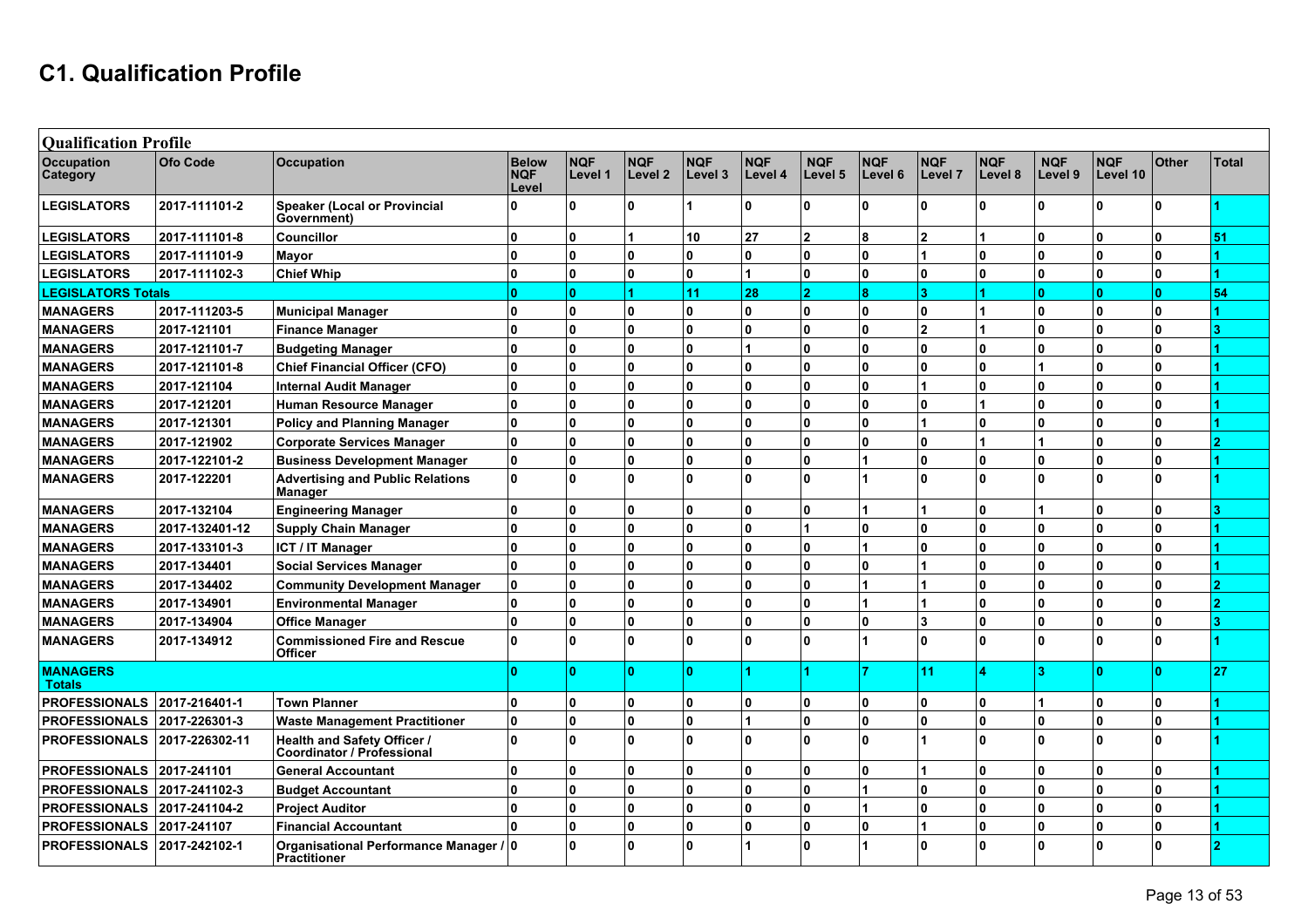| <b>PROFESSIONALS</b>                                               | 2017-242202-7  | <b>Strategic Advisor</b>                             | 0            | 0            | 0            | 0            | 0            |              | 10                      | ٥  | 10  | ŋ | 0            | 10          |    |
|--------------------------------------------------------------------|----------------|------------------------------------------------------|--------------|--------------|--------------|--------------|--------------|--------------|-------------------------|----|-----|---|--------------|-------------|----|
| <b>PROFESSIONALS</b>                                               | 2017-242208-6  | <b>Organisational Risk Officer</b>                   | 0            | $\mathbf{0}$ | $\mathbf{0}$ | 0            | n            | $\mathbf{0}$ |                         | ١o | 10  | n | 0            | O           |    |
| <b>PROFESSIONALS</b>                                               | 2017-242211    | <b>Internal Auditor</b>                              | U            | $\mathbf{0}$ | $\bf{0}$     | 0            | U            | 0            | ١o                      | 2  | 0 ا | n | 0            | O           |    |
| <b>PROFESSIONALS</b>                                               | 2017-242211-2  | <b>Internal auditor</b>                              | U            | $\mathbf{0}$ | $\bf{0}$     | 0            | U            | 0            | $\mathbf{0}$            | 1  | 0 ا | n | 0            | O           |    |
| <b>PROFESSIONALS</b>                                               | 2017-242302    | <b>Skills Development Practitioner</b>               | 0            | $\mathbf{0}$ | $\bf{0}$     | 0            | U            | 0            | ١o                      | ١o |     | n | $\mathbf{0}$ | O           |    |
| <b>PROFESSIONALS</b>                                               | 2017-242303-10 | <b>Hr Officer</b>                                    | 0            | $\mathbf{0}$ | $\bf{0}$     | 0            | U            | 0            | $\mathbf{0}$            | 1  | 0 ا | n | $\mathbf{0}$ | O           |    |
| <b>PROFESSIONALS</b>                                               | 2017-242304-1  | <b>Industrial Relations Officer</b>                  | 0            | $\mathbf{0}$ | $\bf{0}$     | 0            | n            | 0            | $\blacktriangleleft$    | ١o | 0 ا | n | $\mathbf{0}$ | O           |    |
| <b>PROFESSIONALS</b>                                               | 2017-243103-3  | <b>Tourism Officer</b>                               | U            | $\bf{0}$     | $\Omega$     | 0            |              | 0            | ١o                      | ۱o | 0 ا | n | $\mathbf{0}$ | O           |    |
| <b>PROFESSIONALS</b>                                               | 2017-243105    | <b>Business Development Officer</b>                  | 0            | $\bf{0}$     | $\Omega$     | 0            | n            | 0            | $\overline{\mathbf{2}}$ | ۱o | ۱o  | n | 0            | ŋ           |    |
| <b>PROFESSIONALS</b>                                               | 2017-262101-8  | <b>Archives Officer</b>                              | n            | $\bf{0}$     | $\Omega$     | 0            |              | 0            | ١o                      | ۱o | ۱o  | n | 0            | ŋ           |    |
| <b>PROFESSIONALS</b>                                               | 2017-262102    | <b>Gallery or Museum Curator</b>                     | 0            | $\mathbf{0}$ | $\Omega$     | 0            | U            | 0            | ١o                      | 1  | 0 ا | n | 0            | ŋ           |    |
| <b>PROFESSIONALS</b>                                               | 2017-262201    | Librarian                                            | U            | $\bf{0}$     | $\Omega$     | 0            | U            |              | $\overline{\mathbf{4}}$ | ١o |     | n | 0            | ŋ           |    |
| <b>PROFESSIONALS</b>                                               | 2017-263510-1  | <b>Employee Assistance Practitioner</b>              | U            | $\mathbf{0}$ | $\bf{0}$     | 0            | U            | $\mathbf{0}$ | ١o                      | 1  | ۱o  | n | $\mathbf{0}$ | O           |    |
| PROFESSIONALS 2017-263512                                          |                | <b>Community Development Practitioner</b>            | 0            | $\mathbf{0}$ | 0            | 0            | n            |              | $\mathbf{0}$            | ١o | 10  | n | 0            | 0           |    |
| <b>PROFESSIONALS</b><br><b>Totals</b>                              |                |                                                      |              | $\Omega$     | $\mathbf{0}$ | Ō            |              | 3            | 11                      | ۱g | 2   |   |              | n           | 30 |
| <b>TECHNICIANS</b><br><b>AND ASSOCIATE</b><br><b>PROFESSIONALS</b> | 2017-311201    | <b>Civil Engineering Technician</b>                  | 0            | $\mathbf{0}$ | $\mathbf 0$  | $\mathbf{0}$ | n            | 0            | $\mathbf{2}$            | 12 | 10  |   | 0            | $\Omega$    |    |
| <b>TECHNICIANS</b><br><b>AND ASSOCIATE</b><br><b>PROFESSIONALS</b> | 2017-311201-9  | <b>Civil Engineering Assistant</b>                   | 0            | $\Omega$     | $\Omega$     | $\mathbf{0}$ | n            | <sup>0</sup> |                         | ۱n | ۱0  | ŋ | n.           | n           |    |
| <b>TECHNICIANS</b><br><b>AND ASSOCIATE</b><br><b>PROFESSIONALS</b> | 2017-311501    | <b>Mechanical Engineering Technician</b>             | 0            | $\Omega$     | $\Omega$     | n            | n            |              | $\Omega$                | ۱n | ١o  | ŋ | n.           | n           |    |
| <b>TECHNICIANS</b><br><b>AND ASSOCIATE</b><br><b>PROFESSIONALS</b> | 2017-312103-1  | <b>Electrical Foreman</b>                            | 0            | $\mathbf{0}$ | $\Omega$     | $\mathbf{0}$ | n            |              | $\Omega$                | ۱n | ۱0  | ŋ | 0            | $\Omega$    |    |
| <b>TECHNICIANS</b><br><b>AND ASSOCIATE</b><br><b>PROFESSIONALS</b> | 2017-331201-1  | <b>Credit Controller</b>                             | n            | $\Omega$     | $\Omega$     | 0            | n            | <sup>0</sup> |                         | ۱n | ۱0  | ŋ | n.           | n           |    |
| <b>TECHNICIANS</b><br><b>AND ASSOCIATE</b><br><b>PROFESSIONALS</b> | 2017-332302-2  | Procurement Administrator /<br>Coordinator / Officer | <sup>0</sup> | $\Omega$     | $\Omega$     | $\Omega$     | n            | $\Omega$     | 3                       |    | ۱0  |   | U            | n           |    |
| <b>TECHNICIANS</b><br><b>AND ASSOCIATE</b><br><b>PROFESSIONALS</b> | 2017-333905    | <b>Supply Chain Practitioner</b>                     | 0            | $\mathbf{0}$ | $\bf{0}$     | 0            | n            |              | ١o                      | Ι٥ | ۱0  | ŋ | 0            | $\Omega$    |    |
| <b>TECHNICIANS</b><br><b>AND ASSOCIATE</b><br><b>PROFESSIONALS</b> | 2017-333911    | <b>Physical Asset Practitioner</b>                   | 0            | $\Omega$     | $\Omega$     | 0            | n            | <sup>0</sup> |                         |    | ۱0  | ŋ | n.           | n           |    |
| <b>TECHNICIANS</b><br><b>AND ASSOCIATE</b><br><b>PROFESSIONALS</b> | 2017-335401    | <b>Motor Vehicle Licence Examiner</b>                | 0            | $\Omega$     | $\Omega$     | n            |              | $\mathbf{2}$ |                         | ۱n | ١o  | ŋ | 0            | O           |    |
| <b>TECHNICIANS</b><br><b>AND ASSOCIATE</b><br><b>PROFESSIONALS</b> | 2017-335906    | <b>Environmental Practices Inspector</b>             |              | 0            | $\mathbf 0$  |              |              | 0            |                         | 0  |     |   | 0            | $\mathbf 0$ |    |
| <b>TECHNICIANS</b><br><b>AND ASSOCIATE</b><br><b>PROFESSIONALS</b> | 2017-335913    | <b>Building Inspector</b>                            | 10           | $\mathbf{0}$ | ۱o           | ١o           | 0            | 0            | 3                       | ١o | ١o  | ŋ | ۱٥           | ١o          |    |
| <b>TECHNICIANS</b><br><b>AND ASSOCIATE</b><br><b>PROFESSIONALS</b> | 2017-341110-6  | <b>Legal Advisor</b>                                 | $\mathbf{0}$ | ۱o           | ۱o           | ١o           | $\mathbf{0}$ | 0            | ۱o                      | ١o |     | n | 0 ا          | 10          |    |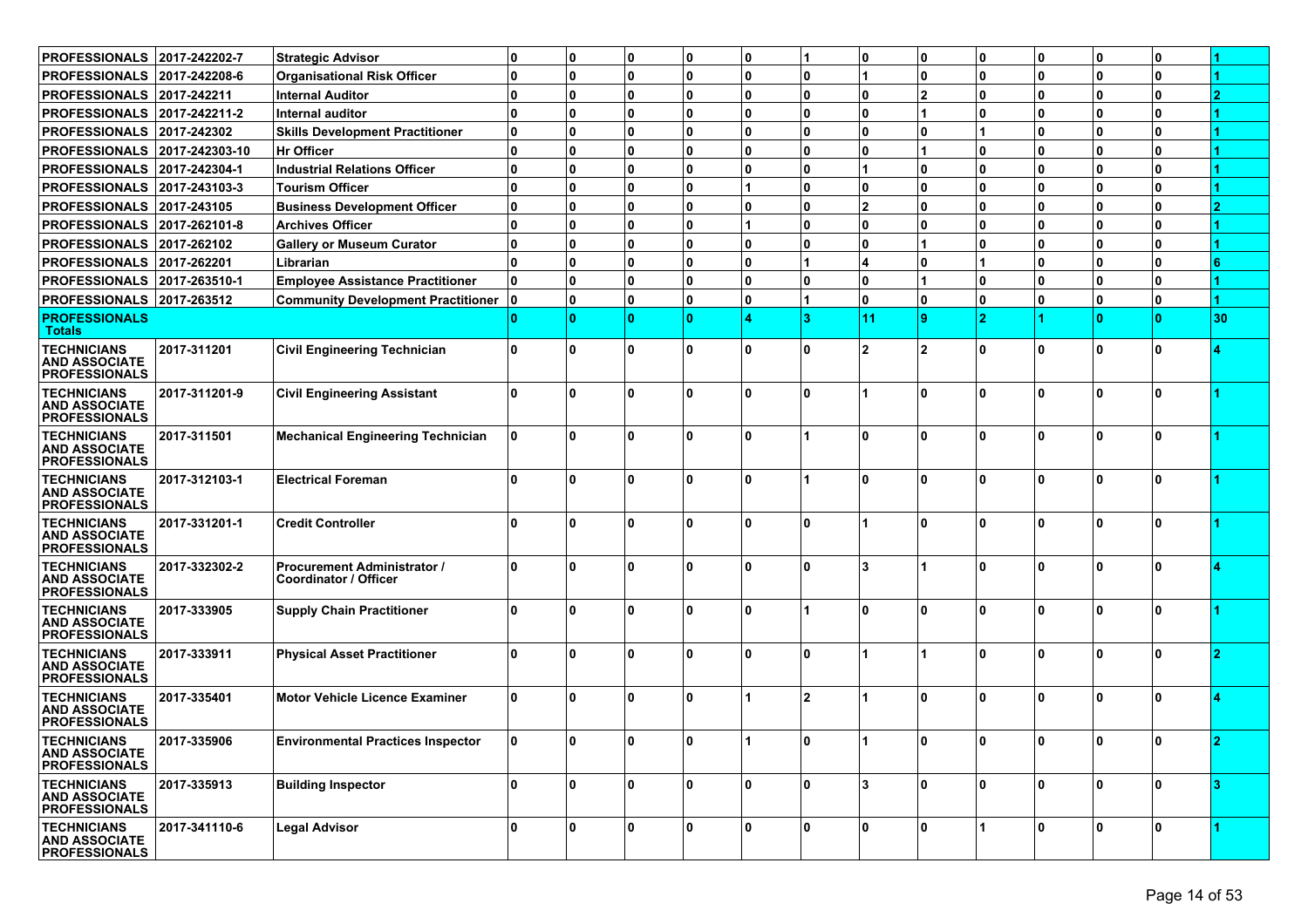| <b>TECHNICIANS</b><br><b>AND ASSOCIATE</b><br><b>PROFESSIONALS</b> | 2017-342201    | <b>Sports Development Officer</b>                                                  | O            | 10  | 0   | 0 ا          | ŋ              | 0              |                | 0  | 0 ا         | ŋ | 0            | 0            |    |
|--------------------------------------------------------------------|----------------|------------------------------------------------------------------------------------|--------------|-----|-----|--------------|----------------|----------------|----------------|----|-------------|---|--------------|--------------|----|
| <b>TECHNICIANS</b><br><b>AND ASSOCIATE</b><br><b>PROFESSIONALS</b> | 2017-351301    | <b>Computer Network Technician</b>                                                 | $\mathbf{0}$ | 0   | n.  | $\mathbf{0}$ | U              | $\mathbf{2}$   |                |    | ۱o          | U | $\mathbf{0}$ | l O          |    |
| <b>TECHNICIANS</b><br><b>AND ASSOCIATE</b><br><b>PROFESSIONALS</b> | 2017-351302-4  | <b>GIS Assistant / Consultant / Officer</b><br>/Operator / Specialist / Technician | <sup>n</sup> | O.  | O   | ۱o           | U              | $\mathbf{0}$   | 0              |    | ۱o          | O | ۱O.          | 0            |    |
| <b>TECHNICIANS AND ASSOCIATE PROFESSIONALS</b><br><b>Totals</b>    |                |                                                                                    | n            | ١o  | ۱O. | $\mathbf{0}$ | 2              | 7              | 15             | 6  |             |   | $\mathbf{0}$ | $\mathbf{0}$ | 31 |
| <b>CLERICAL</b><br><b>SUPPORT</b><br><b>WORKERS</b>                | 2017-411101    | <b>General Clerk</b>                                                               | Û            | 0   | O   | $\mathbf 0$  | 8              | $\mathbf{0}$   | 0              | ۱n | ۱o          | O | 0            | 0            |    |
| <b>CLERICAL</b><br><b>SUPPORT</b><br><b>WORKERS</b>                | 2017-411101-9  | <b>Administration Clerk / Officer</b>                                              | $\mathbf{0}$ | 0   | O.  | $\mathbf{0}$ |                | 4              | $\overline{2}$ |    | ٥١          | U | $\mathbf{0}$ | l O          |    |
| <b>CLERICAL</b><br><b>SUPPORT</b><br><b>WORKERS</b>                | 2017-412101    | <b>Secretary (General)</b>                                                         | $\mathbf{0}$ | O   | n.  | ۱o           | 3              | 6              |                |    | ۱o          | U | $\mathbf{0}$ | l O          | 11 |
| <b>CLERICAL</b><br><b>SUPPORT</b><br><b>WORKERS</b>                | 2017-413201    | <b>Data Entry Operator</b>                                                         | $\mathbf{0}$ | 0   | O   | ۱o           | U              | $\mathbf{0}$   | 0              |    | ۱o          | O | ۱O.          | 0            |    |
| <b>CLERICAL</b><br><b>SUPPORT</b><br><b>WORKERS</b>                | 2017-413201-8  | <b>Data Capturer</b>                                                               | <sup>0</sup> | 0   |     | $\mathbf{0}$ |                | $\mathbf{0}$   |                |    | ٥١          | U | $\mathbf{0}$ | 0            |    |
| <b>CLERICAL</b><br><b>SUPPORT</b><br><b>WORKERS</b>                | 2017-422206    | <b>Call or Contact Centre Agent</b>                                                | <sup>0</sup> | O   | ŋ   | $\mathbf 0$  |                | $\Omega$       | O              | n  | ۱o          | ŋ | $\mathbf{0}$ | n            |    |
| <b>CLERICAL</b><br><b>SUPPORT</b><br><b>WORKERS</b>                | 2017-422501-4  | <b>Enquiry Officer</b>                                                             | ۱O           | 0   | O   | ۱o           | <sup>0</sup>   | $\mathbf{0}$   | 0              |    |             | O | ۱O.          | 0            |    |
| <b>CLERICAL</b><br><b>SUPPORT</b><br><b>WORKERS</b>                | 2017-422601    | <b>Receptionist (General)</b>                                                      | Û            | 0   | O   | $\mathbf 0$  | $\mathfrak{p}$ | $\mathbf{0}$   | 0              | ۱n | Ι٥          | ŋ | $\bf{0}$     | 0            |    |
| <b>CLERICAL</b><br><b>SUPPORT</b><br><b>WORKERS</b>                | 2017-431101    | <b>Accounts Clerk</b>                                                              | <sup>0</sup> | 0   | ŋ   | $\mathbf 0$  |                | $\mathbf{0}$   | O              | ۱n | ۱o          | ŋ | $\mathbf{0}$ | n            |    |
| <b>CLERICAL</b><br><b>SUPPORT</b><br><b>WORKERS</b>                | 2017-431101-7  | <b>Account Coordinator / Controller</b>                                            | ۱O           | O.  | O   | 1            | $\mathbf{z}$   | $\mathbf{0}$   | 0              | ۱n | ۱o          | O | ۱O.          | 0            |    |
| <b>CLERICAL</b><br><b>SUPPORT</b><br><b>WORKERS</b>                | 2017-431301-3  | <b>Payroll Coordinator</b>                                                         | n            | 0   | 0   | $\mathbf 0$  | $\mathbf{z}$   | $\mathbf{0}$   | 0              | ۱n | ٥١          | ŋ | $\bf{0}$     | 0            |    |
| <b>CLERICAL</b><br><b>SUPPORT</b><br><b>WORKERS</b>                | 2017-432101    | <b>Stock Clerk / Officer</b>                                                       | <sup>0</sup> | 0   | 0   | $\mathbf 0$  |                | $\mathbf{0}$   | O              | ۱n | ۱o          | ŋ | $\bf{0}$     | 0            |    |
| <b>CLERICAL</b><br><b>SUPPORT</b><br><b>WORKERS</b>                | 2017-432301-9  | Fleet Maintainer / Supply Officer                                                  | $\mathbf{0}$ | I U | 0   | 0            | 0              | 0              |                |    | $\mathbf 0$ |   | 0            | $\mathbf 0$  |    |
| <b>CLERICAL</b><br><b>SUPPORT</b><br><b>WORKERS</b>                | 2017-441101    | <b>Library Assistant</b>                                                           | 0            | 10  | 0   | 1            | 6              | 1              | 0              |    | ١o          | 0 | 0 ا          | 10           | 19 |
| <b>CLERICAL</b><br><b>SUPPORT</b><br><b>WORKERS</b>                | 2017-441101-18 | Records Coordinator / Officer                                                      | ۱o           | ١o  | 0   | ۱o           | ١o             | $\overline{1}$ | 0              | ۱n | ۱o          | 0 | ۱٥.          | ١o           |    |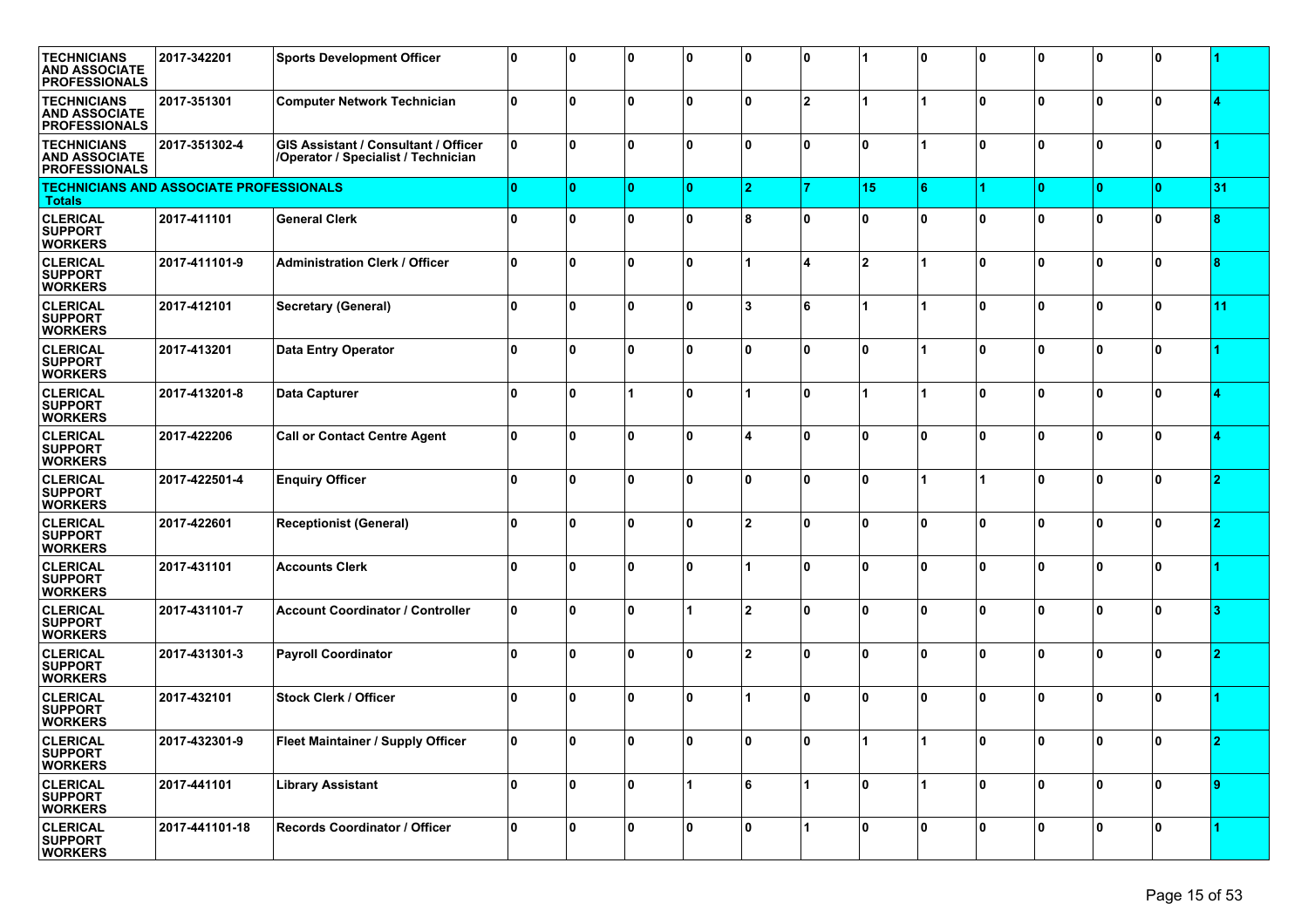| <b>CLERICAL</b><br><b>SUPPORT</b><br><b>WORKERS</b>                                                                                   | 2017-441401    | <b>Scribe</b>                            | <sup>0</sup> | ١o           | ١o           | 0              |                | 0            | $\overline{2}$  | n  | 10  | I٥       | 10           | ۱٥           |    |
|---------------------------------------------------------------------------------------------------------------------------------------|----------------|------------------------------------------|--------------|--------------|--------------|----------------|----------------|--------------|-----------------|----|-----|----------|--------------|--------------|----|
| <b>CLERICAL</b><br><b>SUPPORT</b><br><b>WORKERS</b>                                                                                   | 2017-441501-8  | Records Clerk / Coordinator              | 0            | $\mathbf{0}$ | $\bf{0}$     | l O            | ١o             |              | $\mathbf{0}$    | ۱n | ۱o  | ŋ        | ۱O.          | 0            |    |
| <b>CLERICAL</b><br><b>SUPPORT</b><br><b>WORKERS</b>                                                                                   | 2017-441601    | <b>Human Resources Clerk</b>             | 0            | ١o           | ١o           | l O            | $\overline{2}$ | 0            | $\mathbf 0$     |    | ۱o  | ١O       | ۱٥           | 10           |    |
| <b>CLERICAL</b><br><b>SUPPORT</b><br><b>WORKERS</b>                                                                                   | 2017-441902    | <b>Contract Administrator</b>            | $\Omega$     | $\mathbf{0}$ | ١o           | $\mathbf{0}$   | I٥             | $\mathbf{0}$ | $\mathbf{0}$    |    | ۱o  | $\Omega$ | ١o           | ١o           |    |
| <b>CLERICAL</b><br><b>SUPPORT</b><br><b>WORKERS</b>                                                                                   | 2017-441903    | <b>Program or Project Administrators</b> | 0            | $\mathbf{0}$ | $\bf{0}$     | l O            |                | $\mathbf{0}$ |                 | ۱n | ۱o  | ŋ        | ۱O.          | 0            |    |
| <b>CLERICAL</b><br><b>SUPPORT</b><br><b>WORKERS</b>                                                                                   | 2017-441903-1  | <b>Administration Officer</b>            | 0            | 10           | ١o           | l O            | 3              | 3            | $\overline{2}$  | 3  | 12  | ١O       | 10           | 10           | 13 |
| <b>CLERICAL</b><br><b>SUPPORT</b><br><b>WORKERS</b>                                                                                   | 2017-441903-2  | Programme / Project Coordinator          | 0            | $\mathbf{0}$ | $\bf{0}$     | $\mathbf{0}$   | ١o             | $\mathbf{0}$ | 3               |    | ۱o  | $\Omega$ | ۱O.          | l O          |    |
| <b>CLERICAL</b><br><b>SUPPORT</b><br><b>WORKERS</b>                                                                                   | 2017-441903-7  | Administrator                            | 0            | ١o           | $\Omega$     | l O            | ١o             | $\mathbf{0}$ | $\mathbf{0}$    |    | ۱o  | ŋ        | 0            | 0            |    |
| <b>CLERICAL SUPPORT WORKERS</b><br><b>Totals</b>                                                                                      |                |                                          | n            | 10.          |              | $\overline{2}$ | 38             | 16           | 13 <sub>1</sub> | 14 | lз  | n        | 0            | $\mathbf{0}$ | 87 |
| <b>SERVICE AND</b><br><b>SALES WORKERS</b>                                                                                            | 2017-515301    | Caretaker                                | 0            | ١o           |              | l O            |                | $\mathbf{0}$ | $\mathbf 0$     | ۱n | ۱o  | $\Omega$ | ١o           | 0            | 2  |
| <b>SERVICE AND</b><br><b>SALES WORKERS</b>                                                                                            | 2017-523102-2  | Cashier                                  | 0            | $\mathbf{0}$ | $\Omega$     | 0              |                | $\mathbf{0}$ | $\overline{2}$  | ۱n | ۱o  | $\Omega$ | ١o           | l O          |    |
| <b>SERVICE AND</b><br><b>SALES WORKERS</b>                                                                                            | 2017-541101    | <b>Fire Fighter</b>                      | 0            | ١o           | $\mathbf{0}$ | l O            | 20             | 4            |                 | 0  | ۱o  | ١O       | ۱٥           | 0            | 25 |
| <b>SERVICE AND</b><br><b>SALES WORKERS</b>                                                                                            | 2017-541201    | <b>Traffic Officer</b>                   | U            | $\mathbf{0}$ | $\bf{0}$     | $\mathbf{0}$   | 2              | $\mathbf{0}$ | 8               | ۱n | ۱o  | Û        | l N          | l O          | 10 |
| <b>SERVICE AND</b><br><b>SALES WORKERS</b>                                                                                            | 2017-541201-4  | <b>Traffic Warden</b>                    | <sup>0</sup> |              | $\Omega$     | $\overline{2}$ | 3              | $\mathbf{0}$ | $\mathbf{0}$    | ۱n | ۱o  | $\Omega$ | ١o           | l O          |    |
| <b>SERVICE AND</b><br><b>SALES WORKERS</b>                                                                                            | 2017-541201-5  | <b>Driver Testing Officer</b>            | 0            | ١o           | ١o           | 1              | 10             | 1            |                 | 0  | ۱o  | ١O       | ۱٥           | 0            | з  |
| <b>SERVICE AND</b><br><b>SALES WORKERS</b>                                                                                            | 2017-541202-12 | Law enforcement officer                  | U            | $\Omega$     | $\bf{0}$     |                | 8              | $\mathbf{0}$ | $\mathbf{2}$    | ۱n | ۱o  | ŋ        | l N          | 0            | 11 |
| <b>SERVICE AND</b><br><b>SALES WORKERS</b>                                                                                            | 2017-541401    | <b>Security Officer</b>                  | 0            | $\mathbf{0}$ |              | $\overline{2}$ | 8              | $\mathbf{0}$ | $\mathbf{0}$    | ۱n | ۱o  | $\Omega$ | ١o           | $\mathbf{0}$ | 11 |
| <b>SERVICE AND</b><br><b>SALES WORKERS</b>                                                                                            | 2017-541907    | <b>Disaster Management Officer</b>       | 0            | ١o           | $\mathbf{0}$ | l O            | 0              | $\mathbf{0}$ |                 | 0  | ۱o  | ١O       | ۱٥           | 0            |    |
| <b>SERVICE AND</b><br><b>SALES WORKERS</b>                                                                                            | 2017-542203-6  | Team Leader (Tm Ldr)                     | 0            | $\mathbf{0}$ | $\bf{0}$     |                | 1              | $\mathbf{0}$ | $\mathbf{0}$    | ۱n | ۱o  | ŋ        | $\mathbf{0}$ | 0            |    |
| <b>SERVICE AND SALES WORKERS</b><br><b>Totals</b>                                                                                     |                |                                          | n            |              | 2            |                | 47             | 5            | 15              | 10 | 10. | $\Omega$ | 10           | 10           | 77 |
| <b>SKILLED</b><br>AGRICULTURAL,<br><b>FORESTRY,</b><br><b>FISHERY, CRAFT</b><br><b>AND RELATED</b><br><b>TRADES</b><br><b>WORKERS</b> | 2017-642601    | <b>Plumber</b>                           | 0            | ١o           | $\mathbf{0}$ |                | I٥             | ۱O.          | $\mathbf{0}$    | ۱n | ۱o  | I۵       | ١o           | 0            |    |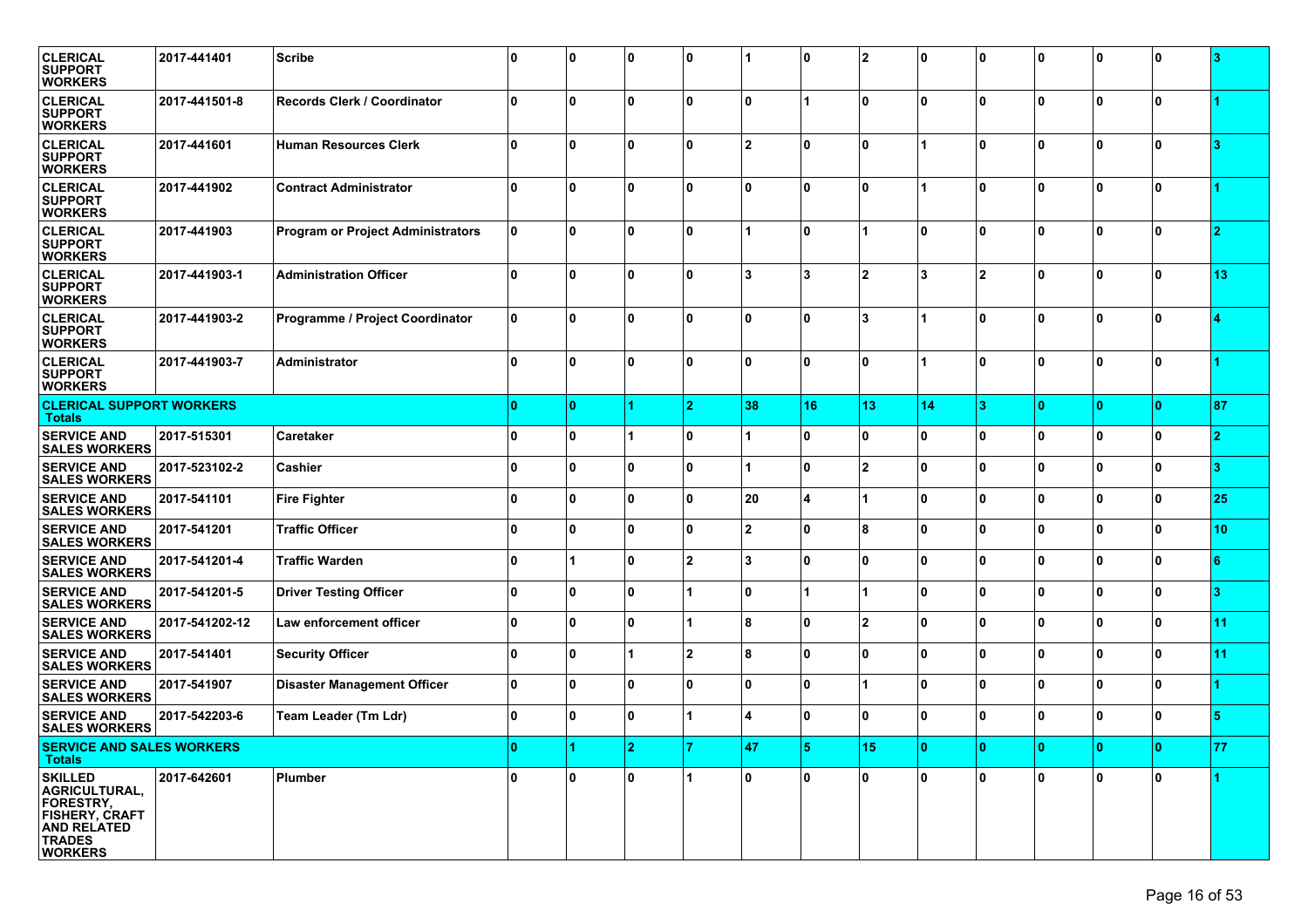| <b>SKILLED</b><br><b>AGRICULTURAL,</b><br><b>FORESTRY.</b><br><b>FISHERY, CRAFT</b><br><b>AND RELATED</b><br><b>TRADES</b><br><b>WORKERS</b> | 2017-671101    | Electrician                                                | ۱n.          | 10             | 0   | 10                     | n               | $\overline{\mathbf{2}}$ | 0            | 10  | ۱0 | 10           | 10  | 0            |     |
|----------------------------------------------------------------------------------------------------------------------------------------------|----------------|------------------------------------------------------------|--------------|----------------|-----|------------------------|-----------------|-------------------------|--------------|-----|----|--------------|-----|--------------|-----|
| <b>TRADES WORKERS</b><br><b>Totals</b>                                                                                                       |                | SKILLED AGRICULTURAL, FORESTRY, FISHERY, CRAFT AND RELATED | n            | ۱٥             | l O |                        | n               | 2                       | $\mathbf{0}$ | ١o  | ۱٥ | n            | ١O  | $\mathbf{0}$ | я   |
| <b>PLANT AND</b><br><b>MACHINE</b><br><b>OPERATORS AND</b><br><b>ASSEMBLERS</b>                                                              | 2017-711201-37 | <b>Plant Operator</b>                                      | $\mathbf{0}$ | ۱0             | 4   | 5                      | 5               |                         | 0            | 10  | ١O | ۱n           | 0   | 0            | 15  |
| <b>PLANT AND</b><br><b>MACHINE</b><br><b>OPERATORS AND</b><br><b>ASSEMBLERS</b>                                                              | 2017-711301-15 | <b>Mechanical Foreman</b>                                  | 0            | ۱٥             | O.  | ۱o                     | 0               |                         | 0            | ٥   | ۱۵ | ١n           | ۱O. | O            |     |
| <b>PLANT AND</b><br><b>MACHINE</b><br><b>OPERATORS AND</b><br><b>ASSEMBLERS</b>                                                              | 2017-732101-7  | Driver-messenger                                           | 0            | ۱٥             | 1   | $\boldsymbol{\Lambda}$ | 3               | 0                       | 0            | ٥   | ۱n | <sup>0</sup> | 0   | 0            |     |
| <b>PLANT AND</b><br><b>MACHINE</b><br><b>OPERATORS AND</b><br><b>ASSEMBLERS</b>                                                              | 2017-734101-8  | <b>Tractor Driver</b>                                      |              | ۱٥             | 0   | ۱o                     | 0               | 0                       | 0            | ٥   | ۱۵ | ۱n           | ۱O  | 0            |     |
| <b>PLANT AND</b><br><b>MACHINE</b><br><b>OPERATORS AND</b><br><b>ASSEMBLERS</b>                                                              | 2017-734214    | <b>Dump Truck Operator</b>                                 | 0            | ۱٥             | O   |                        | 0               | 0                       | $\mathbf{0}$ | ٥   | ۱n | 0            | 0   | 0            |     |
| <b>PLANT AND</b><br><b>MACHINE</b><br><b>OPERATORS AND</b><br><b>ASSEMBLERS</b>                                                              | 2017-734214-3  | <b>Dump Truck Driver/ Operator</b>                         | 1            | 3              | 2   | $\overline{2}$         | 2               | 0                       | $\Omega$     | ٥   | ۱n | 0            | 0   | 0            | 10  |
| PLANT AND MACHINE OPERATORS AND ASSEMBLERS<br><b>Totals</b>                                                                                  |                |                                                            | 2            | 3              |     | 12                     | 10 <sub>1</sub> | $\overline{2}$          | $\mathbf{0}$ | ١o  | n  |              | ١O  | $\mathbf{0}$ | 36  |
| <b>ELEMENTARY</b><br><b>OCCUPATIONS</b>                                                                                                      | 2017-811204    | Caretaker / cleaner                                        | 6            | 13             | 14  | 16                     | 35              |                         | $\mathbf{0}$ | ١o  | ١o | ١n           | ۱O  | 0            | 85  |
| <b>ELEMENTARY</b><br><b>OCCUPATIONS</b>                                                                                                      | 2017-821301-2  | <b>Garden Services Worker</b>                              | $\mathbf{0}$ |                | 0   | $\mathbf 0$            | 0               | 0                       | $\mathbf{0}$ | 10  | ١o | 0            | 0   | 0            |     |
| <b>ELEMENTARY</b><br><b>OCCUPATIONS</b>                                                                                                      | 2017-821401    | <b>Garden Workers</b>                                      |              | $\overline{2}$ |     |                        | 2               | 0                       | $\mathbf{0}$ | ١o  | ۱۵ | $\mathbf{0}$ | ۱O. | 0            |     |
| <b>ELEMENTARY</b><br><b>OCCUPATIONS</b>                                                                                                      | 2017-831101-2  | <b>Pit Crew Support Worker</b>                             | ۱O.          | l O            | O   | ۱o                     |                 | 0                       | $\mathbf{0}$ | ١o  | ١o | I۵           | ۱O  | 0            |     |
| <b>ELEMENTARY</b><br><b>OCCUPATIONS</b>                                                                                                      | 2017-831303-2  | <b>Grave Digger</b>                                        | $\bf{0}$     |                | 0   | ١o                     | <sup>0</sup>    | 0                       | $\mathbf{0}$ | ١o  | ١o | 0            | 0   | 0            |     |
| <b>ELEMENTARY</b><br><b>OCCUPATIONS</b>                                                                                                      | 2017-833402    | <b>Store Person</b>                                        | $\bf{0}$     | 0              | 0   | 10                     |                 | 0                       | $\mathbf{0}$ | ٥   | ١O | <sup>0</sup> | ۱O. | $\mathbf{0}$ |     |
| <b>ELEMENTARY</b><br><b>OCCUPATIONS</b>                                                                                                      | 2017-833402-2  | <b>Stores Assistant</b>                                    | 10           | 10             | ∣1  | 0                      | 0               | 10                      | ١o           | 0 ا | 10 | 10           | 10  | 0 ا          | l 1 |
| <b>ELEMENTARY</b><br><b>OCCUPATIONS</b>                                                                                                      | 2017-861101-3  | <b>Refuse Collector</b>                                    | 1            | 10             | 6   | $\overline{7}$         | 6               | 0                       | ۱o           | ۱o  | ١o | ١o           | 10  | $\mathbf{0}$ | 30  |
| <b>ELEMENTARY</b><br><b>OCCUPATIONS</b>                                                                                                      | 2017-862202-2  | <b>Handy Man</b>                                           | ۱O.          |                | 3   | 1                      | 5               |                         | 1            | 0   | ۱o | I٥           | ۱٥  | 0            | 12  |
| <b>ELEMENTARY</b><br><b>OCCUPATIONS</b>                                                                                                      | 2017-862301    | <b>Meter Reader</b>                                        | ۱0           | 10             | 0   | l 0                    |                 | 0                       | ١o           | 0   | ١o | ١o           | 10  | 0            |     |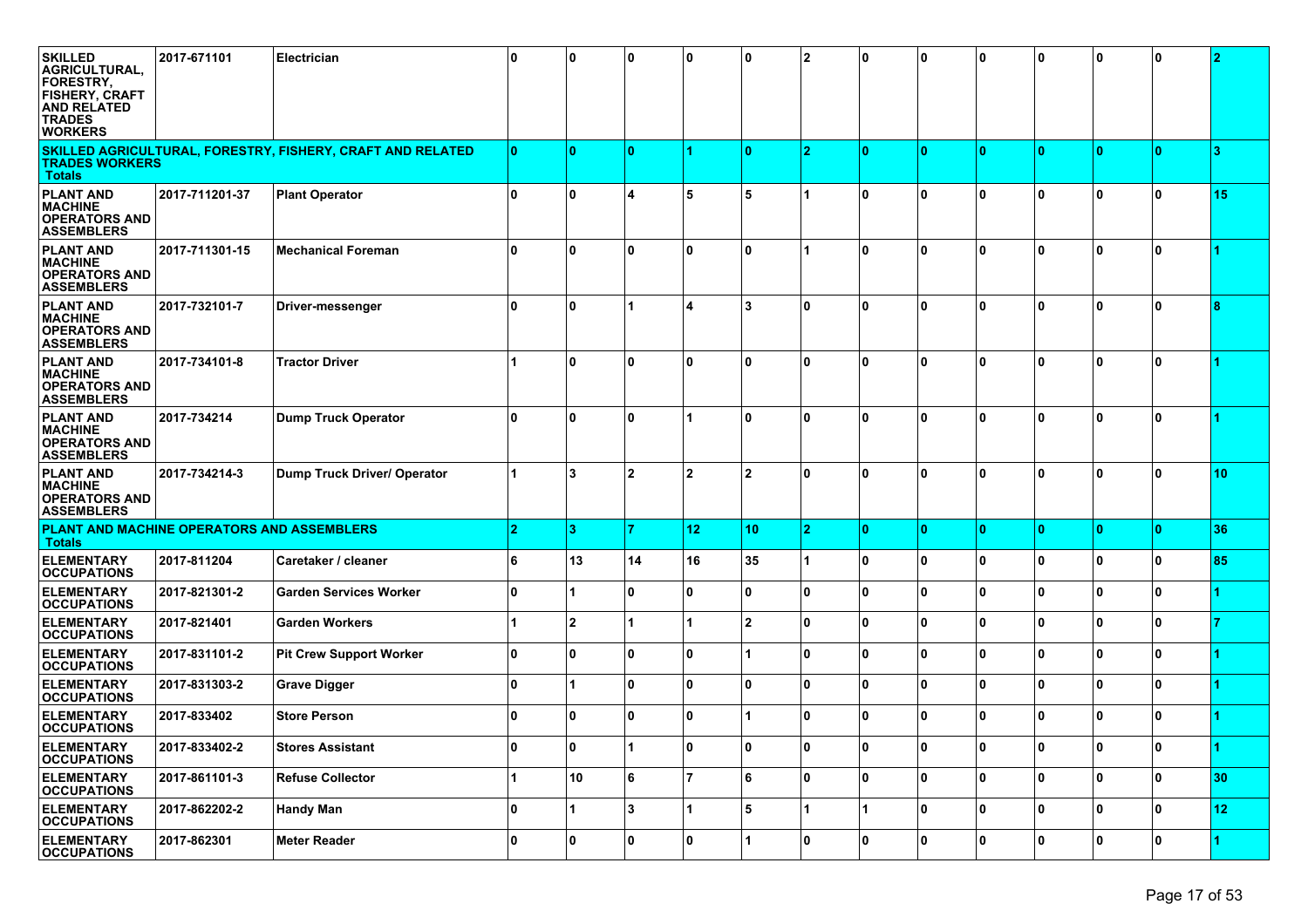| <b>ELEMENTARY</b><br><b>OCCUPATIONS</b>        | 2017-862918-13 | <b>Electrical Helper</b>     |    |    |    |    |     |    |    |    |  | l 0 | 14  |
|------------------------------------------------|----------------|------------------------------|----|----|----|----|-----|----|----|----|--|-----|-----|
| <b>IELEMENTARY</b><br><b>OCCUPATIONS</b>       | 2017-862918-2  | <b>Electrician Assistant</b> |    |    | 0  |    |     |    |    |    |  | ۱0  |     |
| <b>IELEMENTARY</b><br><b>OCCUPATIONS</b>       | 2017-862919-1  | <b>Mechanic Assistant</b>    |    |    |    |    |     |    |    |    |  |     |     |
| <b>ELEMENTARY OCCUPATIONS</b><br><b>Totals</b> |                |                              |    | 33 | 27 | 31 | 55  |    |    |    |  |     | 158 |
| Totals                                         |                |                              | 10 | 37 | 38 | 64 | 185 | 41 | 70 | 43 |  |     | 503 |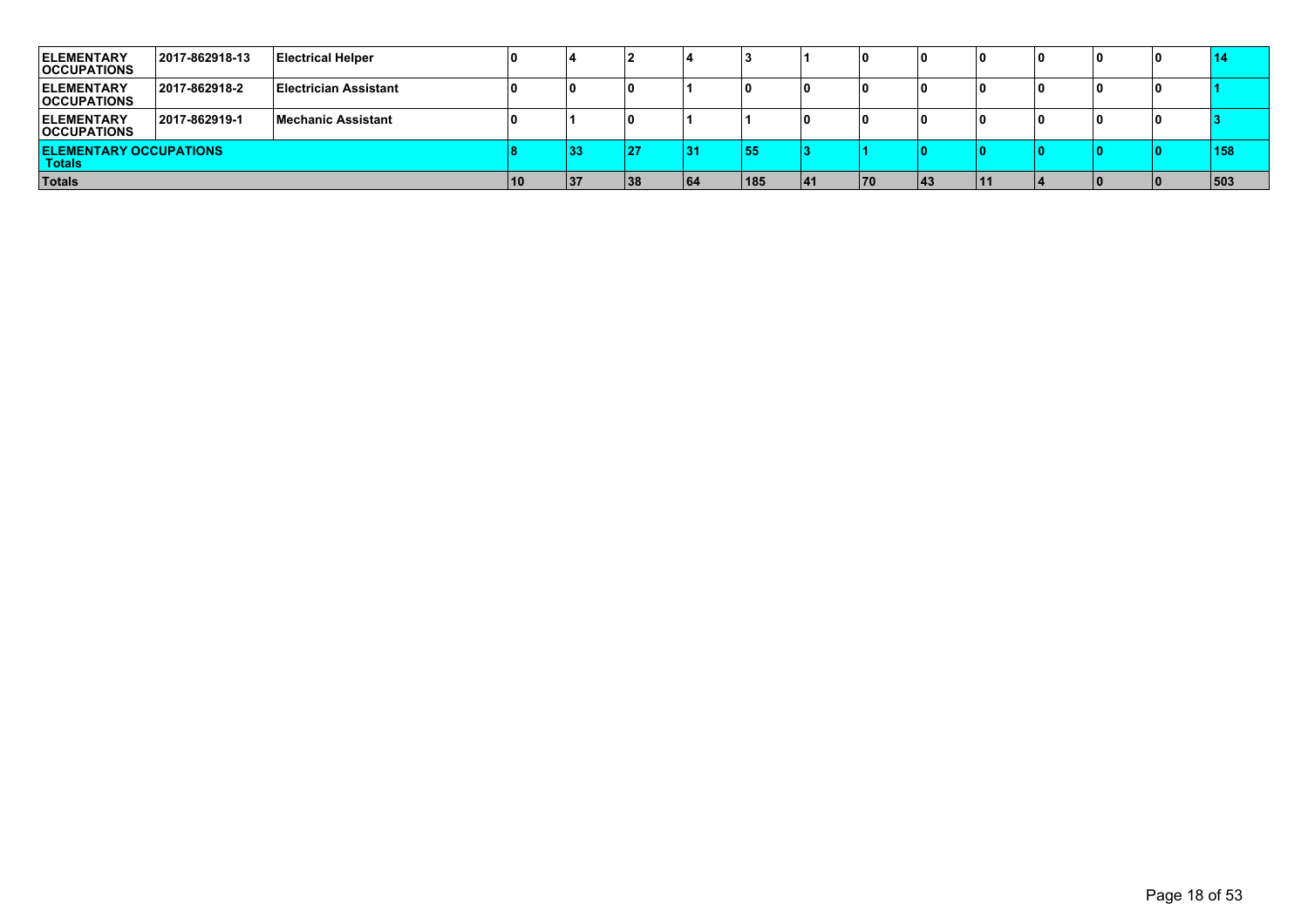# **D1. Employee Movement Between 1 May 2019 - 30 April 2020**

|                                                                |                                  | Number of new Employee Recruits By Occupation Category, Gender, Population Group, Disability and Age |                         |           |              |    |           |              |           |           |                 |                |              |              |                |              |                |                |             |                |                  |                               |              |              |                                                          |              |
|----------------------------------------------------------------|----------------------------------|------------------------------------------------------------------------------------------------------|-------------------------|-----------|--------------|----|-----------|--------------|-----------|-----------|-----------------|----------------|--------------|--------------|----------------|--------------|----------------|----------------|-------------|----------------|------------------|-------------------------------|--------------|--------------|----------------------------------------------------------|--------------|
| <b>Occupation</b><br>Category                                  | Ofo Code                         | <b>Occupation</b>                                                                                    | FA                      | <b>FC</b> | FI.          | FW | <b>MA</b> | <b>MC</b>    | <b>MI</b> | <b>MW</b> | Total <i>DA</i> |                | DC           | <b>DI</b>    | <b>DW</b>      | Total        | $\vert$ < 35   | 35<br>55       | 55>         | <b>Total</b>   | Non<br><b>SA</b> | <b>Neve</b><br> Work  s<br>ed | Grad<br>uate | < 35         | $\begin{array}{ c c }\n 35 \\ \hline\n 55\n \end{array}$ | 55>          |
| <b>MANAGER</b><br>ιs                                           | 2017-<br>134904                  | <b>Office Manager</b>                                                                                | 0                       | ١o        | $\mathbf{0}$ | 10 | 1         | $\mathbf{0}$ | 0         | ١o        |                 | 0              | ١o           | $\mathbf{0}$ | 0              | 0            |                | ١o             | ١o          |                | I٥               |                               | 0            | ۱o           | 10                                                       | n.           |
| <b>MANAGERS</b><br><b>Totals</b>                               |                                  |                                                                                                      | 0                       | 10        | Ω            | 0  |           | n            | 0         | ١o        |                 | $\bullet$      | 0            | O.           | $\overline{0}$ | ١o           |                | ١o             | 0           |                | ١o               |                               | $\mathbf{0}$ | $\mathbf{0}$ | ۱٥                                                       | n            |
| <b>PROFESSI</b><br><b>ONALS</b>                                | 2017-<br>241102-3                | <b>Budget Accountant</b>                                                                             | 1                       | ١o        | 0            | 0  | ١o        | $\mathbf{0}$ | 0         | ١o        |                 | 0              | ١o           | $\mathbf{0}$ | 0              | ١o           |                | ۱o             | ١o          |                | I٥               |                               | $\mathbf{0}$ | ١o           | ١o                                                       | $\mathbf{0}$ |
| <b>PROFESSI</b><br><b>ONALS</b>                                | 2017-<br>242211                  | <b>Internal Auditor</b>                                                                              | 1                       | ١o        | 0            | 0  | ١o        | 0            | 0         | ١o        |                 | 0              | $\mathbf 0$  | 0            | 0              | $\mathbf{0}$ |                | ١o             | $\mathbf 0$ |                | I٥               |                               | 0            | ۱o           | 10                                                       | $\Omega$     |
| <b>PROFESSI</b><br><b>ONALS</b>                                | 2017-<br>241104-2                | <b>Project Auditor</b>                                                                               | 0                       | ١o        | 0            | 0  | 1         | 0            | 0         | ١o        |                 | 0              | ١o           | 0            | 0              | 0            | 0              | 1              | ١o          |                | ۱o               |                               | 0            | ۱o           | ١o                                                       | $\Omega$     |
| <b>PROFESSIONALS</b><br><b>Totals</b>                          |                                  |                                                                                                      | $\overline{2}$          | 10        | Λ            | 0  | 1         | n            | 0         | 10        | з               | $\bullet$      | 0            | O.           | $\bullet$      | 0            | $\overline{2}$ |                | 0           | 3              | ١o               | 3                             | $\mathbf{0}$ | $\mathbf{0}$ | l 0                                                      | $\mathbf{0}$ |
| <b>TECHNICIA</b><br><b>NS AND</b><br><b>ASSOCIAT</b><br>Е      | 2017-<br>335913                  | <b>Building Inspector</b>                                                                            | 1                       | ١o        | 0            | 0  | ١o        | 0            | 0         | ١o        |                 | 0              | ١o           | 0            | 0              | ١o           | 0              | 1              | ١o          |                | I٥               | 1                             | $\mathbf{0}$ | ۱o           | 10                                                       | ١n           |
| <b>PROFESSI</b><br><b>ONALS</b>                                |                                  |                                                                                                      |                         |           |              |    |           |              |           |           |                 |                |              |              |                |              |                |                |             |                |                  |                               |              |              |                                                          |              |
| <b>TECHNICIA</b><br><b>NS AND</b><br><b>ASSOCIAT</b><br>E      | 2017-<br>333911                  | <b>Physical Asset</b><br><b>Practitioner</b>                                                         | 0                       | ١o        | 0            | 0  | 1         | 0            | 0         | ١o        |                 | 0              | ١o           | 0            | 0              | 10           | 0              | 1              | ١o          |                | I٥               |                               | 0            | ۱o           | 10                                                       | ١n           |
| <b>PROFESSI</b><br><b>ONALS</b>                                |                                  |                                                                                                      |                         |           |              |    |           |              |           |           |                 |                |              |              |                |              |                |                |             |                |                  |                               |              |              |                                                          |              |
| <b>Totals</b>                                                  |                                  | <b>TECHNICIANS AND ASSOCIATE PROFESSIONALS</b>                                                       |                         | ١o        | n            | O  | 4         | n            | 0         | ١o        | o.              | $\overline{0}$ | ١o           | n            | $\mathbf{0}$   | ١o           | n              | $\overline{2}$ | ١o          | $\overline{2}$ | ١o               | $\overline{2}$                | $\mathbf{0}$ | ١o           | ١o                                                       | $\mathbf{0}$ |
| <b>CLERICAL</b><br><b>SUPPORT</b><br><b>WORKERS</b>            | 2017-<br>441903-1                | <b>Administration Officer</b>                                                                        | $\overline{\mathbf{2}}$ | ١o        | 0            | 0  | ١o        | 0            | 0         | ١o        |                 | 0              | ١o           | 0            | 0              | 10           |                |                | ١o          |                | ١o               | $\overline{2}$                | 0            | ۱o           | ١o                                                       | n            |
| <b>CLERICAL</b><br><b>SUPPORT</b><br><b>WORKERS</b>            | 2017-<br>413201-8                | <b>Data Capturer</b>                                                                                 |                         | ١o        | 1            | 0  | ١o        | $\mathbf{0}$ | 0         | ١o        | ຳ               | 0              | ١o           | $\mathbf{0}$ | 0              | ١o           | 0              | <b>2</b>       | ١o          | D              | ١o               | 2                             | ١o           | ۱o           | ١o                                                       | ١o           |
| <b>CLERICAL</b><br><b>SUPPORT</b><br><b>WORKERS</b>            | 2017-<br>411101                  | <b>General Clerk</b>                                                                                 |                         | ١o        | 0            | 0  | 1         | 0            | 0         | ١o        |                 | 0              | ١o           | 0            | 0              | 10           | $\mathbf{2}$   | ١o             | ١o          |                | I٥               | 1                             | 0            | $\mathbf{0}$ | 10                                                       | 0            |
| <b>Totals</b>                                                  | <b>CLERICAL SUPPORT WORKERS</b>  |                                                                                                      | 4                       | ١o        |              | 0  |           | n            | 0         | ١o        | 6               | $\overline{0}$ | ١o           | n            | $\mathbf{0}$   | ١o           | з              | 3              | ١o          | 6              | ١o               | 5                             | $\mathbf{0}$ | ١o           | ١o                                                       | $\Omega$     |
| <b>SERVICE</b><br><b>AND</b><br><b>SALES</b><br><b>WORKERS</b> | 2017-<br>541401                  | <b>Security Officer</b>                                                                              | 0                       | ١o        | 0            | 0  | 13        | 0            | 0         | ١o        | 13              | 0              | $\mathbf{0}$ | 0            | 0              | 10           | 3              | 9١             |             | 13             | ١o               | 13                            | 0            | ۱o           | $\mathbf{0}$                                             | $\Omega$     |
| <b>Totals</b>                                                  | <b>SERVICE AND SALES WORKERS</b> |                                                                                                      | 0                       | ١o        | n            | 0  | 13        |              | 0         | ١O        | 13              | 0              | $\mathbf{0}$ |              | $\mathbf{0}$   | $\mathbf{0}$ | з              | ۱9             |             | 13             | ١o               | 13                            | n            | $\mathbf{0}$ | $\bullet$                                                | n            |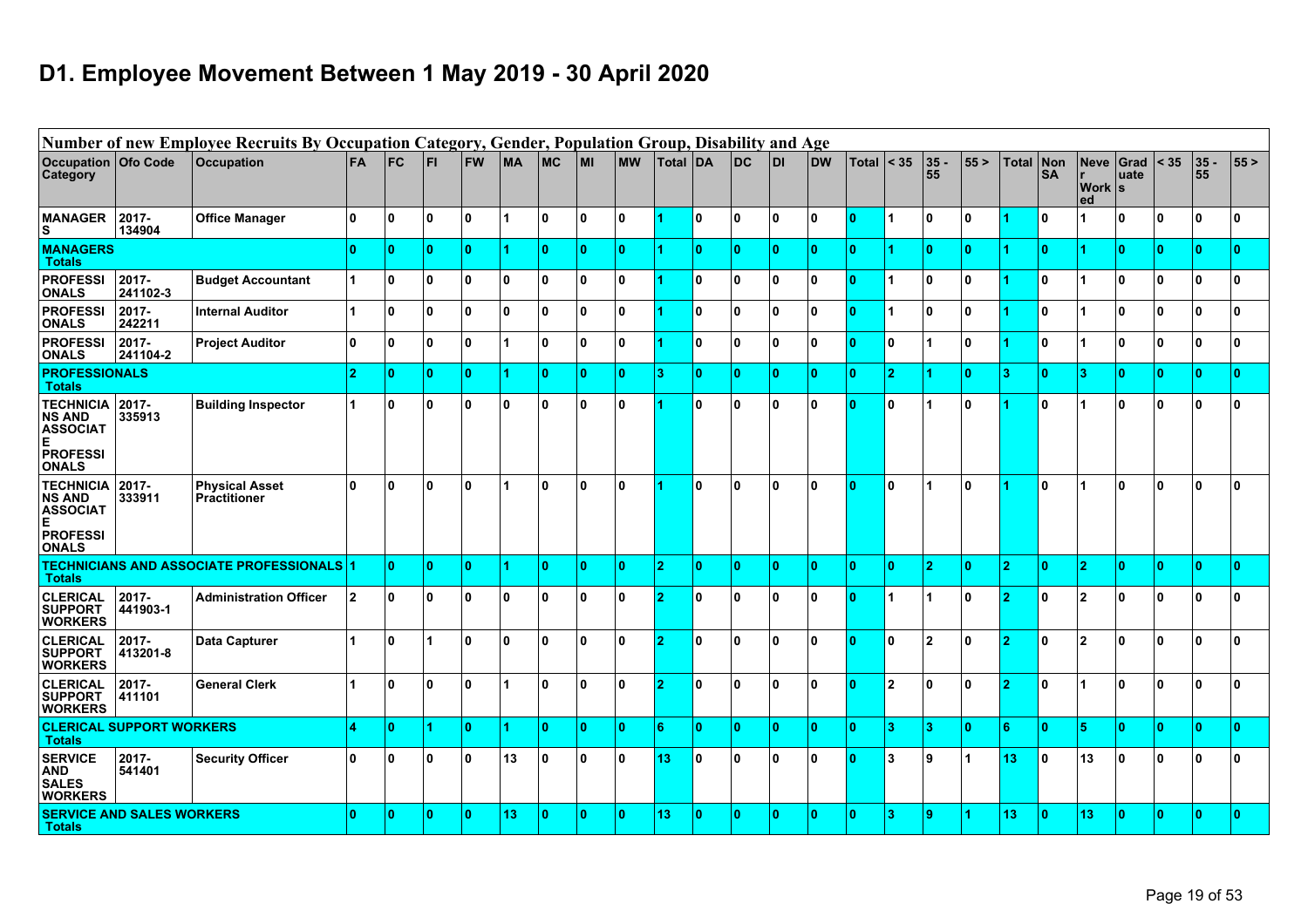| ELEMENTA 2017-<br> RY<br><b>OCCUPATI</b><br><b>ONS</b> | 862202-2 | <b>Handy Man</b> | 10 | 10 |    | 10 | 10 | 12 | n | 10 | 10 |    | ۱O | L  | 10 |    | 10  | 10 | 10 |
|--------------------------------------------------------|----------|------------------|----|----|----|----|----|----|---|----|----|----|----|----|----|----|-----|----|----|
| <b>ELEMENTARY OCCUPATIONS</b><br>Totals                |          |                  |    |    |    |    |    |    |   | ю  |    |    |    |    |    |    |     |    |    |
| Totals                                                 |          |                  | lo |    | 18 | 10 | ΙO | 27 |   | 10 | חו | 11 | 15 | 27 | 10 | 25 | 10. | Ιn |    |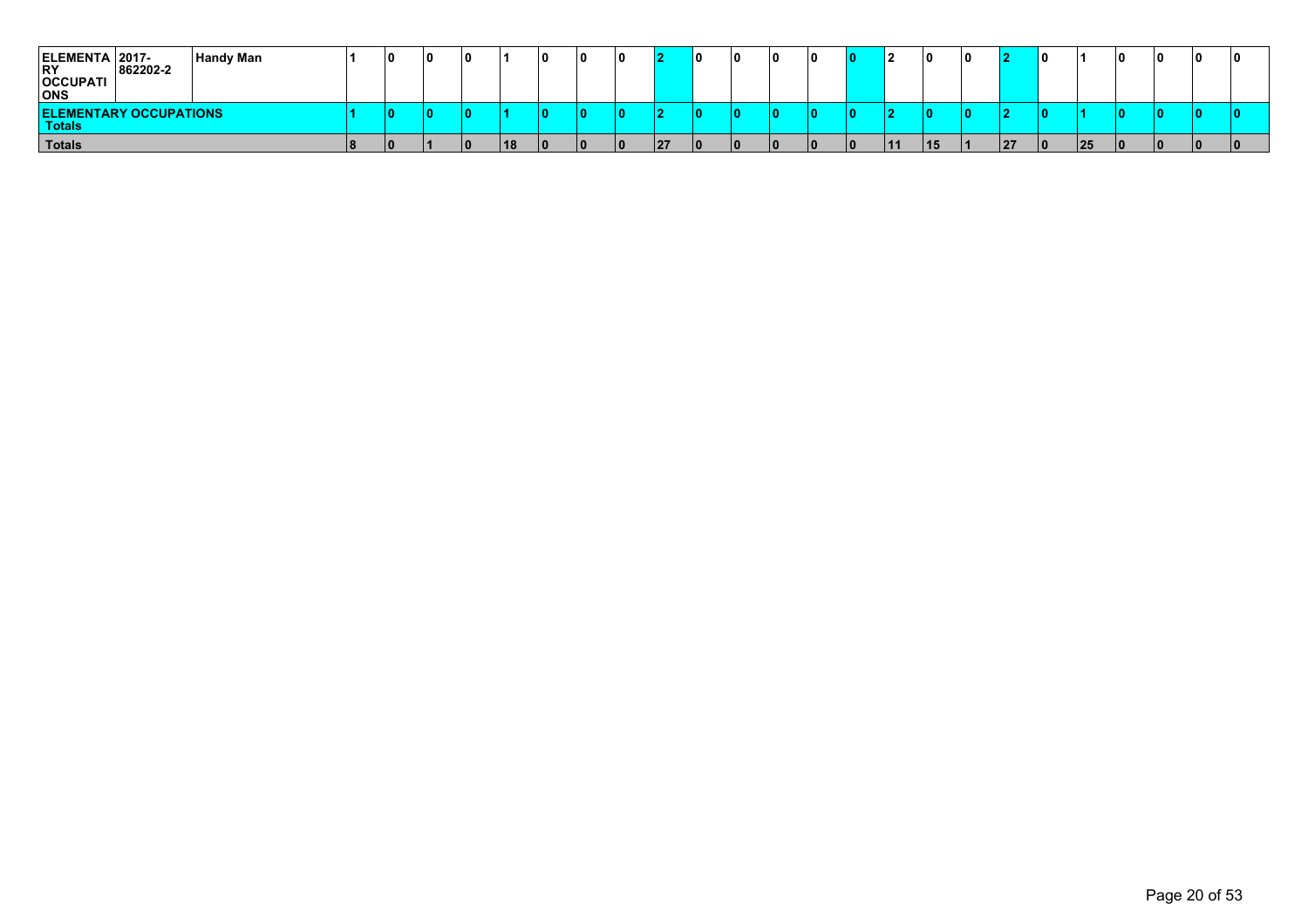# **D2. Employee Turnover Between1 May 2019 - 30 April 2020**

|                                                                                                          | <b>Employee Turnover</b>         |                                 |              |              |              |           |                      |                |              |           |                 |    |              |              |           |                |     |               |              |            |              |                      |              |                                    |                |                |                                  |       |
|----------------------------------------------------------------------------------------------------------|----------------------------------|---------------------------------|--------------|--------------|--------------|-----------|----------------------|----------------|--------------|-----------|-----------------|----|--------------|--------------|-----------|----------------|-----|---------------|--------------|------------|--------------|----------------------|--------------|------------------------------------|----------------|----------------|----------------------------------|-------|
| <b>Occupatio</b><br>n Category                                                                           | Ofo Code                         | <b>Occupation</b>               | <b>FA</b>    | <b>FC</b>    | l FI         | <b>FW</b> | <b>MA</b>            | MC             | <b>MI</b>    | <b>MW</b> | <b>Total DA</b> |    | IDC.         | <b>DI</b>    | <b>DW</b> | Total $ $ < 35 |     | $ 35 -$<br>55 | 55 >         | Total Resi | gned ed      | Retir Retr           | ∣ench<br>ed  | Medi Dis<br>∣cal<br>Reas ed<br>ons | $ m$ iss $ h $ | <b>Deat</b>    | <b>End</b><br>Of<br>Cont<br>ract | Total |
| MANAGER 2017-<br>s                                                                                       | 132104                           | <b>Engineering Manager</b>      |              | ١o           | $\mathbf{0}$ | ١o        | ۱o                   | 0 I            | 0            | ۱٥.       |                 | ١o | ١o           | $\mathbf{0}$ | 10        | ۱o             | l 0 |               | 0            | 14         | -1           | $\mathbf{0}$         | <sup>0</sup> | 0                                  | ١o             | ١o             | $\mathbf{0}$                     |       |
| <b>MANAGERS</b><br><b>Totals</b>                                                                         |                                  |                                 |              | $\mathbf{0}$ | $\Omega$     | 10        | ١o                   | 10.            | $\mathbf{0}$ | 10        |                 | ١o | ١o           | $\mathbf{0}$ | 10        | 10             | 10  |               | $\mathbf{0}$ | 1          | 1            | $\mathbf{0}$         | $\Omega$     | l 0                                | 10             | ١o             | $\mathbf{0}$                     |       |
| <b>TECHNICI</b><br><b>ANS AND</b><br><b>ASSOCIAT</b><br>E.<br><b>PROFESSI</b><br><b>ONALS</b>            | 2017-<br>312103-1                | <b>Electrical Foreman</b>       | 10           | ١o           | $\mathbf{0}$ | ١o        | $\blacktriangleleft$ | 10             | 0            | ١o        |                 | ۱o | 10           | 0            | 0 ا       | 10             | ۱o  | 10            |              |            | $\mathbf{0}$ |                      | 0            | ۱٥.                                | ١o             | ۱o             | $\mathbf{0}$                     |       |
| <b>PROFESSIONALS</b><br><b>Totals</b>                                                                    | <b>TECHNICIANS AND ASSOCIATE</b> |                                 | ١o           | $\mathbf{0}$ | $\Omega$     | ١o        | 4                    | ١o             | $\mathbf{0}$ | ١o        |                 | ١o | ١o           | $\mathbf{0}$ | ١o        | ۱O.            | ١o  | ١o            | 4            | 1          | $\mathbf{0}$ |                      | l O          | ۱O.                                | ١o             | $\mathbf{0}$   | $\mathbf{0}$                     |       |
| <b>SERVICE</b><br><b>AND</b><br><b>SALES</b><br><b>WORKERS</b>                                           | 2017-<br>541401                  | <b>Security Officer</b>         | 10           | 10           | 0            | ١o        | 1                    | 10             | 0            | ۱٥        |                 | I٥ | 10           | 0            | 10        | 10             | 0   |               | $\mathbf{0}$ |            | 0            | 0                    | 0            | 10.                                | 0 ا            |                | 0                                |       |
| <b>SERVICE</b><br>AND<br><b>SALES</b><br><b>WORKERS</b>                                                  | 2017-<br>541201                  | <b>Traffic Officer</b>          | ١o           | ١o           | $\mathbf{0}$ | ١o        |                      | ۱o             | ١o           | ١o        |                 | ١o | $\mathbf{0}$ | $\mathbf{0}$ | 0 ا       | ۱O             | ۱o  |               | $\mathbf{0}$ |            | $\bf{0}$     | $\mathbf{0}$         | ١o           | ١o                                 | ١o             |                | $\mathbf{0}$                     |       |
| <b>Totals</b>                                                                                            | <b>SERVICE AND SALES WORKERS</b> |                                 | $\mathbf{0}$ | $\mathbf{0}$ | $\mathbf{0}$ | ١o        | 2                    | ١o             | $\mathbf{0}$ | ١o        | 12              | ١o | ١o           | $\mathbf{0}$ | 10        | ١o             | ۱o  | 12.           | $\mathbf{0}$ | 12.        | ١o           | $\bullet$            | $\mathbf{0}$ | 0                                  | ١o             | $\overline{2}$ | $\mathbf{0}$                     | o.    |
| <b>PLANT</b><br>AND<br><b>MACHINE</b><br><b>OPERATO</b><br><b>RS AND</b><br><b>ASSEMBL</b><br><b>ERS</b> | $2017 -$<br>732101-7             | Driver-messenger                | 10           | ١o           | $\mathbf{0}$ | ١o        | ۱o                   | 10             | 0            | 11        |                 | ١o | ١o           | 0            | 0 ا       | 10             | ۱o  | ١o            |              | 11         | $\mathbf{0}$ | $\blacktriangleleft$ | ۱O.          | ١o                                 | ١o             | ١o             | $\mathbf{0}$                     |       |
| <b>ASSEMBLERS</b><br><b>Totals</b>                                                                       |                                  | PLANT AND MACHINE OPERATORS AND | ١o           | $\mathbf{0}$ | $\Omega$     | ١o        | ١o                   | ١o             | $\mathbf{0}$ |           |                 | ١o | ١o           | $\mathbf{0}$ | ١o        | ۱O.            | ۱o  | ١o            | 4            | 1          | $\mathbf{0}$ |                      | ۱O           | ۱O.                                | ١o             | $\mathbf{0}$   | $\mathbf{0}$                     |       |
| <b>ELEMENT</b><br><b>ARY</b><br><b>OCCUPATI</b><br><b>ONS</b>                                            | 2017-<br>811204                  | Caretaker / cleaner             |              | ١o           | 0            | 10        | $\mathbf{0}$         | 10             | 0            | ۱٥        |                 | I٥ | 10           | 0            | l 0       | 10             | 0   | 10            | 1            |            | 0            | 1                    | 0            | ۱٥.                                | 0 ا            | ١o             | 0                                |       |
| <b>ELEMENT</b><br><b>ARY</b><br><b>OCCUPATI</b><br><b>ONS</b>                                            | 2017-<br>821401                  | <b>Garden Workers</b>           | ١o           | ١o           | $\mathbf{0}$ | ١o        |                      | ۱o             | ١o           | ١o        |                 | ۱o | $\mathbf{0}$ | $\mathbf{0}$ | 0 ا       | ۱O             | ۱o  |               | 0            |            | $\bf{0}$     | $\mathbf{0}$         | ١o           | ١o                                 | ١o             |                | $\mathbf{0}$                     |       |
| <b>ELEMENT</b><br>ARY<br><b>OCCUPATI</b><br><b>ONS</b>                                                   | 2017-<br>831306-2                | <b>Road Worker</b>              | I٥           | ١o           | $\mathbf{0}$ | ١o        | $\overline{2}$       | 10             | $\mathbf{0}$ | ۱٥        | 12              | ١o | 10           | 0            | ۱٥.       | ۱o             | 0   | ١o            | $\mathbf{2}$ | 12         | 0            | $\overline{2}$       | ۱O           | ۱٥.                                | ١o             | ١o             | $\mathbf{0}$                     |       |
| <b>Totals</b>                                                                                            | <b>ELEMENTARY OCCUPATIONS</b>    |                                 |              | $\mathbf{0}$ | n            | ١o        | l3                   | $\overline{0}$ | $\mathbf{0}$ | ١o        | Δ               | ١o | $\mathbf{0}$ | $\mathbf{0}$ | ۱o        | ۱O             | ١o  |               | 3            | 14         | $\mathbf{0}$ | $\overline{3}$       | $\mathbf{0}$ | $\mathbf{0}$                       | ١o             |                | $\mathbf{0}$                     |       |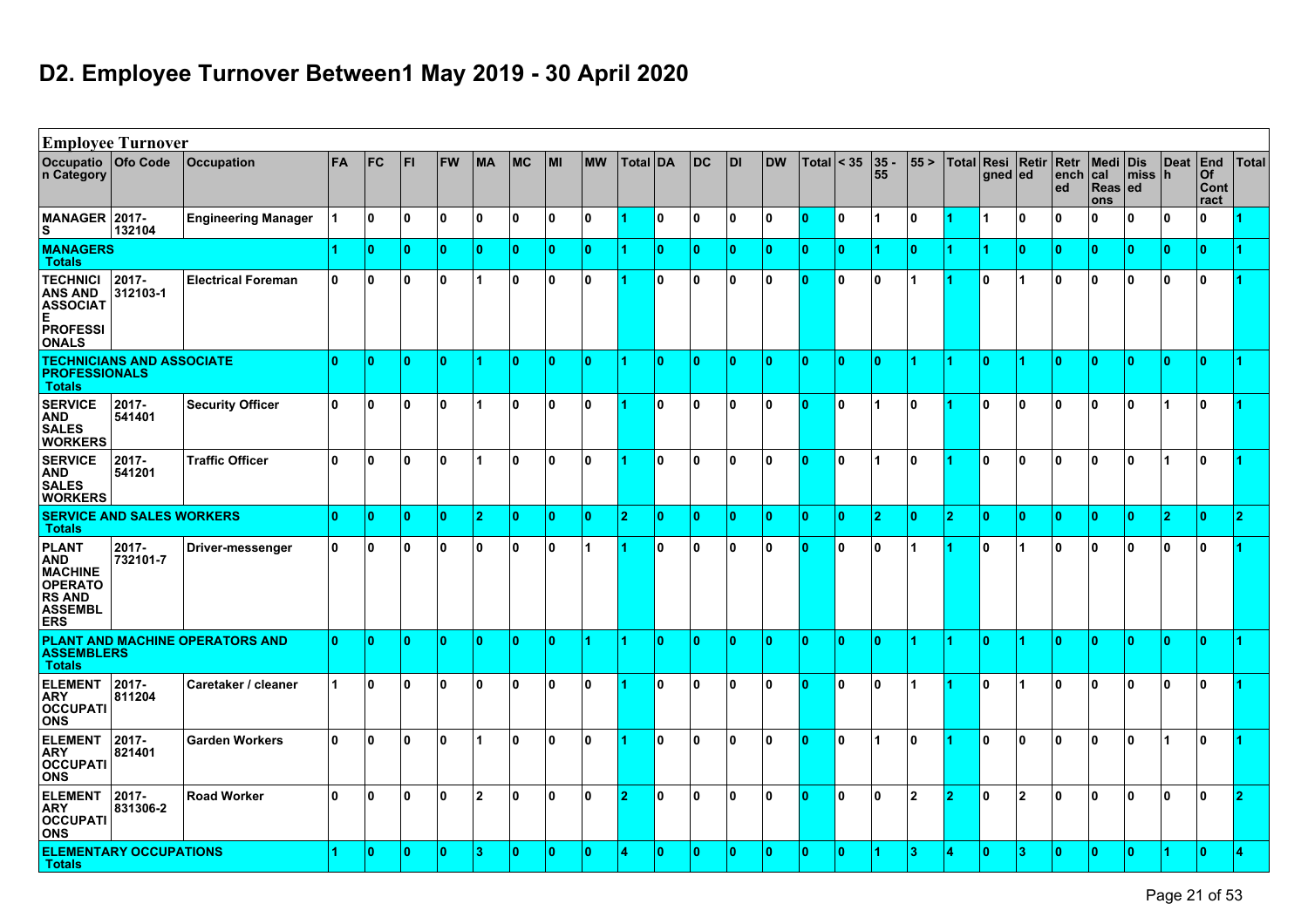| Totals<br>10<br>$\overline{0}$<br>10<br>۱O<br>10<br>10<br>10<br>וחו<br>$\overline{0}$<br>. .<br>ıο<br>$\overline{0}$<br>$\overline{a}$<br>IO.<br>ın<br>╻┛<br>. .<br>. |  |
|-----------------------------------------------------------------------------------------------------------------------------------------------------------------------|--|
|-----------------------------------------------------------------------------------------------------------------------------------------------------------------------|--|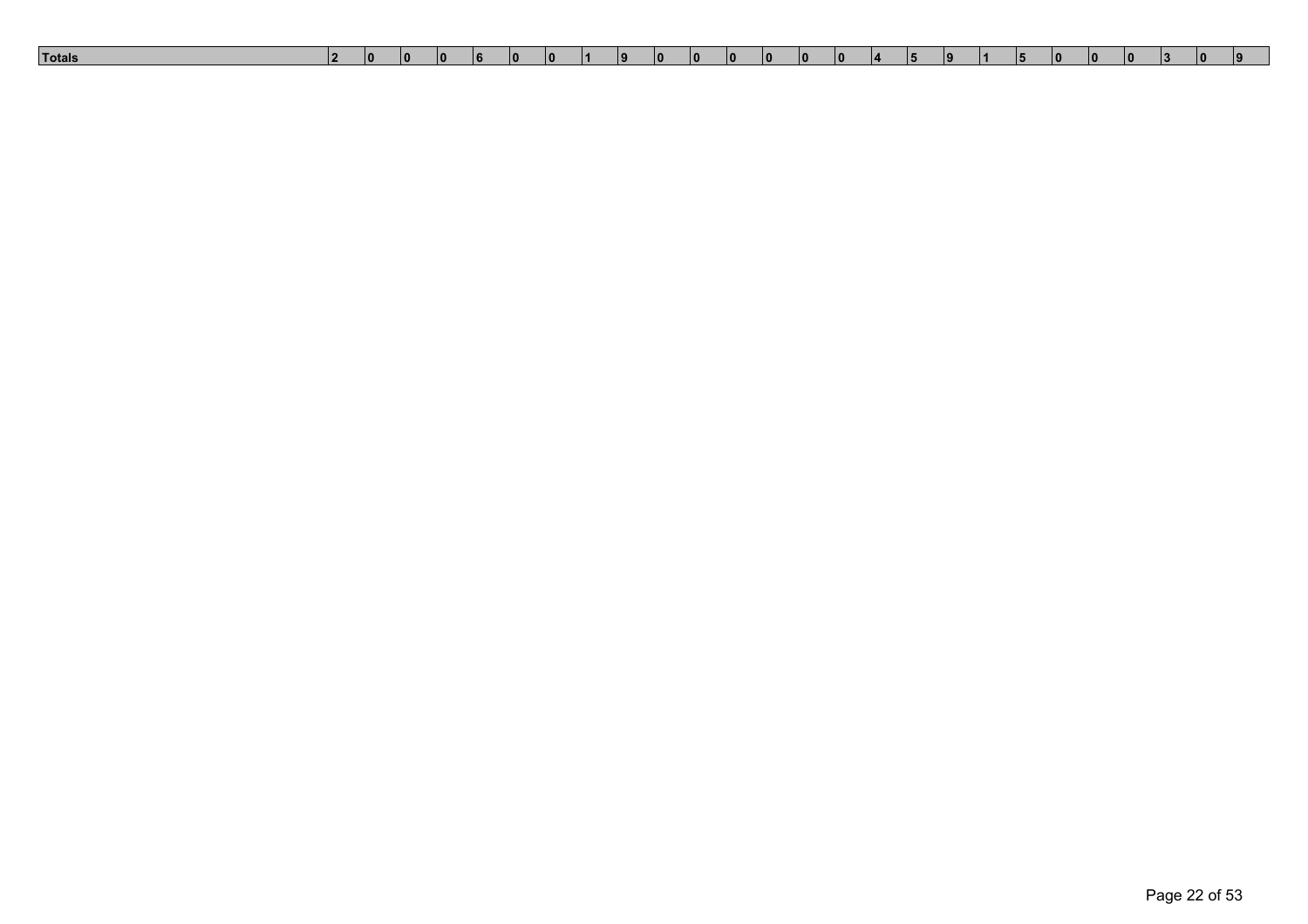# **E1. Planned Training Budget for 1 May 2020 - 30 April 2021**

| <b>Planned Training Budget</b>                                                       |                                  |                                    |                                    |                               |
|--------------------------------------------------------------------------------------|----------------------------------|------------------------------------|------------------------------------|-------------------------------|
| <b>Funding Source</b>                                                                | <b>Planned Budget - Employed</b> | <b>Planned Budget - Unemployed</b> | <b>Committed Budget - Employed</b> | Committed Budget - Unemployed |
| <b>Mandatory Grant Funds</b>                                                         |                                  |                                    |                                    |                               |
| Outstanding Mandatory Grant funds from previous 20 961<br><b>vear</b>                |                                  |                                    |                                    |                               |
| <b>Discretionary Grants funds</b>                                                    |                                  |                                    |                                    |                               |
| Additional funding (Municipality/entity, donor<br>funds, other government funds etc) | 1450 000                         |                                    |                                    |                               |
| <b>Totals</b>                                                                        | 1470961                          |                                    |                                    |                               |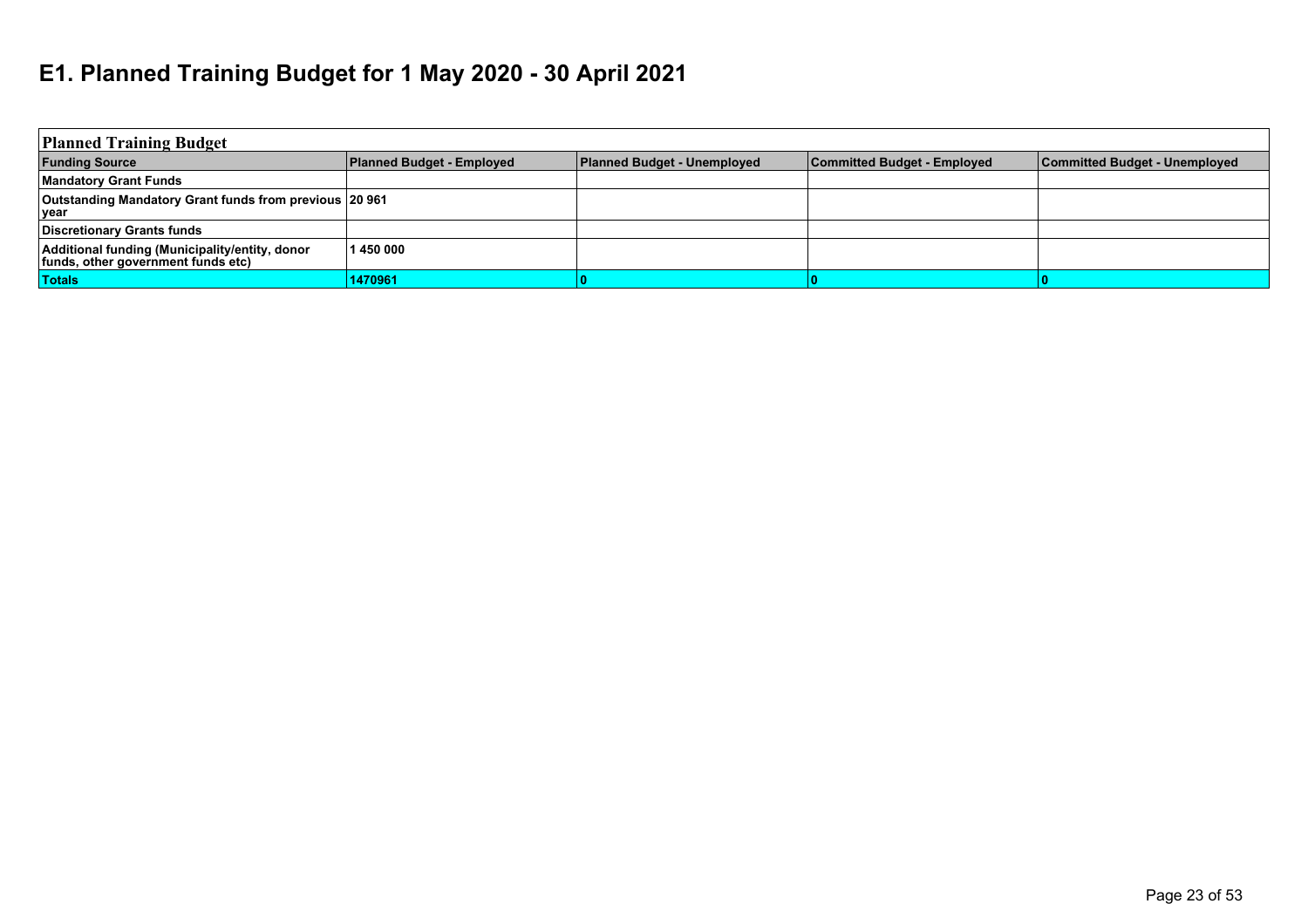# **E2. Total Planned Training Beneficiaries for 1 May 2020 - 30 April 2021**

| <b>Total Planned Training Beneficiaries</b>                                                                                                      |                                                                            |                                                                      |                             |                    |       |                        |                      |              |
|--------------------------------------------------------------------------------------------------------------------------------------------------|----------------------------------------------------------------------------|----------------------------------------------------------------------|-----------------------------|--------------------|-------|------------------------|----------------------|--------------|
| <b>LGSETA Strategic Focus</b><br>Area                                                                                                            | <b>Municipal Key Performance</b><br>Area                                   | Main IDP Priority Linked to Key Performance Area                     | Female -<br><b>Employed</b> | Male -<br>Employed | Total | Female -<br>Unemployed | Male -<br>Unemployed | <b>Total</b> |
| <b>Enhancing Good</b><br>Governance, Leadership<br>and Management<br><b>Capabilities</b>                                                         | <b>Good Governance and the</b><br>linking of democracy                     | <b>Governance and Policy</b>                                         | 59                          | 78                 | 137   |                        |                      |              |
| <b>Note Traditional Leadership</b><br>and Development falls<br>under Enhancing Good<br>Governance, Leadership<br>and Management<br>Capabi, ities |                                                                            |                                                                      | 18                          | 37                 | 55    |                        |                      |              |
| <b>Promoting Sound Financial</b><br><b>Management &amp; Financial</b><br><b>Viability</b>                                                        | and Management                                                             | Municipal Financial Viability   Proper Financial Management          | 15                          | 17                 | 32    |                        | I O                  |              |
| <b>Enhancing Infrastructure</b><br>and Service Delivery                                                                                          | <b>Basic Service Delivery and</b><br><b>Infrastructure Development</b>     | <b>Strategy Infrastructure Development</b>                           | 40                          | 55                 | 95    | 62                     | 56 ا                 | 118          |
| <b>Enhancing Municipal</b><br>Planning                                                                                                           | <b>Municipal Transformation</b><br>and Institutional<br><b>Development</b> | <b>Proper Organization Development</b>                               |                             | 33                 | 42    |                        | ١O                   |              |
| <b>Promoting Spatial</b><br><b>Transformation and</b><br>Inclusion                                                                               | Development                                                                | Sustainable Local Economic Inclusive Economic and Social Development |                             |                    |       | 27                     | 27                   | 54           |
| <b>Totals</b>                                                                                                                                    |                                                                            |                                                                      | 144                         | 221                | 365   | 89                     | 83                   | 172          |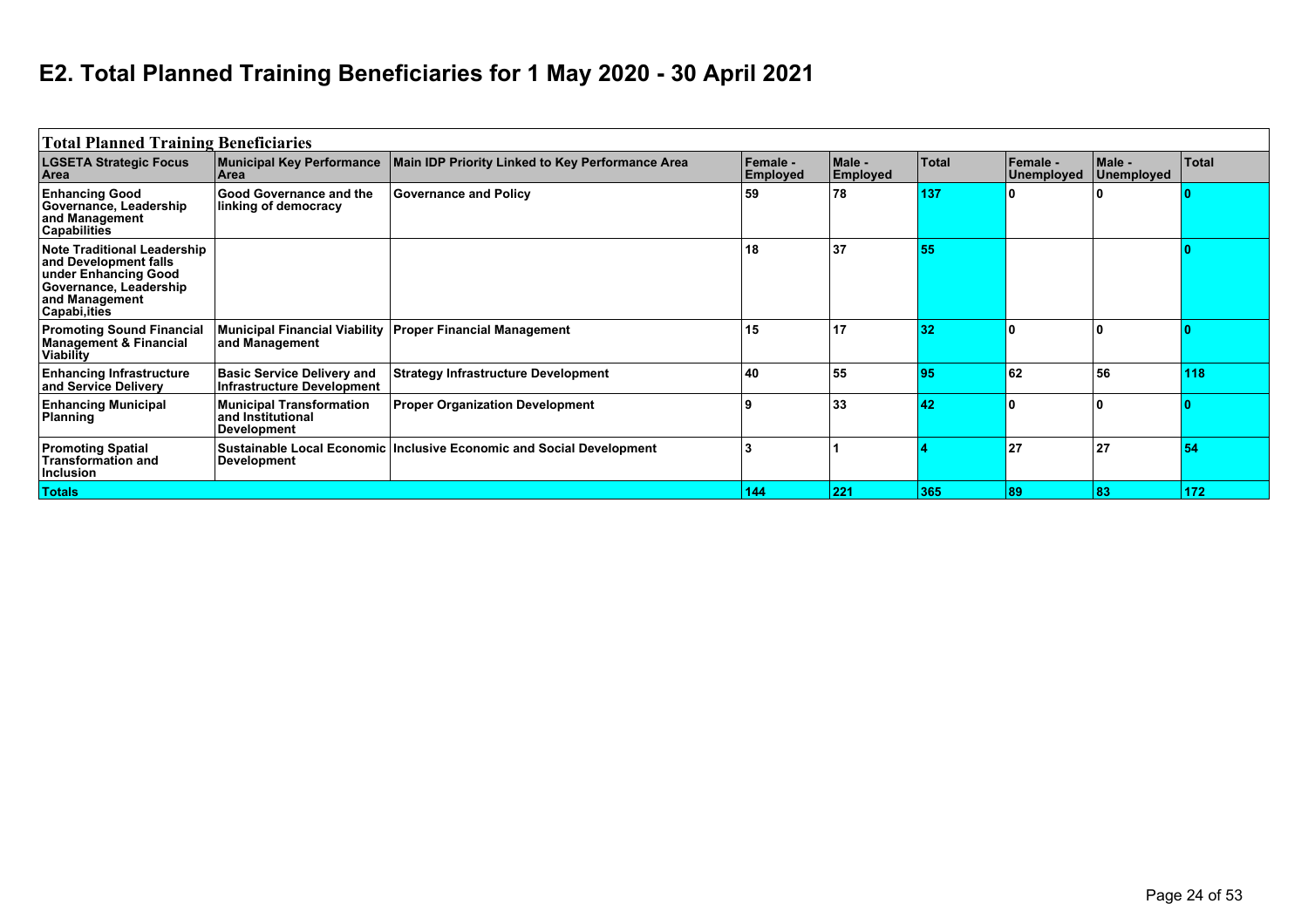#### **E3. Total Actual Adult Education and Training beneficiaries to be trained from 31 May 2020**

| Total Actual Adult Education and Training beneficiaries to be trained |                                                         |                                        |                                                     |                                                   |              |                                                           |                                          |                                                |                                               |              |
|-----------------------------------------------------------------------|---------------------------------------------------------|----------------------------------------|-----------------------------------------------------|---------------------------------------------------|--------------|-----------------------------------------------------------|------------------------------------------|------------------------------------------------|-----------------------------------------------|--------------|
| <b>AET Level</b>                                                      | <b>Female</b><br>∣LGSETA funded ∣funded -<br>- Employed | <b>Female Other</b><br><b>Employed</b> | <b>IMale LGSETA</b><br> funded -<br><b>Employed</b> | <b>Male Other</b><br>lfunded -<br><b>Employed</b> | <b>Total</b> | <b>Female</b><br>∣LGSETA funded ∣funded -<br>- Unemployed | <b>Female Other</b><br><b>Unemployed</b> | <b>IMale LGSETA</b><br> funded -<br>Unemployed | <b>Male Other</b><br>l funded -<br>Unemployed | <b>Total</b> |
| <b>AET Level 1</b>                                                    |                                                         |                                        |                                                     |                                                   | 10           |                                                           |                                          |                                                |                                               |              |
| <b>AET Level 2</b>                                                    |                                                         |                                        |                                                     |                                                   |              |                                                           |                                          |                                                |                                               |              |
| <b>AET Level 3</b>                                                    |                                                         |                                        |                                                     |                                                   |              |                                                           |                                          |                                                |                                               |              |
| <b>AET Level 4</b>                                                    |                                                         |                                        |                                                     |                                                   |              |                                                           |                                          |                                                |                                               |              |
| National Senior Certificate                                           |                                                         |                                        |                                                     |                                                   |              |                                                           |                                          |                                                |                                               |              |
| Totals                                                                |                                                         |                                        |                                                     |                                                   | 10           |                                                           |                                          |                                                |                                               |              |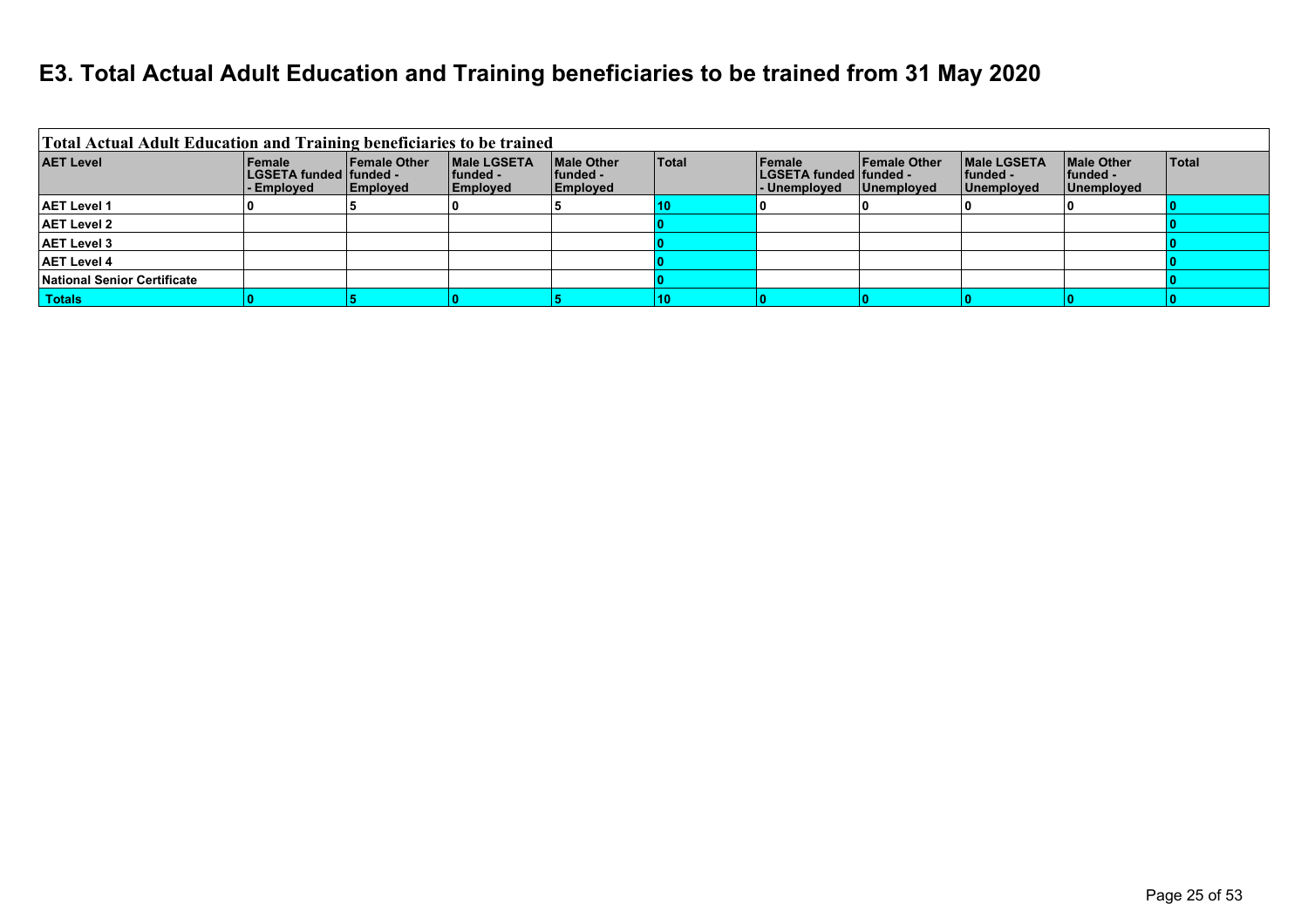#### **E4. Total Planned Workplace Training systems beneficiaries from 31 May 2020**

| <b>Total Planned Workplace Training systems beneficiaries</b> |                             |                           |              |                                            |                                                                      |
|---------------------------------------------------------------|-----------------------------|---------------------------|--------------|--------------------------------------------|----------------------------------------------------------------------|
| <b>Type</b>                                                   | <b>Female Beneficiaries</b> | <b>Male Beneficiaries</b> | <b>Total</b> | Total number of training<br>linterventions | Total number of training<br>interventions funded by<br><b>LGSETA</b> |
| <b>Skills Development Facilitator</b>                         |                             |                           |              |                                            |                                                                      |
| Local Labour Forum                                            |                             |                           |              |                                            |                                                                      |
| <b>Training Committee</b>                                     |                             |                           |              |                                            |                                                                      |
| <b>Totals</b>                                                 |                             |                           |              |                                            |                                                                      |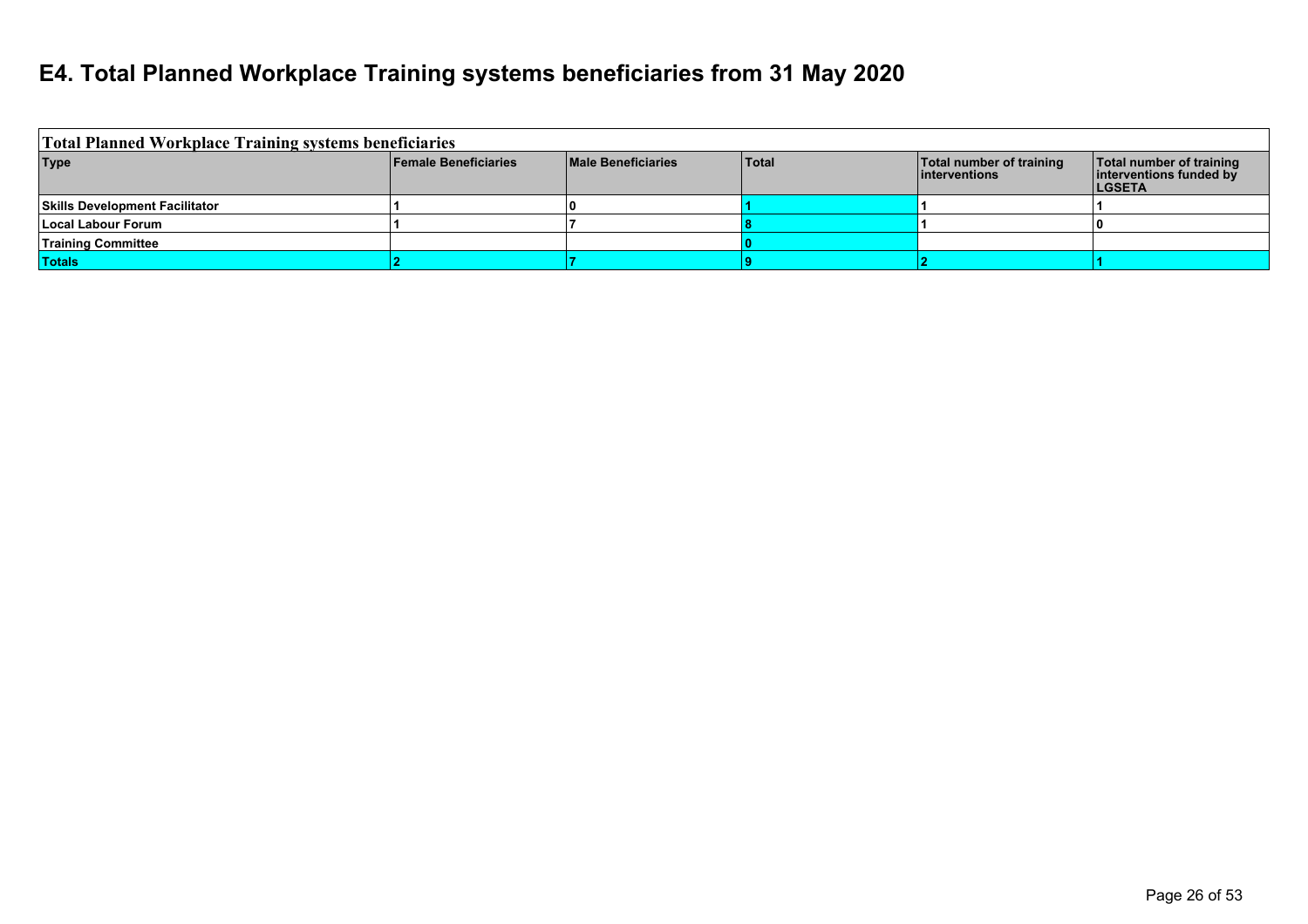### **E5. NUMBER OF PLANNED TRAINING BENEFICIARIES BY OCCUPATION CATEGORY, GENDER, POPULATION GROUP, DISABILITY AND AGE for 31 May 2020 - EMPLOYED**

| <b>EMPLOYED</b>                       |                                                             | NUMBER OF PLANNED TRAINING BENEFICIARIES BY OCCUPATION CATEGORY, GENDER, POPULATION GROUP, DISABILITY AND AGE - |          |                |              |                |              |            |              |                |       |                      |              |              |              |              |              |                |    |                |
|---------------------------------------|-------------------------------------------------------------|-----------------------------------------------------------------------------------------------------------------|----------|----------------|--------------|----------------|--------------|------------|--------------|----------------|-------|----------------------|--------------|--------------|--------------|--------------|--------------|----------------|----|----------------|
| Occupation<br><b>Category</b>         | Ofo Code                                                    | <b>Occupation</b>                                                                                               | FA       | <b>IFC</b>     | <b>FI</b>    | <b>FW</b>      | <b>MA</b>    | <b>IMC</b> | MI           | <b>MW</b>      | Total | <b>DA</b>            | <b>DC</b>    | <b>DI</b>    | <b>DW</b>    | <b>Total</b> | < 35         | $ 35 - 55 55$  |    | Total          |
|                                       | LEGISLATORS 2017-111101-2                                   | <b>Speaker (Local or Provincial</b><br>Government)                                                              | O.       | ١o             | $\mathbf{0}$ | ۱O             |              | l O        | $\mathbf{0}$ | <sup>0</sup>   |       | l O                  | 0            | $\mathbf{0}$ | O            |              | $\mathbf{0}$ |                | ١o |                |
| LEGISLATORS 2017-111101-8             |                                                             | <b>Councillor</b>                                                                                               | 14       |                |              | $\overline{2}$ | 30           | O          |              | $\overline{2}$ | 51    |                      | 0            | 0            | $\mathbf{0}$ |              | 0            | 28             | 23 | 51             |
|                                       | LEGISLATORS 2017-111101-9   Mayor                           |                                                                                                                 | O        | ١o             | $\mathbf{0}$ | ۱o             |              | O          | $\mathbf{0}$ | n              |       | 0                    | O.           | 0            | $\Omega$     | $\Omega$     | 0            |                | ١o |                |
|                                       | LEGISLATORS 2017-111102-3 Chief Whip                        |                                                                                                                 | O.       | ١o             | $\mathbf{0}$ | ۱o             |              | ۱o         | $\mathbf{0}$ | $\Omega$       |       | O                    | 0            | $\mathbf{0}$ | $\Omega$     | $\Omega$     | $\mathbf{0}$ | ۱o             | 1  |                |
| <b>LEGISLATORS Totals</b>             |                                                             |                                                                                                                 | 14       | $\overline{1}$ |              | $\overline{2}$ | 33           | <b>O</b>   |              |                | 54    | $\blacktriangleleft$ | n.           | n.           | n            |              | $\mathbf{0}$ | 30             | 24 | 54             |
| <b>MANAGERS</b>                       | 2017-121101-7                                               | <b>Budgeting Manager</b>                                                                                        | 0        | 0              | $\mathbf{0}$ | ۱o             |              | O          | $\mathbf{0}$ | 0              |       | 0                    | 0            | $\mathbf{0}$ | $\Omega$     | $\Omega$     | $\mathbf{0}$ | ۱o             | 1  |                |
| <b>MANAGERS</b>                       | 2017-121902                                                 | <b>Corporate Services Manager</b>                                                                               |          | ١o             | $\mathbf{0}$ | ۱o             |              | O          | $\mathbf{0}$ | 0              | n     | 0                    | 0            | $\mathbf{0}$ | $\mathbf{0}$ | $\Omega$     | $\mathbf{0}$ | $\overline{2}$ | ١o | $\overline{2}$ |
| <b>MANAGERS</b>                       | 2017-134901                                                 | <b>Environmental Manager</b>                                                                                    |          | ١o             | $\mathbf{0}$ | ۱O.            | ١o           | O          | $\mathbf{0}$ | 0              |       | O                    | 0            | $\mathbf{0}$ | $\mathbf{0}$ | $\Omega$     | 0            |                | ١o |                |
| <b>MANAGERS</b>                       | 2017-134904                                                 | <b>Office Manager</b>                                                                                           | 0        | ١o             | $\mathbf{0}$ | ۱o             |              | O          | $\mathbf{0}$ | 0              |       | O                    | 0            | $\mathbf{0}$ | 0            | $\Omega$     | 0            |                | ١o | 1              |
| <b>MANAGERS</b><br><b>Totals</b>      |                                                             |                                                                                                                 | <b>D</b> | ١o             | $\mathbf{0}$ | $\overline{0}$ |              | ۱O         | n            | $\mathbf{0}$   |       | l O                  | O.           | $\mathbf{0}$ | n            | $\mathbf{0}$ | n            |                |    | 5              |
| <b>PROFESSION</b><br><b>ALS</b>       | 2017-226302-<br>11                                          | <b>Health and Safety Officer /</b><br><b>Coordinator / Professional</b>                                         |          | ١o             | $\mathbf{0}$ | ۱n             | $\mathbf{a}$ | l n        | $\mathbf{a}$ | <sup>0</sup>   |       | ۱n                   | <sup>0</sup> | n.           | $\Omega$     | Ι٥           |              | ۱ο             | Ι٥ |                |
| <b>PROFESSION</b><br><b>ALS</b>       | 2017-242102-1                                               | <b>Organisational Performance</b><br><b>Manager / Practitioner</b>                                              |          | ١o             | $\mathbf{0}$ | ۱O             | ۱n           | l O        | $\mathbf{0}$ | <sup>0</sup>   |       | O                    | 0            | n.           | $\Omega$     | Ι٥           | 4            | ١n             | I٥ |                |
| <b>PROFESSION</b><br><b>ALS</b>       | 2017-242202-7                                               | <b>Strategic Advisor</b>                                                                                        | n        | ١o             | $\mathbf{0}$ | ۱O             |              | ۱O         | $\mathbf{0}$ | n              |       | O                    | 0            | $\mathbf{0}$ | 0            | n            |              | ۱O             | I٥ |                |
| <b>PROFESSION</b><br><b>ALS</b>       | 2017-242208-6                                               | <b>Organisational Risk Officer</b>                                                                              | 10       | ١o             | $\mathbf{0}$ | ۱o             |              | l O        | $\mathbf{0}$ | <sup>0</sup>   |       | O                    | 0            | $\mathbf{0}$ | $\mathbf{0}$ | $\Omega$     | 0            |                | I٥ |                |
| <b>PROFESSION</b><br><b>ALS</b>       | 2017-242211                                                 | <b>Internal Auditor</b>                                                                                         |          | ۱o             | $\mathbf{0}$ | ۱O.            | $\mathbf{a}$ | l n        | $\mathbf{0}$ | n              |       | l O                  | 0            | n.           | $\Omega$     | $\Omega$     | $\mathbf{0}$ |                | ۱  |                |
| <b>PROFESSION</b><br><b>ALS</b>       | 2017-242302                                                 | <b>Skills Development</b><br>Practitioner                                                                       |          | ١o             | $\mathbf{0}$ | ۱O.            | <sup>n</sup> | l O        | <sup>n</sup> | n              |       | l O                  | 0            | n.           | $\Omega$     | $\Omega$     | $\mathbf{0}$ |                | ۱  |                |
| <b>PROFESSION</b><br><b>ALS</b>       | 2017-242304-1                                               | <b>Industrial Relations Officer</b>                                                                             | O.       | ١o             | $\mathbf{0}$ | ۱o             |              | l O        | 0            | n              |       | O                    | 0            | 0            | 0            | $\Omega$     | 0            |                | ١O |                |
| <b>PROFESSION</b><br><b>ALS</b>       | 2017-243103-3                                               | <b>Tourism Officer</b>                                                                                          | O.       | ١o             | $\mathbf{0}$ |                | $\mathbf{0}$ | l O        | $\mathbf{0}$ | <sup>0</sup>   |       | l O                  | 0            | $\mathbf{0}$ | O            | $\Omega$     | $\mathbf{0}$ | ١n             |    |                |
| <b>PROFESSION</b><br><b>ALS</b>       | 2017-262102                                                 | <b>Gallery or Museum Curator</b>                                                                                | 0        | ۱o             | $\Omega$     | ۱O             | $\Omega$     | l N        | $\mathbf{0}$ |                |       | l O                  | O.           | n.           | 0            | $\Omega$     | $\mathbf{0}$ |                | ١n |                |
| <b>PROFESSION</b><br><b>ALS</b>       | 2017-262201                                                 | Librarian                                                                                                       | n.       | ١n             | $\mathbf{0}$ | ۱n             |              | l N        | $\mathbf{v}$ | n              |       | n.                   | O.           | n.           | <sup>0</sup> | $\sqrt{2}$   |              | ۱n             | ۱  |                |
| <b>PROFESSION</b><br><b>ALS</b>       | 2017-263510-1<br><b>Employee Assistance</b><br>Practitioner |                                                                                                                 |          |                | $\mathbf{0}$ | 0              | $\mathbf{0}$ | l O        | $\mathbf{0}$ | $\Omega$       |       | l O                  | 0            | 0            | 0            | $\Omega$     | 1            | ۱O             | ١o |                |
| <b>PROFESSIONALS</b><br><b>Totals</b> |                                                             |                                                                                                                 |          | ١o             | $\Omega$     |                |              | ۱O         | n            | $\Omega$       | 11    | <b>O</b>             | O.           | $\Omega$     |              | $\Omega$     |              |                |    | 11             |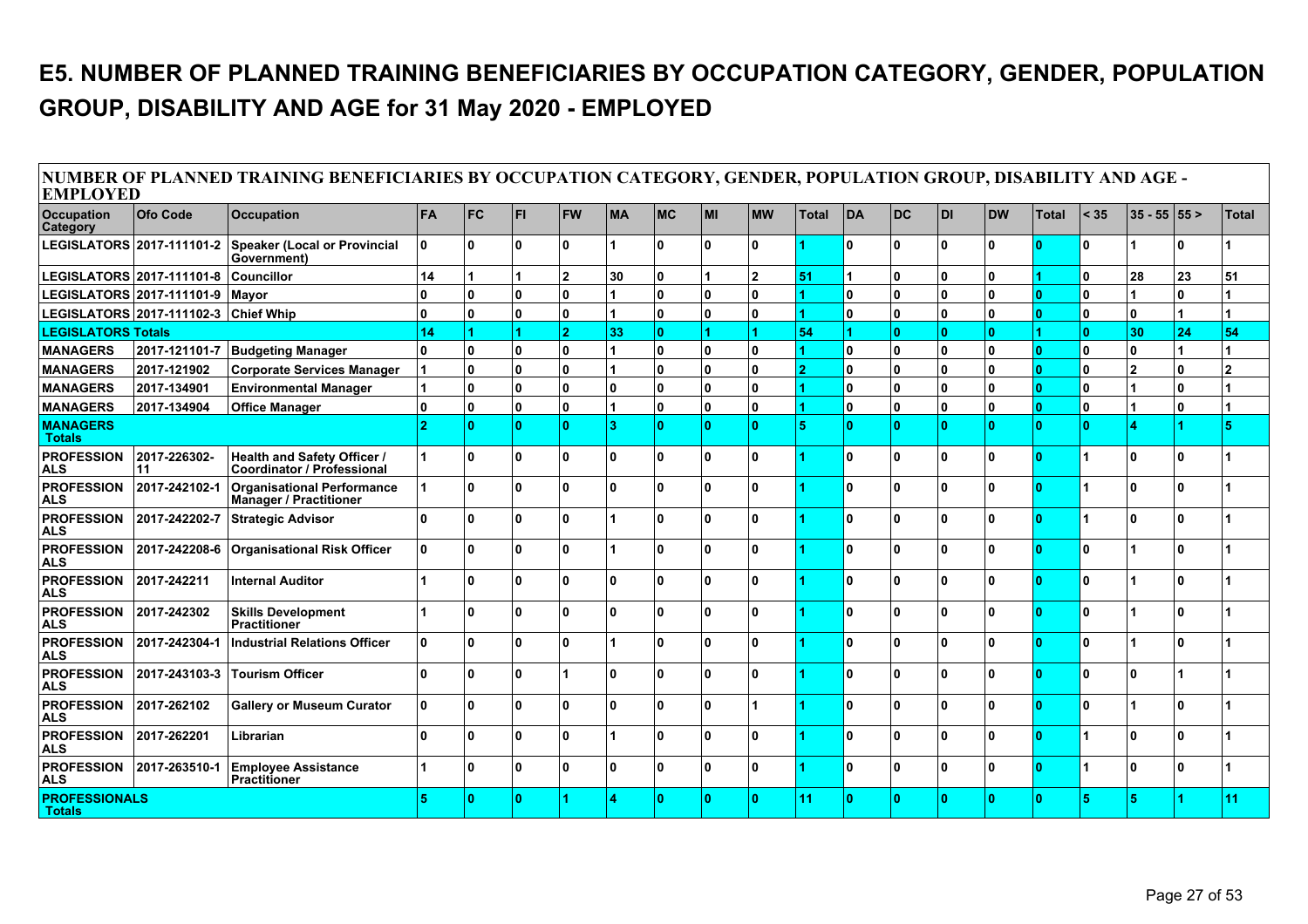| <b>TECHNICIANS 2017-311201</b><br><b>AND</b><br><b>ASSOCIATE</b><br><b>PROFESSION</b><br>ALS |               | <b>Civil Engineering Technician</b>                                            | 10             | ١o | ١o           | ۱O           | 1            | ١o           | $\mathbf{0}$ | ١o           |    | O  | $\mathbf{0}$ | O  | <sup>0</sup> | n  | 0            |                      | <sup>0</sup> |                      |
|----------------------------------------------------------------------------------------------|---------------|--------------------------------------------------------------------------------|----------------|----|--------------|--------------|--------------|--------------|--------------|--------------|----|----|--------------|----|--------------|----|--------------|----------------------|--------------|----------------------|
| <b>TECHNICIANS</b><br><b>AND</b><br><b>ASSOCIATE</b><br><b>PROFESSION</b><br>ALS             | 2017-331201-1 | <b>Credit Controller</b>                                                       | ١o             | ١o | ١o           | 0            | 1            | $\mathbf{0}$ | 0            | $\mathbf{0}$ |    | ١o | $\mathbf{0}$ | 0  | $\mathbf{0}$ | O  | 0            | $\blacktriangleleft$ | $\mathbf{0}$ | $\blacktriangleleft$ |
| <b>TECHNICIANS</b><br>AND<br><b>ASSOCIATE</b><br><b>PROFESSION</b><br><b>ALS</b>             | 2017-332302-2 | <b>Procurement Administrator /</b><br>Coordinator / Officer                    | 12             | ١o | ١o           | ۱O.          | 1            | 0            | $\mathbf{0}$ | ۱o           |    | O  | $\mathbf{0}$ | 0  | 0            | 0  |              | 2                    | 0            | 3                    |
| <b>TECHNICIANS</b><br><b>AND</b><br><b>ASSOCIATE</b><br><b>PROFESSION</b><br>ALS             | 2017-333905   | <b>Supply Chain Practitioner</b>                                               |                | ١o | 10           | ۱O.          | $\mathbf{0}$ | $\mathbf{0}$ | $\Omega$     | $\mathbf{0}$ |    | ١o | $\mathbf{0}$ | O  | 0            | O  | 0            | $\blacktriangleleft$ | $\mathbf{0}$ | 1                    |
| <b>TECHNICIANS</b><br>AND<br><b>ASSOCIATE</b><br><b>PROFESSION</b><br>ALS                    | 2017-333911   | <b>Physical Asset Practitioner</b>                                             | 10             | ١o | 10           | 0            | 1            | $\mathbf{0}$ | 0            | 0            |    | 0  | 0            | 0  | 0            | 0  | 0            | $\overline{1}$       | $\mathbf{0}$ | 1                    |
| <b>TECHNICIANS</b><br><b>AND</b><br><b>ASSOCIATE</b><br><b>PROFESSION</b><br>ALS             | 2017-335401   | <b>Motor Vehicle Licence</b><br><b>Examiner</b>                                | ١o             | ١o | ۱o           | ۱O.          | 1            | $\mathbf{0}$ | 0            | $\mathbf{0}$ |    | I٥ | $\mathbf{0}$ | 0  | 0            | 0  | 0            | 1                    | $\mathbf{0}$ | $\blacktriangleleft$ |
| <b>TECHNICIANS</b><br>AND<br><b>ASSOCIATE</b><br><b>PROFESSION</b><br><b>ALS</b>             | 2017-335906   | <b>Environmental Practices</b><br>Inspector                                    | ١o             | ١o | ١o           | 0            | 1            | ١o           | $\mathbf{0}$ | ۱o           |    | ١o | 0            | 0  | $\mathbf{0}$ | 0  | 0            | $\blacktriangleleft$ | 0            | $\blacktriangleleft$ |
| TECHNICIANS<br><b>AND</b><br><b>ASSOCIATE</b><br><b>PROFESSION</b><br>ALS                    | 2017-335913   | <b>Building Inspector</b>                                                      | 1              | ١O | 10           | 0            | 0            | $\mathbf{0}$ | 0            | 0            |    | 0  | 0            | 0  | U            | n  | 0            | 0                    |              |                      |
| <b>TECHNICIANS</b><br>AND<br><b>ASSOCIATE</b><br><b>PROFESSION</b><br>ALS                    | 2017-351301   | Computer Network Technician 0                                                  |                | ١o | 10           | ۱O           | 1            | $\mathbf{0}$ | $\mathbf{0}$ | $\mathbf{0}$ |    | ١o | 0            | 0  | $\mathbf{0}$ | O  |              | 0                    | $\mathbf{0}$ | 1                    |
| <b>TECHNICIANS</b><br>AND<br><b>ASSOCIATE</b><br><b>PROFESSION</b><br><b>ALS</b>             | 2017-351302-4 | GIS Assistant / Consultant /<br>Officer /Operator / Specialist /<br>Technician |                | ١o | ١o           | 0            | 0            | 0            | <sup>0</sup> | $\mathbf{0}$ |    | 0  | 0            | 0  | 0            | 0  |              | 0                    | 0            | 1                    |
| <b>Totals</b>                                                                                |               | <b>TECHNICIANS AND ASSOCIATE PROFESSIONALS</b>                                 | к              | ١o | $\mathbf{0}$ | 0            |              | ١o           | $\Omega$     | ١o           | 12 | ١o | $\mathbf{0}$ | ١o | $\Omega$     | ١o | 3            | 8                    |              | 12                   |
| <b>CLERICAL</b><br><b>SUPPORT</b><br><b>WORKERS</b>                                          | 2017-411101   | <b>General Clerk</b>                                                           | $\overline{2}$ | ١o | 10           | 0            | 0            | 0            | 0            | 0            |    | 0  | 0            | 0  | <sup>0</sup> | n  | 0            | $\overline{2}$       | ŋ            | $\overline{2}$       |
| <b>CLERICAL</b><br><b>SUPPORT</b><br><b>WORKERS</b>                                          | 2017-411101-9 | Administration Clerk / Officer                                                 | 13             | ١o | ۱o           | $\mathbf{0}$ | $\mathbf{2}$ | $\mathbf{0}$ | 0            | $\mathbf{0}$ |    | O  | $\mathbf{0}$ | 0  | 0            | Ю  | $\mathbf{2}$ | 3                    | 0            | $5\phantom{.0}$      |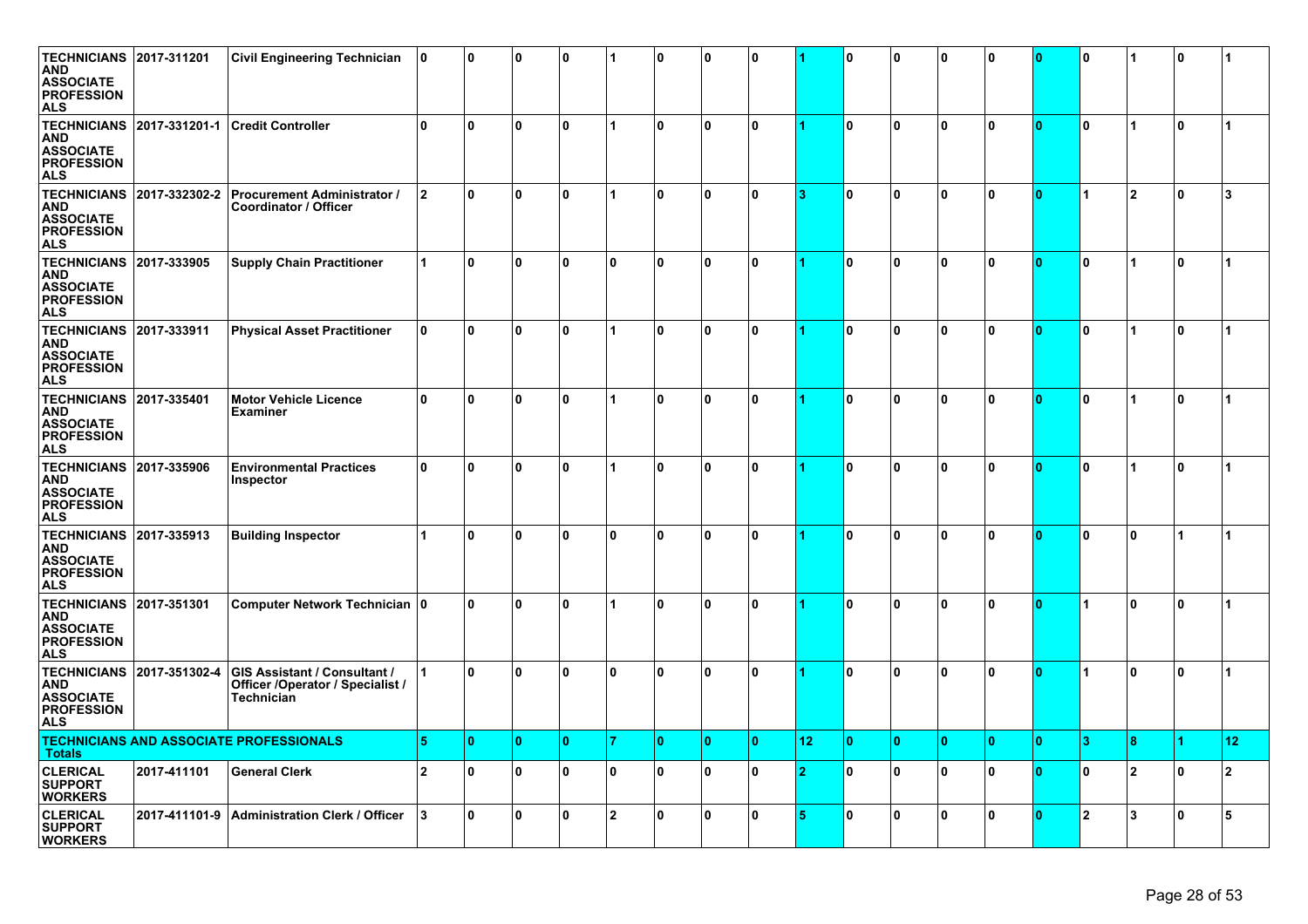| <b>CLERICAL</b><br><b>SUPPORT</b><br><b>WORKERS</b>              | 2017-412101                      | <b>Secretary (General)</b>          | 1              | ١o           | 0            |     |                | 10           | ۱٥           | 0   |    | 0              | ۱٥           | 10  | 10 | 0              | $\mathbf{2}$   |                | ١o | 3              |
|------------------------------------------------------------------|----------------------------------|-------------------------------------|----------------|--------------|--------------|-----|----------------|--------------|--------------|-----|----|----------------|--------------|-----|----|----------------|----------------|----------------|----|----------------|
| <b>CLERICAL</b><br><b>SUPPORT</b><br><b>WORKERS</b>              | 2017-422206                      | <b>Call or Contact Centre Agent</b> | 12.            | ١o           | $\mathbf{0}$ | ۱O. | 12             | ١o           | ۱٥           | ۱O  |    | 0              | 10           | ۱O  | ١o | ۱O             | 1              | 13             | ١o |                |
| <b>CLERICAL</b><br><b>SUPPORT</b><br><b>WORKERS</b>              | 2017-422501-4                    | <b>Enquiry Officer</b>              | ١o             | ١o           | $\mathbf{0}$ | ۱O  |                | ١o           | ١o           | ۱O  |    | 0              | ١o           | ۱O  | ١o | O              | 1              | ١o             | ١o |                |
| <b>CLERICAL</b><br><b>SUPPORT</b><br><b>WORKERS</b>              | 2017-432101                      | <b>Stock Clerk / Officer</b>        | $\mathbf{0}$   | ١o           | $\mathbf{0}$ | ۱O. |                | ١o           | ١o           | ۱n  |    | 0              | $\mathbf{0}$ | ١O  | ١o | O              | $\mathbf{0}$   |                | ١o |                |
| <b>CLERICAL</b><br><b>SUPPORT</b><br><b>WORKERS</b>              | 2017-441101                      | <b>Library Assistant</b>            |                | ١o           |              | ۱O. | ١o             | ١o           | ١o           | ۱O  | -2 | 0              | ١o           | ۱o  | ١o | ۱O             | 1              |                | ١o | $\overline{2}$ |
| <b>CLERICAL</b><br><b>SUPPORT</b><br><b>WORKERS</b>              | 2017-441401                      | <b>Scribe</b>                       | $\Omega$       | ١o           | $\mathbf{0}$ | ۱O. | 11             | ١o           | ١o           | ۱n  |    | 0              | 10           | ۱O  | ١o | ۱O             | 1              | ١o             | ١o |                |
| <b>CLERICAL</b><br><b>SUPPORT</b><br>WORKERS                     | 2017-441601                      | <b>Human Resources Clerk</b>        | 3              | ١o           | $\mathbf{0}$ | ۱O. | I۵             | ١o           | n.           | ۱n. | R  | 0              | ۱o           | ۱n  | ١n | n              | $\overline{2}$ |                | ١n | 3              |
| <b>CLERICAL</b><br><b>SUPPORT</b><br>WORKERS                     | 2017-441902                      | <b>Contract Administrator</b>       | $\overline{1}$ | ١o           | $\mathbf{0}$ | ۱O. | ١n             | ١o           | I۵           | ۱n  |    | 0              | ۱o           | ۱O  | ١n | n              | 1              | ١o             | ١o |                |
| <b>CLERICAL</b><br><b>SUPPORT</b><br><b>WORKERS</b>              | 2017-441903-1                    | <b>Administration Officer</b>       | 4              | ١o           | 12           | ۱O  | 11             | ١o           | ١o           | ۱O  |    | 0              | ۱o           | ۱O. | ١o | ۱O             | 1              | 6              | ١o | $\overline{7}$ |
| <b>CLERICAL</b><br><b>SUPPORT</b><br><b>WORKERS</b>              | 2017-441903-2                    | Programme / Project<br>Coordinator  | $\overline{1}$ | ١o           | $\mathbf{0}$ | ۱o  | $\overline{1}$ | ١o           | I۵           | ١n  | ١o | 0              | ١o           | ۱n. | ١o | 0              | $\overline{2}$ | ۱o             | ١o | $\overline{2}$ |
| <b>Totals</b>                                                    | <b>CLERICAL SUPPORT WORKERS</b>  |                                     | 18             | $\mathbf{0}$ | 3            |     | 10             | $\mathbf{0}$ | $\mathbf{0}$ | ١O  | 32 | $\overline{0}$ | $\bullet$    | ۱O. | o  | $\overline{0}$ | 14             | 18             | ١o | 32             |
| <b>SERVICE AND 2017-515301</b><br><b>SALES</b><br><b>WORKERS</b> |                                  | Caretaker                           | $\Omega$       | ١o           | $\mathbf{0}$ | 0   |                | ١o           |              | ۱n  |    | 0              | $\mathbf{0}$ | ۱O  | ١n | n              | O.             |                |    | $\overline{2}$ |
| <b>SERVICE AND</b><br><b>SALES</b><br><b>WORKERS</b>             | 2017-523102-2                    | Cashier                             | $\overline{2}$ | ١o           | $\mathbf{0}$ | ۱O. | ١o             | ١o           | ١o           | ۱O  | 2  | 0              | 10           | ۱O  | ١o | O              | 1              |                | ١o | $\overline{2}$ |
| <b>SERVICE AND</b><br><b>SALES</b><br><b>WORKERS</b>             | 2017-541101                      | <b>Fire Fighter</b>                 | 9              | ١o           | $\mathbf{0}$ | 0   | 16             | ١o           | ١o           | ۱O. | 25 | 0              | ١o           | ۱O  | ١o | O              | 15             | 9 ا            | 11 | 25             |
| <b>SERVICE AND</b><br><b>SALES</b><br><b>WORKERS</b>             | 2017-541201                      | <b>Traffic Officer</b>              | 3              |              | $\mathbf{0}$ | ۱O. | 5              | ١o           | ١o           |     | 10 | 0              | $\mathbf{0}$ | ۱O  | ١o | O              | 0              | و ا            |    | 10             |
| <b>SERVICE AND</b><br><b>SALES</b><br><b>WORKERS</b>             | 2017-541401                      | <b>Security Officer</b>             | $\Omega$       | ١o           | $\mathbf{0}$ | ۱O. | 10             | ١o           | ١o           | ۱O  | 10 | 0              | 10           | ۱O  | ١o | O              | 1              | $\overline{2}$ | 17 | 10             |
| <b>SERVICE AND</b><br><b>SALES</b><br><b>WORKERS</b>             | 2017-542203-6                    | Team Leader (Tm Ldr)                | $\mathbf{0}$   | ١o           | $\mathbf{0}$ | ۱O. | 5              | ١o           | ١o           | ۱O  |    | 0              | ١o           | ۱O  | ١o | ۱O             | 0              | 4              |    | 5              |
| <b>Totals</b>                                                    | <b>SERVICE AND SALES WORKERS</b> |                                     |                |              | $\mathbf{0}$ | l O | 37             | ١o           |              |     | 54 | $\overline{0}$ | $\mathbf{0}$ | ۱n  | ١o | $\mathbf{0}$   | 17             | 26             | 11 | 54             |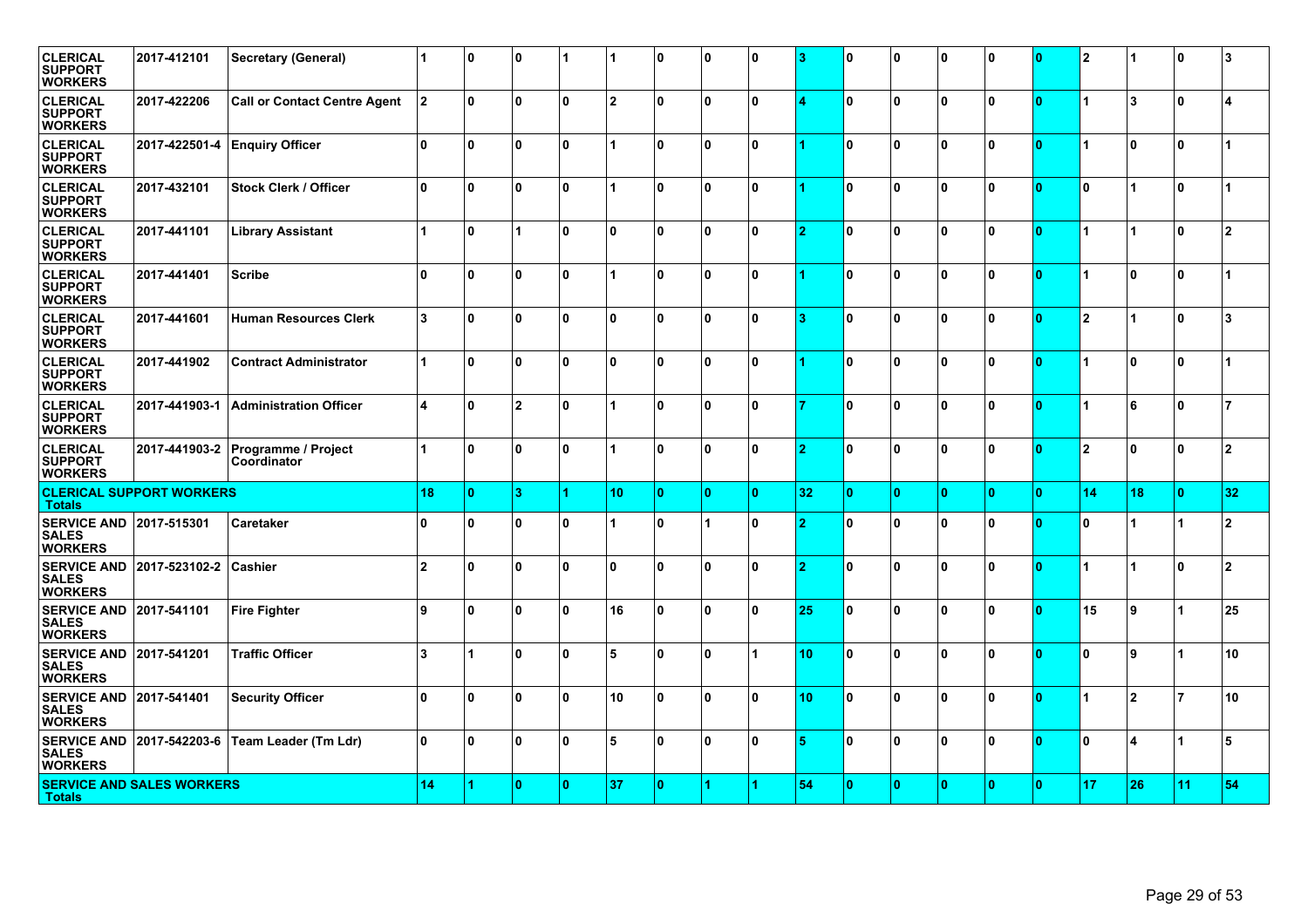| <b>SKILLED</b><br><b>AGRICULTUR</b><br>AL,<br>FORESTRY,<br><b>FISHERY,</b><br><b>CRAFT AND</b><br><b>RELATED</b><br><b>TRADES</b>                              | 2017-642601             | Plumber                                              | ۱0 | 0            | 10           | 10  |    | 0            | 10       | 0  |    | 0              | 10           | 10  | 10  | 10           | 0            |    | 10 |                |
|----------------------------------------------------------------------------------------------------------------------------------------------------------------|-------------------------|------------------------------------------------------|----|--------------|--------------|-----|----|--------------|----------|----|----|----------------|--------------|-----|-----|--------------|--------------|----|----|----------------|
| <b>WORKERS</b><br><b>SKILLED</b><br><b>AGRICULTUR</b><br>AL.<br>FORESTRY,<br>FISHERY,<br><b>CRAFT AND</b><br><b>RELATED</b><br><b>TRADES</b><br><b>WORKERS</b> | 2017-671101             | Electrician                                          | 10 | 0            | 10           | 0   | 12 | 0            | ١o       | ۱0 | 12 | 0              | ۱o           | 10  | 10  | 10.          |              | 10 |    | $\overline{2}$ |
| <b>RELATED TRADES WORKERS</b><br><b>Totals</b>                                                                                                                 |                         | SKILLED AGRICULTURAL, FORESTRY, FISHERY, CRAFT AND 0 |    | $\mathbf{0}$ | 10           | n   | 13 | $\mathbf{0}$ | 10       | n  | 13 | $\mathbf{0}$   | $\mathbf{0}$ | ۱0  | 10  | 0            |              |    |    | 3              |
| <b>PLANT AND</b><br><b>MACHINE</b><br><b>OPERATORS</b><br>AND<br><b>ASSEMBLERS</b>                                                                             | 2017-711201-<br>37      | <b>Plant Operator</b>                                | ١o | $\mathbf{0}$ | 10           | 10  | 6  | 0            | ١o       | ۱0 |    | 0              | ١o           | 10  | 0 ا | ۱O           | $\mathbf{2}$ |    | ۱0 | 6              |
| <b>PLANT AND</b><br><b>MACHINE</b><br><b>OPERATORS</b><br><b>AND</b><br><b>ASSEMBLERS</b>                                                                      |                         | 2017-732101-7 Driver-messenger                       |    | 0            | 10           | 0   | 10 | 0            | 10       | 0  |    | 0              | 0            | 10  | 10  | 0            | 0            |    | ۱0 |                |
| <b>PLANT AND</b><br><b>MACHINE</b><br><b>OPERATORS</b><br><b>AND</b><br><b>ASSEMBLERS</b>                                                                      | 2017-734214             | <b>Dump Truck Operator</b>                           | 10 | $\mathbf{0}$ | 0            | 0   |    | 0            | 10       | 0  |    | 0              | 0            | 0   | 10  | 0            | $\mathbf{0}$ |    | 10 |                |
| <b>Totals</b>                                                                                                                                                  |                         | PLANT AND MACHINE OPERATORS AND ASSEMBLERS           |    | $\mathbf{0}$ | ۱o           | ۱٥. | 17 | 0            | ١o       | ۱٥ | 8  | $\overline{0}$ | l 0          | ۱0. | ۱0  | $\mathbf{0}$ | 12.          | 16 | ١o | 8              |
| <b>ELEMENTARY</b><br><b>OCCUPATION</b><br>s                                                                                                                    | 2017-811204             | Caretaker / cleaner                                  | 14 | $\mathbf 0$  | l 0          | 10  | 25 |              | l 0      | 10 | 40 | 1              | l 0          | 10  | 10  |              | 7            | 21 | 12 | 40             |
| <b>ELEMENTARY</b><br><b>OCCUPATION</b><br>s                                                                                                                    | 2017-821401             | <b>Garden Workers</b>                                |    | $\mathbf{0}$ | 10           | 0   | M  | 0            | ۱o       | ۱0 |    | 0              | 10           | 0   | 10  | 0            | 1            | 12 | 2  | 5              |
| <b>ELEMENTARY</b><br><b>OCCUPATION</b><br>s                                                                                                                    | 2017-831303-2           | <b>Grave Digger</b>                                  | 10 | 0            | $\mathbf{0}$ | 0   |    | 0            | 10       | 0  |    | 0              | $\mathbf{0}$ | 0   | 10  | 0            | 0            |    | 10 |                |
| <b>ELEMENTARY</b><br><b>OCCUPATION</b><br>s                                                                                                                    | 2017-833402             | <b>Store Person</b>                                  |    | 0            | 10           | 10  | 10 | 0            | l 0      | 0  |    | 0              | 10           | 10  | 10  | 0            | 0            |    | 10 |                |
| <b>OCCUPATION</b><br>s                                                                                                                                         |                         | ELEMENTARY 2017-861101-3 Refuse Collector            | 15 | 10           | 10           | 10  | 8  | 10           | 10       | 10 | 23 | 10             | 10           | 10  | 10  | 10.          | 2            | 14 | 17 | 23             |
| <b>ELEMENTARY</b><br><b>OCCUPATION</b><br>S                                                                                                                    | 2017-862202-2 Handy Man |                                                      |    | $\mathbf 0$  | 10           | 0 I | 8  | 0            | l 0      | 10 | 10 | 0              | 10           | 0 I | 10  | 10           | 4            | 13 | 13 | 10             |
| ELEMENTARY 2017-862918-<br><b>OCCUPATION</b> 13<br>S                                                                                                           |                         | <b>Electrical Helper</b>                             | 0  | $\mathbf 0$  | 0            | 0   |    | 0            | <b>0</b> | 10 |    | 0              | 0            | 10  | 10  | 10           | 0            |    | 10 | 1              |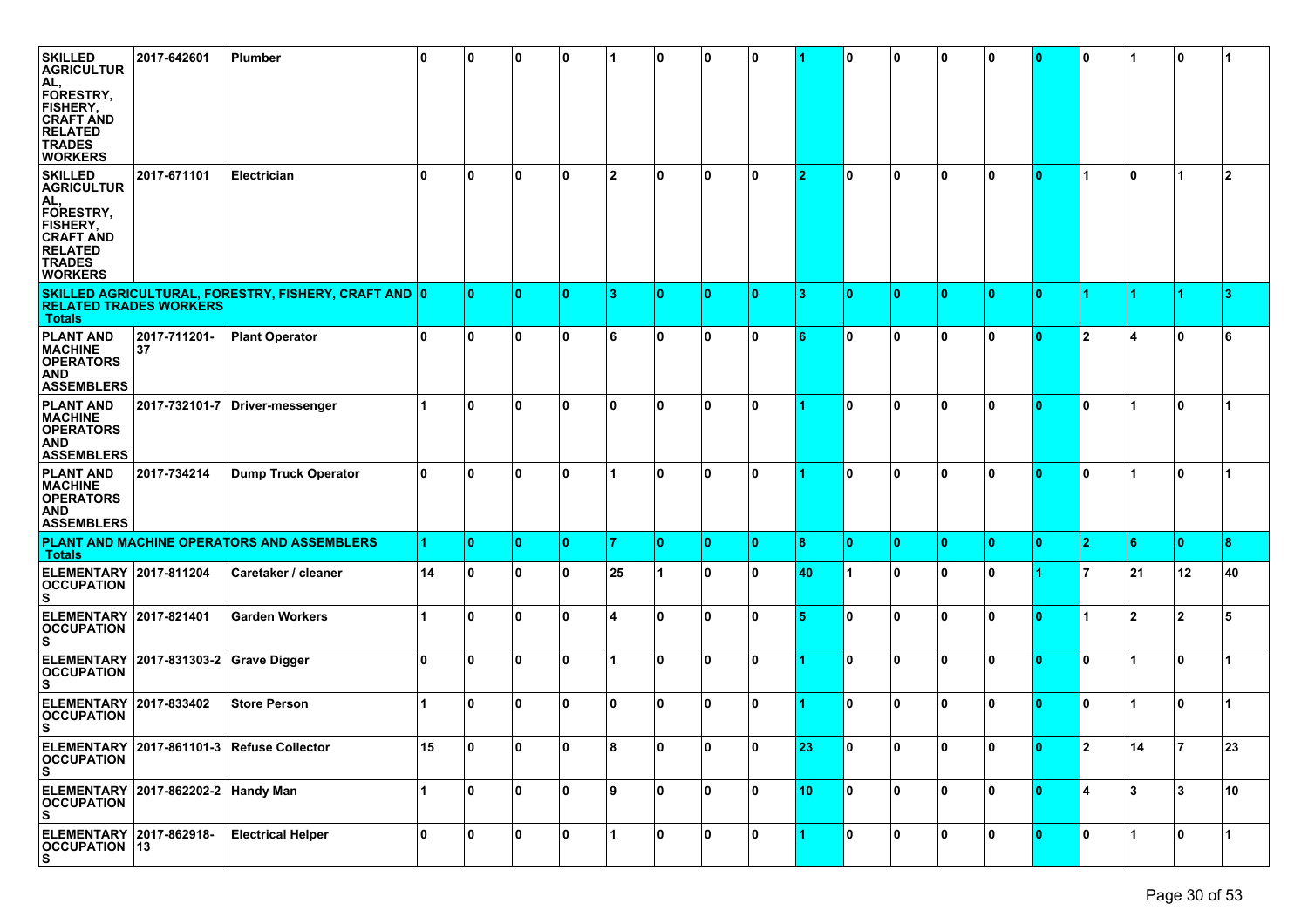| ELEMENTARY 2017-862918-2 Electrician Assistant<br><b>OCCUPATION</b> |     | 10 |  |    |  |    | I O | ıо | ΙOΠ | 10 |    |  |  |
|---------------------------------------------------------------------|-----|----|--|----|--|----|-----|----|-----|----|----|--|--|
| <b>ELEMENTARY OCCUPATIONS</b><br><b>Totals</b>                      | -24 | m  |  | 49 |  | 82 |     | ιn | n   | ۱n | 14 |  |  |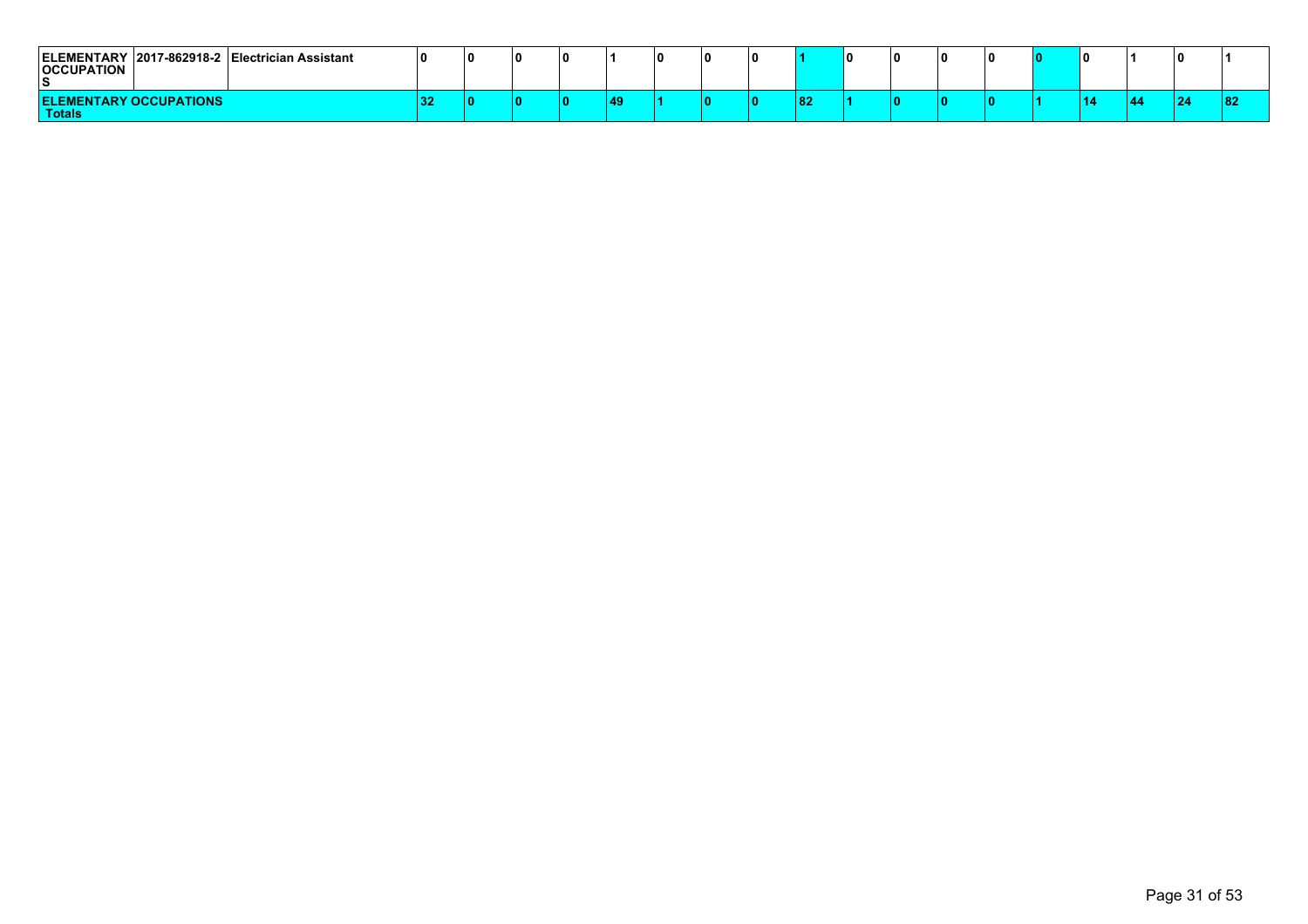## **E6. List of learning interventions by name - Employed**

|                                                                                                   |                                                                     |                                                | List of learning interventions by name - Employed |                                                                                           |                         |                     |                                 |                                                |                                  |                    |                                         |                                                              |
|---------------------------------------------------------------------------------------------------|---------------------------------------------------------------------|------------------------------------------------|---------------------------------------------------|-------------------------------------------------------------------------------------------|-------------------------|---------------------|---------------------------------|------------------------------------------------|----------------------------------|--------------------|-----------------------------------------|--------------------------------------------------------------|
| <b>LGSETA</b><br><b>Strategic</b><br><b>Focus Area</b>                                            | Municipal Key Skills Gap<br><b>Performance</b><br>Area              |                                                | Type of learning<br>intervention                  | <b>Qualification/Trade</b><br><b>Title</b>                                                | <b>SAQA/Trade</b><br>ID | Learnership<br>Code | Learn<br>ership<br><b>Title</b> | Name of<br>learning<br>intervention<br>(Other) | <b>Work</b><br><b>Experience</b> | <b>NQF Level</b>   | <b>Funded By</b>                        | <b>Number</b><br>trained in this<br>learning<br>intervention |
| Promoting<br><b>Spatial</b><br>Transformatio<br>n and<br><b>Inclusion</b>                         | <b>Sustainable</b><br>Local<br>Economic<br><b>Development</b>       | <b>Business</b><br>Communicati<br>on           | <b>Bursary</b>                                    | <b>Advanced Diploma in</b><br><b>Business</b><br>Management                               | 104763                  |                     |                                 |                                                |                                  | <b>NQF Level 7</b> | Other<br><b>Municipality</b><br>funding |                                                              |
| Enhancing<br>Good<br>Governance,<br>Leadership<br>and<br><b>Management</b><br>Capabilities        | Good<br>Governance<br>and the<br>linking of<br>democracy            | <b>Labour Law</b>                              | <b>Bursary</b>                                    | <b>Bachelor of Laws</b>                                                                   | 6009                    |                     |                                 |                                                |                                  | <b>NQF Level 8</b> | Other<br><b>Municipality</b><br>funding |                                                              |
| Enhancing<br>Good<br>Governance,<br>Leadership<br>and<br><b>Management</b><br><b>Capabilities</b> | Good<br>Governance<br>and the<br>linking of<br>democracy            | <b>Business</b><br>Management                  | <b>Bursary</b>                                    | <b>Advanced Diploma in</b><br><b>Business</b><br>Management                               | 104763                  |                     |                                 |                                                |                                  | <b>NQF Level 7</b> | <b>Mandatory</b><br><b>Grant funds</b>  | 2                                                            |
| Enhancing<br>Good<br>Governance.<br>Leadership<br>and<br><b>Management</b><br><b>Capabilities</b> | Good<br>Governance<br>and the<br>linking of<br>democracy            | Human<br><b>Resource</b><br><b>Development</b> | <b>Bursary</b>                                    | <b>Bachelor of</b><br><b>Administration in</b><br><b>Human Resource</b><br>Management     | 96583                   |                     |                                 |                                                |                                  | <b>NQF Level 7</b> | Other<br><b>Municipality</b><br>funding |                                                              |
| Enhancing<br>Good<br>Governance,<br>Leadership<br>and<br><b>Management</b><br><b>Capabilities</b> | Good<br>Governance<br>and the<br>linking of<br>democracy            | Public<br><b>Finance</b><br>Management         | <b>Bursary</b>                                    | <b>Bachelor of</b><br><b>Administration</b><br><b>Honours in Public</b><br>Administration | 105741                  |                     |                                 |                                                |                                  | <b>NQF Level 8</b> | Other<br><b>Municipality</b><br>funding | $\overline{2}$                                               |
| Promoting<br>Sound<br>Financial<br><b>Management</b><br>& Financial<br>Viability                  | <b>Municipal</b><br>Financial<br><b>Viability and</b><br>Management | <b>Financial</b><br>Management                 | <b>Bursary</b>                                    | <b>Bachelor of</b><br><b>Accounting</b>                                                   | 7387                    |                     |                                 |                                                |                                  | <b>NQF Level 7</b> | <b>Mandatory</b><br><b>Grant funds</b>  |                                                              |
| Promoting<br><b>Spatial</b><br><b>Transformatio</b><br>n and<br><b>Inclusion</b>                  | <b>Sustainable</b><br>Local<br>Economic<br><b>Development</b>       | <b>Risk</b><br>Management                      | <b>Bursary</b>                                    | Postgraduate<br>Diploma in Risk<br>Management                                             | 103058                  |                     |                                 |                                                |                                  | <b>NQF Level 8</b> | Mandatory<br><b>Grant funds</b>         |                                                              |
| Promoting<br><b>Spatial</b><br>Transformatio<br>n and<br><b>Inclusion</b>                         | Sustainable<br>Local<br>Economic<br><b>Development</b>              | Library<br>Management                          | <b>Bursary</b>                                    | Postgraduate<br>Diploma in Library<br>and Information<br><b>Science</b>                   | 93878                   |                     |                                 |                                                |                                  | <b>NQF Level 8</b> | Other<br><b>Municipality</b><br>funding | $\overline{\mathbf{2}}$                                      |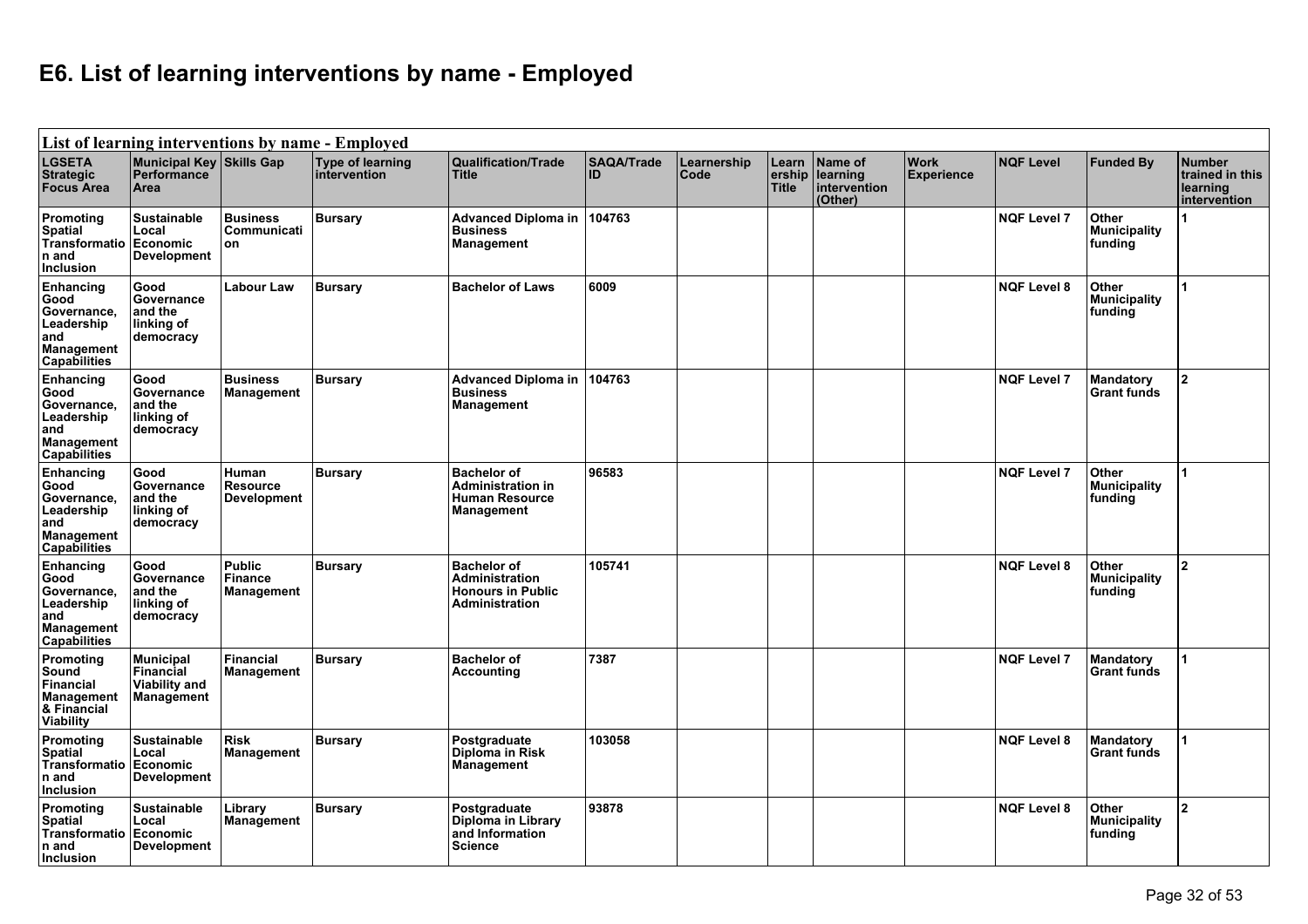| Promoting<br>Sound<br><b>Financial</b><br><b>Management</b><br>& Financial<br>Viability        | <b>Municipal</b><br>Financial<br><b>Viability and</b><br>Management                 | <b>Municipal</b><br><b>Financial</b><br>Management<br>and Reporting | Learnership                                           | <b>Certificate: Municipal</b><br><b>Financial</b><br>Management                       | 48965 | 14Q14003018<br>1666 | <b>Nation</b><br>al<br>Certifi<br>cate<br>in<br><b>Munic</b><br>ipal<br>Finan<br>ce<br>Mana<br>geme<br>nt<br>Level<br>6 |                                                      | <b>NQF Level 6</b>          | <b>LGSETA -</b><br><b>Discretionary</b><br><b>Grant funds</b>     | 20 |
|------------------------------------------------------------------------------------------------|-------------------------------------------------------------------------------------|---------------------------------------------------------------------|-------------------------------------------------------|---------------------------------------------------------------------------------------|-------|---------------------|-------------------------------------------------------------------------------------------------------------------------|------------------------------------------------------|-----------------------------|-------------------------------------------------------------------|----|
| Enhancing<br>Infrastructure<br>and Service<br><b>Delivery</b>                                  | <b>Basic Service</b><br><b>Delivery and</b><br>Infrastructure<br><b>Development</b> | Landscaping                                                         | <b>Skills Programme</b><br>towards a<br>Qualification | <b>National Certificate:</b><br>Landscaping                                           | 66649 |                     |                                                                                                                         |                                                      | <b>NQF Level 3</b>          | <b>LGSETA -</b><br><b>Discretionary</b><br><b>Grant funds</b>     | 10 |
| Enhancing<br>Good<br>Governance,<br>Leadership<br>and<br><b>Management</b><br>Capabilities     | Good<br>Governance<br>and the<br>linking of<br>democracy                            | <b>Project</b><br>Management                                        | <b>Skills Programme</b><br>towards a<br>Qualification | <b>Further Education</b><br>and Training<br><b>Certificate: Project</b><br>Management | 50080 |                     |                                                                                                                         |                                                      | <b>NQF Level 4</b>          | Other<br><b>Municipality</b><br>funding                           | 10 |
| Enhancing<br>Good<br>Governance,<br>Leadership<br>and<br>Management<br>Capabilities            | Good<br>Governance<br>and the<br>linking of<br>democracy                            | <b>Municipal</b><br>Governance                                      | <b>Skills Programme</b><br>towards a<br>Qualification | <b>National Certificate:</b><br><b>Municipal</b><br>Governance                        | 67517 |                     |                                                                                                                         |                                                      | <b>NQF Level 5</b>          | <b>LGSETA -</b><br><b>Discretionary</b><br><b>Grant funds</b>     | 15 |
| Enhancing<br>Infrastructure<br>and Service<br><b>Delivery</b>                                  | <b>Basic Service</b><br>Delivery and<br>Infrastructure<br><b>Development</b>        | <b>Plumbing: Pre</b><br><b>Trade Test</b>                           | <b>Skills Programme</b><br>towards a<br>Qualification | <b>Plumbing: Pre Trade</b><br>Test                                                    | 65891 |                     |                                                                                                                         |                                                      | <b>NQF Level 4</b>          | Other<br><b>Municipality</b><br>funding                           | 1  |
| Enhancing<br>Infrastructure<br>and Service<br><b>Delivery</b>                                  | <b>Basic Service</b><br>Delivery and<br>Infrastructure<br><b>Development</b>        | Waste<br><b>Management</b>                                          | <b>Skills Programme</b><br>towards a<br>Qualification | <b>National Certificate:</b><br><b>Environmental</b><br><b>Practice</b>               | 49752 |                     |                                                                                                                         |                                                      | <b>NQF Level 3</b>          | <b>LGSETA -</b><br><b>Discretionary</b><br><b>Grant funds</b>     | 15 |
| Enhancing<br>Good<br>Governance,<br>Leadership<br>and<br><b>Management</b><br>Capabilities     | Good<br>Governance<br>and the<br>linking of<br>democracy                            | Local<br>Government<br>Law & Public<br>Administratio<br>l n         | <b>Skills Programme</b><br>towards a<br>Qualification | <b>Higher Certificate in</b><br><b>Public Administration</b>                          | 97751 |                     |                                                                                                                         |                                                      | <b>NQF Level 5</b>          | Other<br><b>Municipality</b><br>funding                           | 6  |
| Promoting<br>Sound<br><b>Financial</b><br><b>Management</b><br>& Financial<br><b>Viability</b> | <b>Municipal</b><br><b>Financial</b><br><b>Viability and</b><br><b>Management</b>   | Municipal<br><b>Financial</b><br>Management<br>and Reporting        | <b>Skills Programme</b><br>towards a<br>Qualification | <b>Certificate: Municipal</b><br>Financial<br>Management                              | 48965 |                     |                                                                                                                         |                                                      | <b>NQF Level 6</b>          | Other<br><b>Municipality</b><br>funding                           |    |
| Enhancing<br>Good<br>Governance,<br>Leadership<br>and<br>Management<br><b>Capabilities</b>     | Good<br>Governance<br>and the<br>linking of<br>democracy                            | <b>Municipal</b><br>Leadership                                      | <b>Short Course: Non-</b><br>credit                   |                                                                                       |       |                     |                                                                                                                         | <b>Municipal</b><br>Leadership<br>land<br>Governance | <b>Below NQF</b><br>Level 1 | Other funding ∣60<br>government,<br>donors, other<br><b>SETAs</b> |    |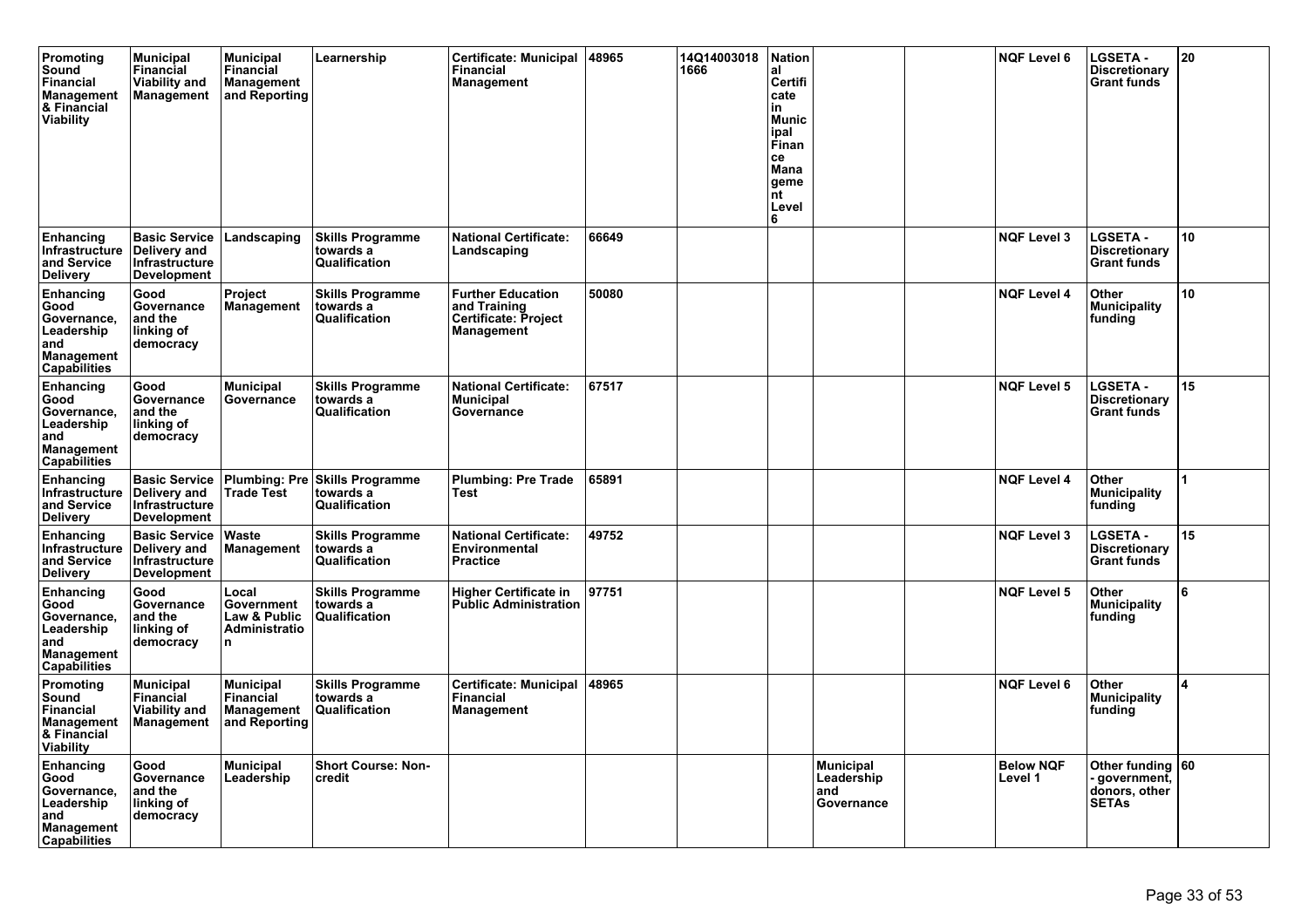| Enhancing<br>Good<br>Governance,<br>Leadership<br>and<br><b>Management</b><br>Capabilities                                                                                                 | Good<br>Governance<br>and the<br>linking of<br>democracy                     | Report<br>Writing                                                       | <b>Short Course: Non-</b><br>credit                                |  | <b>Minutes</b><br>Taking and<br>Report<br><b>Writing Skills</b> | <b>Below NQF</b><br>Level 1 | Other funding 15<br>government,<br>donors, other<br><b>SETAs</b>     |                |
|--------------------------------------------------------------------------------------------------------------------------------------------------------------------------------------------|------------------------------------------------------------------------------|-------------------------------------------------------------------------|--------------------------------------------------------------------|--|-----------------------------------------------------------------|-----------------------------|----------------------------------------------------------------------|----------------|
| <b>Note</b><br><b>Traditional</b><br>Leadership<br>and<br><b>Development</b><br>falls under<br>Enhancing<br>Good<br>Governance,<br>Leadership<br>and<br><b>Management</b><br>Capabi, ities |                                                                              | <b>Strategic</b><br>Management<br>and Planning                          | <b>Short Course: Non-</b><br>credit                                |  | <b>Fundamentals</b><br>in Strategic<br>Planning                 | <b>Below NQF</b><br>Level 1 | Other funding $ 55 $<br>government,<br>donors, other<br><b>SETAs</b> |                |
| Enhancing<br>Good<br>Governance,<br>Leadership<br>and<br><b>Management</b><br>Capabilities                                                                                                 | Good<br>Governance<br>and the<br>linking of<br>democracy                     |                                                                         | <b>Skills Programme</b><br>towards Credit<br><b>Bearing Course</b> |  | <b>Risk</b><br>Management<br>Certificate                        | <b>NQF Level 6</b>          | Other<br><b>Municipality</b><br>funding                              | $\overline{2}$ |
| Enhancing<br>Good<br>Governance,<br>Leadership<br>and<br><b>Management</b><br>Capabilities                                                                                                 | Good<br>Governance<br>and the<br>linking of<br>democracy                     | Human<br><b>Resource</b><br><b>Planning and</b><br>Implementatio<br>In. | <b>Skills Programme</b><br>towards Credit<br><b>Bearing Course</b> |  | Human<br><b>Resources</b><br>Administratio                      | <b>NQF Level 5</b>          | Other<br><b>Municipality</b><br>funding                              | 4              |
| Enhancing<br>Good<br>Governance,<br>Leadership<br>and<br>Management<br>Capabilities                                                                                                        | Good<br>Governance<br>and the<br>linking of<br>democracy                     | <b>Supervisory</b>                                                      | <b>Skills Programme</b><br>towards Credit<br><b>Bearing Course</b> |  | Supervisory<br><b>Skills</b>                                    | <b>NQF Level 4</b>          | Other<br><b>Municipality</b><br>funding                              | 18             |
| Enhancing<br>Good<br>Governance,<br>Leadership<br>and<br><b>Management</b><br>Capabilities                                                                                                 | Good<br>Governance<br>and the<br>linking of<br>democracy                     | <b>SAMTRAC -</b><br>Saftey<br><b>Management</b><br>Training             | <b>Skills Programme</b><br>towards Credit<br><b>Bearing Course</b> |  | <b>SAMTRAC</b>                                                  | <b>NQF Level 4</b>          | Other<br><b>Municipality</b><br>funding                              |                |
| Promoting<br>Sound<br><b>Financial</b><br>Management<br>& Financial<br><b>Viability</b>                                                                                                    | <b>Municipal</b><br>Financial<br><b>Viability and</b><br>Management          | <b>Ethics</b>                                                           | <b>Skills Programme</b><br>towards Credit<br>Bearing Course        |  | Anti-<br><b>Corruption</b><br>and Ethics                        | <b>NQF Level 4</b>          | Other<br>Municipality<br>funding                                     | $\overline{7}$ |
| Enhancing<br>Infrastructure<br>and Service<br><b>Delivery</b>                                                                                                                              | <b>Basic Service</b><br>Delivery and<br>Infrastructure<br><b>Development</b> | Waste<br>Management                                                     | <b>Skills Programme</b><br>towards Credit<br><b>Bearing Course</b> |  | Waste<br>Management                                             | <b>NQF Level 3</b>          | Other<br>Municipality<br>funding                                     | 17             |
| Enhancing<br>Infrastructure<br>and Service<br><b>Delivery</b>                                                                                                                              | Basic Service First Aid in<br>Delivery and<br>Infrastructure<br>Development  | the worplace                                                            | <b>Skills Programme</b><br>towards Credit<br><b>Bearing Course</b> |  | <b>First Aid</b><br>Level 3                                     | <b>NQF Level 3</b>          | Other<br>Municipality<br>funding                                     | 25             |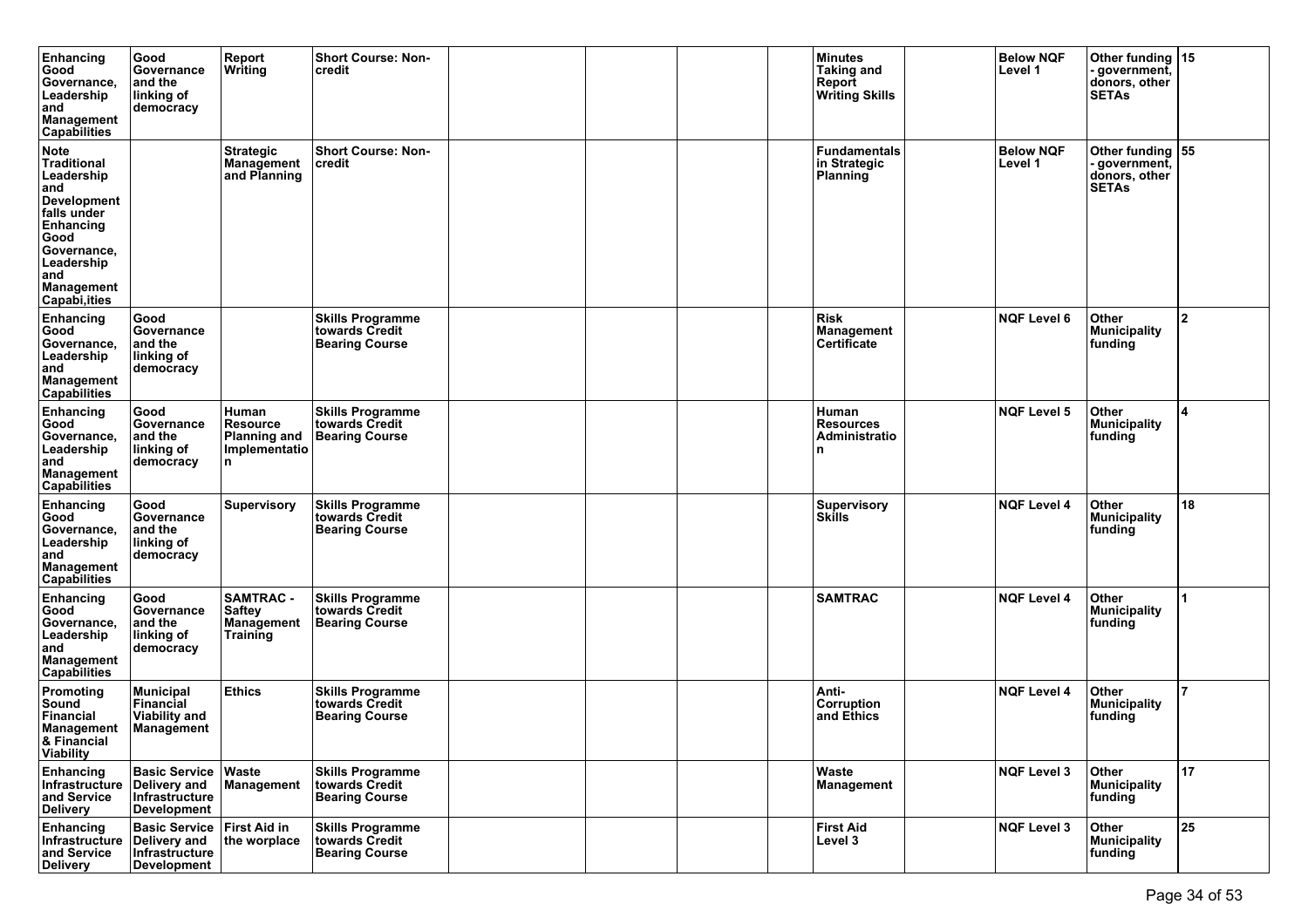| <b>Enhancing</b><br><b>Infrastructure</b><br>and Service<br><b>Delivery</b> | <b>Basic Service</b><br>Delivery and<br><b>Infrastructure</b><br>Development                     | <b>Other</b>                                                          | <b>Skills Programme</b><br>towards Credit<br><b>Bearing Course</b> |  |  | <b>Cherry Picker</b><br><b>Operator</b>                                                                                          | <b>NQF Level 3</b> | <b>Other</b><br><b>Municipality</b><br>funding | 15  |
|-----------------------------------------------------------------------------|--------------------------------------------------------------------------------------------------|-----------------------------------------------------------------------|--------------------------------------------------------------------|--|--|----------------------------------------------------------------------------------------------------------------------------------|--------------------|------------------------------------------------|-----|
| Enhancing<br><b>Infrastructure</b><br>and Service<br><b>Delivery</b>        | <b>Basic Service</b><br>Delivery and<br>Infrastructure<br>Development                            | <b>Maintain and</b><br>Repair<br><b>Butimous</b><br>Road<br>Surfaces  | <b>Skills Programme</b><br>towards Credit<br><b>Bearing Course</b> |  |  | <b>Maintain and</b><br><b>Repair Road</b><br>Surfaces -<br>Pothole<br>Patching;<br><b>Speed Humps</b><br><b>&amp; Side Walks</b> | <b>NQF Level 3</b> | Other<br><b>Municipality</b><br>funding        | 20  |
| Enhancing<br><b>Municipal</b><br>Planning                                   | <b>Municipal</b><br>Transformatio<br>n and<br><b>Institutional</b><br><b>Development</b>         | Carpentry                                                             | <b>Skills Programme</b><br>towards Credit<br><b>Bearing Course</b> |  |  | ∣Carpentry                                                                                                                       | <b>NQF Level 3</b> | Other<br><b>Municipality</b><br>funding        | و ا |
| Enhancing<br>Infrastructure<br>and Service<br>Delivery                      | <b>Basic Service</b><br>Delivery and<br>Infrastructure<br>Development                            | <b>Examiner of</b><br><b>Drivers</b><br>∣Licence and<br>Motor Vehicle | <b>Skills Programme</b><br>towards Credit<br><b>Bearing Course</b> |  |  | <b>Examiner of</b><br><b>Driving</b><br>Licences                                                                                 | <b>NQF Level 4</b> | Other<br><b>Municipality</b><br>funding        | 12  |
| Enhancing<br>Municipal<br>Planning                                          | <b>Municipal</b><br>Transformatio Driving<br>n and<br><b>Institutional</b><br><b>Development</b> | Advanced                                                              | <b>Skills Programme</b><br>towards Credit<br><b>Bearing Course</b> |  |  | <b>Apply</b><br>Advanced<br><b>Driving Skills:</b><br> Defensive<br><b>Driving</b>                                               | <b>NQF Level 5</b> | Other<br><b>Municipality</b><br>funding        | 33  |
| <b>Totals</b>                                                               |                                                                                                  |                                                                       |                                                                    |  |  |                                                                                                                                  |                    |                                                | 365 |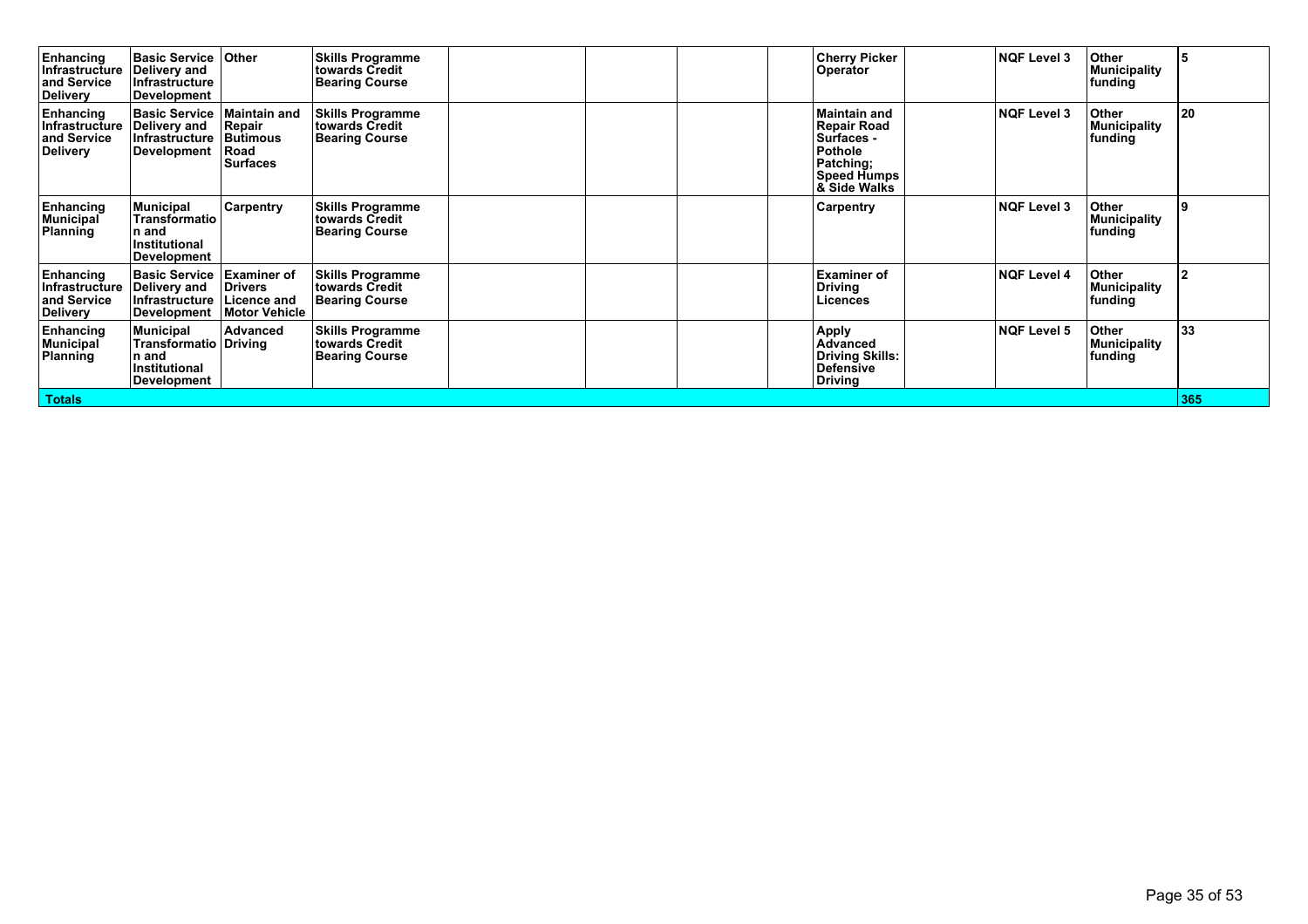### **E7. NUMBER OF PLANNED TRAINING BENEFICIARIES BY OCCUPATION CATEGORY, GENDER, POPULATION GROUP, DISABILITY AND AGE for 31 May 2020 - Unemployed**

| Unemployed                                                                                                                                             |                                   | NUMBER OF PLANNED TRAINING BENEFICIARIES BY OCCUPATION CATEGORY, GENDER, POPULATION GROUP, DISABILITY AND AGE - |           |            |              |           |           |            |              |              |              |              |              |              |                         |       |        |                  |    |              |                  |
|--------------------------------------------------------------------------------------------------------------------------------------------------------|-----------------------------------|-----------------------------------------------------------------------------------------------------------------|-----------|------------|--------------|-----------|-----------|------------|--------------|--------------|--------------|--------------|--------------|--------------|-------------------------|-------|--------|------------------|----|--------------|------------------|
| <b>Occupation</b><br>Category                                                                                                                          | <b>Ofo Code</b>                   | <b>Occupation</b>                                                                                               | <b>FA</b> | <b>IFC</b> | lFL.         | <b>FW</b> | <b>MA</b> | <b>IMC</b> | <b>MI</b>    | <b>IMW</b>   | <b>Total</b> | <b>DA</b>    | <b>DC</b>    | l DI         | <b>DW</b>               | Total | $<$ 35 | $35 - 55$ 55 $>$ |    | <b>Total</b> | Non<br><b>SA</b> |
| <b>PROFESSION 2017-242402-</b><br><b>ALS</b>                                                                                                           | 13                                | <b>Business Leadership /</b><br><b>Executive Coach</b>                                                          | 27        | ١o         | ۱o           | 0 ا       | 27        | ١o         | ١o           | $\mathbf{0}$ | 54           | 0            | 0            | $\mathbf{0}$ | 0                       | ۱n    | 54     | 0                | 0  | 54           | 0                |
| <b>PROFESSIONALS</b><br><b>Totals</b>                                                                                                                  |                                   |                                                                                                                 | 27        | ١o         | $\mathbf{0}$ | l 0       | 27        | ١o         | $\mathbf{0}$ | n            | 54           | n            | $\mathbf{0}$ | $\Omega$     | 0                       | ١O    | 54     | $\mathbf{0}$     | ۱O | 54           | $\mathbf{0}$     |
| <b>SERVICE</b><br><b>AND SALES</b><br><b>WORKERS</b>                                                                                                   | 2017-541101                       | Fire Fighter                                                                                                    | 15        | ١o         | ١o           | 0 ا       | 12        | ١o         | ١o           | ۱o           | 27           | n.           | 0            | $\mathbf{0}$ | 0                       | ۱n.   | 27     | ۱٥               | ۱o | 27           | $\mathbf{0}$     |
| <b>Totals</b>                                                                                                                                          | <b>SERVICE AND SALES WORKERS</b>  |                                                                                                                 | 15        | ١o         | $\mathbf{0}$ | ١o        | 12        | ١o         | $\mathbf{0}$ | n            | 27           | n            | $\mathbf{0}$ | $\Omega$     | 0                       | ١o    | 27     | $\mathbf{0}$     | ۱O | 27           | $\mathbf{0}$     |
| <b>SKILLED</b><br><b>AGRICULTUR 10</b><br>AL,<br>FORESTRY,<br><b>FISHERY,</b><br><b>CRAFT AND</b><br><b>RELATED</b><br><b>TRADES</b><br><b>WORKERS</b> | 2017-641502-                      | <b>Carpenter Contractor</b>                                                                                     | 15        | ١o         | $\mathbf{0}$ | 0 ا       | 12        | ١o         | $\mathbf{0}$ | $\mathbf{0}$ | 27           | n.           | 0            | $\mathbf{0}$ | 0                       |       | 27     | 0                | ١o | 27           | $\Omega$         |
| <b>SKILLED</b><br><b>AGRICULTUR</b><br>AL,<br>FORESTRY,<br><b>FISHERY,</b><br><b>CRAFT AND</b><br><b>RELATED</b><br><b>TRADES</b><br><b>WORKERS</b>    | 2017-671101                       | Electrician                                                                                                     | 5         | ١o         | $\mathbf{0}$ | 0 ا       | 5         | ١o         | $\mathbf{0}$ | $\Omega$     | 10           | <sup>0</sup> | $\mathbf{0}$ | 0            | 0                       | ۱n.   | 10     | ۱٥               | ۱o | 10           | I٥               |
| <b>Totals</b>                                                                                                                                          | <b>AND RELATED TRADES WORKERS</b> | SKILLED AGRICULTURAL, FORESTRY, FISHERY, CRAFT                                                                  | 20        | ١o         | ۱o۰          | ١o        | 17        | Ι٥         | 0            | n            | 37           | n            | $\mathbf{0}$ | n            | n.                      | ١o    | 37     | ١٥               | ١O | 37           | $\mathbf{0}$     |
| <b>PLANT AND</b><br><b>MACHINE</b><br><b>OPERATORS</b><br><b>AND</b><br><b>ASSEMBLER</b><br>S                                                          | 2017-734214                       | <b>Dump Truck Operator</b>                                                                                      | 27        | ١o         | $\mathbf{0}$ | 0 ا       | 27        | ١o         | ۱n           | $\mathbf{0}$ | 54           | n            | $\mathbf{0}$ | n            | 0                       |       | 54     | 0                | ۱o | 54           | $\Omega$         |
| <b>Totals</b>                                                                                                                                          |                                   | PLANT AND MACHINE OPERATORS AND ASSEMBLERS                                                                      | 27        | ١o         | $\mathbf{0}$ | ١o        | 27        | Ι٥         | 0            | n            | 54           | n            | $\mathbf{0}$ | n            | n.                      | ١o    | 54     | ١o               | ۱n | 54           | ١o               |
| <b>Totals</b>                                                                                                                                          |                                   |                                                                                                                 | 89        | ١o         | $\mathbf{0}$ | l 0       | 83        | ١o         | $\mathbf{0}$ | 0 I          | 172          | 10           | $\mathbf{0}$ | $\mathbf{0}$ | $\overline{\mathbf{0}}$ | 10    | 172    | 10               | 10 | 172          | $\bf{0}$         |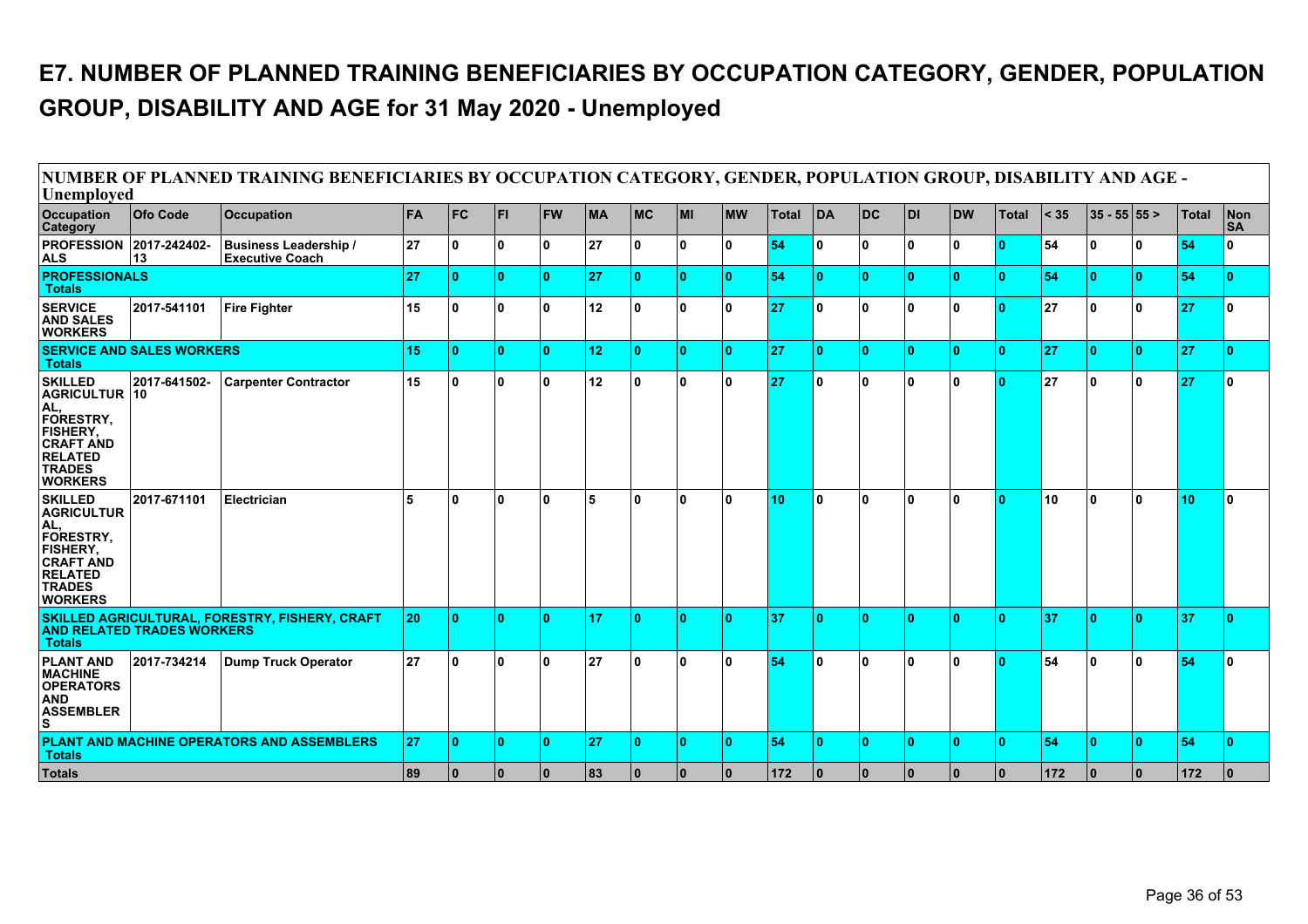## **E8. List of learning interventions by name - Employed**

| List of learning interventions by name - Unemployed<br><b>Occupation Ofo Code</b><br><b>Number</b> |                                                                                                                 |                                                     |                        |                                                             |                                                           |                                                                                                |                              |                                |                                                                       |                                                |                      |                                                            |                                                                              |                                                                   |
|----------------------------------------------------------------------------------------------------|-----------------------------------------------------------------------------------------------------------------|-----------------------------------------------------|------------------------|-------------------------------------------------------------|-----------------------------------------------------------|------------------------------------------------------------------------------------------------|------------------------------|--------------------------------|-----------------------------------------------------------------------|------------------------------------------------|----------------------|------------------------------------------------------------|------------------------------------------------------------------------------|-------------------------------------------------------------------|
| <b>LGSETA</b><br><b>Strategic</b><br><b>Focus Area</b>                                             | Municipal<br>Key<br>Performanc<br>e Area                                                                        |                                                     |                        | <b>Skills Gap</b>                                           | Type of<br>learning<br>intervention Title                 | <b>Qualificatio</b><br>n/Trade                                                                 | <b>SAQ</b><br>A/Tra<br>de ID | Learnership<br>Code            | Learnership<br><b>Title</b>                                           | Name of<br>learning<br>intervention<br>(Other) | <b>NQF Level</b>     | <b>Funded By</b>                                           | <b>Number</b><br>trained in<br>this<br>learning<br>intervention<br>- Females | trained in<br><b>Ithis</b><br>learning<br>intervention<br>- Males |
| Promoting<br>Spatial<br><b>Transformat</b><br>ion and<br><b>Inclusion</b>                          | Sustainable Business<br>Local<br>Economic<br>Developme<br>nt                                                    | Leadership<br>/ Executive<br>Coach                  | 2017-242402-13         | <b>Business</b><br>Management                               | Learnership                                               | National<br>Certificate:<br><b>New</b><br>Venture<br><b>Creation</b><br>(SMME)                 | 4964<br>8                    | 23Q2300653<br>81382            | New<br>Venture<br><b>Creation</b><br>(SMME)<br>Level 2                |                                                | <b>NQF Level 2</b>   | <b>LGSETA</b> -<br><b>Discretionar</b><br>v Grant<br>funds | 27                                                                           | 27                                                                |
|                                                                                                    |                                                                                                                 | <b>Business Leadership / Executive Coach Totals</b> |                        |                                                             |                                                           |                                                                                                |                              |                                |                                                                       |                                                |                      |                                                            | 27                                                                           | 27                                                                |
| <b>Enhancing</b><br>Infrastructu<br>re and<br><b>Service</b><br><b>Delivery</b>                    | Basic<br><b>Service</b><br><b>Delivery</b><br>and<br>Infrastructu<br>re<br><b>Developme</b><br>nt               | Fire Fighter 2017-541101                            |                        | <b>Fire Fighting -</b><br>Advanced course                   |                                                           | Learnership Occupation 9899<br>lal<br>Certificate:<br>Firefighter                              |                              | 14Q1400400 Occupation<br>01494 | al<br>Certificate:<br><b>Fire Fighter</b>                             |                                                | NQF Level 4 LGSETA - | <b>Discretionar</b><br>y Grant<br>funds                    | 25                                                                           | 25                                                                |
| <b>Fire Fighter Totals</b>                                                                         |                                                                                                                 |                                                     |                        |                                                             |                                                           |                                                                                                |                              |                                |                                                                       |                                                |                      |                                                            | 25                                                                           | 25                                                                |
| Enhancing<br>Infrastructu<br>re and<br><b>Service</b><br><b>Delivery</b>                           | <b>Basic</b><br>Service<br><b>Delivery</b><br>and<br>Infrastructu<br>re<br><b>Developme</b><br>nt               | <b>Carpenter</b><br>Contractor                      | 2017-641502-10         | <b>Carpentry</b>                                            | Learnership                                               | <b>National</b><br>Certificate:<br>Constructio<br>ln:<br>Installation<br>of Floor<br>Coverings | 2429<br>6                    | 05Q0500481<br>81201            | <b>Constructio</b><br>$ n$ Floor<br>Coverer<br>(Carpentry)<br>Level 1 |                                                | <b>NQF Level 1</b>   | <b>LGSETA -</b><br><b>Discretionar</b><br>v Grant<br>funds | 15                                                                           | 12                                                                |
| <b>Carpenter Contractor Totals</b>                                                                 |                                                                                                                 |                                                     |                        |                                                             |                                                           |                                                                                                |                              |                                |                                                                       |                                                |                      |                                                            | 15                                                                           | 12                                                                |
| Enhancing<br>Infrastructu<br>re and<br><b>Service</b><br><b>Delivery</b>                           | <b>Basic</b><br><b>Service</b><br><b>Delivery</b><br>and<br><b>Infrastructu</b><br>re<br><b>Developme</b><br>nt | Electrician                                         | 2017-671101            | <b>Electrical</b><br><b>Distribution: Pre</b><br>Trade Test | Apprentices Electrician<br>hip                            |                                                                                                | 9630                         |                                |                                                                       |                                                | <b>NQF Level 4</b>   | <b>LGSETA</b><br><b>Discretionar</b><br>y Grant<br>funds   | 5                                                                            | ا 5                                                               |
| <b>Electrician Totals</b>                                                                          |                                                                                                                 |                                                     |                        |                                                             |                                                           |                                                                                                |                              |                                |                                                                       |                                                |                      |                                                            | 5                                                                            | 5                                                                 |
| <b>Enhancing</b><br>Infrastructu<br>re and<br><b>Service</b><br><b>Delivery</b>                    | <b>Basic</b><br>Service<br><b>Delivery</b><br>and<br>Infrastructu<br>re<br><b>Developme</b><br>nt               | Operator                                            | Dump Truck 2017-734214 | <b>Drivers Licence</b><br><b>Code 10 (CI)</b>               | $ $ Skills<br>Programme<br>towards a<br>Qualificatio<br>n | <b>Occupation</b><br> al<br>Certificate:<br><b>Truck</b><br>Driver                             | 9379<br>3                    |                                |                                                                       |                                                | <b>NQF Level 3</b>   | LGSETA -<br><b>Discretionar</b><br>v Grant<br>funds        | 15                                                                           | 12                                                                |
| <b>Dump Truck Operator Totals</b>                                                                  |                                                                                                                 |                                                     |                        |                                                             |                                                           |                                                                                                |                              |                                |                                                                       |                                                |                      |                                                            | 15                                                                           | 12                                                                |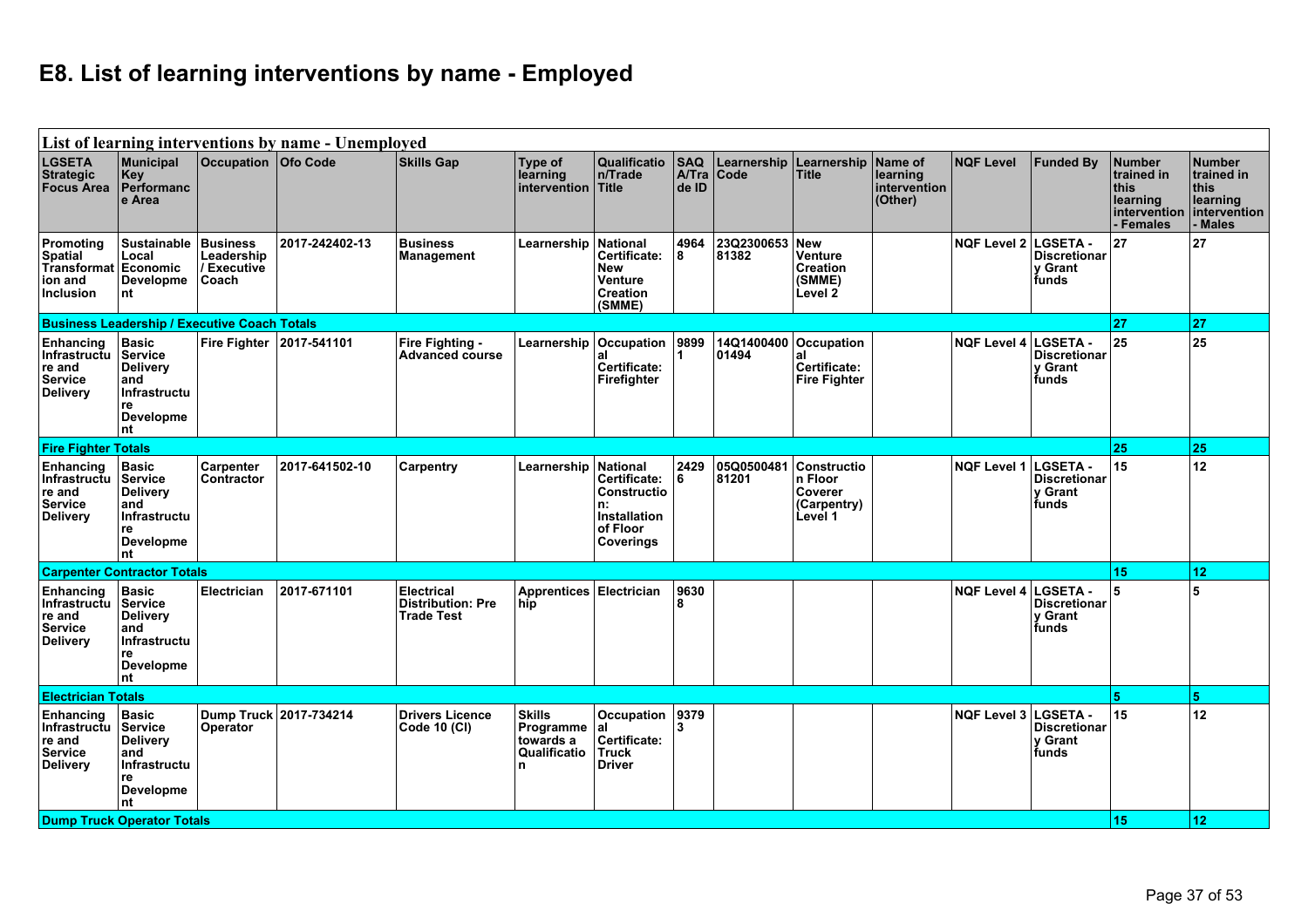#### **F1. Reporting on Training Expenditure for 1 May 2019 - 30 April 2020**

| <b>Reporting on Training Expenditure</b>                                             |                                |                                |                            |                              |
|--------------------------------------------------------------------------------------|--------------------------------|--------------------------------|----------------------------|------------------------------|
| <b>Funding Source</b>                                                                | <b>Budget Spent - Employed</b> | Budget Unemployed - Unemployed | Committed Spent - Employed | Committed Spent - Unemployed |
| <b>Mandatory Grant Funds</b>                                                         | 139308.08                      |                                |                            |                              |
| Outstanding Mandatory Grant funds from previous 0<br>vear                            |                                |                                |                            |                              |
| Discretionary Grants funds                                                           |                                |                                |                            |                              |
| Additional funding (Municipality/entity, donor<br>funds, other government funds etc) | 806 736.08                     |                                | 1180000                    |                              |
| <b>Totals</b>                                                                        |                                |                                | 1180000                    |                              |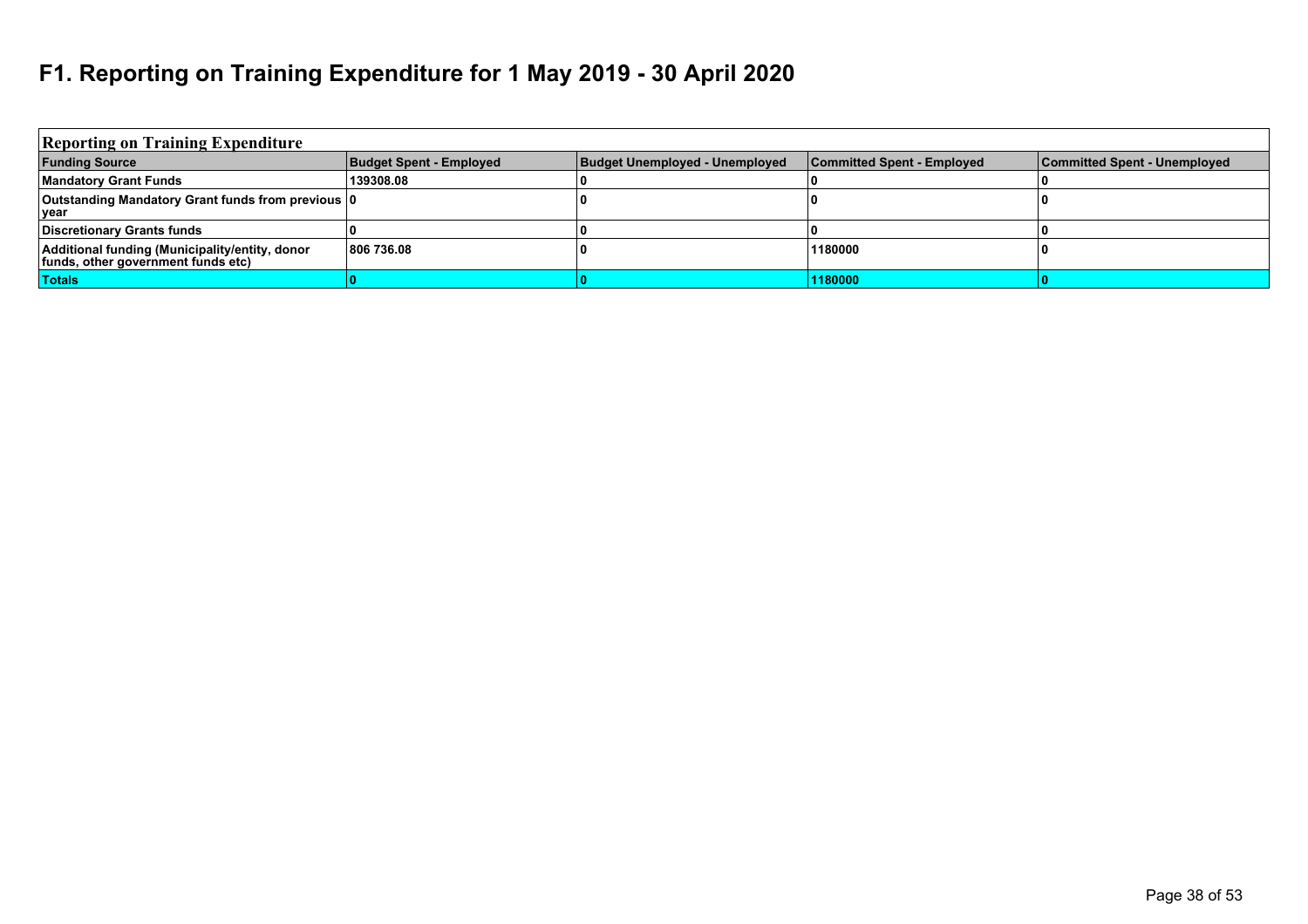# **F2. Total Actual Training Beneficiaries from 1 May 2019 - 30 April 2020**

| <b>Total Actual Training Beneficiaries</b>                                                                                                       |                                                                            |                                                             |                             |                    |       |                               |                      |              |
|--------------------------------------------------------------------------------------------------------------------------------------------------|----------------------------------------------------------------------------|-------------------------------------------------------------|-----------------------------|--------------------|-------|-------------------------------|----------------------|--------------|
| <b>LGSETA Strategic Focus</b><br>Area                                                                                                            | <b>Municipal Key Performance</b><br>Area                                   | Main IDP Priority Linked to Key Performance Area            | Female -<br><b>Employed</b> | Male -<br>Employed | Total | <b>Female -</b><br>Unemployed | Male -<br>Unemployed | <b>Total</b> |
| <b>Enhancing Good</b><br>Governance, Leadership<br>and Management<br><b>Capabilities</b>                                                         | <b>Good Governance and the</b><br>linking of democracy                     | <b>Governance and Policy</b>                                | 20                          | 24                 | 44    |                               |                      |              |
| <b>Note Traditional Leadership</b><br>and Development falls<br>under Enhancing Good<br>Governance, Leadership<br>and Management<br>Capabi, ities |                                                                            | <b>Proper Organisation Development</b>                      | 14                          | l 11               | 25    |                               | ١O                   |              |
| <b>Promoting Sound Financial</b><br>Management & Financial<br>Viability                                                                          | and Management                                                             | Municipal Financial Viability   Proper Financial Management | 13                          | 11                 | 24    |                               | ١O                   |              |
| <b>Enhancing Infrastructure</b><br>and Service Delivery                                                                                          | <b>Basic Service Delivery and</b><br><b>Infrastructure Development</b>     | <b>Strategy and Infrastructure Development</b>              |                             | 14                 | 16    |                               |                      |              |
| <b>Enhancing Municipal</b><br>Planning                                                                                                           | <b>Municipal Transformation</b><br>and Institutional<br><b>Development</b> | <b>Inclusive Economic and Social Development</b>            | 10                          | 12                 | 22    |                               | ١O                   |              |
| <b>Promoting Spatial</b><br><b>Transformation and</b><br>Inclusion                                                                               | <b>Sustainable Local Economic</b><br><b>Development</b>                    |                                                             |                             |                    |       |                               |                      |              |
| <b>Totals</b>                                                                                                                                    |                                                                            |                                                             | 59                          | $ 72\rangle$       | 131   |                               |                      |              |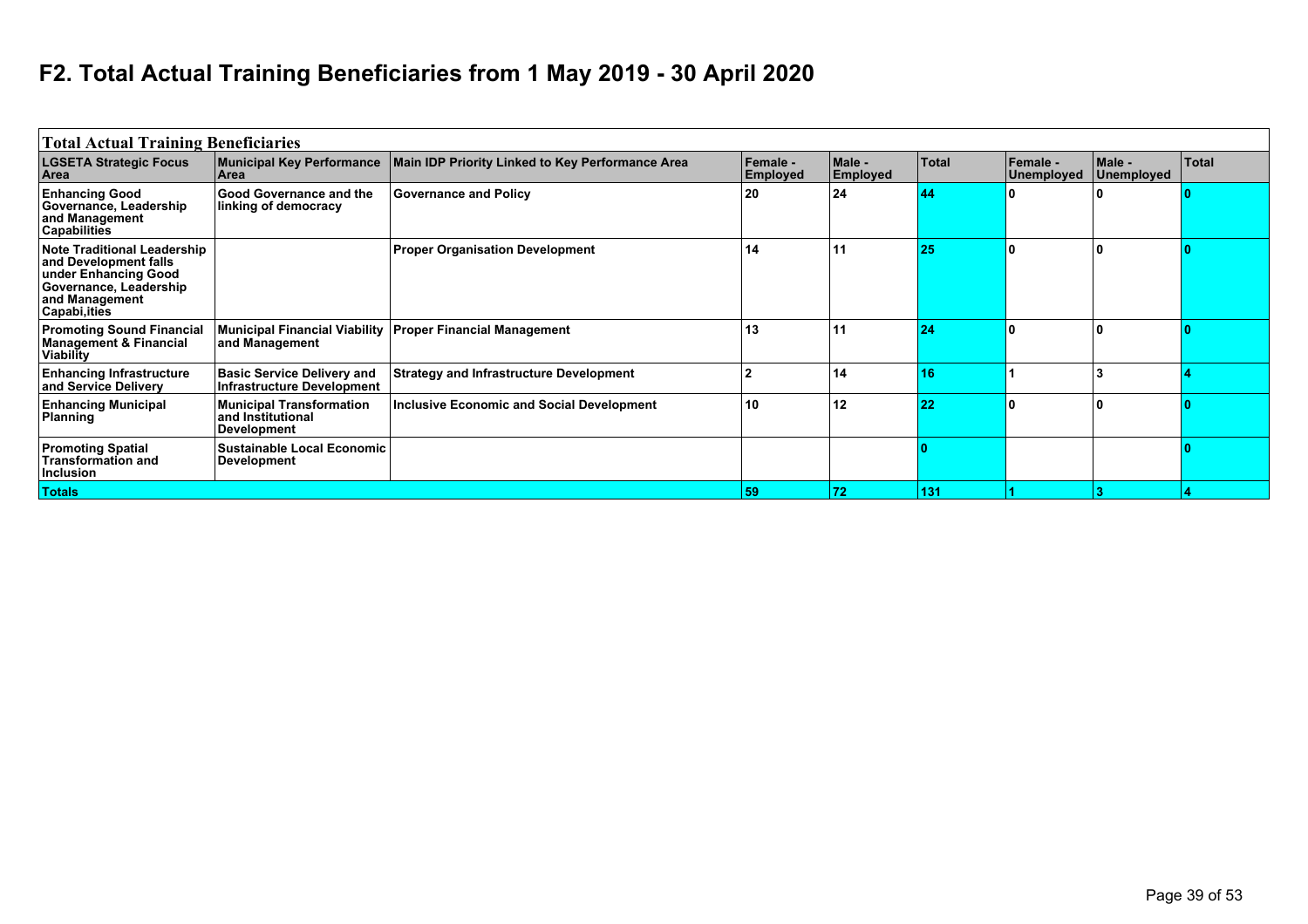#### **F3. Total Actual Adult Education and Training beneficiaries as at 1 May 2019 - 30 April 2020**

| <b>Total Actual Adult Education and Training beneficiaries</b> |                                                            |                                        |                                                    |                                             |       |                                                    |                                   |                                                       |                                                    |              |
|----------------------------------------------------------------|------------------------------------------------------------|----------------------------------------|----------------------------------------------------|---------------------------------------------|-------|----------------------------------------------------|-----------------------------------|-------------------------------------------------------|----------------------------------------------------|--------------|
| <b>AET Level</b>                                               | Female<br><b>LGSETA funded funded -</b><br><b>Employed</b> | <b>Female Other</b><br><b>Employed</b> | <b>Male LGSETA</b><br><b>Ifunded -</b><br>Employed | <b>IMale Other</b><br>lfunded -<br>Employed | Total | Female<br>LGSETA funded   funded -<br>- Unemployed | <b>Female Other</b><br>Unemployed | <b>IMale LGSETA</b><br><b>Ifunded -</b><br>Unemployed | <b>Male Other</b><br><b>funded -</b><br>Unemployed | <b>Total</b> |
| <b>AET Level 1</b>                                             |                                                            |                                        |                                                    |                                             |       |                                                    |                                   |                                                       |                                                    |              |
| <b>AET Level 2</b>                                             |                                                            |                                        |                                                    |                                             |       |                                                    |                                   |                                                       |                                                    |              |
| <b>AET Level 3</b>                                             |                                                            |                                        |                                                    |                                             |       |                                                    |                                   |                                                       |                                                    |              |
| <b>AET Level 4</b>                                             |                                                            |                                        |                                                    |                                             |       |                                                    |                                   |                                                       |                                                    |              |
| National Senior Certificate                                    |                                                            |                                        |                                                    |                                             |       |                                                    |                                   |                                                       |                                                    |              |
| <b>Totals</b>                                                  |                                                            |                                        |                                                    |                                             |       |                                                    |                                   |                                                       |                                                    |              |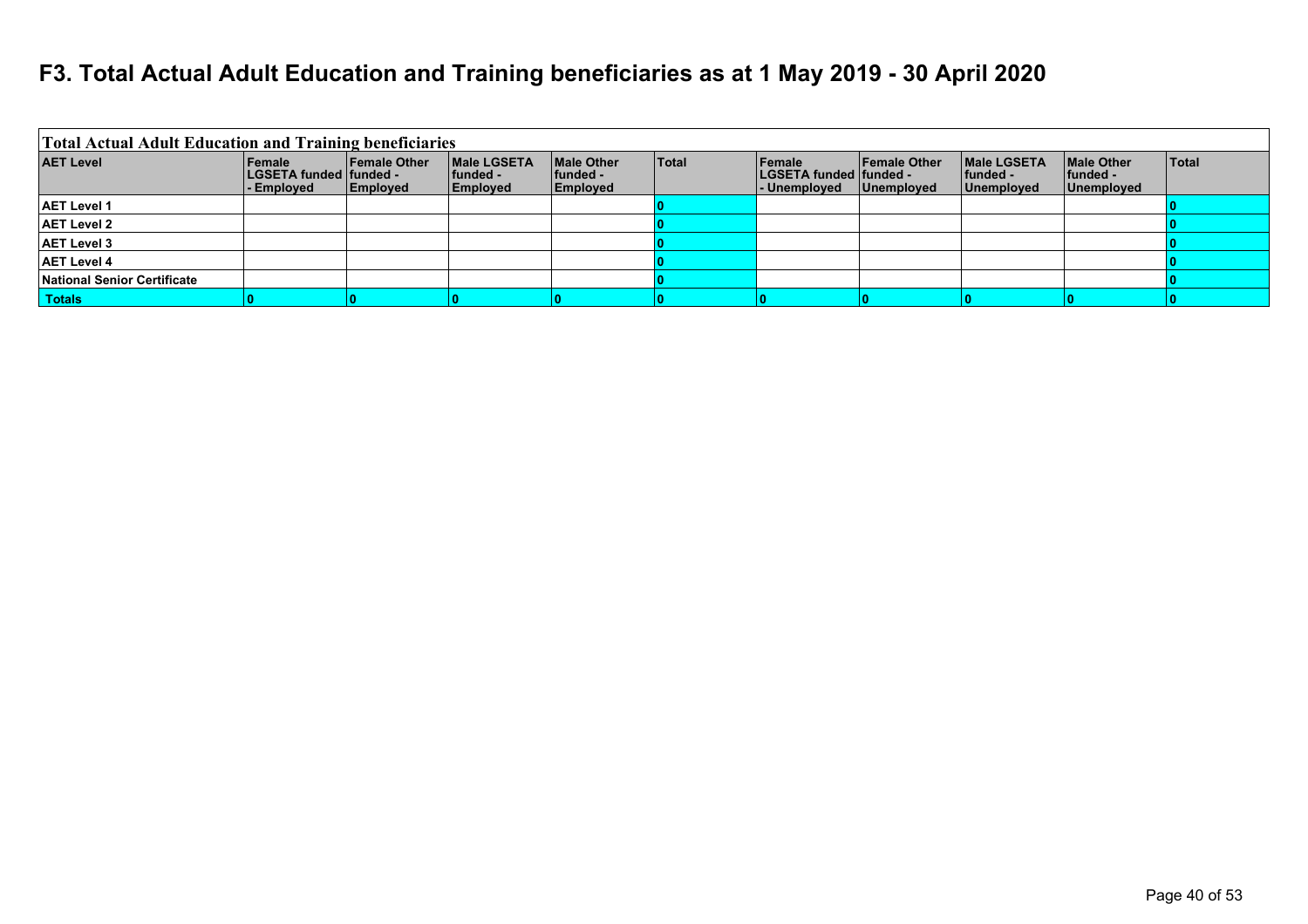#### **F4 Total Actual Workplace Training systems beneficiaries as at 1 May 2019 - 30 April 2020**

| Total Actual Workplace Training systems beneficiaries |                             |                           |              |                                               |                                                                      |
|-------------------------------------------------------|-----------------------------|---------------------------|--------------|-----------------------------------------------|----------------------------------------------------------------------|
| <b>Type</b>                                           | <b>Female Beneficiaries</b> | <b>Male Beneficiaries</b> | <b>Total</b> | Total number of training<br>$ $ interventions | Total number of training<br>interventions funded by<br><b>LGSETA</b> |
| <b>Skills Development Facilitator</b>                 |                             |                           |              |                                               |                                                                      |
| Local Labour Forum                                    |                             |                           |              |                                               |                                                                      |
| <b>Training Committee</b>                             |                             |                           |              |                                               |                                                                      |
| <b>Totals</b>                                         |                             |                           |              |                                               |                                                                      |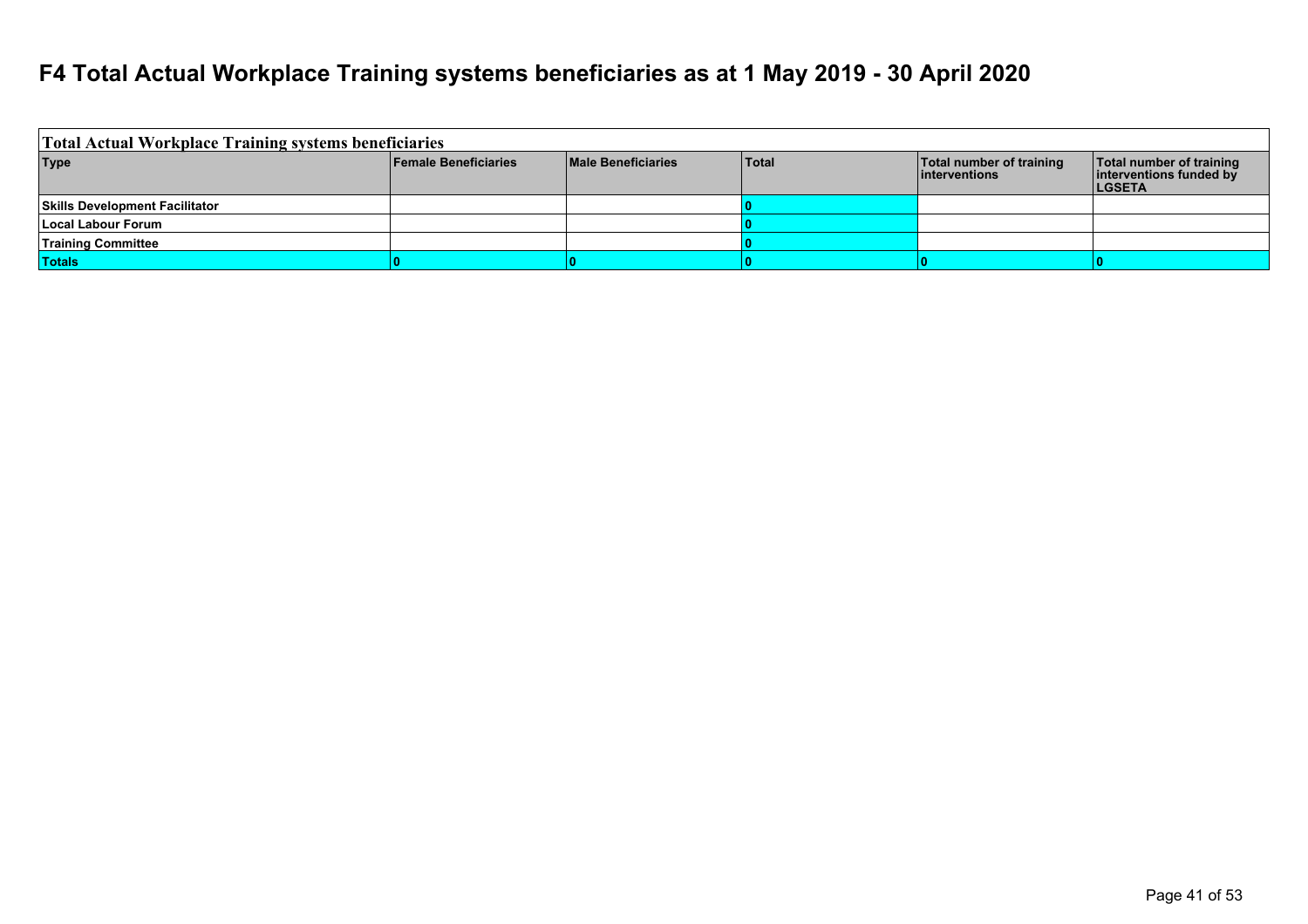### **F5. NUMBER OF TRAINING BENEFICIARIES BY OCCUPATION CATEGORY, GENDER, POPULATION GROUP, DISABILITY AND AGE as at 1 May 2019 - 30 April 2020 - EMPLOYED**

|                                             |                                     | NUMBER OF TRAINING BENEFICIARIES BY OCCUPATION CATEGORY, GENDER, POPULATION GROUP, DISABILITY AND AGE - EMPLOYED |                      |              |              |              |                          |           |              |              |              |           |              |              |           |              |                |                  |     |              |                  |
|---------------------------------------------|-------------------------------------|------------------------------------------------------------------------------------------------------------------|----------------------|--------------|--------------|--------------|--------------------------|-----------|--------------|--------------|--------------|-----------|--------------|--------------|-----------|--------------|----------------|------------------|-----|--------------|------------------|
| <b>Occupation</b><br><b>Category</b>        | <b>Ofo Code</b>                     | <b>Occupation</b>                                                                                                | <b>FA</b>            | <b>FC</b>    | <b>FI</b>    | <b>FW</b>    | <b>MA</b>                | <b>MC</b> | lмı          | <b>MW</b>    | <b>Total</b> | <b>DA</b> | <b>DC</b>    | <b>DI</b>    | <b>DW</b> | <b>Total</b> | $<$ 35         | $35 - 55$ $55 >$ |     | <b>Total</b> | Non<br><b>SA</b> |
| s                                           | LEGISLATOR 2017-111102-3 Chief Whip |                                                                                                                  | $\mathbf{0}$         | $\mathbf{u}$ | $\mathbf{0}$ | $\mathbf{0}$ |                          | l N       | ١o           | $\mathbf{0}$ |              | O         | l n          | $\mathbf{0}$ | ۱o        | ١o           | I٥             | $\mathbf{0}$     |     |              | $\mathbf{a}$     |
|                                             | LEGISLATOR 2017-111101-8 Councillor |                                                                                                                  | 11                   |              |              |              | 12                       | ۱O        | ١o           | $\mathbf{0}$ | 26           |           | <b>O</b>     | $\mathbf{0}$ | ١o        |              | ١o             | 10               | 16  | 26           | I٥               |
| <b>LEGISLATORS Totals</b>                   |                                     |                                                                                                                  | 11                   |              |              |              | 13                       | ۱O        | ١o           | $\mathbf{0}$ | 27           |           | $\mathbf{0}$ | $\mathbf{0}$ | ١o        |              | ١o             | 10               | 17  | 27           | ١o               |
| <b>MANAGERS</b>                             | 2017-122201                         | <b>Advertising and Public</b><br><b>Relations Manager</b>                                                        | $\mathbf{0}$         | $\Omega$     | $\mathbf{0}$ | $\mathbf{0}$ |                          | ۱O        | ۱o           | $\mathbf{0}$ |              | O         | l n          | $\mathbf{0}$ | ١n        | ١o           |                | $\mathbf{0}$     | ١o  |              | I۵               |
| <b>MANAGERS</b>                             |                                     | 2017-143905-4 Call or Contact Centre<br><b>Supervisor</b>                                                        | $\mathbf{0}$         | $\Omega$     | $\mathbf{0}$ | $\mathbf{0}$ |                          | l n       | ۱o           | $\mathbf{0}$ |              | ۱O        | <b>O</b>     | $\mathbf{0}$ | ۱o        | ١o           |                | $\mathbf{0}$     | ۱o  |              | I٥               |
| <b>MANAGERS</b>                             | 2017-121101-8                       | <b>Chief Financial Officer (CFO)</b>                                                                             | $\mathbf{0}$         | $\bf{0}$     | $\mathbf{0}$ | $\mathbf{0}$ |                          | ١o        | ۱o           | $\mathbf{0}$ |              | O         | O            | 0            | ۱o        | ١o           | ١o             | 1                | ١o  |              | ١o               |
| <b>MANAGERS</b>                             | 2017-134912                         | <b>Commissioned Fire and</b><br><b>Rescue Officer</b>                                                            | ۱o                   | $\bf{0}$     | $\mathbf{0}$ | $\mathbf{0}$ |                          | 0         | ۱o           | $\mathbf{0}$ |              | ۱O        | l n          | $\mathbf{0}$ | ۱o        | ١o           | ١o             |                  | ه ا |              | I۵               |
| <b>MANAGERS</b>                             | 2017-134402                         | <b>Community Development</b><br>Manager                                                                          | $\blacktriangleleft$ | $\Omega$     | $\mathbf{0}$ | $\mathbf{0}$ | 0                        | l N       | $\Omega$     | $\mathbf{0}$ |              | $\Omega$  | l n          | $\mathbf{0}$ | ١n        | ١o           | I٥             | 1                | Ι٥  |              | I۵               |
| <b>MANAGERS</b>                             | 2017-121902                         | <b>Corporate Services Manager</b>                                                                                |                      | $\bf{0}$     | $\mathbf{0}$ | $\mathbf{0}$ |                          | 0         | ١o           | $\mathbf{0}$ |              | 0         | 0            | 0            | ١o        | 10           | ١o             | $\overline{2}$   | 0 ا |              | 0                |
| <b>MANAGERS</b>                             | 2017-132104                         | <b>Engineering Manager</b>                                                                                       |                      | $\Omega$     | $\mathbf{0}$ | $\mathbf{0}$ |                          | 0         | $\mathbf{0}$ | $\mathbf{0}$ |              | 0         | ۱n           | $\mathbf{0}$ | ۱۵        | ١o           | $\overline{2}$ | $\mathbf{0}$     | 0 ا |              | ١o               |
| <b>MANAGERS</b>                             | 2017-121201                         | Human Resource Manager                                                                                           | $\mathbf{0}$         | $\Omega$     | $\mathbf{0}$ | $\mathbf{0}$ |                          | 0         | ١o           | $\mathbf{0}$ |              | 0         | ۱n           | $\mathbf{0}$ | ١n        | ١o           | ١o             |                  | ۱o  |              | ١o               |
| <b>MANAGERS</b>                             | 2017-133101-3                       | ICT / IT Manager                                                                                                 |                      | $\Omega$     | $\mathbf{0}$ | $\mathbf{0}$ | 0                        | ۱O.       | ١o           | $\mathbf{0}$ |              | ۱O        | ۱n           | $\mathbf{0}$ | ١n        | ١o           | $\Omega$       |                  | Ι٥  |              | ١o               |
| <b>MANAGERS</b>                             | 2017-134904                         | Office Manager                                                                                                   | $\mathbf{0}$         | $\bf{0}$     | 0            | $\mathbf{0}$ | $\overline{\phantom{a}}$ | 0         | ١o           | $\mathbf{0}$ |              | 0         | 0            | $\mathbf{0}$ | ١o        | 10           |                |                  | 0 ا |              | ١o               |
| <b>MANAGERS</b>                             | 2017-121905                         | <b>Programme or Project</b><br><b>Manager</b>                                                                    | $\mathbf{0}$         | $\bf{0}$     | $\mathbf{0}$ | $\mathbf{0}$ |                          | 0         | ١o           | $\mathbf{0}$ |              | O         | 0            | $\mathbf{0}$ | ۱o        | ١o           | 1              | $\mathbf{0}$     | Ι٥  |              | I٥               |
| <b>MANAGERS</b>                             | 2017-134401                         | <b>Social Services Manager</b>                                                                                   | $\mathbf{0}$         | $\Omega$     | $\mathbf{0}$ | $\mathbf{0}$ |                          | O         | ١o           | $\mathbf{0}$ |              | 0         | <b>O</b>     | $\mathbf{0}$ | ۱o        | ١o           | ۱o             |                  | ١o  |              | ١o               |
| <b>MANAGERS</b>                             | 2017-132401-<br>12                  | <b>Supply Chain Manager</b>                                                                                      | $\Omega$             | $\Omega$     | $\mathbf{0}$ | $\mathbf{0}$ |                          | l n       | I۵           | $\mathbf{0}$ |              | $\Omega$  | l n          | $\mathbf{0}$ | ١n        | ١o           | I٥             |                  | ۱n  |              | I۵               |
| <b>MANAGERS</b><br><b>Totals</b>            |                                     |                                                                                                                  |                      |              | $\mathbf{0}$ | $\mathbf{0}$ | 12 <sub>2</sub>          | ۱O        | $\mathbf{0}$ | $\mathbf{0}$ | 16           | l O       | $\mathbf{0}$ | $\mathbf{0}$ | ١o        | ١o           | l 6            | 10               | ١٥  | 16           | n                |
| <b>PROFESSION</b><br><b>ALS</b>             |                                     | 2017-262101-8 Archives Officer                                                                                   | 1                    | $\mathbf{0}$ | $\mathbf{0}$ | $\mathbf{0}$ | 0                        | ۱o        | ۱o           | $\mathbf{0}$ |              | 0         | <b>O</b>     | $\mathbf{0}$ | ۱o        | 0            | ١o             | 1                | ۱o  |              | I٥               |
| <b>PROFESSION</b><br>ALS                    | 2017-242103                         | <b>Business Development</b><br><b>Officer</b>                                                                    | $\mathbf{0}$         | $\bf{0}$     | $\mathbf{0}$ | $\mathbf{0}$ |                          | ۱O        | ١o           | $\mathbf{0}$ |              | ۱O        | 0            | $\mathbf{0}$ | ۱o        | ١o           | ١o             |                  | ۱o  |              | ١o               |
| <b>ALS</b>                                  | <b>PROFESSION 2017-263510-1</b>     | <b>Employee Assistance</b><br>Practitioner                                                                       |                      | $\Omega$     | $\mathbf{0}$ | $\mathbf{0}$ | 0                        | l N       | $\Omega$     | $\mathbf{0}$ |              | $\Omega$  | l n          | n.           | ١n        | ١o           | 1              | $\mathbf{0}$     | Ι٥  |              | ١o               |
| <b>PROFESSION</b><br><b>ALS</b>             | 2017-226302-<br>11                  | <b>Health and Safety Officer /</b><br><b>Coordinator / Professional</b>                                          |                      | $\Omega$     | $\mathbf{0}$ | $\mathbf{0}$ | 0                        | l N       | I۵           | $\mathbf{0}$ |              | ۱O        | l n          | $\mathbf{0}$ | ۱o        | ١o           |                | $\mathbf{0}$     | ١o  |              | I۵               |
| <b>PROFESSION</b><br>ALS                    | 2017-242304-1                       | <b>Industrial Relations Officer</b>                                                                              | $\mathbf{0}$         | $\mathbf{0}$ | $\mathbf{0}$ | $\mathbf{0}$ |                          | ۱o        | ۱o           | $\mathbf{0}$ |              | O         | <b>O</b>     | $\mathbf{0}$ | ۱o        | lo.          | ۱o             |                  | ١o  |              | I٥               |
| <b>PROFESSION 2017-242211</b><br><b>ALS</b> |                                     | <b>Internal Auditor</b>                                                                                          | $\mathbf{0}$         | $\mathbf{0}$ | $\mathbf{0}$ | $\mathbf{0}$ |                          | ۱O        | ١o           | $\mathbf{0}$ |              | $\Omega$  | n.           | $\Omega$     | ۱۵        | 10           | ١o             |                  | ۱٥  |              | I٥               |
| <b>PROFESSION</b><br><b>ALS</b>             | 2017-262201                         | Librarian                                                                                                        | 3                    | $\Omega$     | $\mathbf{0}$ | $\mathbf{0}$ | $\overline{2}$           | l N       | $\Omega$     | $\mathbf{0}$ |              | $\Omega$  | l n          | $\Omega$     | ۱o        | $\Omega$     | $\mathbf{3}$   | $\overline{2}$   | n   |              | $\Omega$         |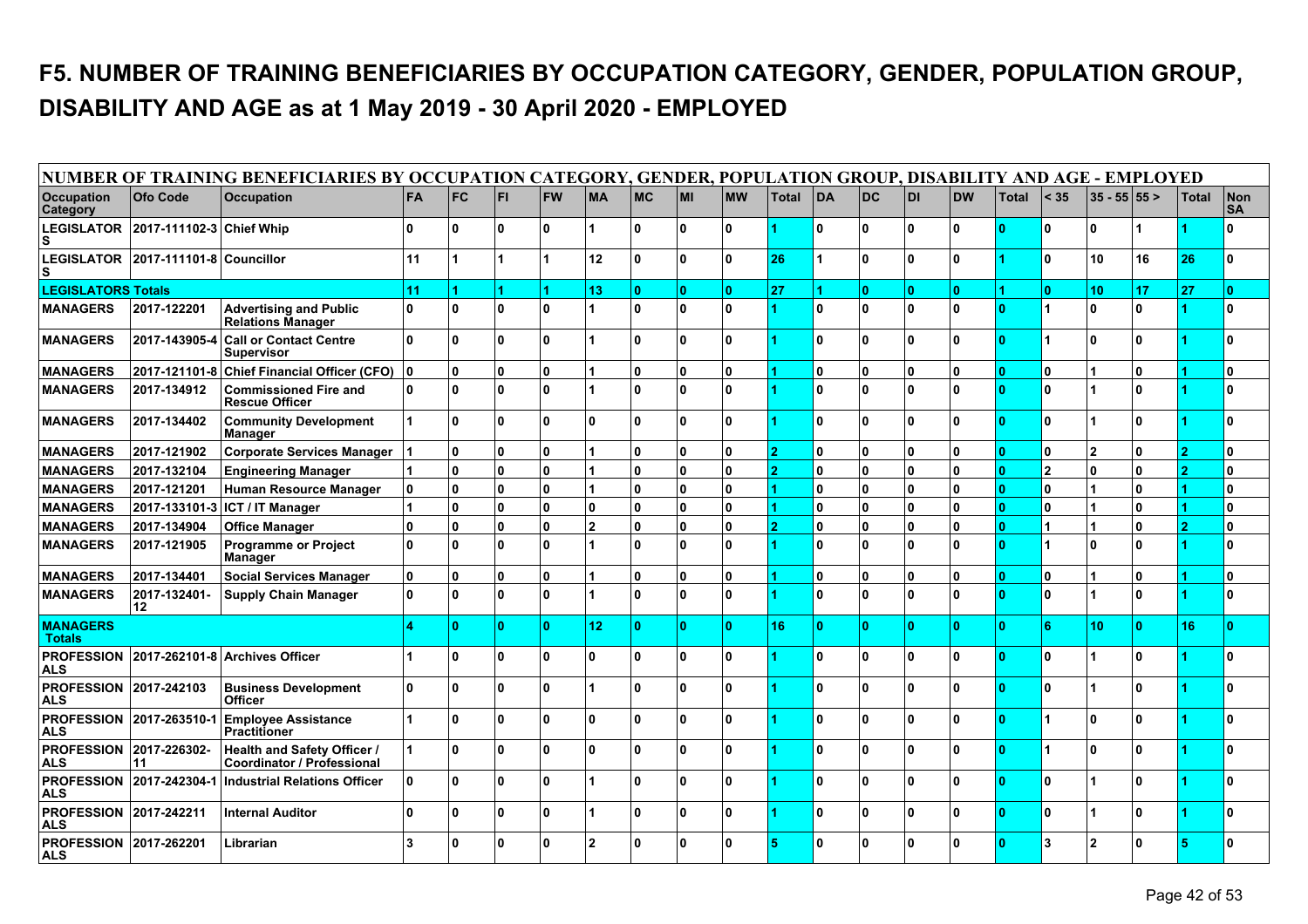| <b>PROFESSION</b><br>ALS                                                                            |                                         | 2017-242102-1 Organisational Performance<br><b>Manager / Practitioner</b>             | 10                   | 0  | 1            | 0 ا | 10 | ٥  | 10           | 0            |    | $\Omega$     | 0            | 0            | 0 | 10       | I٥                   |                      | 0              |    | 10       |
|-----------------------------------------------------------------------------------------------------|-----------------------------------------|---------------------------------------------------------------------------------------|----------------------|----|--------------|-----|----|----|--------------|--------------|----|--------------|--------------|--------------|---|----------|----------------------|----------------------|----------------|----|----------|
| <b>PROFESSION</b><br>ALS                                                                            |                                         | 2017-242208-6 Organisational Risk Officer                                             | 0                    | 0  | 0            | ۱o  | 1  | ١o | $\mathbf{0}$ | 0            |    | $\mathbf{0}$ | $\mathbf 0$  | $\mathbf 0$  | 0 | ١o       | ١o                   |                      | ۱o             |    | ١o       |
| ALS                                                                                                 |                                         | PROFESSION 2017-241104-2 Project Auditor                                              | $\overline{1}$       | ١o | $\mathbf{0}$ | ۱o  | ١o | ١o | $\mathbf{0}$ | $\mathbf{0}$ |    | $\mathbf{0}$ | $\mathbf{0}$ | $\mathbf{0}$ | 0 | ١o       | $\overline{1}$       | $\mathbf{0}$         | ۱o             |    | ١o       |
| <b>PROFESSION</b><br><b>ALS</b>                                                                     | 2017-242302                             | <b>Skills Development</b><br><b>Practitioner</b>                                      |                      | O  | 0            | ۱o  | ١o | ١o | $\mathbf{0}$ | 0            |    | $\mathbf{0}$ | $\mathbf 0$  | $\mathbf{0}$ | 0 | Ι٥       | $\overline{1}$       | $\mathbf{0}$         | ۱o             |    | ١o       |
| <b>PROFESSION</b><br>ALS                                                                            | 2017-216401-1 Town Planner              |                                                                                       | 0                    | O  | $\mathbf{0}$ | l 0 |    | ١o | $\mathbf{0}$ | 0            |    | $\mathbf{0}$ | $\mathbf{0}$ | $\mathbf{0}$ | 0 | 10       | ۱o                   | 1                    | ۱o             |    | ١o       |
| <b>ALS</b>                                                                                          |                                         | PROFESSION 2017-226301-3 Waste Management<br><b>Practitioner</b>                      | $\blacktriangleleft$ | O  | 0            | ۱o  | 10 | ١o | $\mathbf{0}$ | 0            |    | $\Omega$     | $\mathbf 0$  | 0            | 0 | 10       | ۱o                   | $\blacktriangleleft$ | ۱۵             |    | I٥       |
| <b>PROFESSIONALS</b><br><b>Totals</b>                                                               |                                         |                                                                                       | 9                    | ١o |              | ١o  |    | 10 | $\mathbf{0}$ | 0            | 17 | $\mathbf{0}$ | $\mathbf{0}$ | $\mathbf{0}$ | 0 | 10       | 7                    | 10                   | ١o             | 17 | ١o       |
| <b>TECHNICIANS 2017-335913</b><br><b>AND</b><br><b>ASSOCIATE</b><br><b>PROFESSION</b><br><b>ALS</b> |                                         | <b>Building Inspector</b>                                                             | 3                    | ۱o | 0            | ۱o  | 0  | ١o | $\mathbf{0}$ | $\mathbf{0}$ | з  | U            | $\mathbf{0}$ | $\mathbf{0}$ | 0 | $\Omega$ | 2                    | $\blacktriangleleft$ | ۱o             |    | ١o       |
| <b>TECHNICIANS 2017-311201</b><br>AND<br><b>ASSOCIATE</b><br><b>PROFESSION</b><br>ALS               |                                         | <b>Civil Engineering Technician</b>                                                   |                      | ۱o | $\mathbf{0}$ | ه ا | 2  | ١o | ١o           | 0            | з  | U            | $\mathbf{0}$ | $\mathbf{0}$ | 0 | Ι٥       | 2                    | $\overline{1}$       | ۱o             | з  | ١o       |
| <b>TECHNICIANS 2017-351301</b><br><b>AND</b><br><b>ASSOCIATE</b><br><b>PROFESSION</b><br><b>ALS</b> |                                         | <b>Computer Network</b><br>Technician                                                 | 0                    | ۱o | l O          | ۱o  |    | ١o | ١o           | 0            |    | n            | $\mathbf{0}$ | $\mathbf{0}$ | 0 | 10       | $\blacktriangleleft$ | $\mathbf{0}$         | ١o             |    | ١o       |
| AND<br><b>ASSOCIATE</b><br><b>PROFESSION</b><br>ALS                                                 | TECHNICIANS 2017-341110-6 Legal Advisor |                                                                                       | 0                    | ۱O | 0            | ۱o  | 1  | ١o | ١o           | 0            |    | $\mathbf{0}$ | $\mathbf{0}$ | $\mathbf{0}$ | 0 | 10       | ١o                   | $\mathbf{0}$         | $\overline{1}$ |    | ١o       |
| <b>TECHNICIANS 2017-333911</b><br><b>AND</b><br><b>ASSOCIATE</b><br><b>PROFESSION</b><br>ALS        |                                         | <b>Physical Asset Practitioner</b>                                                    |                      | ۱O | 0            | ۱0  | 0  | ١O | $\mathbf{0}$ | 0            |    | n            | $\mathbf{0}$ | $\mathbf{0}$ | 0 | n        | 1                    | $\mathbf{0}$         | Ι٥             |    | ١O       |
| <b>AND</b><br><b>ASSOCIATE</b><br><b>PROFESSION</b><br>ALS                                          |                                         | TECHNICIANS 2017-332302-2 Procurement Administrator /<br><b>Coordinator / Officer</b> |                      | ۱o | 0            | 0 ا | 1  | ١o | ١o           | $\mathbf{0}$ | 2  | U            | $\bf{0}$     | $\mathbf{0}$ | 0 | 10       | $\blacktriangleleft$ | $\blacktriangleleft$ | ۱o             | 2  | $\Omega$ |
| <b>TECHNICIANS 2017-342201</b><br>AND<br><b>ASSOCIATE</b><br><b>PROFESSION</b><br>ALS               |                                         | <b>Sports Development Officer</b>                                                     |                      | 0  | $\mathbf{0}$ | ۱o  | 0  | ١o | $\mathbf{0}$ | 0            |    | U            | $\mathbf{0}$ | $\mathbf{0}$ | 0 | ١n       | $\blacktriangleleft$ | $\mathbf{0}$         | ۱o             |    | ١o       |
| <b>TECHNICIANS 2017-333905</b><br><b>AND</b><br><b>ASSOCIATE</b><br><b>PROFESSION</b><br>ALS        |                                         | <b>Supply Chain Practitioner</b>                                                      |                      | ۱o | l O          | 0 ا | ١o | ١o | ١o           | 0            |    | <sup>0</sup> | $\bf{0}$     | $\mathbf{0}$ | 0 | $\Omega$ | ١o                   | 1                    | ١n             |    | I٥       |
| <b>Totals</b>                                                                                       |                                         | <b>TECHNICIANS AND ASSOCIATE PROFESSIONALS</b>                                        | 8                    | 0  | $\mathbf{0}$ | ۱٥  | 5  | ١o | $\mathbf{0}$ | n            | 13 | $\mathbf{0}$ | $\mathbf{0}$ | $\Omega$     | 0 | $\Omega$ | 8                    | Δ                    | 14             | 13 | ١o       |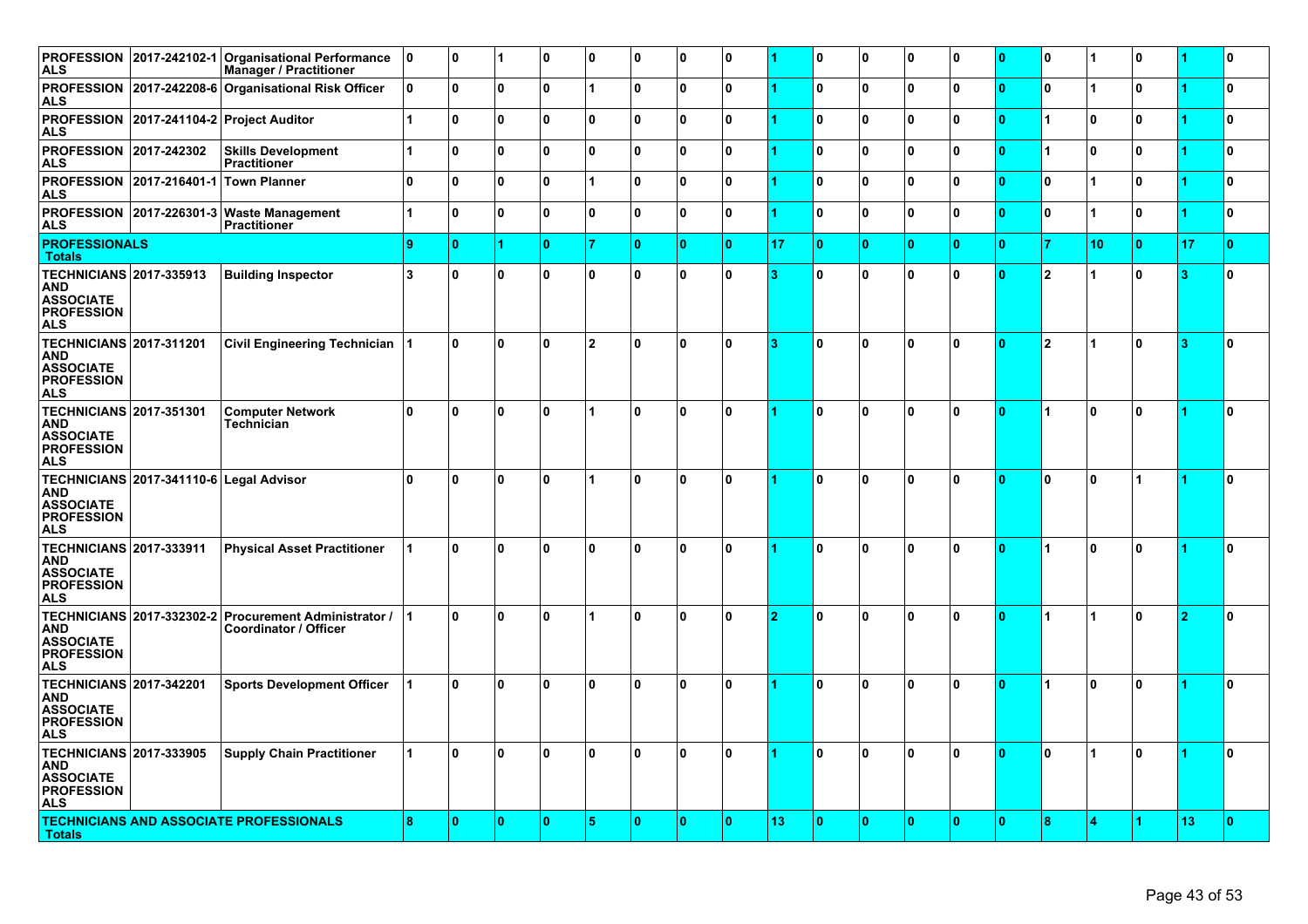| <b>CLERICAL</b><br><b>SUPPORT</b><br><b>WORKERS</b>  |                                  | 2017-411101-9 Administration Clerk / Officer              |                         | 0   | 0              | 0 ا | ۱٥                      | ١o | ١o           | $\mathbf{0}$ |    | $\mathbf{0}$ | $\mathbf{0}$ | $\mathbf{0}$ | 0                       | 10.          | 1                       | $\mathbf{0}$           | ١o |    | 10 |
|------------------------------------------------------|----------------------------------|-----------------------------------------------------------|-------------------------|-----|----------------|-----|-------------------------|----|--------------|--------------|----|--------------|--------------|--------------|-------------------------|--------------|-------------------------|------------------------|----|----|----|
| <b>CLERICAL</b><br><b>SUPPORT</b><br><b>WORKERS</b>  |                                  | 2017-441903-1 Administration Officer                      | 3                       | ۱o  | $\mathbf{0}$   | ۱o  | 3                       | ١o | ١o           | 0            | 6  | $\mathbf{0}$ | $\mathbf{0}$ | $\mathbf{0}$ | 0                       | ۱n           | $\blacktriangleleft$    | 5                      | ۱o |    | ١o |
| <b>CLERICAL</b><br><b>SUPPORT</b><br><b>WORKERS</b>  | 2017-413201-8 Data Capturer      |                                                           | n.                      | ۱n  |                | ۱o  | ٥ ا                     | ١o | $\mathbf{0}$ | 0            |    | U            | $\mathbf{0}$ | $\mathbf{0}$ | 0                       |              | $\mathbf{0}$            |                        | ١n |    | ١o |
| <b>CLERICAL</b><br><b>SUPPORT</b><br><b>WORKERS</b>  |                                  | 2017-432301-9 Fleet Maintainer / Supply<br><b>Officer</b> | 0                       | 0   | $\mathbf{0}$   | ۱o  |                         | ١o | $\mathbf{0}$ | 0            |    | $\mathbf{0}$ | $\mathbf{0}$ | $\mathbf{0}$ | 0                       | ۱n           | ١o                      |                        | ۱o |    | ١o |
| <b>CLERICAL</b><br><b>SUPPORT</b><br><b>WORKERS</b>  | 2017-411101                      | <b>General Clerk</b>                                      | $\overline{1}$          | O   | 1              | ۱o  | 0                       | ١o | $\mathbf{0}$ | 0            | 2  | $\mathbf{0}$ | $\mathbf{0}$ | $\mathbf{0}$ | 0                       | ۱n           | 2                       | $\mathbf{0}$           | ۱o |    | ١o |
| <b>CLERICAL</b><br><b>SUPPORT</b><br><b>WORKERS</b>  | 2017-441601                      | <b>Human Resources Clerk</b>                              | $\overline{2}$          | ۱o  | 0              | ۱o  | 0                       | ١o | <sup>0</sup> | 0            | 2  | 0            | $\mathbf{0}$ | $\mathbf{0}$ | 0                       |              | $\overline{\mathbf{2}}$ | $\mathbf{0}$           | ۱o | 2  | ١o |
| <b>CLERICAL</b><br><b>SUPPORT</b><br><b>WORKERS</b>  | 2017-441101                      | <b>Library Assistant</b>                                  | $\blacktriangleleft$    | ۱o  | 0              | ۱o  | 0 ا                     | ١o | $\mathbf{0}$ | 0            |    | <sup>0</sup> | $\mathbf{0}$ | $\mathbf{0}$ | 0                       | ١O           | ١o                      |                        | ۱o |    | ١o |
| <b>CLERICAL</b><br><b>SUPPORT</b><br><b>WORKERS</b>  |                                  | 2017-441903-2 Programme / Project<br>Coordinator          |                         | l n | $\mathbf{0}$   | ۱o  | ١o                      | I٥ | $\Omega$     | 0            |    | U            | $\bf{0}$     | $\mathbf{0}$ | 0                       | ۱n           | $\blacktriangleleft$    | $\Omega$               | ١n |    | ١o |
| <b>CLERICAL</b><br><b>SUPPORT</b><br><b>WORKERS</b>  | 2017-412101                      | Secretary (General)                                       | 3                       | ۱o  | 0              |     | O                       | ١o | $\mathbf{0}$ | 0            |    | $\Omega$     | $\mathbf{0}$ | $\mathbf{0}$ | 0                       | ۱n           | 2                       | $\overline{2}$         | ۱o |    | ١o |
| <b>Totals</b>                                        | <b>CLERICAL SUPPORT WORKERS</b>  |                                                           | 12                      | ١o  | $\overline{2}$ | 4   | 4                       | ١o | $\mathbf{0}$ | n            | 19 | $\mathbf{0}$ | $\mathbf{0}$ | $\mathbf{0}$ | $\mathbf{0}$            | ١o           | 9                       | 10                     | ١o | 19 | ١o |
| <b>SERVICE</b><br><b>AND SALES</b><br><b>WORKERS</b> | 2017-523102-2 Cashier            |                                                           | $\overline{\mathbf{2}}$ | O   | 0              | ۱o  | 0                       | ١o | $\mathbf{0}$ | 0            | 2  | U            | $\mathbf{0}$ | $\mathbf{0}$ | 0                       |              | $\blacktriangleleft$    | 1                      | ١o |    | ١o |
| <b>SERVICE</b><br><b>AND SALES</b><br><b>WORKERS</b> | 2017-541907                      | Disaster Management Officer 0                             |                         | l n | $\mathbf{0}$   | ۱o  |                         | ١o | <sup>0</sup> | U            |    | 0            | $\bf{0}$     | O.           | 0                       | $\mathbf{r}$ | $\blacktriangleleft$    | $\Omega$               | ١n |    | ١o |
| <b>SERVICE</b><br><b>AND SALES</b><br><b>WORKERS</b> |                                  | 2017-541201-5 Driver Testing Officer                      | 0                       | l N | $\mathbf{0}$   | ۱o  | $\overline{\mathbf{2}}$ | ١o | $\mathbf{0}$ | 0            | 2  | U            | $\bf{0}$     | $\mathbf{0}$ | 0                       | ۱n           | 1                       |                        | ۱o | o  | ١o |
| <b>SERVICE</b><br><b>AND SALES</b><br><b>WORKERS</b> | 2017-541101                      | <b>Fire Fighter</b>                                       | $\overline{\mathbf{A}}$ | l n |                | ۱o  | 16                      | ١o |              | 0            | 22 | $\Omega$     | $\mathbf{0}$ | $\mathbf{0}$ | 0                       | $\Omega$     | 18                      | $\boldsymbol{\Lambda}$ | ١n | 22 | ١o |
| <b>SERVICE</b><br><b>AND SALES</b><br><b>WORKERS</b> | 2017-541202-<br>12               | Law enforcement officer                                   | 0                       | ۱O  | 0              | ۱o  | 5                       | ١o | $\mathbf{0}$ | 0            | Б  | $\mathbf{0}$ | $\mathbf{0}$ | $\mathbf{0}$ | 0                       | ١O           | l3                      | $\overline{2}$         | ۱o |    | ١o |
| <b>SERVICE</b><br><b>AND SALES</b><br><b>WORKERS</b> | 2017-541201                      | <b>Traffic Officer</b>                                    | 0                       | ۱O  | 0              | 0 ا |                         | ١o | $\mathbf{0}$ | 0            |    | $\mathbf{0}$ | $\mathbf{0}$ | $\mathbf{0}$ | 0                       | $\Omega$     | ١o                      |                        | ۱۵ |    | ١o |
| <b>Totals</b>                                        | <b>SERVICE AND SALES WORKERS</b> |                                                           | 6                       | ١o  |                | ١o  | 25                      | ١o |              | n            | 33 | $\mathbf{0}$ | $\mathbf{0}$ | $\mathbf{0}$ | $\overline{\mathbf{0}}$ | ١o           | 24                      | 9                      | ١o | 33 | ١o |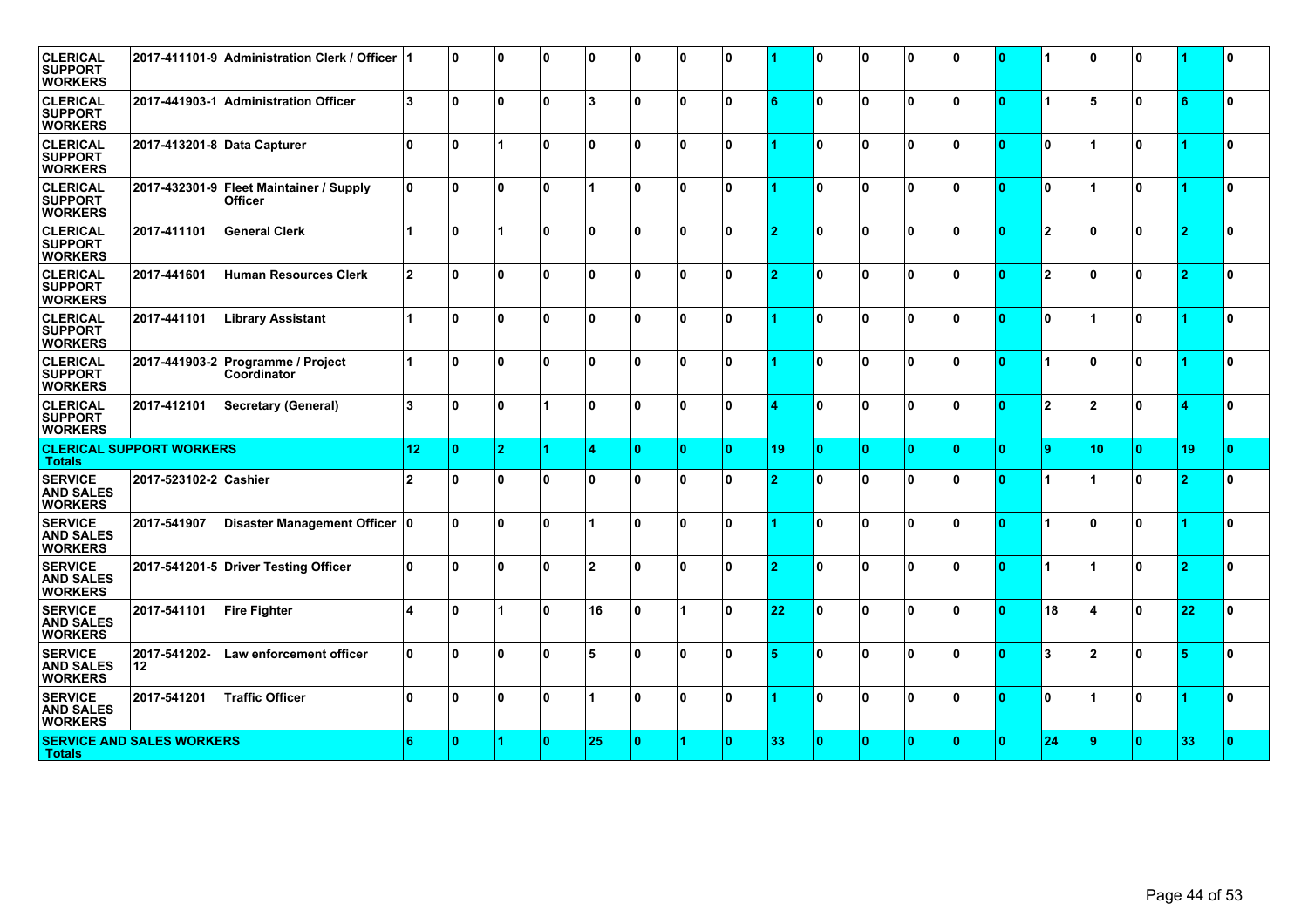| <b>SKILLED</b><br><b>AGRICULTUR</b><br>AL,<br>FORESTRY,<br><b>FISHERY,</b><br><b>CRAFT AND</b><br><b>RELATED</b><br><b>TRADES</b><br><b>WORKERS</b> | 2017-642601                       | Plumber                                        | 10  | 10 | 10 | 10        |     | 10. | 10.          | 10. |               | 10 | 10. | 0        | 0  | 10. | 10 |                | 10 |     |   |
|-----------------------------------------------------------------------------------------------------------------------------------------------------|-----------------------------------|------------------------------------------------|-----|----|----|-----------|-----|-----|--------------|-----|---------------|----|-----|----------|----|-----|----|----------------|----|-----|---|
| <b>Totals</b>                                                                                                                                       | <b>AND RELATED TRADES WORKERS</b> | SKILLED AGRICULTURAL, FORESTRY, FISHERY, CRAFT | 10. | 10 | 10 |           |     |     | 0            | ۱n  |               | ın | ۱n  | n        | Ю  | m   | ١٥ |                | m  |     |   |
| <b>ELEMENTAR</b><br><b>OCCUPATION</b>                                                                                                               | 2017-811204                       | Caretaker / cleaner                            |     | 10 | 10 | 10        |     | n   | 10           | 10. |               | 10 | ۱n  | O        | n  | 10. | 10 |                | 10 |     |   |
| <b>ELEMENTAR</b><br><b>OCCUPATION</b>                                                                                                               | 2017-862202-2 Handy Man           |                                                | 10  | 10 | 10 | 10        |     | 10  | 10           | 10  |               | 10 | ١o  | 10       | ۱0 | 10. |    | l 0            | 10 |     | 0 |
| <b>ELEMENTAR</b><br><b>OCCUPATION</b>                                                                                                               | 2017-811201-4 Office Cleaner      |                                                |     | 10 | ۱0 | ח         |     |     | <sup>0</sup> | n   |               | ۱n |     |          |    |     |    | ۱0             |    |     |   |
| <b>ELEMENTAR</b><br><b>OCCUPATION</b><br>S.                                                                                                         |                                   | 2017-861101-3 Refuse Collector                 | 10  | 10 | 10 | ۱n        | 2   | O   | 0            | ۱0. | 2             | 10 | ۱۵  | $\Omega$ | n  | 10. | ١o | $\overline{2}$ | ۱۸ |     | n |
| <b>Totals</b>                                                                                                                                       | <b>ELEMENTARY OCCUPATIONS</b>     |                                                |     | 10 |    |           |     |     | n            | ۱n  | Б             |    |     |          |    |     | 2  | -3             |    |     |   |
| <b>Totals</b>                                                                                                                                       |                                   |                                                | 52  |    | 15 | <u> 2</u> | 170 | 10  |              | 10  | $ 131\rangle$ |    | 10  | l O      | 10 |     | 56 | 57             | 18 | 131 |   |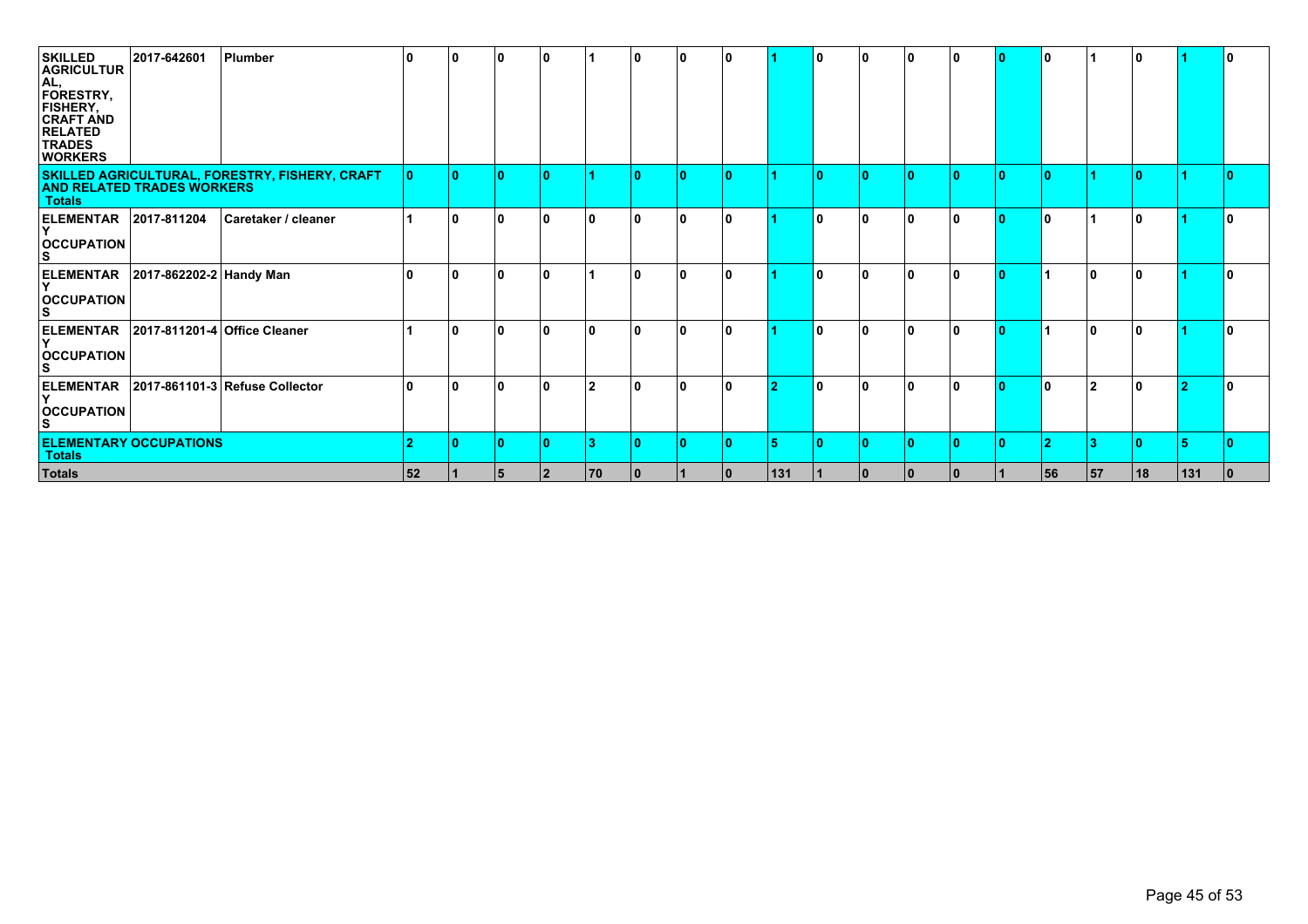## **F6. List of learning interventions by name - Employed**

|                                              | List of learning interventions by name - Employed            |                                                       |                                                                              |                                          |                        |                                                                 |                |                                                                |                                                           |
|----------------------------------------------|--------------------------------------------------------------|-------------------------------------------------------|------------------------------------------------------------------------------|------------------------------------------|------------------------|-----------------------------------------------------------------|----------------|----------------------------------------------------------------|-----------------------------------------------------------|
| Ofo Code                                     | <b>Occupation</b>                                            | <b>Type of learning</b><br>intervention               | <b>Learning intervention</b>                                                 | Name of learning<br>intervention (Other) | <b>NQF Level</b>       | <b>Funded By</b>                                                | <b>Pivotal</b> | Number trained in<br>this learning<br>intervention -<br>Female | Number trained in<br>this learning<br>intervention - Male |
| 2017-411101-9                                | Administration<br><b>Clerk / Officer</b>                     | <b>Skills Programme</b><br>towards a<br>Qualification | <b>Peace Officer Training</b>                                                |                                          | <b>NQF Level 4</b>     | Other Municipality Yes<br>funding                               |                |                                                                | <sup>0</sup>                                              |
| <b>Administration Clerk / Officer Totals</b> |                                                              |                                                       |                                                                              |                                          |                        |                                                                 |                |                                                                | $\mathbf{0}$                                              |
| 2017-441903-1                                | Administration<br><b>Officer</b>                             | <b>Skills Programme</b><br>towards a<br>Qualification | <b>Peace Officer Training</b>                                                |                                          | <b>NQF Level 4</b>     | <b>Other Municipality Yes</b><br>funding                        |                |                                                                |                                                           |
| 2017-441903-1                                | <b>Administration</b><br><b>Officer</b>                      | <b>Bursary</b>                                        | <b>Bachelor Degree: Public</b><br>Management                                 |                                          | <b>NQF Level 8</b>     | Other Municipality Yes<br>funding                               |                |                                                                | $\mathbf{0}$                                              |
| 2017-441903-1                                | Administration<br><b>Officer</b>                             | Learnership                                           | <b>National Certificate:</b><br><b>Municipal Finance</b><br>Management_48965 | <b>Bachelo Degree SCM</b>                | <b>NQF Level 6</b>     | <b>LGSETA -</b><br><b>Discretionary</b><br><b>Grant funds</b>   | Yes            | $\overline{2}$                                                 | 3                                                         |
| <b>Administration Officer Totals</b>         |                                                              |                                                       |                                                                              |                                          |                        |                                                                 |                | Ā                                                              | 4                                                         |
| 2017-122201                                  | <b>Advertising and</b><br><b>Public Relations</b><br>Manager | Learnership                                           | <b>National Certificate:</b><br><b>Municipal Finance</b><br>Management_48965 | <b>Building Inspector Training</b>       | <b>NQF Level 6</b>     | <b>LGSETA -</b><br><b>Discretionary</b><br><b>Grant funds</b>   | <b>Yes</b>     | ١o                                                             |                                                           |
|                                              | <b>Advertising and Public Relations Manager Totals</b>       |                                                       |                                                                              |                                          |                        |                                                                 |                | Ō.                                                             |                                                           |
| 2017-262101-8                                | <b>Archives Officer</b>                                      | Learnership                                           | <b>National Certificate:</b><br><b>Municipal Finance</b><br>Management_48965 | <b>Building Inspector Training</b>       | <b>NQF Level 6</b>     | <b>LGSETA -</b><br><b>Discretionary</b><br><b>Grant funds</b>   | <b>Yes</b>     |                                                                | $\mathbf{0}$                                              |
| 2017-262101-8                                | <b>Archives Officer</b>                                      | <b>Skills Programme</b><br>towards a<br>Qualification | <b>POPI Act Training</b>                                                     | <b>POPI ACT</b>                          | <b>NQF Level 4</b>     | Other Municipality Yes<br>funding                               |                |                                                                | $\mathbf{0}$                                              |
| <b>Archives Officer Totals</b>               |                                                              |                                                       |                                                                              |                                          |                        |                                                                 |                | 2 <sup>1</sup>                                                 | $\mathbf{0}$                                              |
| 2017-335913                                  | <b>Building Inspector</b>                                    | <b>Short Course:</b><br>Non-credit                    | Other                                                                        | <b>Building Inspector Training</b>       | <b>Below NQF Level</b> | Other funding -<br>government.<br>donors, other<br><b>SETAs</b> | <b>NO</b>      | $\overline{2}$                                                 | $\mathbf{0}$                                              |
| 2017-335913                                  | <b>Building Inspector</b>                                    | <b>Skills Programme</b><br>towards a<br>Qualification | <b>Peace Officer Training</b>                                                |                                          | <b>Below NQF Level</b> | Other Municipality   Yes<br>funding                             |                | 3                                                              | $\mathbf{0}$                                              |
| 2017-335913                                  | <b>Building Inspector   Learnership</b>                      |                                                       | National Certificate:<br><b>Municipal Finance</b><br>Management 48965        |                                          | <b>NQF Level 6</b>     | <b>LGSETA -</b><br><b>Discretionary</b><br><b>Grant funds</b>   | Yes            |                                                                | $\mathbf{0}$                                              |
| <b>Building Inspector Totals</b>             |                                                              |                                                       |                                                                              |                                          |                        |                                                                 |                | ĥ.                                                             | $\Omega$                                                  |
| 2017-242103                                  | <b>Business</b><br>Development<br><b>Officer</b>             | Learnership                                           | <b>National Certificate:</b><br><b>Municipal Finance</b><br>Management 48965 | <b>POPI ACT</b>                          | <b>NQF Level 6</b>     | <b>LGSETA -</b><br><b>Discretionary</b><br><b>Grant funds</b>   | <b>Yes</b>     | $\mathbf{0}$                                                   |                                                           |
|                                              | <b>Business Development Officer Totals</b>                   |                                                       |                                                                              |                                          |                        |                                                                 |                | $\mathbf{0}$                                                   |                                                           |
| 2017-143905-4                                | <b>Call or Contact</b><br>Centre Supervisor                  | Learnership                                           | <b>National Certificate:</b><br><b>Municipal Finance</b><br>Management 48965 | <b>POPI ACT</b>                          | <b>NQF Level 6</b>     | <b>LGSETA -</b><br><b>Discretionary</b><br><b>Grant funds</b>   | <b>Yes</b>     | $\mathbf{0}$                                                   |                                                           |
|                                              | <b>Call or Contact Centre Supervisor Totals</b>              |                                                       |                                                                              |                                          |                        |                                                                 |                | ١o                                                             |                                                           |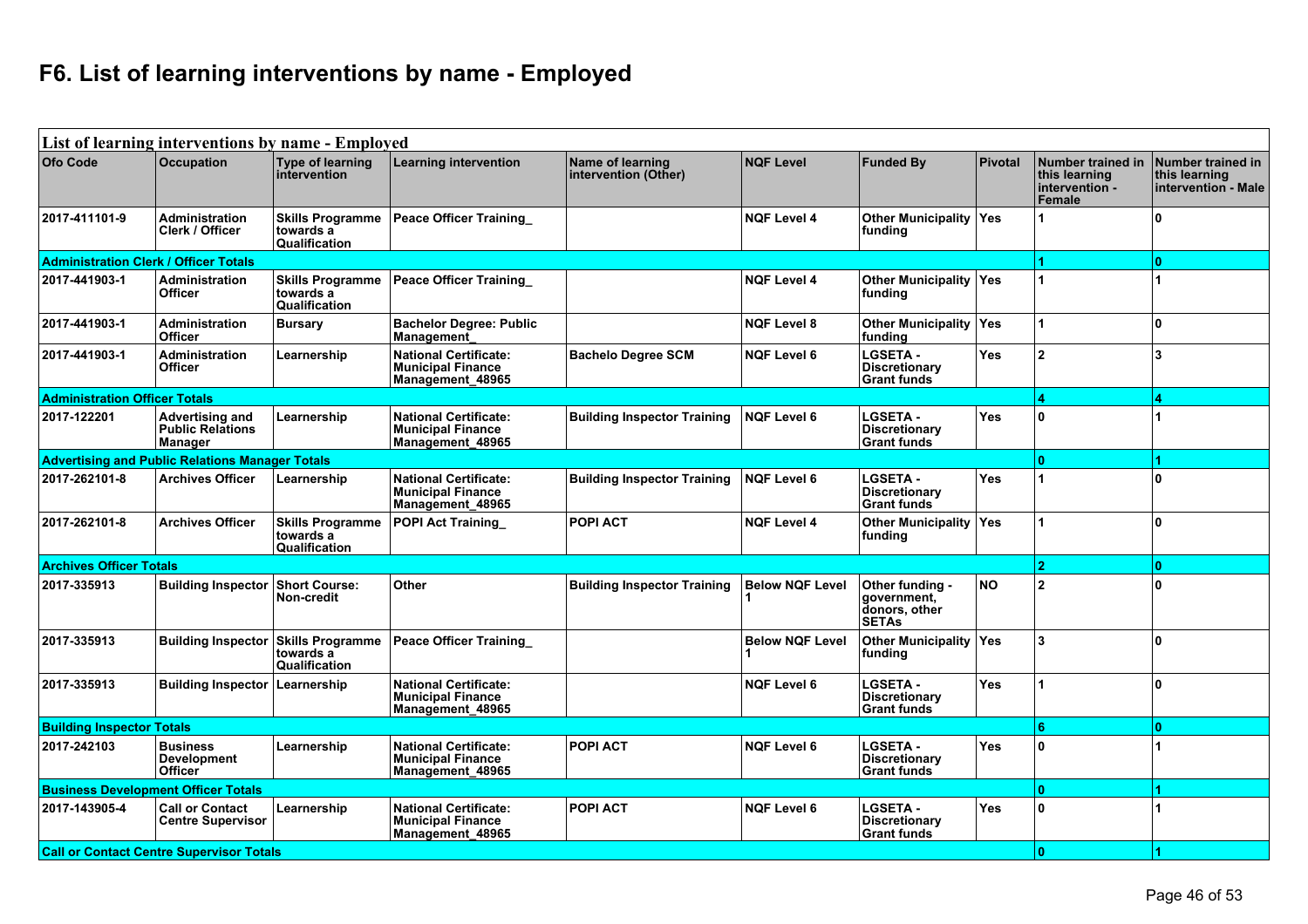| 2017-811204                                 | Caretaker /<br>cleaner                                          | <b>Skills Programme</b><br>towards a<br>Qualification | <b>Occupational Health and</b><br>Safety in the Workplace                    | <b>Health &amp; Safety</b>                      | <b>NQF Level 4</b>     | <b>Other Municipality Yes</b><br>funding                        |            |                | $\mathbf{0}$   |
|---------------------------------------------|-----------------------------------------------------------------|-------------------------------------------------------|------------------------------------------------------------------------------|-------------------------------------------------|------------------------|-----------------------------------------------------------------|------------|----------------|----------------|
| <b>Caretaker / cleaner Totals</b>           |                                                                 |                                                       |                                                                              |                                                 |                        |                                                                 |            |                | $\mathbf{0}$   |
| 2017-523102-2                               | Cashier                                                         | <b>Bursary</b>                                        | Other                                                                        | <b>N4 Public Admiistration</b>                  | <b>NQF Level 4</b>     | <b>Mandatory Grant</b><br>funds                                 | <b>Yes</b> |                | 0              |
| 2017-523102-2                               | <b>Cashier</b>                                                  | <b>Bursary</b>                                        | <b>Bachelor Degree: Public</b><br>Management                                 | <b>N4 Public Admiistration</b>                  | <b>NQF Level 7</b>     | <b>Other Municipality Yes</b><br>funding                        |            |                | 0              |
| 2017-523102-2                               | Cashier                                                         | <b>Bursary</b>                                        | <b>Bachelor Degree: Public</b><br>Management                                 | <b>Higher Cert Local Govt</b><br>Administration | <b>NQF Level 7</b>     | Other Municipality Yes<br>funding                               |            |                | $\mathbf{0}$   |
| <b>Cashier Totals</b>                       |                                                                 |                                                       |                                                                              |                                                 |                        |                                                                 |            | $\overline{3}$ | $\mathbf{0}$   |
| 2017-121101-8                               | <b>Chief Financial</b><br>Officer (CFO)                         | <b>Short Course:</b><br>Non-credit                    | Other                                                                        | <b>LG Anti Corruption Strategy</b>              | <b>Below NQF Level</b> | Other funding -<br>government,<br>donors, other<br><b>SETAs</b> | <b>NO</b>  | ١o             |                |
| <b>Chief Financial Officer (CFO) Totals</b> |                                                                 |                                                       |                                                                              |                                                 |                        |                                                                 |            | $\bullet$      |                |
| 2017-111102-3                               | <b>Chief Whip</b>                                               | Learnership                                           | <b>National Certificate:</b><br><b>Municipal Finance</b><br>Management 48965 | <b>LG Anti Corruption Strategy</b>              | <b>NQF Level 6</b>     | <b>LGSETA -</b><br><b>Discretionary</b><br><b>Grant funds</b>   | <b>Yes</b> | I٥             |                |
| <b>Chief Whip Totals</b>                    |                                                                 |                                                       |                                                                              |                                                 |                        |                                                                 |            | $\mathbf{a}$   |                |
| 2017-311201                                 | <b>Civil Engineering</b><br>Technician                          | Learnership                                           | <b>National Certificate:</b><br><b>Municipal Finance</b><br>Management 48965 | <b>LG Anti Corruption Strategy</b>              | <b>NQF Level 6</b>     | <b>LGSETA -</b><br><b>Discretionary</b><br><b>Grant funds</b>   | <b>Yes</b> |                |                |
| 2017-311201                                 | <b>Civil Engineering</b><br>Technician                          | <b>Skills Programme</b><br>towards a<br>Qualification | <b>Occupational Health and</b><br>Safety in the Workplace_                   | <b>Health &amp; Safety</b>                      | <b>NQF Level 4</b>     | <b>Other Municipality Yes</b><br>funding                        |            | ١o             |                |
| <b>Civil Engineering Technician Totals</b>  |                                                                 |                                                       |                                                                              |                                                 |                        |                                                                 |            |                | $\overline{2}$ |
| 2017-134912                                 | <b>Commissioned</b><br><b>Fire and Rescue</b><br><b>Officer</b> | <b>Short Course:</b><br>Non-credit                    | Other                                                                        | LG Anti Corruption Strategy                     | <b>Below NQF Level</b> | Other funding -<br>government,<br>donors, other<br><b>SETAs</b> | <b>NO</b>  | ۱O.            |                |
|                                             | <b>Commissioned Fire and Rescue Officer Totals</b>              |                                                       |                                                                              |                                                 |                        |                                                                 |            | $\mathbf{0}$   |                |
| 2017-134402                                 | Community<br><b>Development</b><br><b>Manager</b>               | <b>Short Course:</b><br>Non-credit                    | Other                                                                        | <b>Coaching for Leadership</b>                  | <b>Below NOF Level</b> | Other funding -<br>government.<br>donors, other<br><b>SETAs</b> | <b>NO</b>  |                | $\mathbf{0}$   |
|                                             | <b>Community Development Manager Totals</b>                     |                                                       |                                                                              |                                                 |                        |                                                                 |            |                | $\mathbf{a}$   |
| 2017-351301                                 | Computer<br><b>Network</b><br><b>Technician</b>                 | Learnership                                           | <b>National Certificate:</b><br><b>Municipal Finance</b><br>Management_48965 | <b>Coaching for Leadership</b>                  | <b>NQF Level 6</b>     | <b>LGSETA -</b><br><b>Discretionary</b><br><b>Grant funds</b>   | <b>Yes</b> | ١o             |                |
| 2017-351301                                 | Computer<br><b>Network</b><br><b>Technician</b>                 | Learnership                                           | <b>National Certificate:</b><br><b>Municipal Finance</b><br>Management 48965 |                                                 | <b>NQF Level 6</b>     | <b>LGSETA -</b><br><b>Discretionary</b><br><b>Grant funds</b>   | <b>Yes</b> | ١o             |                |
| <b>Computer Network Technician Totals</b>   |                                                                 |                                                       |                                                                              |                                                 |                        |                                                                 |            | l0.            | $\overline{2}$ |
| 2017-121902                                 | Corporate<br>Services Manager                                   | <b>Short Course:</b><br>Non-credit                    | Other                                                                        | <b>Labour Relations</b><br>Symposium            | <b>Below NQF Level</b> | <b>Other Municipality NO</b><br>funding                         |            |                |                |
| <b>Corporate Services Manager Totals</b>    |                                                                 |                                                       |                                                                              |                                                 |                        |                                                                 |            |                |                |
| 2017-111101-8                               | <b>Councillor</b>                                               | <b>Skills Programme</b><br>towards a<br>Qualification | <b>Leadership and Women</b>                                                  | <b>Labour Relations</b><br>Symposium            | <b>NQF Level 3</b>     | Other funding -<br>aovernment.<br>donors, other<br><b>SETAs</b> | <b>Yes</b> | 10             |                |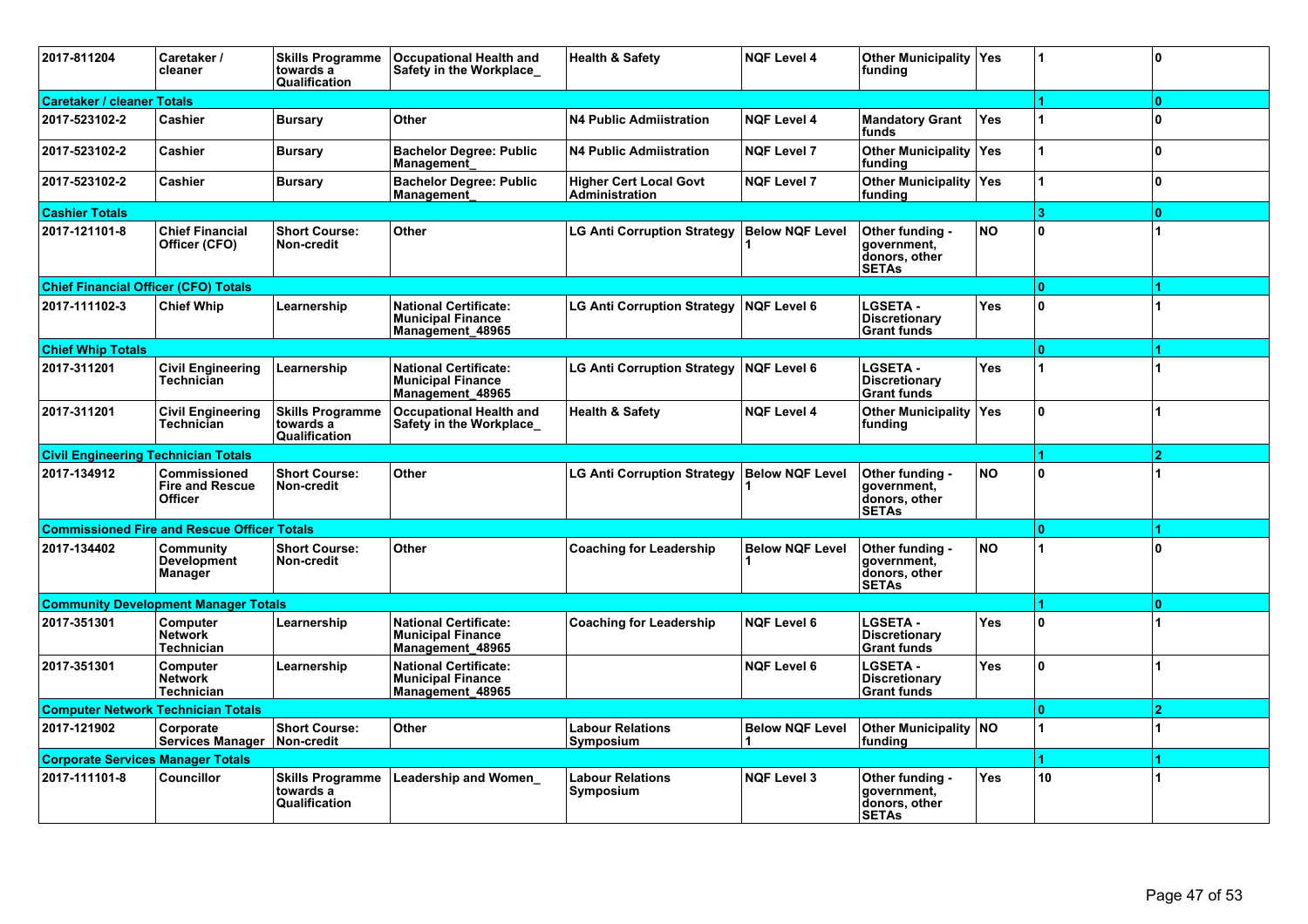| 2017-111101-8                             | Councillor                                           | <b>Skills Programme</b><br>towards a<br>Qualification              | Municipal Leadership                                                                             | <b>Higher Cert Local Govt</b><br>Administration      | <b>NQF Level 4</b>     | Other funding -<br>government,<br>donors, other<br><b>SETAs</b> | <b>Yes</b> | 6              | 9              |
|-------------------------------------------|------------------------------------------------------|--------------------------------------------------------------------|--------------------------------------------------------------------------------------------------|------------------------------------------------------|------------------------|-----------------------------------------------------------------|------------|----------------|----------------|
| 2017-111101-8                             | <b>Councillor</b>                                    | Learnership                                                        | <b>National Certificate:</b><br><b>Municipal Finance</b><br>Management 48965                     | Labour Relations<br>Symposium                        | <b>NQF Level 6</b>     | <b>LGSETA -</b><br><b>Discretionary</b><br><b>Grant funds</b>   | <b>Yes</b> | 5              | 4              |
| <b>Councillor Totals</b>                  |                                                      |                                                                    |                                                                                                  |                                                      |                        |                                                                 |            | 21             | 14             |
| 2017-413201-8                             | Data Capturer                                        | <b>Short Course:</b><br>Non-credit                                 | Other                                                                                            | <b>Building Inspectors Training Below NQF Level</b>  |                        | Other funding -<br>government,<br>donors, other<br><b>SETAs</b> | <b>NO</b>  |                | $\mathbf{0}$   |
| 2017-413201-8                             | Data Capturer                                        | <b>Skills Programme</b><br>towards a<br>Qualification              | Peace Officer Training                                                                           |                                                      | <b>Below NQF Level</b> | Other Municipality   Yes<br>funding                             |            |                | <sup>0</sup>   |
| <b>Data Capturer Totals</b>               |                                                      |                                                                    |                                                                                                  |                                                      |                        |                                                                 |            | $\overline{2}$ | $\Omega$       |
| 2017-541907                               | <b>Disaster</b><br>Management<br><b>Officer</b>      | <b>Skills Programme</b><br>towards a<br>Qualification              | <b>Peace Officer Training</b>                                                                    |                                                      | <b>NQF Level 4</b>     | Other Municipality   Yes<br>funding                             |            | $\mathbf{0}$   |                |
| 2017-541907                               | <b>Disaster</b><br>Management<br><b>Officer</b>      | Learnership                                                        | <b>National Certificate:</b><br><b>Municipal Finance</b><br>Management_48965                     | <b>Labour Relations</b><br>Symposium                 | <b>NQF Level 6</b>     | LGSETA -<br><b>Discretionary</b><br><b>Grant funds</b>          | <b>Yes</b> | ١o             |                |
| 2017-541907                               | <b>Disaster</b><br>Management<br><b>Officer</b>      | Learnership                                                        | <b>Further Education and</b><br><b>Training Certificate: Fire and</b><br>Rescue Operations_57803 | Urban Search & Rescue                                | <b>NQF Level 4</b>     | Other Municipality   Yes<br>funding                             |            | $\bf{0}$       |                |
| <b>Disaster Management Officer Totals</b> |                                                      |                                                                    |                                                                                                  |                                                      |                        |                                                                 |            | $\mathbf{0}$   | 3              |
| 2017-541201-5                             | <b>Driver Testing</b><br><b>Officer</b>              | <b>Bursary</b>                                                     | Other                                                                                            | Diploma in Metropolitan &<br><b>Traffic Policing</b> | <b>NQF Level 6</b>     | <b>Mandatory Grant</b><br>funds                                 | Yes        | $\mathbf{0}$   | $\overline{2}$ |
| <b>Driver Testing Officer Totals</b>      |                                                      |                                                                    |                                                                                                  |                                                      |                        |                                                                 |            | $\mathbf{0}$   | 2              |
| 2017-263510-1                             | <b>Employee</b><br>Assistance<br><b>Practitioner</b> | <b>Skills Programme</b><br>towards a<br>Qualification              | Other                                                                                            | <b>HRD for Good Municipal</b><br>Governance          | <b>NQF Level 4</b>     | Other funding -<br>government,<br>donors, other<br><b>SETAs</b> | <b>Yes</b> |                | 0              |
|                                           | <b>Employee Assistance Practitioner Totals</b>       |                                                                    |                                                                                                  |                                                      |                        |                                                                 |            |                | $\Omega$       |
| 2017-132104                               | Engineering<br>Manager                               | <b>Skills Programme</b><br>towards Credit<br><b>Bearing Course</b> | Other                                                                                            | Labour Intensive<br><b>Constuction</b>               | <b>NQF Level 4</b>     | Other Municipality   Yes<br>funding                             |            |                |                |
| 2017-132104                               | Engineering<br>Manager                               | Learnership                                                        | <b>National Certificate:</b><br><b>Municipal Finance</b><br>Management_48965                     | <b>Bachelo Degree SCM</b>                            | <b>NQF Level 6</b>     | <b>LGSETA -</b><br>Discretionary<br><b>Grant funds</b>          | Yes        | ١o             |                |
| 2017-132104                               | Engineering<br><b>Manager</b>                        | <b>Short Course:</b><br>Non-credit                                 | Other                                                                                            | <b>Eletricity Distribution</b>                       | <b>Below NQF Level</b> | Other funding -<br>government,<br>donors, other<br><b>SETAs</b> | <b>NO</b>  | ١o             |                |
| <b>Engineering Manager Totals</b>         |                                                      |                                                                    |                                                                                                  |                                                      |                        |                                                                 |            |                | 3              |
| 2017-541101                               | <b>Fire Fighter</b>                                  | <b>Skills Programme</b><br>towards a<br>Qualification              | <b>Peace Officer Training</b>                                                                    |                                                      | <b>NQF Level 4</b>     | Other Municipality   Yes<br>∣funding                            |            | 3              | 6              |
| 2017-541101                               | <b>Fire Fighter</b>                                  | Learnership                                                        | <b>National Certificate:</b><br><b>Municipal Finance</b><br>Management_48965                     | <b>Health &amp; Safety</b>                           | <b>NQF Level 6</b>     | <b>LGSETA -</b><br><b>Discretionary</b><br><b>Grant funds</b>   | Yes        | I٥             |                |
| 2017-541101                               | <b>Fire Fighter</b>                                  | <b>Skills Programme</b><br>towards a<br>Qualification              | Other                                                                                            | <b>Urban Search &amp; Rescue</b>                     | <b>NQF Level 4</b>     | Other funding -<br>government,<br>donors, other<br><b>SETAs</b> | Yes        | I٥             |                |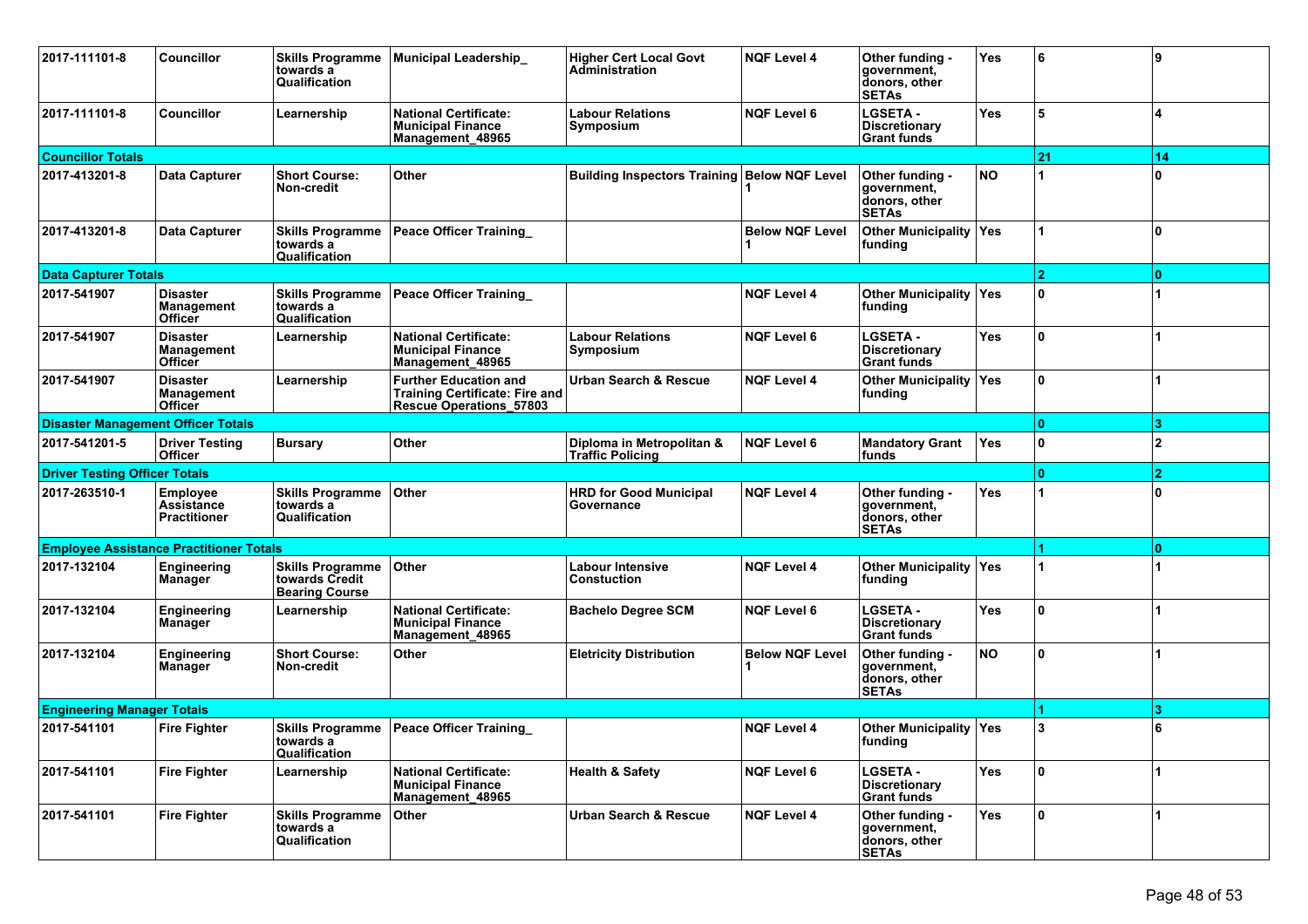| 2017-541101                                                          | <b>Fire Fighter</b>                                                    | Learnership                                           | <b>Further Education and</b><br><b>Training Certificate: Fire and</b><br><b>Rescue Operations 57803</b> | <b>Health &amp; Safety</b>                                          | <b>NQF Level 4</b>     | <b>Other Municipality Yes</b><br>funding                        |            | 5   | 12             |
|----------------------------------------------------------------------|------------------------------------------------------------------------|-------------------------------------------------------|---------------------------------------------------------------------------------------------------------|---------------------------------------------------------------------|------------------------|-----------------------------------------------------------------|------------|-----|----------------|
| <b>Fire Fighter Totals</b>                                           |                                                                        |                                                       |                                                                                                         |                                                                     |                        |                                                                 |            |     | 20             |
| 2017-432301-9                                                        | <b>Fleet Maintainer /</b><br><b>Supply Officer</b>                     | Learnership                                           | <b>National Certificate:</b><br><b>Municipal Finance</b><br>Management_48965                            | <b>Health &amp; Safety</b>                                          | <b>NQF Level 6</b>     | <b>LGSETA -</b><br><b>Discretionary</b><br><b>Grant funds</b>   | Yes        | 0   |                |
|                                                                      | <b>Fleet Maintainer / Supply Officer Totals</b>                        |                                                       |                                                                                                         |                                                                     |                        |                                                                 |            | O   |                |
| 2017-411101                                                          | <b>General Clerk</b>                                                   | <b>Bursary</b>                                        | <b>Bachelor Degree: Public</b><br>Management                                                            | <b>HRD for Good Municipal</b><br>Governance                         | <b>NQF Level 7</b>     | <b>Mandatory Grant</b><br>funds                                 | <b>Yes</b> |     | 0              |
| <b>General Clerk Totals</b>                                          |                                                                        |                                                       |                                                                                                         |                                                                     |                        |                                                                 |            |     | $\mathbf{0}$   |
| 2017-862202-2                                                        | <b>Handy Man</b>                                                       | <b>Skills Programme</b><br>towards a<br>Qualification | <b>Project Management</b><br>Intermediate                                                               |                                                                     | <b>NQF Level 4</b>     | <b>Mandatory Grant</b><br>funds                                 | Yes        | n   |                |
| 2017-862202-2                                                        | <b>Handy Man</b>                                                       | <b>Skills Programme</b><br>towards a<br>Qualification | <b>Occupational Health and</b><br>Safety in the Workplace                                               | <b>Building Inspectors Training NQF Level 4</b>                     |                        | <b>Other Municipality Yes</b><br>funding                        |            | 10  |                |
| <b>Handy Man Totals</b>                                              |                                                                        |                                                       |                                                                                                         |                                                                     |                        |                                                                 |            | 10. | $\overline{2}$ |
| 2017-226302-11                                                       | <b>Health and Safety</b><br>Officer /<br>Coordinator /<br>Professional | <b>Skills Programme</b><br>towards a<br>Qualification | <b>Occupational Health and</b><br>Safety in the Workplace                                               | Labour Relations<br>Symposium                                       | <b>NQF Level 4</b>     | <b>Other Municipality Yes</b><br>funding                        |            |     | $\mathbf{0}$   |
| 2017-226302-11                                                       | <b>Health and Safety</b><br>Officer /<br>Coordinator /<br>Professional | <b>Skills Programme</b><br>towards a<br>Qualification | (SAMTRAC)                                                                                               | Saftey Management Training Building Inspectors Training NQF Level 4 |                        | <b>Other Municipality Yes</b><br>funding                        |            |     | $\mathbf{0}$   |
| <b>Health and Safety Officer / Coordinator / Professional Totals</b> |                                                                        | ١o                                                    |                                                                                                         |                                                                     |                        |                                                                 |            |     |                |
| 2017-121201                                                          | <b>Human Resource</b><br>Manager                                       | <b>Short Course:</b><br>Non-credit                    | <b>Other</b>                                                                                            | Labour Relations<br>Symposium                                       | <b>Below NQF Level</b> | <b>Other Municipality NO</b><br> funding                        |            | 0   |                |
| <b>Human Resource Manager Totals</b>                                 |                                                                        |                                                       |                                                                                                         |                                                                     |                        |                                                                 |            | O   |                |
| 2017-133101-3                                                        | <b>ICT / IT Manager</b>                                                | <b>Skills Programme</b><br>towards a<br>Qualification | POPI Act Training                                                                                       | <b>Labour Relations</b><br>Symposium                                | <b>NQF Level 4</b>     | <b>Other Municipality Yes</b><br>funding                        |            |     | 0              |
| <b>ICT / IT Manager Totals</b>                                       |                                                                        |                                                       |                                                                                                         |                                                                     |                        |                                                                 |            |     | ١o             |
| 2017-541202-12                                                       | Law enforcement<br>officer                                             | <b>Skills Programme</b><br>towards a<br>Qualification | <b>Peace Officer Training</b>                                                                           |                                                                     | <b>NQF Level 4</b>     | <b>Other Municipality Yes</b><br>funding                        |            | 0   | 5              |
| 2017-541202-12                                                       | Law enforcement<br>officer                                             | Learnership                                           | <b>FETC: Road Traffic Law</b><br>Enforcement 62289                                                      |                                                                     | <b>NQF Level 5</b>     | <b>Other Municipality Yes</b><br>funding                        |            | 0   | 3              |
| <b>Law enforcement officer Totals</b>                                |                                                                        |                                                       |                                                                                                         |                                                                     |                        |                                                                 |            |     | 8              |
| 2017-341110-6                                                        | Legal Advisor                                                          | Learnership                                           | <b>National Certificate:</b><br><b>Municipal Finance</b><br>Management_48965                            | Urban Search & Rescue                                               | <b>NQF Level 6</b>     | <b>LGSETA -</b><br><b>Discretionary</b><br><b>Grant funds</b>   | <b>Yes</b> | 0   |                |
| <b>Legal Advisor Totals</b>                                          |                                                                        |                                                       |                                                                                                         |                                                                     |                        |                                                                 |            |     |                |
| 2017-262201                                                          | Librarian                                                              | Learnership                                           | <b>National Certificate:</b><br><b>Municipal Finance</b><br>Management 48965                            | <b>Urban Search &amp; Rescue</b>                                    | <b>NOF Level 6</b>     | <b>LGSETA -</b><br>Discretionary<br><b>Grant funds</b>          | Yes        |     | $\mathbf{0}$   |
| 2017-262201                                                          | Librarian                                                              | <b>Bursary</b>                                        | <b>Bachelor Degree: Library</b><br>and Information Science                                              | <b>Higher Cert Local Govt</b><br><b>Administration</b>              | <b>NQF Level 7</b>     | <b>Other Municipality Yes</b><br>funding                        |            |     | ١o             |
| 2017-262201                                                          | Librarian                                                              | <b>Short Course:</b><br>Non-credit                    | Other                                                                                                   | <b>Advanced SLIMS training</b>                                      | <b>Below NQF Level</b> | Other funding -<br>government,<br>donors, other<br><b>SETAS</b> | NO         | 3   | $\overline{2}$ |
| <b>Librarian Totals</b>                                              |                                                                        |                                                       |                                                                                                         |                                                                     |                        |                                                                 |            | 16. | 12.            |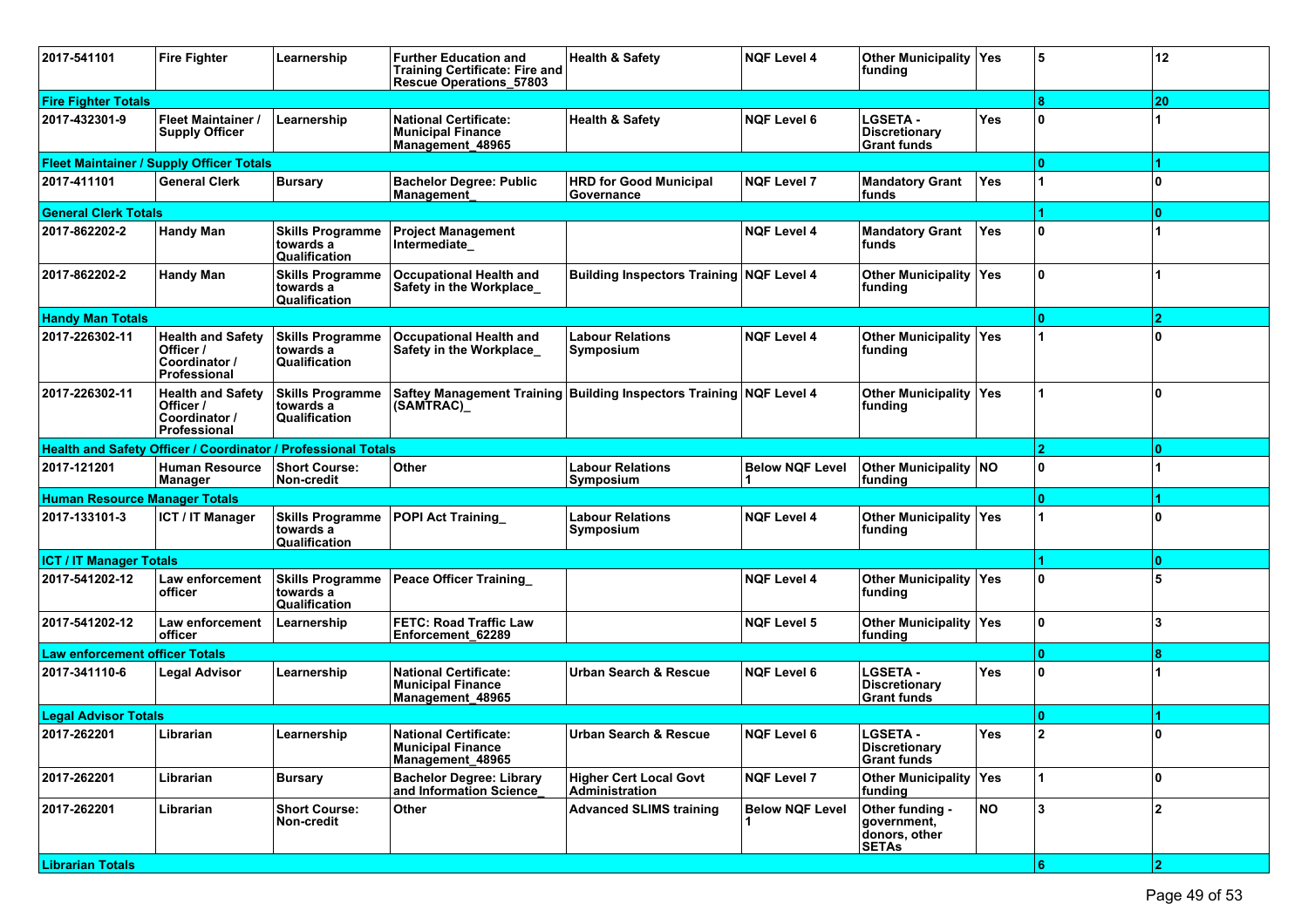| 2017-811201-4                                 | <b>Office Cleaner</b>                                                    | <b>Bursary</b>                                        | Other                                                                        | <b>N4 Public Management</b>                            | <b>NQF Level 4</b> | Other Municipality   Yes<br>funding                           |            |              | $\mathbf{0}$ |
|-----------------------------------------------|--------------------------------------------------------------------------|-------------------------------------------------------|------------------------------------------------------------------------------|--------------------------------------------------------|--------------------|---------------------------------------------------------------|------------|--------------|--------------|
| <b>Office Cleaner Totals</b>                  |                                                                          |                                                       |                                                                              |                                                        |                    |                                                               |            |              | $\bf{0}$     |
| 2017-134904                                   | <b>Office Manager</b>                                                    | <b>Skills Programme</b><br>towards a<br>Qualification | <b>Peace Officer Training</b>                                                |                                                        | <b>NQF Level 4</b> | <b>Other Municipality   Yes</b><br>funding                    |            | $\mathbf{0}$ |              |
| 2017-134904                                   | <b>Office Manager</b>                                                    | Learnership                                           | <b>National Certificate:</b><br><b>Municipal Finance</b><br>Management 48965 | <b>Health &amp; Safety</b>                             | <b>NQF Level 6</b> | <b>LGSETA -</b><br><b>Discretionary</b><br><b>Grant funds</b> | <b>Yes</b> | ١o           | $\mathbf{2}$ |
| <b>Office Manager Totals</b>                  |                                                                          |                                                       |                                                                              |                                                        |                    |                                                               |            | $\mathbf{0}$ | я            |
| 2017-642601                                   | Plumber                                                                  | <b>Skills Programme</b><br>towards a<br>Qualification | Plumbing_                                                                    |                                                        | <b>NQF Level 4</b> | Other Municipality Yes<br>funding                             |            | $\mathbf{0}$ |              |
| <b>Plumber Totals</b>                         |                                                                          |                                                       |                                                                              |                                                        |                    |                                                               |            | $\mathbf{0}$ | 1            |
| 2017-332302-2                                 | <b>Procurement</b><br>Administrator /<br>Coordinator /<br><b>Officer</b> | <b>Bursary</b>                                        | Other                                                                        | <b>Bachelo Degree SCM</b>                              | <b>NQF Level 7</b> | <b>Other Municipality   Yes</b><br>funding                    |            |              | <sup>0</sup> |
| 2017-332302-2                                 | <b>Procurement</b><br>Administrator /<br>Coordinator /<br><b>Officer</b> | <b>Bursary</b>                                        | <b>Bachelor Degree in</b><br>Accounting                                      | <b>Bachelo Degree SCM</b>                              | <b>NQF Level 7</b> | <b>Other Municipality   Yes</b><br>funding                    |            | ١o           |              |
|                                               | <b>Procurement Administrator / Coordinator / Officer Totals</b>          |                                                       |                                                                              |                                                        |                    |                                                               |            |              | 1            |
| 2017-441903-2                                 | Programme /<br><b>Project</b><br>Coordinator                             | Learnership                                           | <b>National Certificate:</b><br><b>Municipal Finance</b><br>Management 48965 | <b>Bachelo Degree SCM</b>                              | <b>NQF Level 6</b> | <b>LGSETA -</b><br><b>Discretionary</b><br><b>Grant funds</b> | <b>Yes</b> |              | <sup>0</sup> |
| <b>Programme / Project Coordinator Totals</b> |                                                                          |                                                       |                                                                              |                                                        |                    |                                                               |            |              | $\Omega$     |
| 2017-241104-2                                 | <b>Project Auditor</b>                                                   | Learnership                                           | <b>National Certificate:</b><br><b>Municipal Finance</b><br>Management 48965 | <b>Health &amp; Safety</b>                             | <b>NQF Level 6</b> | <b>LGSETA -</b><br><b>Discretionary</b><br><b>Grant funds</b> | <b>Yes</b> |              | U            |
| <b>Project Auditor Totals</b>                 |                                                                          |                                                       |                                                                              |                                                        |                    |                                                               |            |              | $\Omega$     |
| 2017-412101                                   | <b>Secretary</b><br>(General)                                            | Learnership                                           | <b>National Certificate:</b><br><b>Municipal Finance</b><br>Management_48965 | <b>Health &amp; Safety</b>                             | <b>NQF Level 6</b> | <b>LGSETA -</b><br><b>Discretionary</b><br><b>Grant funds</b> | Yes        |              | <sup>0</sup> |
| 2017-412101                                   | <b>Secretary</b><br>(General)                                            | <b>Bursary</b>                                        | Other                                                                        | <b>Higher Cert Local Govt</b><br><b>Administration</b> | <b>NQF Level 5</b> | <b>Other Municipality   Yes</b><br>funding                    |            |              | 0            |
| 2017-412101                                   | Secretary<br>(General)                                                   | <b>Bursary</b>                                        | <b>Bachelor Degree: Municipal</b><br>Administration                          | <b>Higher Cert Local Govt</b><br>Administration        | <b>NQF Level 7</b> | Other Municipality   Yes<br>funding                           |            |              | <sup>0</sup> |
| <b>Secretary (General) Totals</b>             |                                                                          |                                                       |                                                                              |                                                        |                    |                                                               |            |              | $\bf{0}$     |
| 2017-242302                                   | <b>Skills</b><br><b>Development</b><br>Practitioner                      | Learnership                                           | <b>National Certificate:</b><br><b>Municipal Finance</b><br>Management 48965 | <b>Health &amp; Safety</b>                             | <b>NQF Level 6</b> | <b>LGSETA -</b><br><b>Discretionary</b><br><b>Grant funds</b> | Yes        |              | U            |
|                                               | <b>Skills Development Practitioner Totals</b>                            |                                                       |                                                                              |                                                        |                    |                                                               |            |              | n            |
| 2017-134401                                   | <b>Social Services</b><br><b>Manager</b>                                 | Learnership                                           | <b>National Certificate:</b><br><b>Municipal Finance</b><br>Management_48965 | <b>Health &amp; Safety</b>                             | <b>NQF Level 6</b> | <b>LGSETA -</b><br><b>Discretionary</b><br><b>Grant funds</b> | <b>Yes</b> | $\mathbf 0$  |              |
| <b>Social Services Manager Totals</b>         |                                                                          |                                                       |                                                                              |                                                        |                    |                                                               |            | $\mathbf{0}$ |              |
| 2017-342201                                   | <b>Sports</b><br>Development<br>Officer                                  | Learnership                                           | National Certificate:<br><b>Municipal Finance</b><br>Management 48965        | <b>Health &amp; Safety</b>                             | <b>NQF Level 6</b> | <b>LGSETA -</b><br><b>Discretionary</b><br><b>Grant funds</b> | Yes        |              | 0            |
| <b>Sports Development Officer Totals</b>      |                                                                          |                                                       |                                                                              |                                                        |                    |                                                               |            |              | $\mathbf{0}$ |
| 2017-132401-12                                | <b>Supply Chain</b><br>Manager                                           | <b>Bursary</b>                                        | Other                                                                        | Post Graduate Diploma in<br><b>Business Management</b> | NQF Level 8        | <b>Mandatory Grant</b><br>funds                               | Yes        | 10           |              |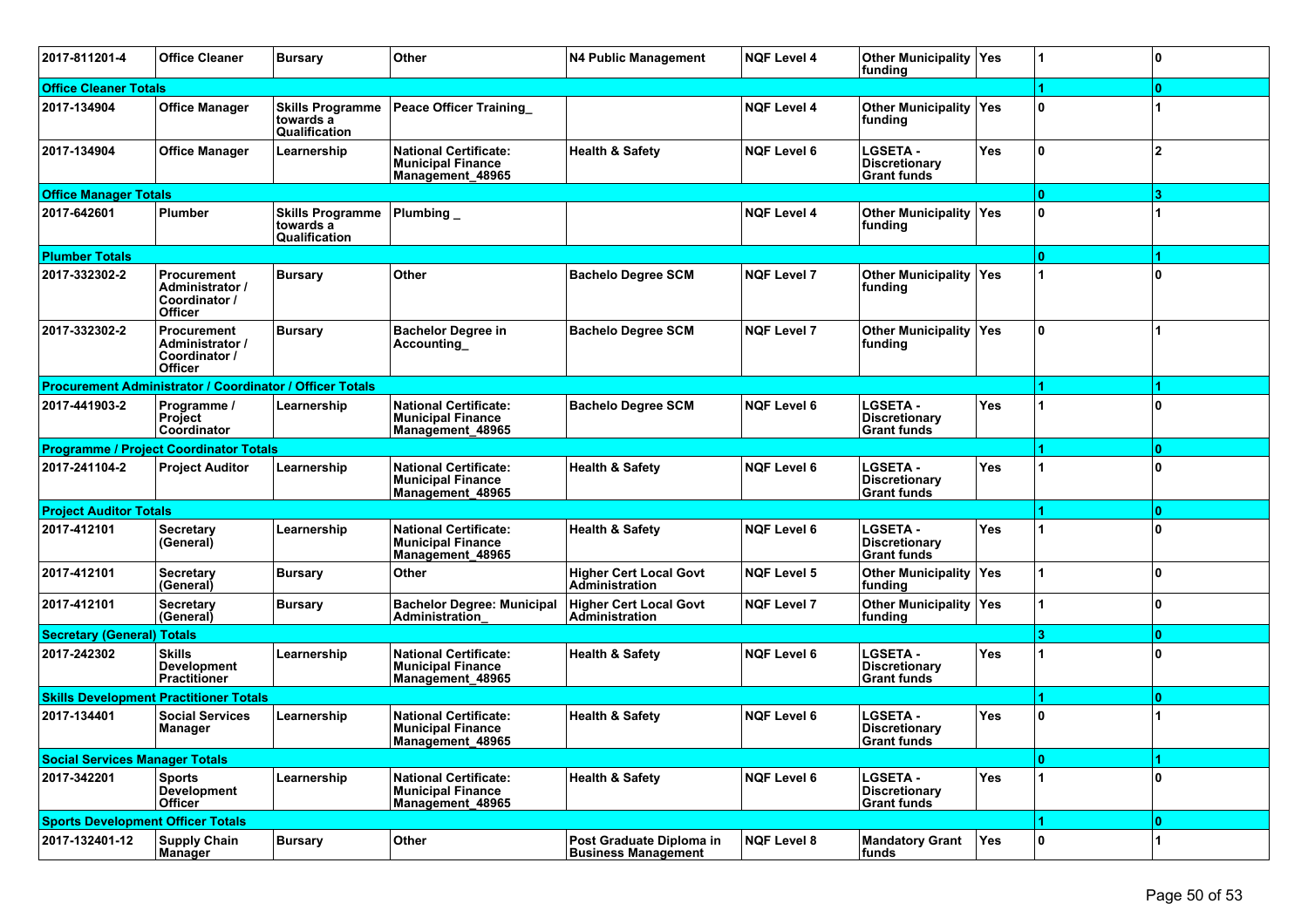| <b>Supply Chain Manager Totals</b>          |                                      |                                                               |                                                                             |                                                                |                    |                                                 |            |  |  |
|---------------------------------------------|--------------------------------------|---------------------------------------------------------------|-----------------------------------------------------------------------------|----------------------------------------------------------------|--------------------|-------------------------------------------------|------------|--|--|
| 2017-333905                                 | Supply Chain<br><b>Practitioner</b>  | Bursary                                                       | <b>Bachelor Degree: Municipal Eletricity Distribution</b><br>Administration | <b>NQF Level 7</b><br><b>Other Municipality Yes</b><br>funding |                    |                                                 |            |  |  |
| <b>Supply Chain Practitioner Totals</b>     |                                      |                                                               |                                                                             |                                                                |                    |                                                 |            |  |  |
| 2017-541201                                 | Traffic Officer                      | <b>Skills Programme</b><br>ltowards a<br><b>Qualification</b> | <b>Examiner of Drivers Licence  </b><br>∣and Motor Vehicle                  | <b>Labour Relations</b><br>Symposium                           | <b>NQF Level 4</b> | <b>Other Municipality Yes</b><br>funding        |            |  |  |
| <b>Traffic Officer Totals</b>               |                                      |                                                               |                                                                             |                                                                |                    |                                                 |            |  |  |
| 2017-226301-3                               | Waste<br>Management<br>∣Practitioner | Learnership                                                   | <b>National Certificate:</b><br>Municipal Finance<br>Management 48965       | <b>Health &amp; Safety</b>                                     | <b>NQF Level 6</b> | LGSETA -<br>Discretionary<br><b>Grant funds</b> | <b>Yes</b> |  |  |
| <b>Waste Management Practitioner Totals</b> |                                      |                                                               |                                                                             |                                                                |                    |                                                 |            |  |  |
| Totals                                      |                                      | 74                                                            | 85                                                                          |                                                                |                    |                                                 |            |  |  |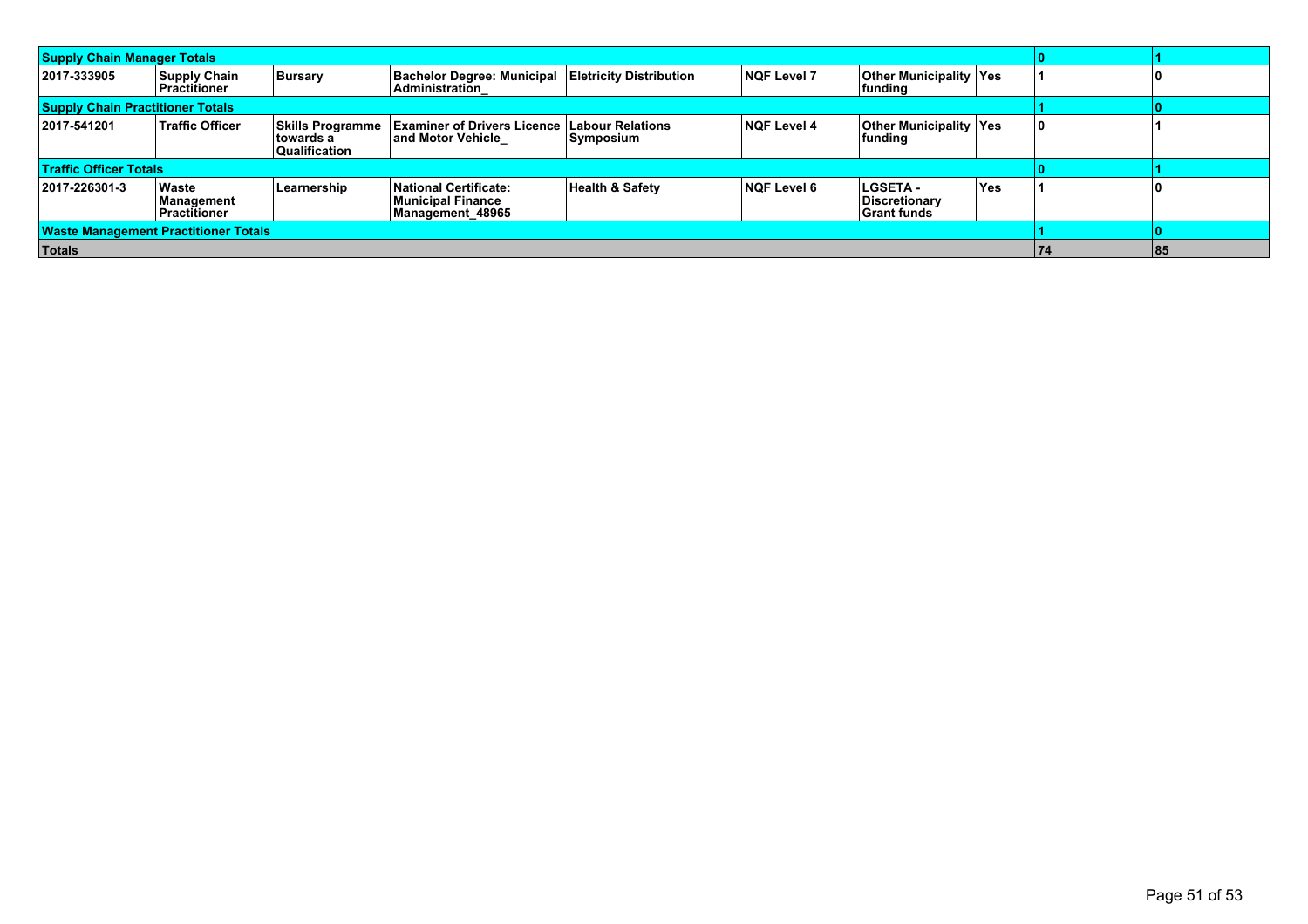### **F7. NUMBER OF TRAINING BENEFICIARIES BY OCCUPATION CATEGORY, GENDER, POPULATION GROUP, DISABILITY AND AGE as at 1 May 2019 - 30 April 2020 - Unemployed**

| NUMBER OF TRAINING BENEFICIARIES BY OCCUPATION CATEGORY, GENDER, POPULATION GROUP, DISABILITY AND AGE - Unemployed |                 |                     |  |            |     |      |    |     |      |            |              |            |            |      |            |        |              |               |              |                    |
|--------------------------------------------------------------------------------------------------------------------|-----------------|---------------------|--|------------|-----|------|----|-----|------|------------|--------------|------------|------------|------|------------|--------|--------------|---------------|--------------|--------------------|
| <b>Occupation</b><br><b>Category</b>                                                                               | <b>Ofo Code</b> | <b>Occupation</b>   |  | <b>IFC</b> | lFl | l FW | MA | IMC | l MI | <b>IMW</b> | <b>Total</b> | <b>IDA</b> | <b>IDC</b> | IDI. | <b>IDW</b> | ∣Total | $\vert$ < 35 | $ 35 - 55 55$ | <b>Total</b> | ∣Non<br><b>ISA</b> |
| <b>SERVICE</b><br><b>AND SALES</b><br><b>WORKERS</b>                                                               | 2017-541101     | <b>Fire Fighter</b> |  |            |     |      |    | 10  |      |            |              |            |            |      |            |        |              |               |              |                    |
| <b>ISERVICE AND SALES WORKERS</b><br>Totals                                                                        |                 |                     |  |            |     |      |    |     |      |            |              |            |            |      |            |        |              |               |              |                    |
| <b>Totals</b>                                                                                                      |                 |                     |  |            |     |      |    |     |      |            |              |            |            |      |            |        |              |               |              |                    |